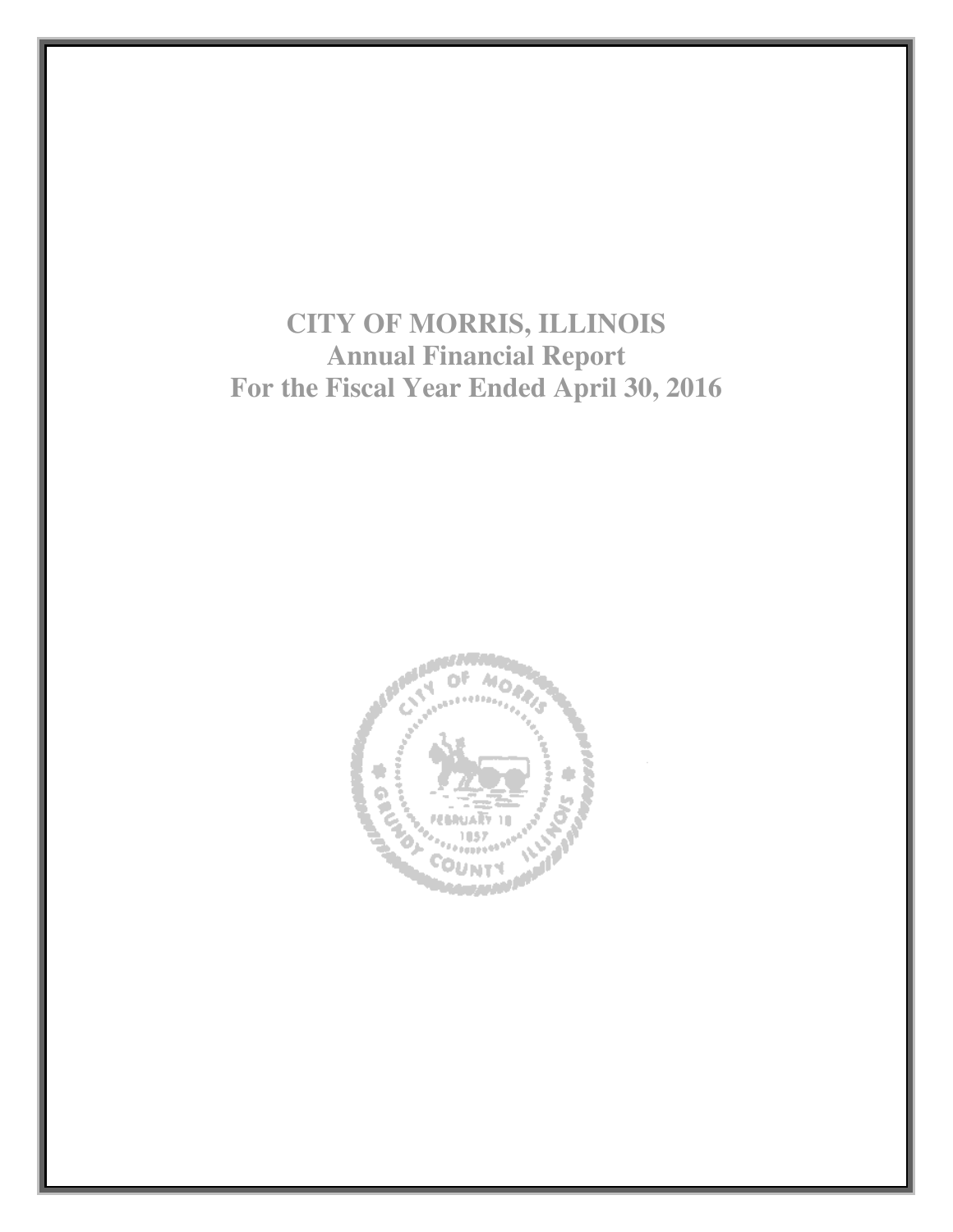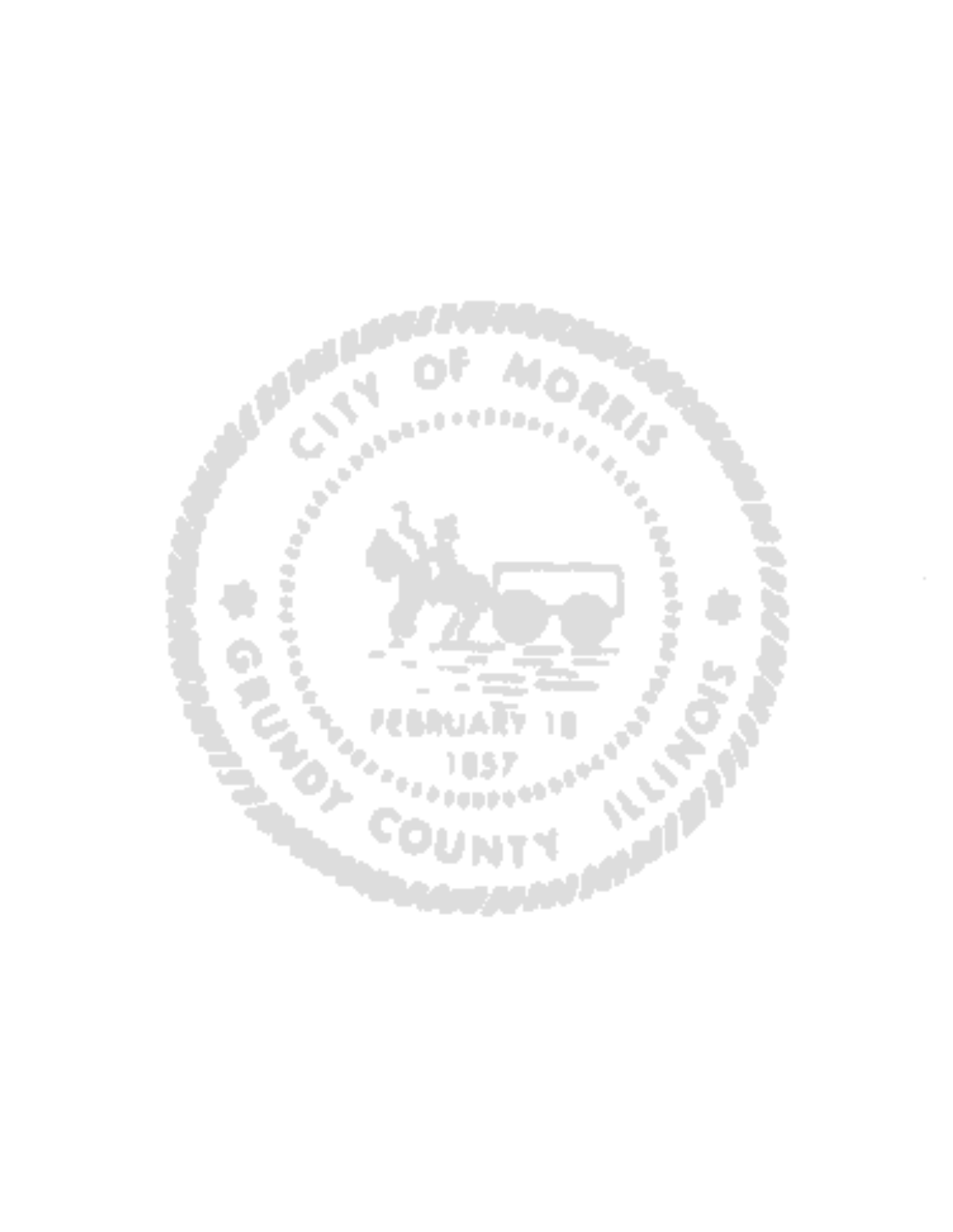# Table of Contents

|                                                                                         | Page      |
|-----------------------------------------------------------------------------------------|-----------|
| <b>Financial Section</b>                                                                |           |
| <b>Independent Auditor's Report</b>                                                     | $1-3$     |
| <b>Management's Discussion and Analysis (unaudited)</b>                                 | $4 - 13$  |
| <b>Basic Financial Statements:</b>                                                      |           |
| Government-wide Financial Statements:                                                   |           |
| <b>Statement of Net Position</b>                                                        | 14        |
| <b>Statement of Activities</b>                                                          | 15        |
| <b>Fund Financial Statements</b>                                                        |           |
| <b>Governmental Funds:</b>                                                              |           |
| <b>Balance Sheet</b>                                                                    | 16        |
| Reconciliation of the Governmental Funds Balance Sheet to the Statement of Net Position | 17        |
| Statement of Revenues, Expenditures and Changes in Fund Balances                        | 18        |
| Reconciliation of the Statement of Revenues, Expenditures, and Changes in               |           |
| Fund Balances of Governmental Funds to the Statement of Activities                      | 19        |
| Proprietary Funds:                                                                      |           |
| <b>Statement of Net Position</b>                                                        | 20        |
| Statement of Revenues, Expenses and Changes in Fund Net Position                        | 21        |
| <b>Statement of Cash Flows</b>                                                          | $22 - 23$ |
| <b>Fiduciary Funds:</b>                                                                 |           |
| <b>Statement of Fiduciary Net Position</b>                                              | 24        |
| Statement of Changes in Fiduciary Net Position                                          | 25        |
| <b>Notes to Financial Statements</b>                                                    | $26 - 56$ |
| <b>Required Supplementary Information:</b>                                              |           |
| Multiyear Schedule of changes in Net Pension Liability and Related Ratios:              |           |
| <b>Police Pension Fund</b>                                                              | 57        |
| Illinois Municipal Retirement Fund                                                      | 58        |
| Multiyear Schedule of City Contributions to Retirement Plans                            |           |
| <b>Police Pension Fund</b>                                                              | 59        |
| Illinois Municipal Retirement Fund                                                      | 60        |
| <b>Budgetary Comparison Schedule-Major Governmental Funds:</b>                          |           |
| General Fund                                                                            | 61-62     |
| Tax Increment Financing Fund I                                                          | 63-64     |
| Notes to Required Supplementary Information                                             | 65        |
| <b>Other Supplementary Information:</b>                                                 |           |
| Nonmajor Governmental Funds:                                                            |           |
| <b>Combining Balance Sheet</b>                                                          | 66-67     |
| Combining Statement of Revenues, Expenditures and Changes in Fund Balances              | 68-69     |
| <b>Budgetary Comparison Schedule-Individual Governmental Funds:</b>                     |           |
| Illinois Municipal Retirement Fund                                                      | 70        |
| Motor Fuel Tax Fund                                                                     | 71        |
| Sanitary Landfill Contingency Fund                                                      | 72        |
| West Route 6 Special Assessment Fund                                                    | 73        |
| Park & Civic Improvements Fund                                                          | 74        |
| Solid Waste Tax Fund                                                                    | 75        |
|                                                                                         |           |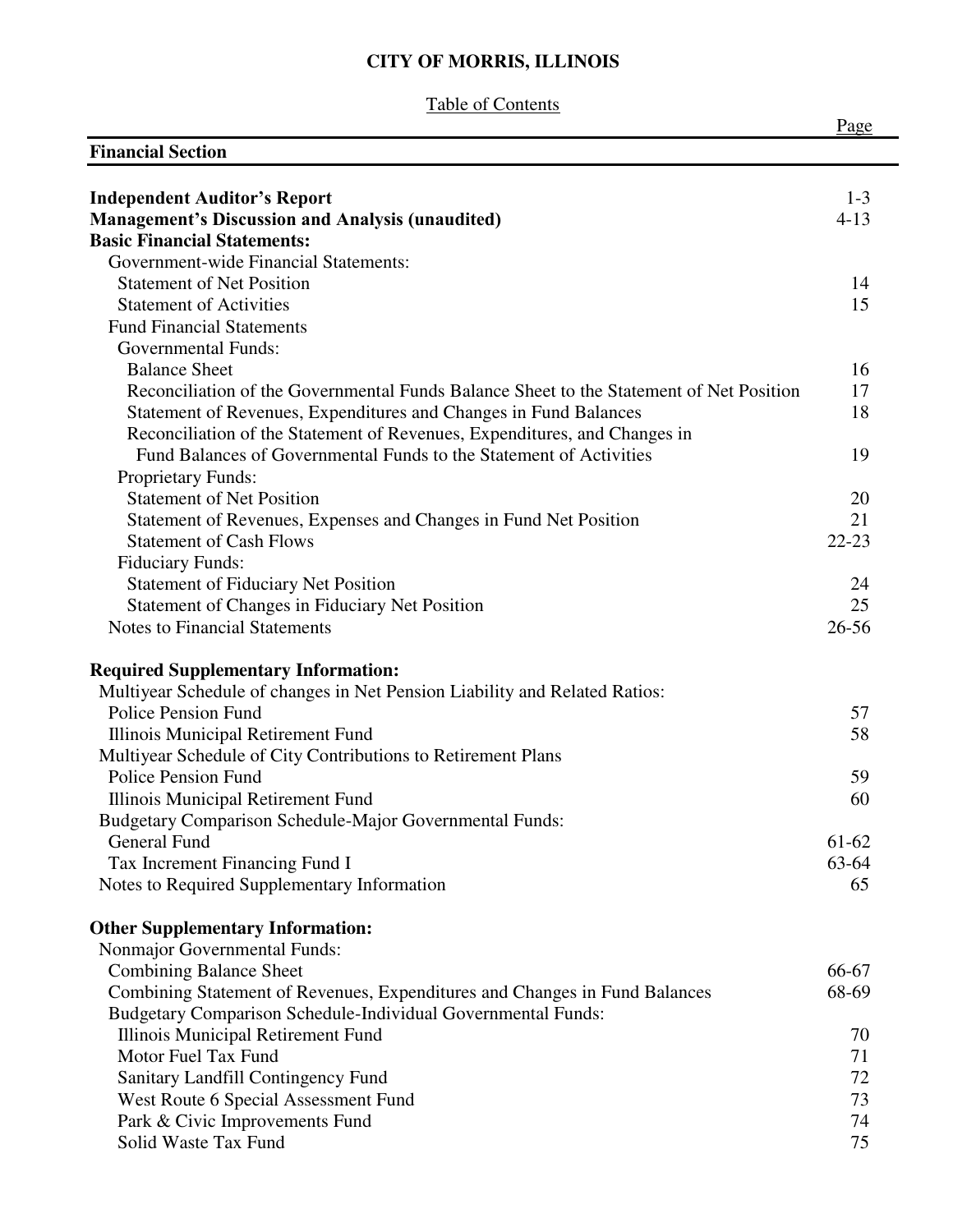Table of Contents

|                                                                                | Page    |
|--------------------------------------------------------------------------------|---------|
| <b>Financial Section (Continued)</b>                                           |         |
|                                                                                |         |
| <b>Other Supplementary Information: (Continued)</b>                            |         |
| Nonmajor Governmental Funds: (Continued)                                       |         |
| Budgetary Comparison Schedule-Individual Governmental Funds: (Continued)       |         |
| Marina Tax Financing District Fund                                             | 76      |
| Motel Tax Fund                                                                 | 77      |
| Drug Fine and Forfeiture Fund                                                  | 78      |
| <b>Community Development Loan Fund</b>                                         | 79      |
| Municipal Building Fund                                                        | 80      |
| Proprietary Funds:                                                             |         |
| Water and Sewer Enterprise Funds:                                              |         |
| <b>Combining Statement of Net Position</b>                                     | 81      |
| Combining Statement of Revenues, Expenditures and Changes in Fund Net Position | 82      |
| Budgetary Comparison Schedule-Individual Water and Sewer Accounts:             |         |
| <b>Operations and Maintenance Account</b>                                      | 83      |
| <b>Capital Improvement Account</b>                                             | 84      |
| Alternate Revenue Bond & Interest Account                                      | 85      |
| <b>Airport Enterprise Funds:</b>                                               |         |
| <b>Combining Statement of Net Position</b>                                     | 86      |
| Combining Statement of Revenues, Expenditures and Changes in Fund Net Position | 87      |
| Budgetary Comparison Schedule-Individual Airport Accounts:                     |         |
| <b>Airport Operations Account</b>                                              | 88-89   |
| <b>Airport Development Account</b>                                             | 90      |
| Garbage Fund                                                                   | 91      |
| <b>Fiduciary Funds:</b>                                                        |         |
| Statement of Changes in Fiduciary Net Position-Police Pension Fund             | 92      |
| Combining Statement of Net Position-Agency Funds                               | 93      |
| Statement of Changes in Assets and Liabilities-Individual Agency Funds         |         |
| <b>School Site Dedication Trust Fund</b>                                       | 94      |
| Library Trust Fund                                                             | 95      |
| Sex Offender Management Board Trust Fund                                       | 96      |
| <b>Security Deposit Trust Fund</b>                                             | 97      |
| Detail Budgetary Expenditure/Expense Schedules:                                |         |
| <b>General Fund Expenditures</b>                                               | 98-102  |
| Water and Sewer Fund-Operation and Maintenance Account Expenses                | 103-106 |
|                                                                                |         |
| <b>Statistical Section (Unaudited)</b>                                         |         |
| Assessed Valuations, Tax Rates, Tax Extensions and Tax Collections             | 107     |
| Legal Debt Margin                                                              | 108     |
|                                                                                |         |

## **Compliance Section**

Independent Auditor's Report on Compliance and on Internal Control over Financial Reporting and on Compliance and Other Matters Based on an Audit of Financial Statements Performed in Accordance With *Government Auditing Standards* 109-111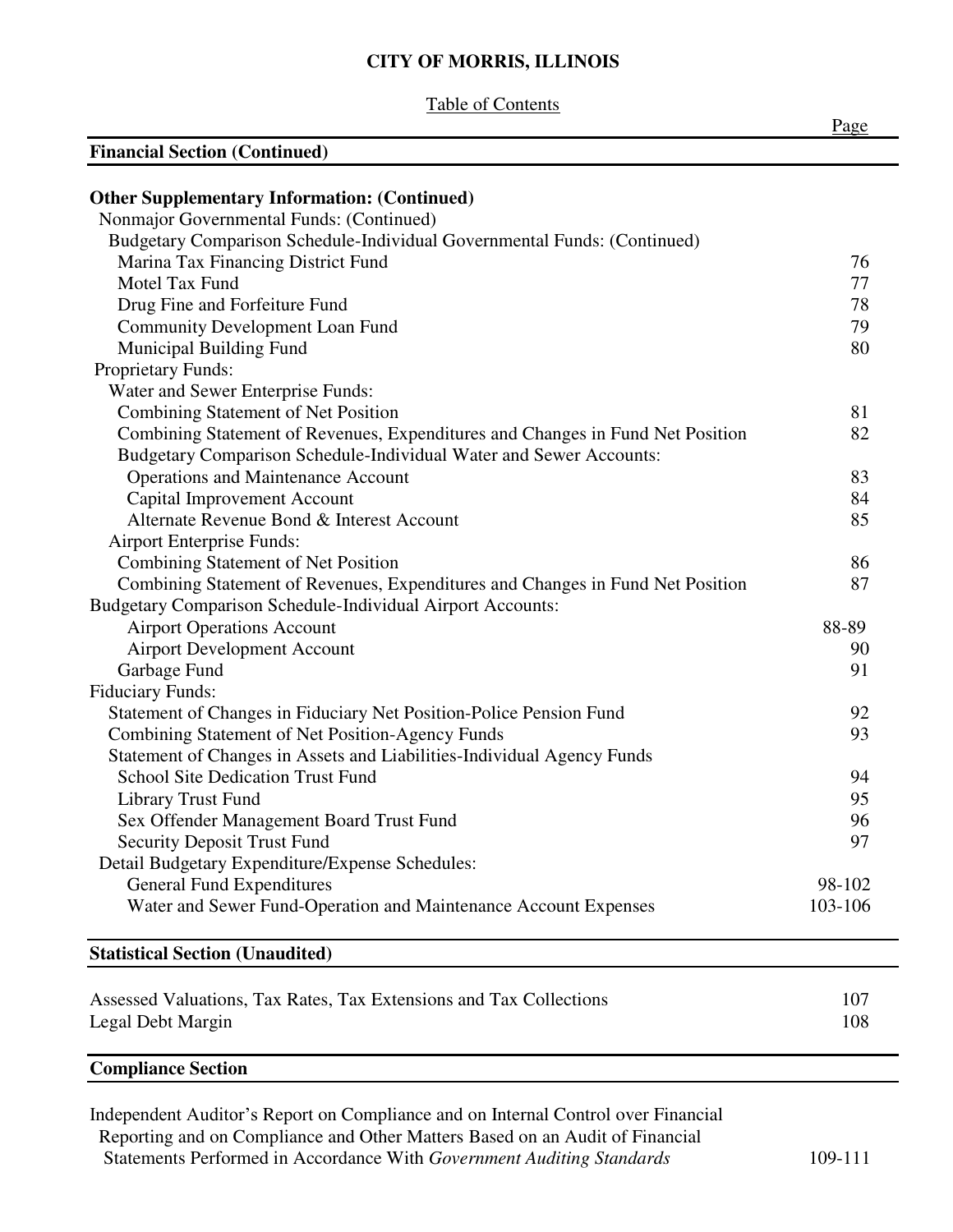# William J. Crawford

Certified Public Accountant, P.C.

America Counts on CPAs

590 West Perry Street and Subset Perry Street and Subset Perry Street and Subset Perry Street and Subset Perry Street and Subset Perry Street and Subset Perry Street and Subset Perry Street and Subset Perry Street and Subs Coal City, Illinois 60416 Fax

# **INDEPENDENT AUDITOR'S REPORT**

To the Honorable Mayor and Members of the City Council City of Morris, Illinois

### **Report on the Financial Statements**

I have audited the accompanying financial statements of the governmental activities, the business-type activities, each major fund, and the aggregate remaining fund information of the City of Morris, Illinois, as of and for the year ended April 30, 2016, and the related notes to the financial statements, which collectively comprise the City of Morris, Illinois' basic financial statements as listed in the table of contents.

### **Management's Responsibility for the Financial Statements**

Management is responsible for the preparation and fair presentation of these financial statements in accordance with accounting principles generally accepted in the United States of America; this includes the design, implementation, and maintenance of internal control relevant to the preparation and fair presentation of financial statements that are free from material misstatement, whether due to fraud or error.

### **Auditor's Responsibility**

My responsibility is to express opinions on these financial statements based on my audit. I conducted my audit in accordance with auditing standards generally accepted in the United States of America and the standards applicable to financial audits contained in *Government Auditing Standards*, issued by the Comptroller General of the United States. Those standards require that I plan and perform the audit to obtain reasonable assurance about whether the financial statements are free from material misstatement.

An audit involves performing procedures to obtain audit evidence about the amounts and disclosures in the financial statements. The procedures selected depend on the auditor's judgment, including the assessment of the risks of material misstatement of the financial statements, whether due to fraud or error. In making those risk assessments, the auditor considers internal control relevant to the entity's preparation and fair presentation of the financial statements in order to design audit procedures that are appropriate in the circumstances, but not for the purpose of expressing an opinion on the effectiveness of the entity's internal control. Accordingly, I express no such opinion. An audit also includes evaluating the appropriateness of accounting policies used and the reasonableness of significant accounting estimates made by management, as well as evaluating the overall presentation of the financial statements.

I believe that the audit evidence I have obtained is sufficient and appropriate to provide a basis for my audit opinions.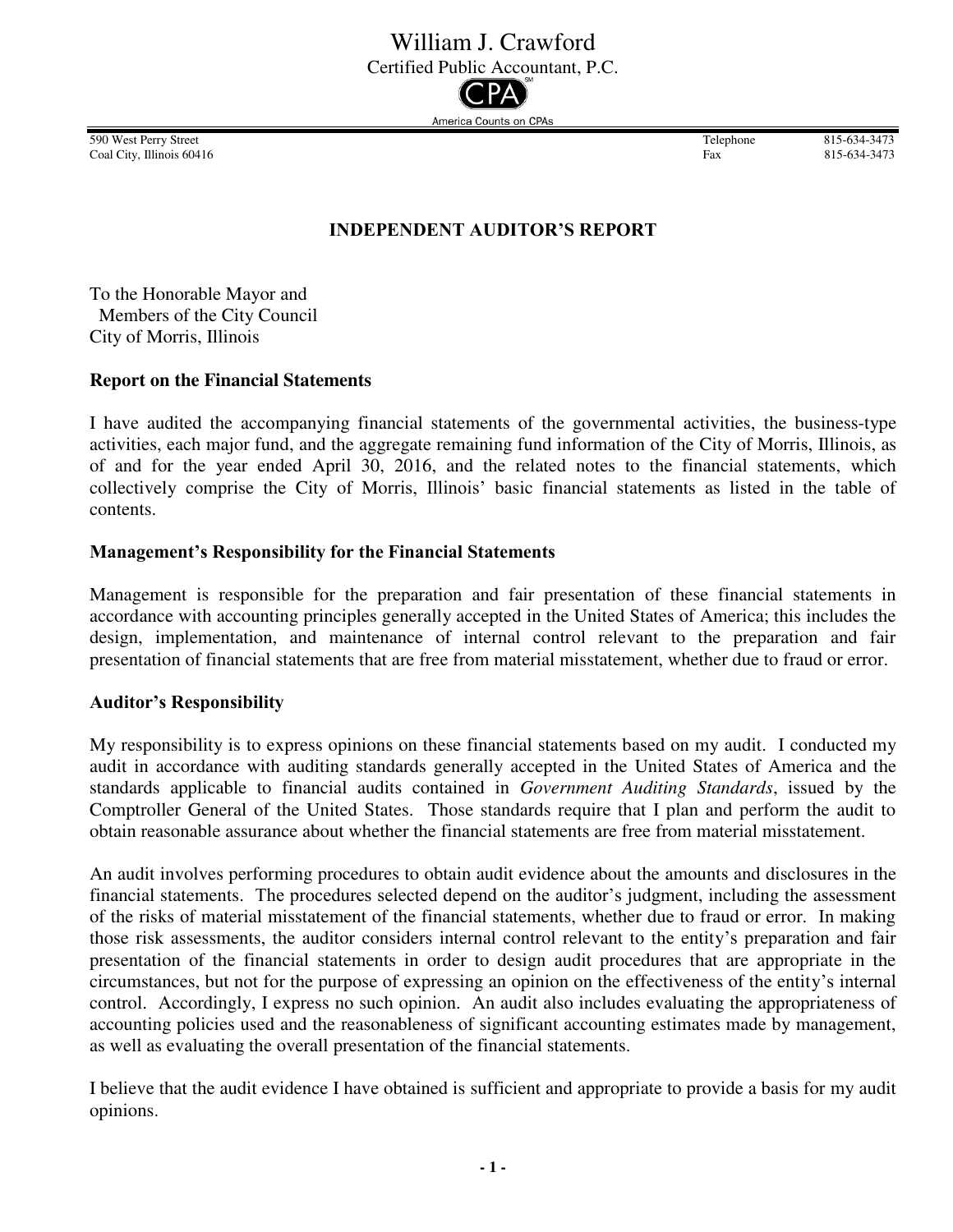## **Opinions**

In my opinion, the financial statements referred to above present fairly, in all material respects, the respective financial position of the governmental activities, the business-type activities, each major fund, and the aggregate remaining fund information of the City of Morris, Illinois, as of April 30, 2016, and the respective changes in financial position, and, where applicable, cash flows thereof for the year then ended in accordance with accounting principles generally accepted in the United States of America.

### **Emphasis of Matter**

As discussed in Note 14 to the financial statements, during the year ended April 30, 2016, the City of Morris, Illinois adopted Governmental Accounting Standards Board (GASB) Statement No. 68, *Accounting and Financial Reporting for Pensions – an amendment of GASB Statement No. 27* and also GASB Statement No. 71, *Pension Transition for Contributions Made Subsequent to the Measurement Date*. I did not modify my opinions regarding this matter.

### **Other Matters**

### *Required Supplementary Information*

Accounting principles generally accepted in the United States of America require that the management's discussion and analysis and other required supplementary information listed in the table of contents be presented to supplement the basic financial statements. Such information, although not a part of the basic financial statements, is required by the Governmental Accounting Standards Board, who considers it to be an essential part of financial reporting for placing the basic financial statements in an appropriate operational, economic, or historical context. I have applied certain limited procedures to the required supplementary information in accordance with auditing standards generally accepted in the United States of America, which consisted of inquiries of management about the methods of preparing the information and comparing the information for consistency with management's responses to my inquiries, the basic financial statements, and other knowledge I obtained during my audit of the basic financial statements. I do not express an opinion or provide any assurance on the information because the limited procedures do not provide me with sufficient evidence to express an opinion or provide any assurance.

### *Other Information*

My audit was conducted for the purpose of forming opinions on the financial statements that collectively comprise the City of Morris Illinois' basic financial statements. The combining and individual nonmajor fund financial statements, supplementary schedules, and statistical section are presented for purposes of additional analysis and are not a required part of the basic financial statements.

The combining and individual nonmajor fund financial statements and the supplementary schedules are the responsibility of management and were derived from and relate directly to the underlying accounting and other records used to prepare the basic financial statements. Such information has been subjected to the auditing procedures applied in the audit of the basic financial statements and certain additional procedures, including comparing and reconciling such information directly to the underlying accounting and other records used to prepare the basic financial statements or to the basic financial statements themselves, and other additional procedures in accordance with auditing standards generally accepted in the United States of America. In my opinion, the combining and individual nonmajor fund financial statements and the supplementary schedules are fairly stated in all material respects in relation to the basic financial statements taken as a whole.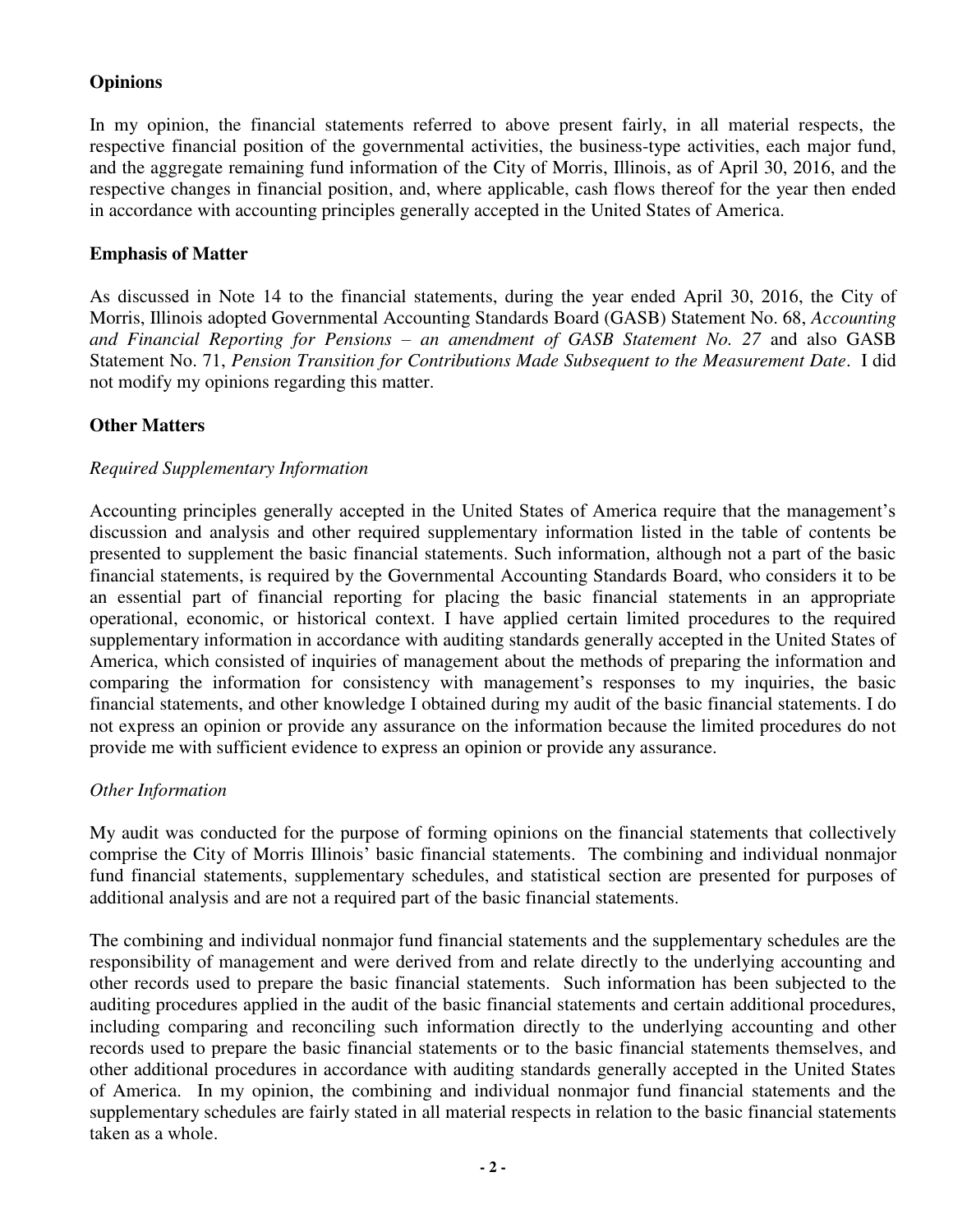The statistical section has not been subjected to the auditing procedures applied in the audit of the basic financial statements and, accordingly, I do not express an opinion or provide any assurance on it.

## **Other Reporting Required by** *Government Auditing Standards*

In accordance with *Government Auditing Standards*, I have also issued my report dated August 8, 2016 on my consideration of the City of Morris, Illinois' internal control over financial reporting and on my tests of its compliance with certain provisions of laws, regulations, contracts and grant agreements, and other matters. The purpose of that report is to describe the scope of my testing of internal control over financial reporting and compliance and the results of that testing, and not to provide an opinion on the internal control over financial reporting or on compliance. That report is an integral part of an audit performed in accordance with *Government Auditing Standards* in considering the City of Morris, Illinois' internal control over financial reporting and compliance.

William J. Crawford Certified Public Accountant, P.C.

Coal City, Illinois August 8, 2016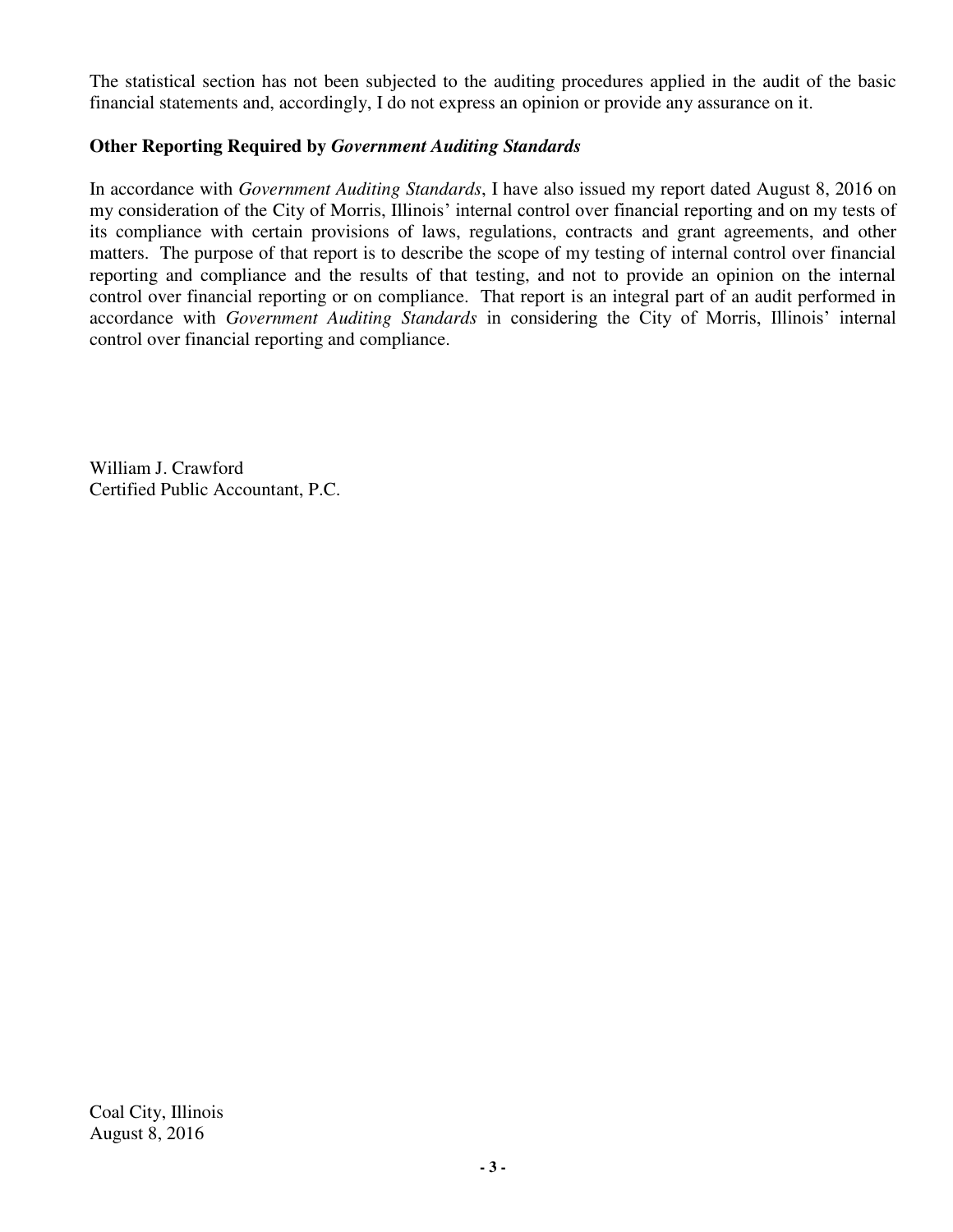### Management's Discussion and Analysis April 30, 2016

### **Introduction**

This narrative overview and analysis of the financial activities of the City of Morris, Illinois (the "City"), is intended to provide an overview of the City's financial performance as a whole for the fiscal year ended April 30, 2016. Readers are encouraged to consider the information presented here in conjunction with the additional information found in the financial statements and notes to financial statements to enhance their understanding of the City's overall financial performance.

### **Financial Highlights**

- $\triangleright$  The assets and deferred outflows of the City exceeded its liabilities and deferred inflows at the close of the most recent fiscal year by \$74,721,531 (net position). Of this amount, \$5,748,460 (unrestricted net position) may be used to meet ongoing obligations to citizens and creditors.
- $\triangleright$  The City's total net position decreased by \$ 931,539 (1.21%) for the fiscal year ended April 30, 2016. The governmental net position decreased by \$ 1,584,929 (3.75%) and the business-type net position increased by \$653,390 (1.90%). The governmental-type net position decreased primarily due to steady revenues being offset by increased expenditures for public works and environmental programs as well as increased costs for employee pensions. The business-type net position increased primarily due to \$991,746 of infrastructure fees received from Costco in relation to their expansion.
- $\triangleright$  As of the close of the current fiscal year, the City's governmental funds reported combined ending fund balances of \$19,710,250, a small decrease of \$431,086 (2.14%) in comparison with the prior fiscal year. The decrease is due, in part, to the purchase of a building for public works and new TIF loans to local businesses during the current fiscal year. Approximately 48.21% of the total fund balance, \$9,501,639, is available for spending at the City's discretion (unassigned fund balance).
- $\triangleright$  The City's total long-term debt decreased by \$490,130 during the current fiscal year due to scheduled payments on bond issues and capital leases.
- $\triangleright$  According to new GASB pension standards, the City was required to recognize \$10,397,867 in net pension liabilities for its IMRF and Police Pension defined benefit pension plans during the current fiscal year.

### **Overview of the Financial Statements**

This discussion and analysis is intended to serve as an introduction to the City's basic financial statements. The City's basic financial statements are comprised of three components: government-wide financial statements, fund financial statements, and notes to the financial statements. This report also includes supplementary information in addition to the basic financial statements themselves.

### **Government-wide Financial Statements**

The government-wide financial statements are designed to provide readers with a broad overview of the City's finances, in a manner similar to a private-sector business.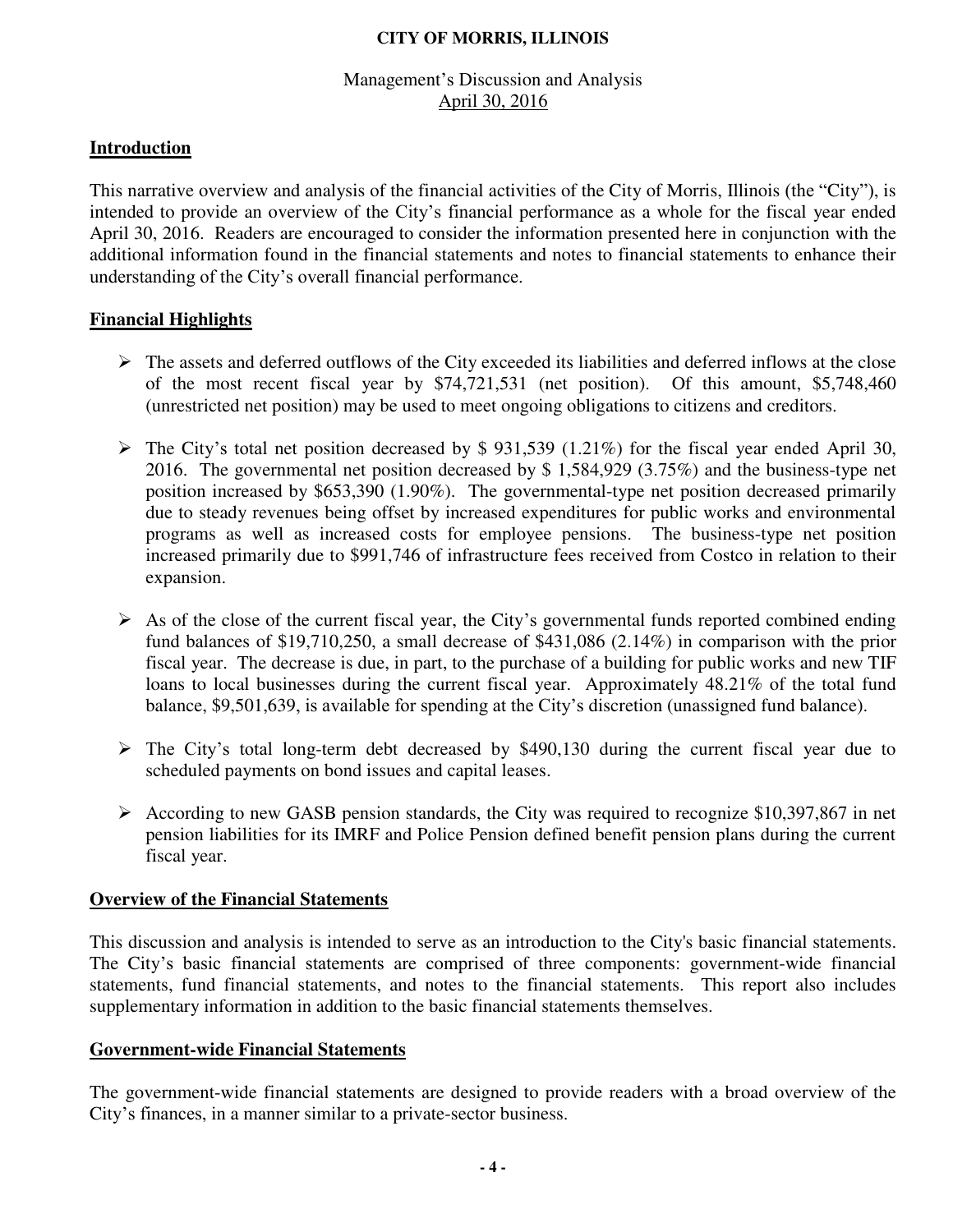*The Statement of Net Position* presents information on all of the City's assets, deferred outflows, liabilities, and deferred inflows. Assets and deferred outflows minus liabilities and deferred inflows results in the measurement of net position. Over time, increases or decreases in net position may serve as a useful indicator of whether the financial position of the City is improving or deteriorating.

The *Statement of Activities* presents information showing how the City's net position changed during the most recent fiscal year. All changes in net position are reported as soon as the underlying event giving rise to the change occurs, regardless of the timing of related cash flows. Thus, revenues and expenses are reported in this statement for some items that will only result in cash flows in future fiscal periods (i.e., uncollected taxes and earned but unused vacation leave).

Both of the government-wide financial statements distinguish functions of the City that are principally supported by taxes and intergovernmental revenues (governmental activities) from other functions that are intended to recover all or a significant portion of their costs through user fees and charges (business-type activities). The governmental activities of the City include general government, public safety, transportation and public service, culture and recreation, environment, and community development. The business-type activities of the City include garbage collection and disposal, airport operations, and water and sewer utilities.

## **Fund Financial Statements**

A fund is a grouping of related accounts that is used to maintain control over resources that have been segregated for specific activities or objectives. The City uses fund accounting to ensure and demonstrate compliance with various finance-related legal requirements. Some funds are required by law, while others are established internally to maintain control over a particular activity. All of the funds of the City can be divided into three categories: governmental funds, proprietary funds and fiduciary funds.

Governmental funds – Governmental funds are used to account for essentially the same functions reported as governmental activities in the government-wide financial statements. However, unlike the governmentwide financial statements, governmental fund financial statements focus on near-term inflows and outflows of current spendable resources, as well as balances of spendable resources that can be converted to cash and balances available at the end of the fiscal year for future spending. Such information may be useful in evaluating a government's near-term financing requirements.

Because the focus of governmental fund financial statements is narrower than that of the government-wide financial statements, it is useful to compare the information presented for governmental funds with similar information presented for governmental activities in the government-wide financial statements. By doing so, readers may better understand the long-term effect of the government's near-term financing decisions. Both the governmental funds balance sheet and the governmental funds statement of revenues, expenditures, and changes in fund balances provide a reconciliation to facilitate this comparison between governmental funds and governmental activities.

The City maintains thirteen individual governmental funds. Information is presented separately in the governmental funds balance sheet and in the governmental funds statement of revenues, expenditures, and changes in fund balances for the General Fund and Tax Increment Financing Fund I, both of which are considered to be major funds. Data from the other eleven governmental funds is combined into a single, aggregated presentation. Individual fund data for each of these nonmajor governmental funds is provided in the form of combining and individual statements elsewhere in this report.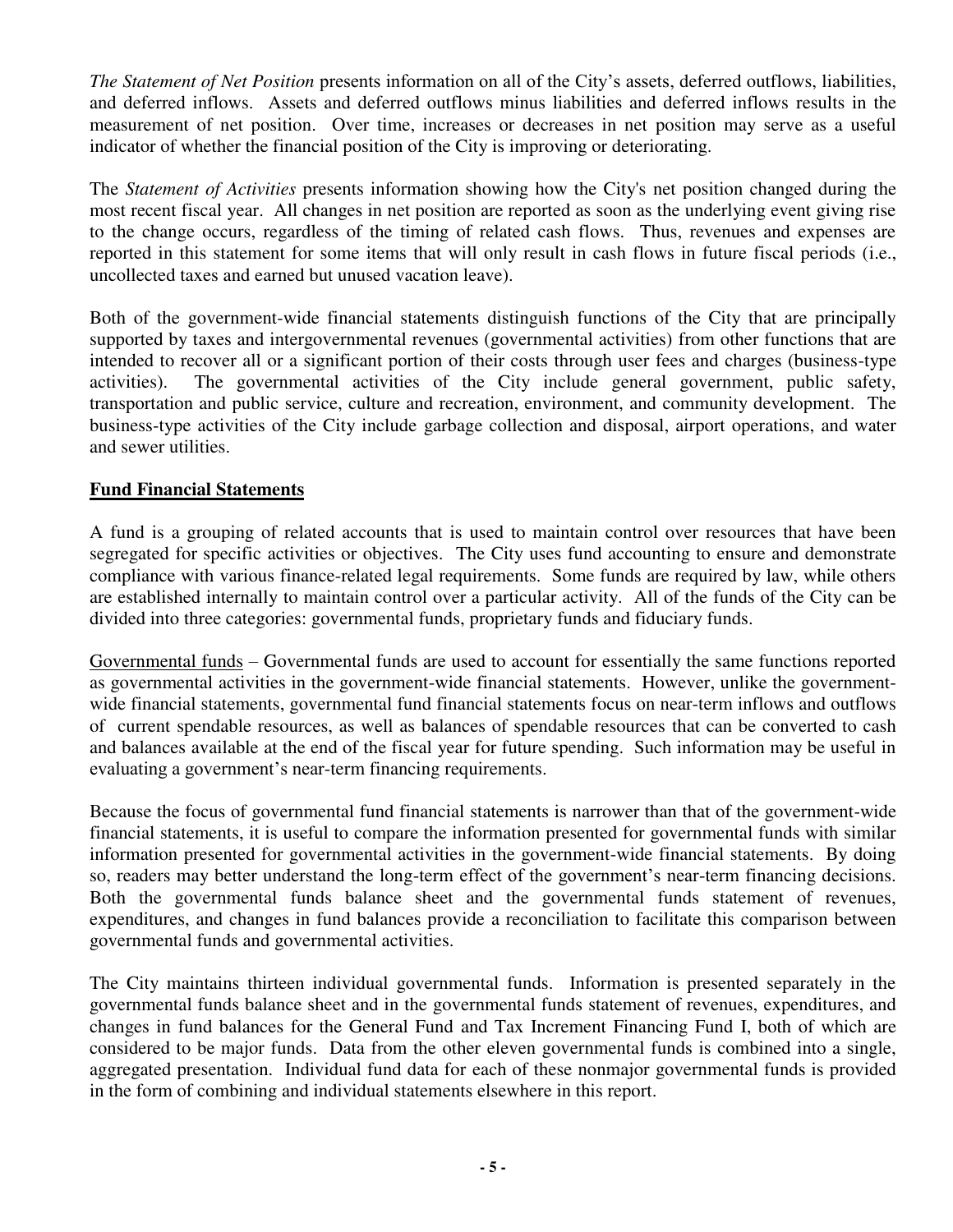Proprietary funds – The City maintains one type of proprietary fund. Enterprise funds are used to report the same functions presented as business-type activities in the government-wide financial statements. Proprietary fund financial statements provide the same type of information as the government-wide financial statements, only in more detail. The proprietary fund financial statements provide separate information for the Garbage, Water and Sewer, and Airport Funds since all are considered to be major funds.

Fiduciary funds – Fiduciary funds are used to account for resources held for the benefit of parties outside the City. Fiduciary funds are not reflected in the government-wide financial statements because the resources of those funds are not available to support the programs of the City. The accounting used for these funds is much like that used for proprietary funds. The Statement of Fiduciary net Position and a Statement of Changes in Fiduciary Net Position are included in the basic financial statement section of this report, while the Statement of Changes in Assets and Liabilities for agency funds is included in the combining and individual fund section of this report.

### **Notes to Financial Statements**

The notes provide additional information that is essential to a full understanding of the data provided in the government-wide and fund financial statements.

## **Other Information**

In addition to the basic financial statements and the accompanying notes, this report also presents certain *Required Supplementary Information* (RSI) other than the management's discussion and analysis, consisting of multiyear schedules of changes to net pension liabilities and City contributions to retirement plans for its employees and budgetary comparison statements for the General Fund and Tax Increment Financing Fund I.

This report also presents combining nonmajor fund statements for all nonmajor governmental funds along with individual budgetary comparison schedules of revenues, expenditures and changes in fund balances.

### **Government-wide Financial Analysis**

As noted earlier, net position may serve over time as a useful indicator of a government's financial position. In the case of the City of Morris, Illinois, assets and deferred outflows exceeded liabilities and deferred inflows by \$74,721,531 at the close of the most recent fiscal year.

Below is a summary table of all relevant components of net position: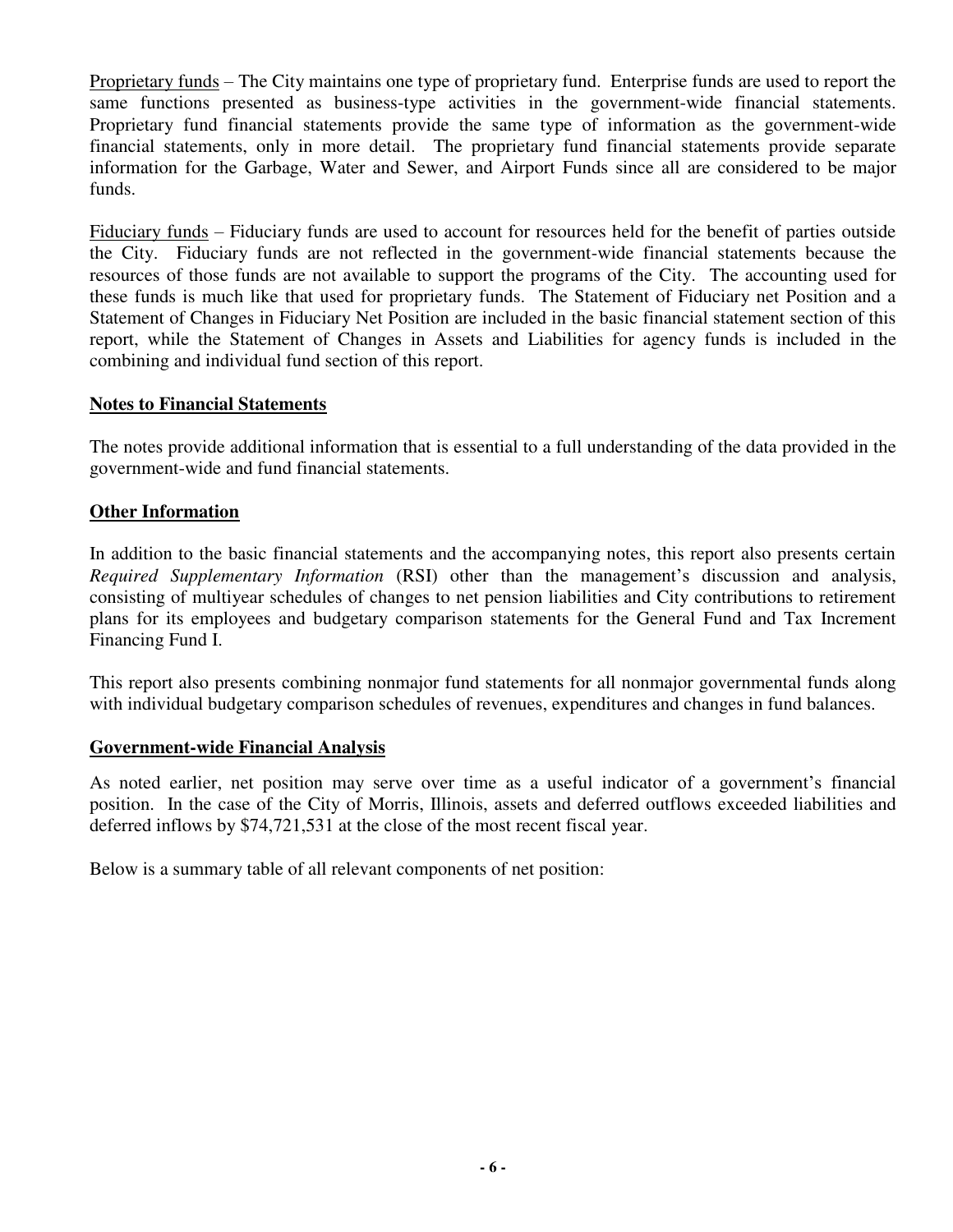#### **CITY OF MORRIS, ILLINOIS Net Position**

|                                  | Governmental activities |              | Business-type activities |            | Total       |             |  |
|----------------------------------|-------------------------|--------------|--------------------------|------------|-------------|-------------|--|
|                                  |                         | (Restated)   |                          |            |             | (Restated)  |  |
|                                  | 2016                    | 2015         | 2016                     | 2015       | 2016        | 2015        |  |
| Current and other assets         | 27,353,037<br>\$.       | 26,560,252   | 11, 141, 425             | 9,678,485  | 38,494,462  | 36,238,737  |  |
| Capital assets                   | 34,012,659              | 34,747,338   | 29,762,163               | 31,009,548 | 63,774,822  | 65,756,886  |  |
| Total assets                     | 61,365,696              | 61,307,590   | 40,903,588               | 40,688,033 | 102,269,284 | 101,995,623 |  |
| Deferred outflows                | 2,290,302               | 112,678      | 449,712                  | 492,276    | 2,740,014   | 604,954     |  |
| <b>Current liabilities</b>       | 685,702                 | 623,906      | 866,313                  | 840,901    | 1,552,015   | 1,464,807   |  |
| Noncurrent liabilities           | 16,825,300              | 13,483,314   | 5,524,329                | 6,030,140  | 22,349,629  | 19,513,454  |  |
| <b>Total liabilities</b>         | 17,511,002              | 14, 107, 220 | 6,390,642                | 6,871,041  | 23,901,644  | 20,978,261  |  |
| Deferred inflows                 | 6,386,123               | 5,007,500    |                          |            | 6,386,123   | 5,007,500   |  |
| Net position:                    |                         |              |                          |            |             |             |  |
| Net investment in capital assets | 34,012,659              | 34,747,338   | 23,199,435               | 23,999,254 | 57,212,094  | 58,746,592  |  |
| Restricted                       | 10,208,611              | 10,605,729   | 1,552,366                | 663,255    | 11,760,977  | 11,268,984  |  |
| Unrestricted                     | (4,462,397)             | (3,047,519)  | 10,210,857               | 9,646,759  | 5,748,460   | 6,599,240   |  |
| Total net position               | 39,758,873              | 42,305,548   | 34,962,658               | 34,309,268 | 74,721,531  | 76,614,816  |  |

The largest portion (76.57%) of the City's net position is invested in capital assets (land, infrastructure, buildings, and equipment) less any related outstanding debt. These assets are used to provide services to City residents; consequently, they are not available for future spending. While the City's investment in capital assets is reported net of related debt, the resources needed to repay this debt must be provided from other sources, since the capital assets themselves cannot be used to liquidate these liabilities. Unrestricted net position — the part of net position that can be used to finance day-to-day operations without constraints established by enabling legislation, debt covenants, or other legal requirements — is \$5,748,460 at the end of the year. Much of the \$931,539 decrease in net position is attributable to increases in public safety and public service expenses in relation to a steady, but low growth revenue stream.

The City's total revenues and expenses are reflected in the following table:

#### **CITY OF MORRIS, ILLINOIS Changes in Net Position**

|                                    | Governmental activities |            | Business-type activities |                          | Total      |            |  |
|------------------------------------|-------------------------|------------|--------------------------|--------------------------|------------|------------|--|
|                                    | (Restated)              |            |                          |                          |            | (Restated) |  |
|                                    | 2016                    | 2015       | 2016                     | 2015                     | 2016       | 2015       |  |
| Revenues                           |                         |            |                          |                          |            |            |  |
| Program revenues :                 |                         |            |                          |                          |            |            |  |
| Charges for services               | \$<br>696,112           | 710,876    | 6,293,654                | 5,208,252                | 6,989,766  | 5,919,128  |  |
| Operating grants and contributions | 287,395                 | 170,412    |                          | 12,974                   | 287,395    | 183,386    |  |
| Capital grants and contributions   | 390,957                 | 630.154    | 132,428                  | 206,442                  | 523,385    | 836,596    |  |
| General revenues:                  |                         |            |                          |                          |            |            |  |
| Property taxes                     | 5,801,977               | 5,981,916  |                          | 24,933                   | 5,801,977  | 6,006,849  |  |
| Sales and use taxes                | 4,935,883               | 4,902,210  |                          | $\overline{\phantom{a}}$ | 4,935,883  | 4,902,210  |  |
| Other taxes                        | 409.883                 | 390,169    |                          |                          | 409.883    | 390,169    |  |
| Intergovernmental revenue          | 1,744,695               | 1,699,255  |                          | $\overline{\phantom{a}}$ | 1,744,695  | 1,699,255  |  |
| Franchise fees                     | 195,706                 | 192,639    |                          |                          | 195,706    | 192,639    |  |
| Interest on investments            | 27,093                  | 29,791     | 5,745                    | 6,928                    | 32,838     | 36,719     |  |
| Other income                       | 26,784                  | 9,598      |                          |                          | 26,784     | 9,598      |  |
| Total revenues                     | 14,516,485              | 14,717,020 | 6,431,827                | 5,459,529                | 20,948,312 | 20,176,549 |  |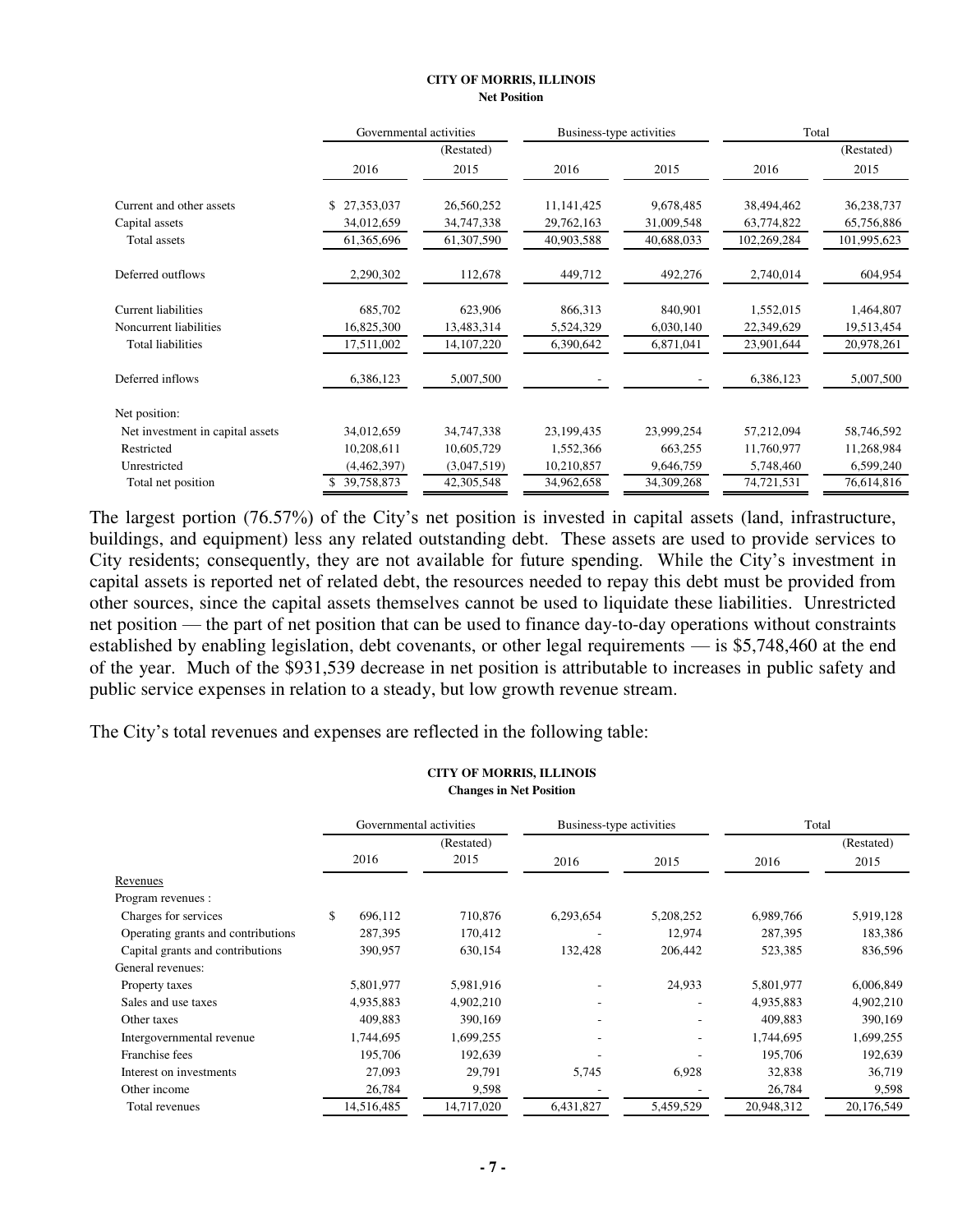#### **CITY OF MORRIS, ILLINOIS Changes in Net Position (Continued)**

|                                   | Governmental activities |            | Business-type activities |            | Total      |            |
|-----------------------------------|-------------------------|------------|--------------------------|------------|------------|------------|
|                                   |                         | (Restated) |                          |            |            | (Restated) |
|                                   | 2016                    | 2015       | 2016                     | 2015       | 2016       | 2015       |
| Expenses                          |                         |            |                          |            |            |            |
| Program activities :              |                         |            |                          |            |            |            |
| Governmental activities:          |                         |            |                          |            |            |            |
| General government                | 3,382,435<br>\$.        | 3,412,155  |                          |            | 3,382,435  | 3,412,155  |
| Public safety                     | 3,117,131               | 3,229,783  |                          |            | 3,117,131  | 3,229,783  |
| Transportation and public service | 4,472,459               | 4,200,268  |                          |            | 4,472,459  | 4,200,268  |
| Culture and recreation            | 706,815                 | 709,476    |                          |            | 706,815    | 709,476    |
| Environment                       | 483,618                 | 226,970    |                          |            | 483,618    | 226,970    |
| Community development             | 2,075,285               | 2,115,354  |                          | ٠          | 2,075,285  | 2,115,354  |
| Employee retirement costs         | 1,863,671               | 1,286,013  |                          |            | 1,863,671  | 1,286,013  |
| Business-type activities:         |                         |            |                          |            |            |            |
| Water and sewer                   |                         |            | 3,755,028                | 3,495,445  | 3,755,028  | 3,495,445  |
| Airport operations                |                         |            | 931,164                  | 1,159,560  | 931,164    | 1,159,560  |
| Garbage collection & disposal     |                         |            | 1,092,245                | 1,076,728  | 1,092,245  | 1,076,728  |
| Total expenses                    | 16,101,414              | 15,180,019 | 5,778,437                | 5,731,733  | 21,879,851 | 20,911,752 |
| Change before transfers           | (1,584,929)             | (462,999)  | 653,390                  | (272, 204) | (931, 539) | (735,203)  |
| <b>Transfers</b>                  |                         |            |                          |            |            |            |
| Change in net position            | (1,584,929)             | (462,999)  | 653,390                  | (272, 204) | (931, 539) | (735,203)  |
| Net position-beginning            | 41,343,802              | 42,768,547 | 34,309,268               | 34,581,472 | 75,653,070 | 77,350,019 |
| Net position-ending               | 39,758,873              | 42,305,548 | 34,962,658               | 34,309,268 | 74,721,531 | 76,614,816 |

Key components of the changes are detailed as follows:

### **Governmental Activities**

The City's total governmental revenues decreased by \$200,535 from the prior year. Most of the decrease in the amount of \$179,939 is due to a continued decline in assessed property valuations and the resulting decrease in property tax-related revenues. Much of the remainder of the decrease is due to grant program income that was available in the prior fiscal year, but was not available in the current fiscal year.

Expenses increased by \$921,395 over the prior fiscal year. The increase is primarily attributable to increased expenditures for public works and environmental programs as well as increased costs for employee pensions.

#### **Business-type Activities**

The City provides garbage collection and disposal, airport facilities, and water and sewer treatment to all residents. The City's total business-type revenues increased by \$972,298 over the prior year. Most of the increase is due to additional infrastructure fee revenue of \$963,212 for the Costco expansion and additional water and sewer fees as a result of usage fee increases.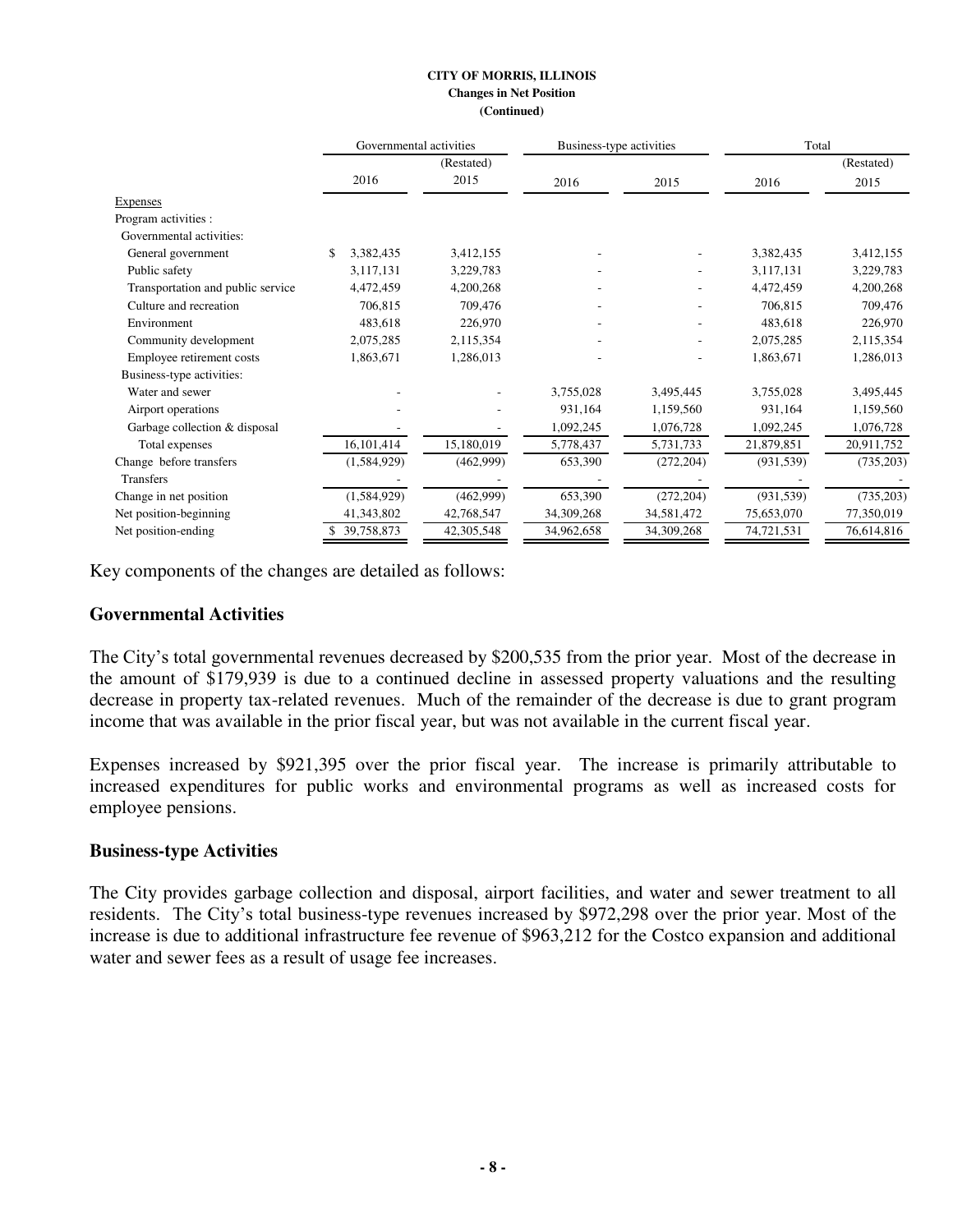Expenses increased by \$46,704 over the prior fiscal year. The relatively stable nature of expenses in this area is due to general increased expenses in the water and sewer fund, offset by lower airport expenses due to a short-term closure of operations for runway upgrades.

## **Financial Analysis of the Government's Funds**

As noted earlier, the City uses fund accounting to ensure and demonstrate compliance with finance-related legal requirements.

## **Governmental Funds**

The focus of the City's governmental funds is to provide information on near-term inflows, outflows, and balances of spendable resources. Such information is useful in assessing the City's financing requirements. In particular, unassigned fund balance may serve as a useful measure of a government's net resources available for spending at the end of the fiscal year.

At the end of the current fiscal year, the City's governmental funds reported combined ending fund balances of \$19,710,250, a decrease of \$431,086 from the prior year. \$9,501,639 or 48.21% of this total amount constitutes unassigned fund balance, which is available for spending at the government's discretion. The remainder of the fund balance of \$10,208,611 is restricted, to indicate that it is available for spending with limitations imposed by enabling legislation, creditors, grantors, or regulations of other governments.

A discussion of several important governmental funds follows:

*General Fund* – The General Fund represents the primary operating fund of the City. It accounts for all financial resources, except those to be accounted for in another fund. The General Fund revenues increased by \$134,590 mainly due to additional income tax and host benefit fee revenues.

On the expenditure side, the decrease from the prior fiscal year was \$23,195. The decrease cannot be attributed to any specific area. Although costs connected with the hiring of additional personnel, annual pay increases, health insurance, general insurance and pension costs continue to rise, the City continues to look to other areas to hold the line on spending.

*Tax Increment Financing Fund I –* The Tax Increment Financing Fund I represents a specific taxing district funded by local property taxes. Current year revenues show a modest decrease of \$54,528. Property tax revenues have been stagnant to negative, actually decreasing by \$174,150. Much of the decrease was offset by additional income resulting from the early payoff of a local TIF loan.

Expenditures rose by \$337,167 over the prior fiscal year. A major use of funds was due to an agreement requiring the City to reimburse local taxing districts for 50% of tax increment financing property taxes totaling \$2,016,427. Other major expenditures for the year consisted of \$451,111 for expenses related to the purchase of an additional public works building and City parking lot, \$362,868 for various in-district street maintenance projects, and \$342,729 for the completion of the first phase of an EPA mandated sanitary sewer/CSO outflow elimination project. Expenditures rose over the prior year primarily due to the aforementioned purchase of a new public works building.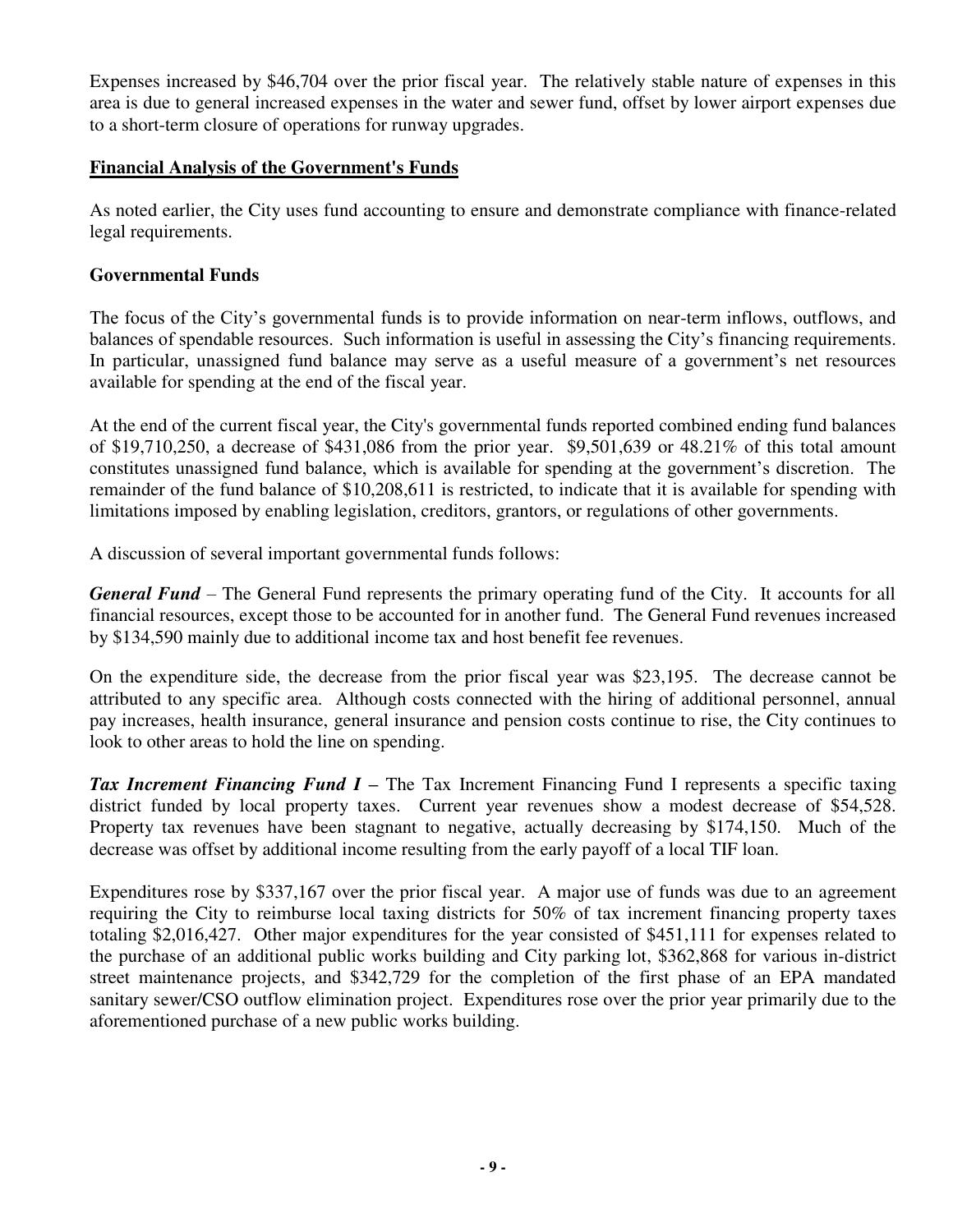## **Proprietary Funds**

The analysis of proprietary funds provides the same type of information found in the government-wide financial statements, but in more detail. Unrestricted net position was \$176,428 for the Garbage Fund, \$9,742,340 for the Water and Sewer Fund, and \$292,089 for the Airport Fund. At the end of the fiscal year, the City's proprietary funds reported an increase in net position of \$653,390 over the prior year. Of the increase, \$945,407 came from the Water and Sewer Fund, while the Garbage Fund increased by \$11,041 and the Airport fund decreased by \$303,058. A discussion of all proprietary funds follows:

*Water and Sewer Fund –* The Water and Sewer Fund revenues increased by \$1,194,592. Items of relevance include increases in infrastructure fee revenue of \$963,212 and additional water and sewer fees of \$223,509 as a result of usage fee increases. Expenses increased by \$259,583 due to general cost increases throughout the various functions of the fund.

*Airport Fund –* The Airport Fund revenues decreased by \$215,677. Much of this decrease is related to the closing of the airport for part of the year in order to perform runway upgrade projects. Expenses decreased \$228,396 from the prior year. \$71,177 of the decrease was related to less engineering fees, as projects were well under way during the fiscal year. The remainder was due to reduced fuel purchases during the airport closure for part of the year. During the year, fuel sales decreased by \$63,761 (20.72%) while fuel costs decreased by \$63,565 (27.27%) resulting in a net decrease in profit of \$196. Profit was maintained because the fuel price fee was actively managed to take advantage of the falling price environment.

*Garbage Fund* **–** Garbage fee income of \$1,103,158 exceeded garbage disposal costs of \$1,080,944 by \$22,214. Customer fees have continued to successfully match or exceed costs. The City continues to monitor and increase fees as required to keep up with the usual contractual increases.

## **General Fund Budgetary Highlights**

The original 2016 fiscal year budget was adopted on April 20, 2015. The comparison of General Fund original budget to the final budget is on pages 61-62 and 98-102. Over the course of the year, the Budget Officer and City Council monitor and amend the budget to take into account unanticipated events that occur during the year.

General Fund revenues were \$599,210 above budget estimates due primarily to a combination of slightly higher than expected income tax revenue (\$106,077), developer reimbursements (\$142,625) and higher than expected host benefit fees (\$310,831) due to the anticipated closure, which did not occur. Many other revenue line items were also slightly over budget.

General Fund expenditures were \$1,592,471 under budget estimates mainly due to including anticipated expenditures that did not materialize in the areas of engineering fees, capital outlay, and health insurancerelated expenses. Several budget line item transfers were made by the Budget Officer during the year within individual departments. Most were not significant in amount, therefore only a small number of significant transfers in various departments are explained in the following paragraphs.

In the Police Department, the patrolpersons line item was reduced by \$17,650 to allow for an increase in various line items of \$3,975 and the gasoline line item of \$13,675 to cover a shortfall due the implementation of a more accurate system for allocating fuel costs to city departments.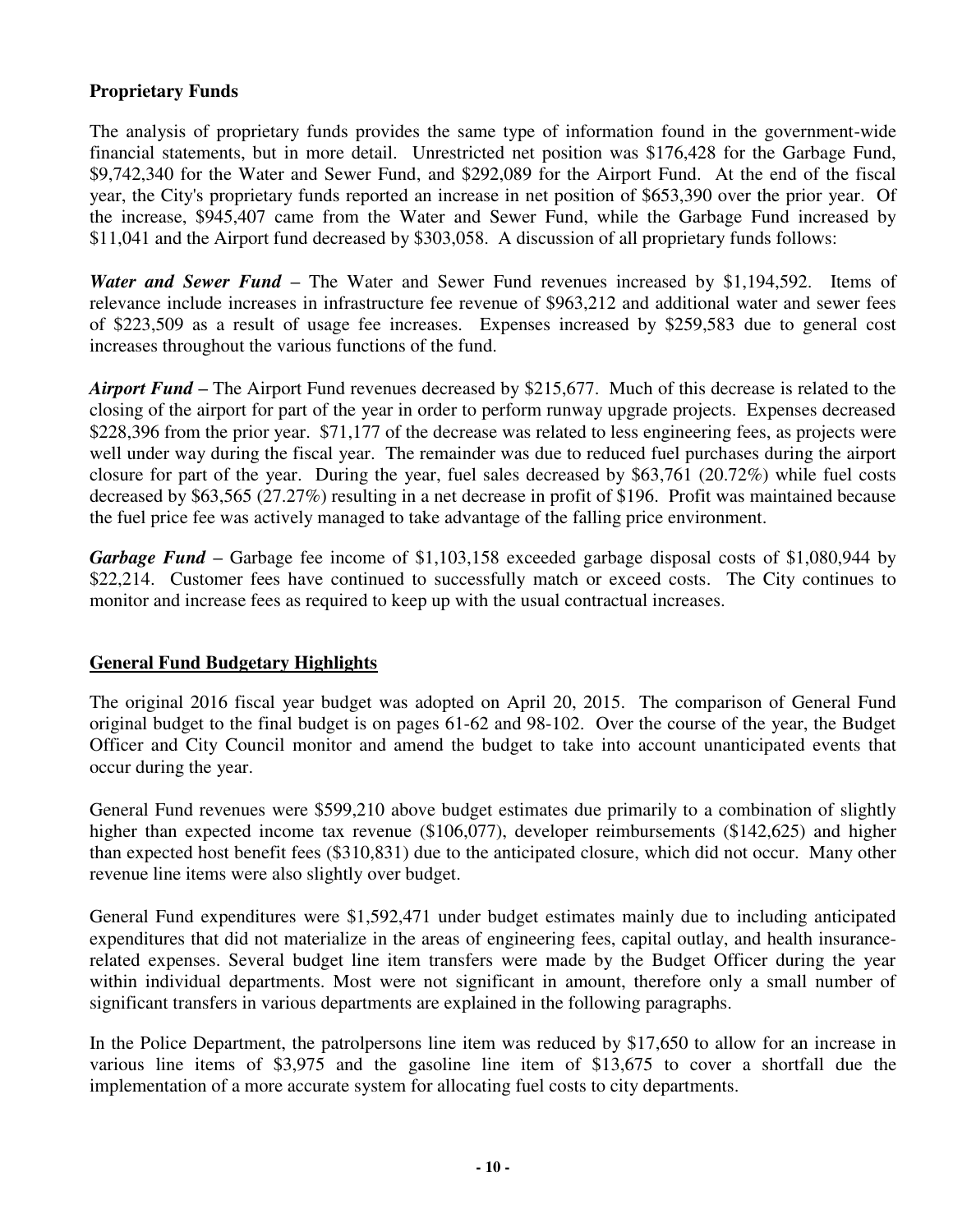In the Street and Alley Department, the sidewalk and curb replacement line item was increased by \$175,000 according to a City Council passed budget amendment ordinance on November 16, 2015. The amendment was necessary to add a project for the extension of sidewalks, curbs and gutters on Lisbon Road while the state was completing the Lisbon Road overpass replacement.

In addition, the gasoline line item was reduced \$22,000 to provide for an increase in the street construction line item for the purchase of land for a parking lot along route 47 that could not be purchased with the originally planned TIF Fund I.

Finally, the sidewalk & curb replacement line item was reduced by \$63,850 to allow for an increase of \$41,175 to the street maintenance line item for the Jarson road project not included in the original budget; and an increase of \$22,675 to the maintenance of traffic signal line item for unanticipated expenses for City traffic signals.

### **Capital Assets and Debt Administration**

*Capital Assets -* At April 30, 2016, the City had \$63,774,822 invested in capital assets including land, buildings, infrastructure and equipment. The City has elected to depreciate these assets over their useful lives and amounts are reported net of accumulated depreciation to date. Increases during the year represent additions to those categories, while decreases represent retirements of assets during the year and depreciation of depreciable assets for the year.

### C*apital Assets at Year-end Net of Accumulated Depreciation*

|                          | Governmental activities |            | Business-type activities |              | Total      |            |            |
|--------------------------|-------------------------|------------|--------------------------|--------------|------------|------------|------------|
|                          |                         | 2016       | 2015                     | 2016         | 2015       | 2016       | 2015       |
| Land                     |                         | 6,088,388  | 5,958,388.00             | 5,546,795    | 5,546,795  | 11,635,183 | 11,505,183 |
| Construction in progress |                         | 109.392    | 4.037.921                |              |            | 109,392    | 4,037,921  |
| Land improvements        |                         | 2,268,629  | 2,393,964                | 24.797       | 27.714     | 2,293,426  | 2,421,678  |
| Buildings & improvements |                         | 8,549,378  | 8,437,600                | 1.708.776    | 1,756,369  | 10,258,154 | 10,193,969 |
| Machinery & equipment    |                         | 562,814    | 576,845                  | 255,145      | 280,752    | 817.959    | 857,597    |
| Vehicles                 |                         | 861,731    | 598,998                  | 74,894       | 91.001     | 936,625    | 689,999    |
| Infrastructure           |                         | 15,572,327 | 12,743,622               | 22, 151, 756 | 23,306,916 | 37,724,083 | 36,050,538 |
| Total                    |                         | 34,012,659 | 34,747,338.00            | 29.762.163   | 31,009,547 | 63.774.822 | 65,756,885 |

Net capital assets decreased by \$1,982,063 for the 2016 fiscal year. The City expended available resources to acquire \$1,247,374 in capital asset additions during the year. These additions were reduced by the current year's depreciation expense of \$3,229,437. (Additional information on the City's capital assets is presented in the notes to the basic financial statements). The additions to capital assets were primarily for construction on the EPA mandated sanitary sewer/CSO sewer outflow elimination project in the amount of \$342,728, the purchase of a new public works building for \$312,500, as well as additional parking lot land in the amount of \$130,000. Other assets added include the purchase of police vehicles for \$131,932 and \$330,214 for other vehicles and equipment purchases.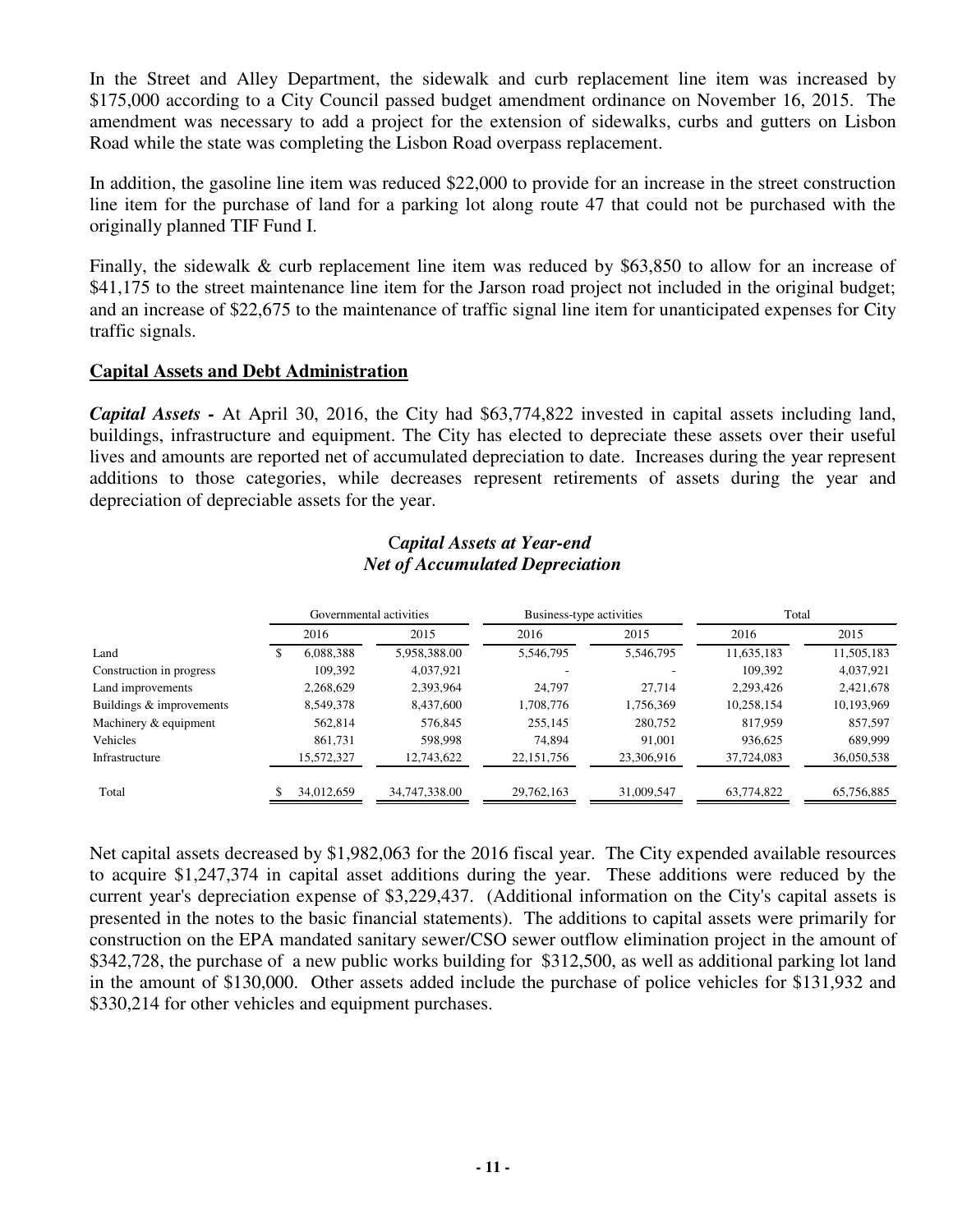*Long-term Debt -* At April 30, 2016, the City had total net debt outstanding of \$6,012,440, including the present value of future minimum capital lease payments on airport hangars for \$710,131, the remaining balance due on the 2012 alternate revenue bond issue of \$5,302,309.

## *Outstanding Debt at Year-end Bonds and Capital Leases Payable*

|                                                                  | Governmental activities |                          | Business-type activities |                          | Total     |           |           |
|------------------------------------------------------------------|-------------------------|--------------------------|--------------------------|--------------------------|-----------|-----------|-----------|
|                                                                  |                         | 2016                     | 2015                     | 2016                     | 2015      | 2016      | 2015      |
| 2006 Waterworks and Sewerage Bonds<br>Alternate Revenue Source   |                         | $\overline{\phantom{a}}$ |                          | $\overline{\phantom{a}}$ | 340,000   |           | 340,000   |
| 2012 Waterworks and Sewerage<br><b>Refunding Bonds Alternate</b> |                         |                          |                          |                          |           |           |           |
| Revenue Source (incl. premium)                                   |                         |                          |                          | 5.302.309                | 5,383,679 | 5,302,309 | 5,383,679 |
| Capital leases                                                   |                         |                          |                          | 710,131                  | 778,891   | 710,131   | 778,891   |
| Total                                                            |                         |                          |                          | 6.012.440                | 6.502.570 | 6.012.440 | 6,502,570 |

Total outstanding debt decreased by \$490,130 during the fiscal year. The decrease was a result of the normal schedule of payments on existing debt. Additional information on the City's long-term debt is presented in the notes to the basic financial statements.

### **Economic Factors and Next Year's Budget**

Following are currently known City of Morris, Illinois economic factors considered in going into the 2016- 2017 fiscal year.

- $\triangleright$  The City's assessed value increased by 4.25% during the current fiscal year after falling by 1.69% in the prior year. Assessed valuation figures have now recovered to those computed in 2012. According to the Supervisor of Assessments, the growth will likely continue in the next couple of years. This growth should be reflected as increased assessed valuations in the coming years. The City's share of state sales tax, which represents the largest portion of General Fund revenue, had experienced declines in recent years. The trend now also appears to be on the upswing for sales tax revenue.
- The City will continue work on an EPA mandated sanitary sewer/CSO project during future fiscal years, with the current estimated completion date of all phases to be the fiscal year ended April 30, 2021. Phase I was completed during the current fiscal year. This sanitary sewer outflow elimination project consists of a total of four phases. Phase II is estimated to cost \$1,800,000, but may not be completed until the fiscal year ended April 30, 2018. By continually improving and developing this infrastructure, a positive impact upon economic growth is expected, as new businesses are attracted to the area.
- $\triangleright$  The City has awarded the contract for the east side wastewater treatment plant expansion project to Leander Construction, Inc. in the amount of \$2,056,900.00. The completion of this project is expected to be no later than June 30, 2017 and is primarily being done to accommodate Costco's meat packing plant expansion. The expansion of the east side wastewater treatment plant will not only allow for Costco's current meat packing plant expansion, but will also allow Costco to make another expansion and still have capacity for other additional future development.
- $\triangleright$  The local Environtech landfill is expected to reach capacity near the end of 2016. Upon reaching capacity, the City will no longer receive gate revenue. In addition, waste collection fees assessed to the City will increase, as the waste will have to be hauled to other destinations at further distances.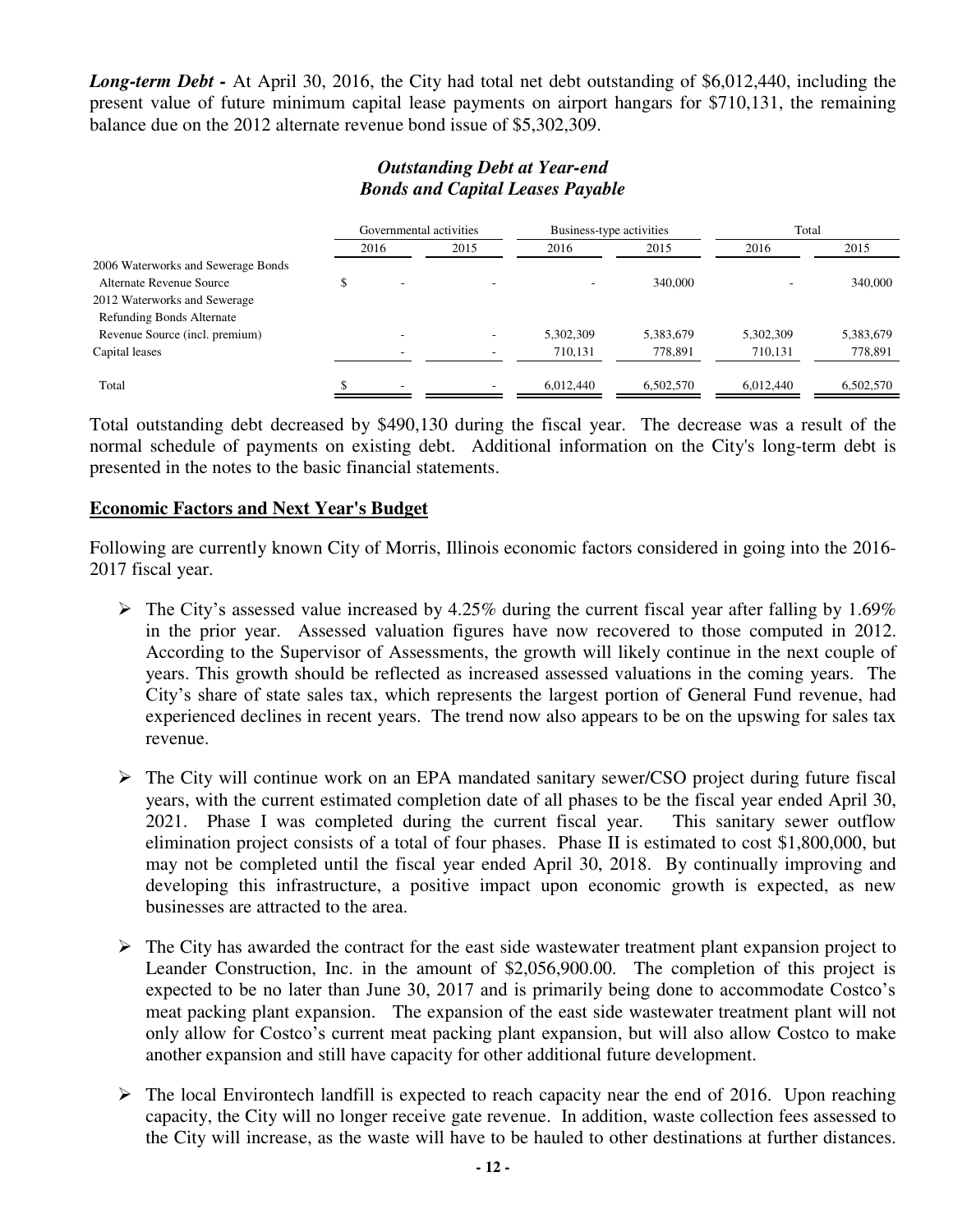$\triangleright$  A project extending the existing north-south runway at the Morris Municipal Airport is anticipated to be completed in the fiscal year ended April 30, 2017. This 500' X 75' extension at the north end, including a parallel taxiway, all grading and lighting, will allow larger aircraft use of the facility and bring increased fuel sales and economic activity. The project is administered by the State of Illinois and is expected to cost approximately \$1.1 million.

## **REQUESTS FOR INFORMATION**

This financial report is designed to provide citizens, taxpayers, customers, investors, and creditors with a general overview of the City's finances and to show the City's accountability for the money it receives. If you have any questions about this report or need additional financial information, contact Carol Adair, Budget Officer and City Clerk, 700 N. Division St., Morris, IL 60450, or by calling 815-942-4026 during regular office hours, Monday through Friday, from 8:30 a.m. to 4:30 p.m. central standard time.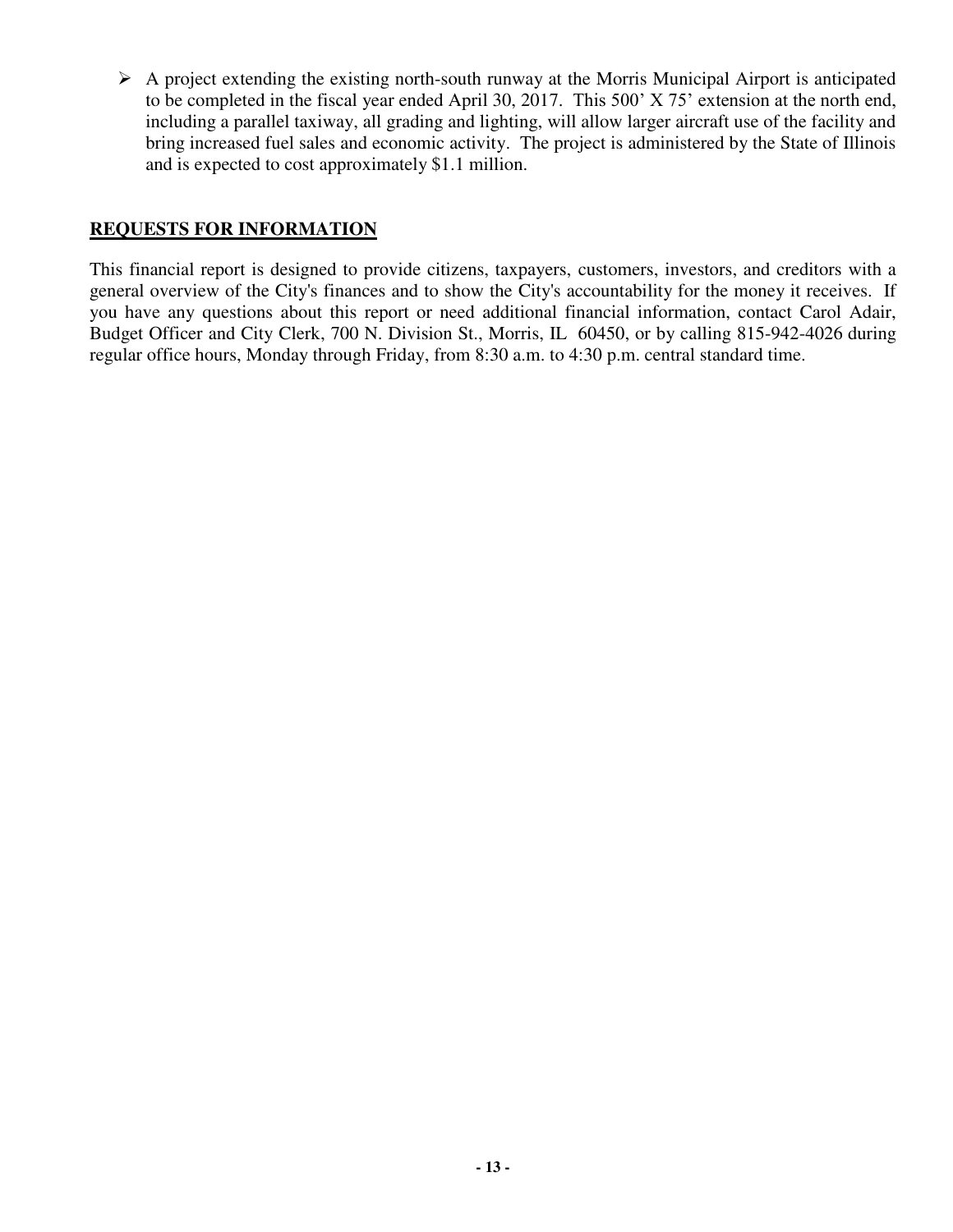#### **CITY OF MORRIS, ILLINOIS STATEMENT OF NET POSITION APRIL 30, 2016**

| Governmental<br><b>Business-type</b><br><b>Activities</b><br><b>Activities</b><br><b>Total</b><br><b>Assets</b><br>\$<br>16,590,881<br>11,956,932<br>Cash and cash equivalents<br>Receivables(net):<br>Property taxes<br>6,044,500<br>Sales and use taxes<br>1,188,127<br>Income taxes and replacement taxes<br>418,256<br>Other taxes and fees<br>183,580<br><b>Customer</b> fees<br>146,760<br>37,733<br>Inventory<br>Internal balances<br>1,000,000<br>(1,000,000)<br>Restricted cash and cash equivalents<br>1,015,108 | 28,547,813<br>6,044,500<br>1,188,127<br>418,256<br>183,580<br>146,760<br>37,733<br>1,015,108<br>912,585<br>11,635,183<br>109,392<br>52,030,247 |
|----------------------------------------------------------------------------------------------------------------------------------------------------------------------------------------------------------------------------------------------------------------------------------------------------------------------------------------------------------------------------------------------------------------------------------------------------------------------------------------------------------------------------|------------------------------------------------------------------------------------------------------------------------------------------------|
|                                                                                                                                                                                                                                                                                                                                                                                                                                                                                                                            |                                                                                                                                                |
|                                                                                                                                                                                                                                                                                                                                                                                                                                                                                                                            |                                                                                                                                                |
|                                                                                                                                                                                                                                                                                                                                                                                                                                                                                                                            |                                                                                                                                                |
|                                                                                                                                                                                                                                                                                                                                                                                                                                                                                                                            |                                                                                                                                                |
|                                                                                                                                                                                                                                                                                                                                                                                                                                                                                                                            |                                                                                                                                                |
|                                                                                                                                                                                                                                                                                                                                                                                                                                                                                                                            |                                                                                                                                                |
|                                                                                                                                                                                                                                                                                                                                                                                                                                                                                                                            |                                                                                                                                                |
|                                                                                                                                                                                                                                                                                                                                                                                                                                                                                                                            |                                                                                                                                                |
|                                                                                                                                                                                                                                                                                                                                                                                                                                                                                                                            |                                                                                                                                                |
|                                                                                                                                                                                                                                                                                                                                                                                                                                                                                                                            |                                                                                                                                                |
|                                                                                                                                                                                                                                                                                                                                                                                                                                                                                                                            |                                                                                                                                                |
|                                                                                                                                                                                                                                                                                                                                                                                                                                                                                                                            |                                                                                                                                                |
|                                                                                                                                                                                                                                                                                                                                                                                                                                                                                                                            |                                                                                                                                                |
| Loans receivable<br>912,585                                                                                                                                                                                                                                                                                                                                                                                                                                                                                                |                                                                                                                                                |
| Capital assets:                                                                                                                                                                                                                                                                                                                                                                                                                                                                                                            |                                                                                                                                                |
| Land<br>6,088,388<br>5,546,795                                                                                                                                                                                                                                                                                                                                                                                                                                                                                             |                                                                                                                                                |
| 109,392<br>Construction in progress                                                                                                                                                                                                                                                                                                                                                                                                                                                                                        |                                                                                                                                                |
| Other capital assets, net of depreciation<br>27,814,879<br>24,215,368                                                                                                                                                                                                                                                                                                                                                                                                                                                      |                                                                                                                                                |
| Total assets<br>61,365,696<br>40,903,588<br>102,269,284                                                                                                                                                                                                                                                                                                                                                                                                                                                                    |                                                                                                                                                |
| <b>Deferred Outflows of Resources</b>                                                                                                                                                                                                                                                                                                                                                                                                                                                                                      |                                                                                                                                                |
| City contributions to pension plans subsequent                                                                                                                                                                                                                                                                                                                                                                                                                                                                             |                                                                                                                                                |
| 119,242<br>to measurement date                                                                                                                                                                                                                                                                                                                                                                                                                                                                                             | 119,242                                                                                                                                        |
| Changes in assumptions on pension plans<br>1,262,598                                                                                                                                                                                                                                                                                                                                                                                                                                                                       | 1,262,598                                                                                                                                      |
| Difference between expected and actual                                                                                                                                                                                                                                                                                                                                                                                                                                                                                     |                                                                                                                                                |
| earnings on pension plans<br>908,462                                                                                                                                                                                                                                                                                                                                                                                                                                                                                       | 908,462                                                                                                                                        |
| Unamortized charge on refunding<br>449,712                                                                                                                                                                                                                                                                                                                                                                                                                                                                                 | 449,712                                                                                                                                        |
|                                                                                                                                                                                                                                                                                                                                                                                                                                                                                                                            |                                                                                                                                                |
| Total deferred outflows of resources<br>2,290,302<br>449,712                                                                                                                                                                                                                                                                                                                                                                                                                                                               | 2,740,014                                                                                                                                      |
| <b>Liabilities</b>                                                                                                                                                                                                                                                                                                                                                                                                                                                                                                         |                                                                                                                                                |
| 208,886<br>Accounts payable and accrued expenses<br>247,628                                                                                                                                                                                                                                                                                                                                                                                                                                                                | 456,514                                                                                                                                        |
| Noncurrent liabilities:                                                                                                                                                                                                                                                                                                                                                                                                                                                                                                    |                                                                                                                                                |
| Due within one year<br>438,074<br>657,427                                                                                                                                                                                                                                                                                                                                                                                                                                                                                  | 1,095,501                                                                                                                                      |
| 6,427,433<br>5,524,329<br>Due in more than one year                                                                                                                                                                                                                                                                                                                                                                                                                                                                        | 11,951,762                                                                                                                                     |
| 10,397,867<br>Net pension liability                                                                                                                                                                                                                                                                                                                                                                                                                                                                                        | 10,397,867                                                                                                                                     |
| <b>Total liabilities</b><br>17,511,002<br>6,390,642                                                                                                                                                                                                                                                                                                                                                                                                                                                                        | 23,901,644                                                                                                                                     |
| <b>Deferred Inflows of Resources</b>                                                                                                                                                                                                                                                                                                                                                                                                                                                                                       |                                                                                                                                                |
| Difference between expected and actual                                                                                                                                                                                                                                                                                                                                                                                                                                                                                     |                                                                                                                                                |
| experience on pension plans<br>341,623                                                                                                                                                                                                                                                                                                                                                                                                                                                                                     | 341,623                                                                                                                                        |
| Unavailable property tax revenue<br>6,044,500                                                                                                                                                                                                                                                                                                                                                                                                                                                                              | 6,044,500                                                                                                                                      |
|                                                                                                                                                                                                                                                                                                                                                                                                                                                                                                                            |                                                                                                                                                |
| Total deferred outflows of resources<br>6,386,123                                                                                                                                                                                                                                                                                                                                                                                                                                                                          | 6,386,123                                                                                                                                      |
| <b>Net Position</b>                                                                                                                                                                                                                                                                                                                                                                                                                                                                                                        |                                                                                                                                                |
| Net investment in capital assets<br>34,012,659<br>23,199,435                                                                                                                                                                                                                                                                                                                                                                                                                                                               | 57,212,094                                                                                                                                     |
| 10,208,611<br>Restricted<br>1,552,366                                                                                                                                                                                                                                                                                                                                                                                                                                                                                      | 11,760,977                                                                                                                                     |
| Unrestricted (deficit)<br>(4,462,397)<br>10,210,857                                                                                                                                                                                                                                                                                                                                                                                                                                                                        | 5,748,460                                                                                                                                      |
| Total net position<br>39,758,873<br>34,962,658                                                                                                                                                                                                                                                                                                                                                                                                                                                                             | 74,721,531                                                                                                                                     |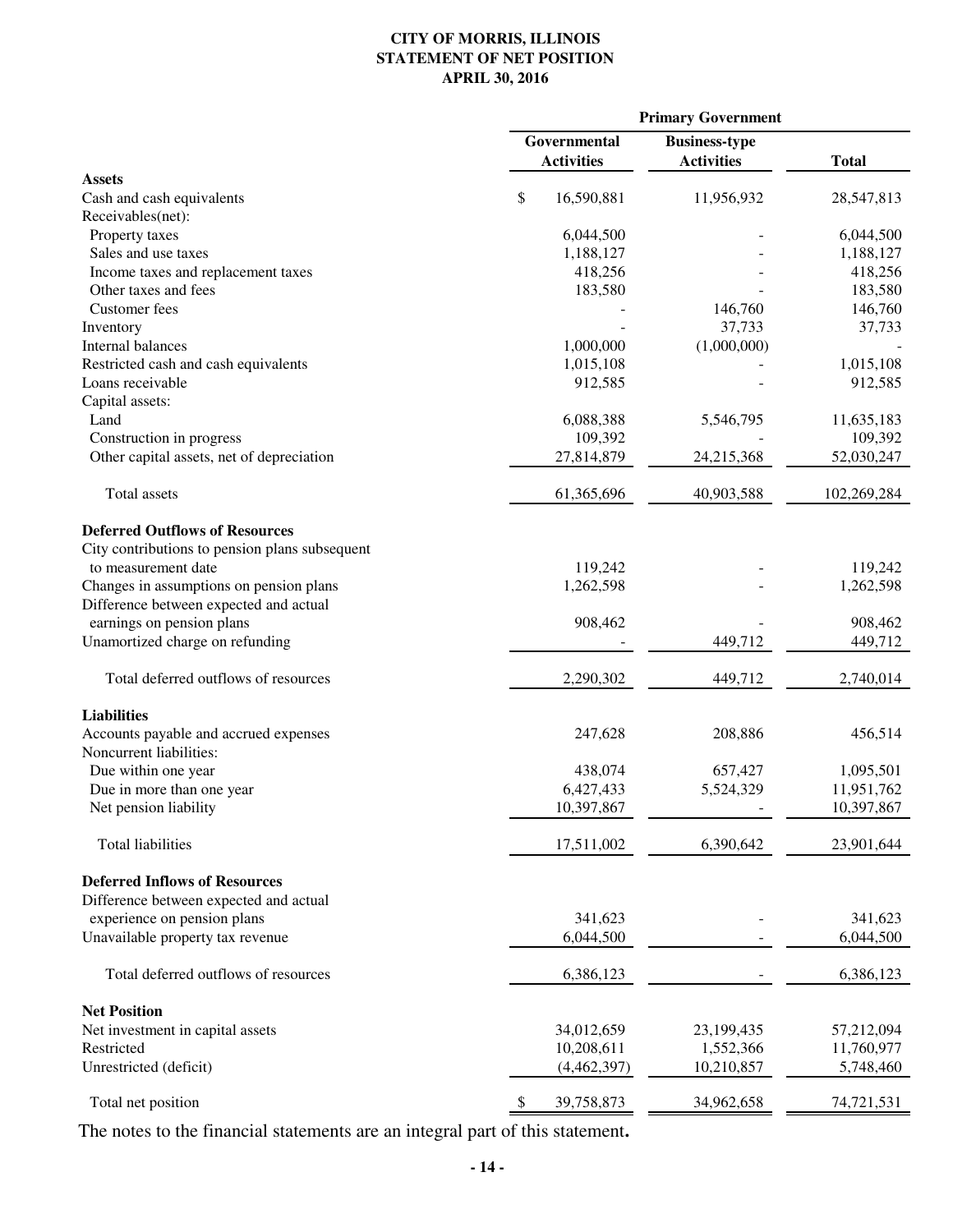#### **CITY OF MORRIS, ILLINOIS STATEMENT OF ACTIVITIES FOR THE YEAR ENDED APRIL 30, 2016**

|                                  |                 |                                   | <b>Program Revenues</b>                  |                                     | Net (Expense) Revenue and<br><b>Changes in Net Position</b> |                      |                |  |
|----------------------------------|-----------------|-----------------------------------|------------------------------------------|-------------------------------------|-------------------------------------------------------------|----------------------|----------------|--|
|                                  |                 | <b>Charges for</b>                | <b>Operating</b><br><b>Grants</b> and    | <b>Capital</b><br><b>Grants and</b> | Governmental                                                | <b>Business-type</b> |                |  |
| <b>Functions/Programs</b>        | <b>Expenses</b> | <b>Services</b>                   | <b>Contributions</b>                     | <b>Contributions</b>                | <b>Activities</b>                                           | <b>Activities</b>    | <b>Total</b>   |  |
| <b>Governmental activities:</b>  |                 |                                   |                                          |                                     |                                                             |                      |                |  |
| General government               | 3,382,435<br>\$ | 134,340                           | 38,611                                   | 5,375                               | (3,204,109)                                                 |                      | (3,204,109)    |  |
| Employee retirement costs        | 1,863,671       |                                   |                                          |                                     | (1,863,671)                                                 |                      | (1,863,671)    |  |
| Public safety                    | 3,117,131       | 169,705                           | 81,879                                   |                                     | (2,865,547)                                                 |                      | (2,865,547)    |  |
| Transportation & public service  | 4,472,459       | 1,036                             |                                          | 376,961                             | (4,094,462)                                                 |                      | (4,094,462)    |  |
| Culture & recreation             | 706,815         | 58,648                            | 7,830                                    | 8,621                               | (631,716)                                                   |                      | (631,716)      |  |
| Environment                      | 483,618         | 302,053                           |                                          |                                     | (181, 565)                                                  |                      | (181, 565)     |  |
| Community development            | 2,075,285       | 30,330                            | 159,075                                  |                                     | (1,885,880)                                                 |                      | (1,885,880)    |  |
| Total governmental activities    | 16,101,414      | 696,112                           | 287,395                                  | 390,957                             | (14, 726, 950)                                              | $\blacksquare$       | (14, 726, 950) |  |
| <b>Business-type activities:</b> |                 |                                   |                                          |                                     |                                                             |                      |                |  |
| Water and sewer                  | 3,755,028       | 4,694,941                         |                                          |                                     |                                                             | 939,913              | 939,913        |  |
| Airport operations               | 931,164         | 495,555                           |                                          | 132,428                             |                                                             | (303, 181)           | (303, 181)     |  |
| Garbage collection and disposal  | 1,092,245       | 1,103,158                         |                                          |                                     |                                                             | 10,913               | 10,913         |  |
| Total business-type activities   | 5,778,437       | 6,293,654                         |                                          | 132,428                             |                                                             | 647,645              | 647,645        |  |
| Total government                 | 21,879,851      | 6,989,766                         | 287,395                                  | 523,385                             | (14, 726, 950)                                              | 647,645              | (14,079,305)   |  |
|                                  |                 | <b>General revenues:</b>          |                                          |                                     |                                                             |                      |                |  |
|                                  |                 | Taxes:                            |                                          |                                     |                                                             |                      |                |  |
|                                  |                 | Property taxes                    |                                          |                                     | 5,801,977                                                   |                      | 5,801,977      |  |
|                                  |                 | Municipal sales tax               |                                          |                                     | 4,935,883                                                   |                      | 4,935,883      |  |
|                                  |                 | Other taxes                       |                                          |                                     | 409,883                                                     |                      | 409,883        |  |
|                                  |                 |                                   | Intergovernmental revenue not restricted |                                     |                                                             |                      |                |  |
|                                  |                 | to specific programs              |                                          |                                     | 1,744,695                                                   |                      | 1,744,695      |  |
|                                  |                 | Franchise fees                    |                                          |                                     | 195,706                                                     |                      | 195,706        |  |
|                                  |                 | Interest on investments           |                                          |                                     | 27,093                                                      | 5,745                | 32,838         |  |
|                                  |                 | Miscellaneous                     |                                          |                                     | 26,784                                                      |                      | 26,784         |  |
|                                  |                 | Total general revenues            |                                          |                                     | 13,142,021                                                  | 5,745                | 13, 147, 766   |  |
|                                  |                 | Change in net position            |                                          |                                     | (1,584,929)                                                 | 653,390              | (931, 539)     |  |
|                                  |                 | Net position-beginning (restated) |                                          |                                     | 41,343,802                                                  | 34,309,268           | 75,653,070     |  |
|                                  |                 | Net position-ending               |                                          |                                     | 39,758,873                                                  | 34,962,658           | 74,721,531     |  |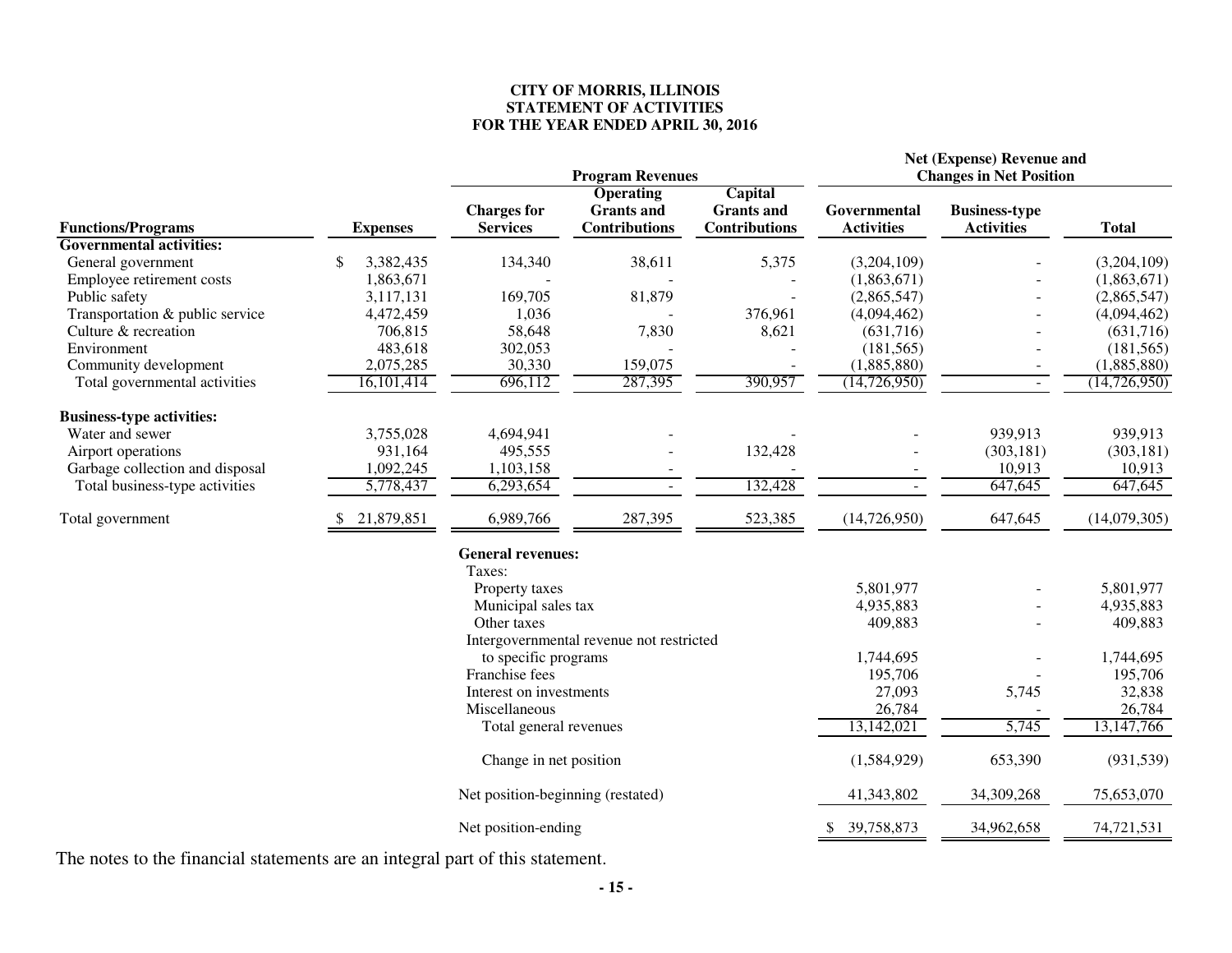#### **CITY OF MORRIS, ILLINOIS BALANCE SHEET GOVERNMENTAL FUNDS APRIL 30, 2016**

|                                                                        |     | <b>General</b><br>Fund | <b>Tax Increment</b><br><b>Financing</b><br><b>Fund I</b> | Other<br>Governmental<br><b>Funds</b> | <b>Total</b><br>Governmental<br><b>Funds</b> |
|------------------------------------------------------------------------|-----|------------------------|-----------------------------------------------------------|---------------------------------------|----------------------------------------------|
| <b>Assets</b>                                                          |     |                        |                                                           |                                       |                                              |
| Cash and cash equivalents                                              | \$  | 7,263,520              | 6,233,292                                                 | 3,094,069                             | 16,590,881                                   |
| Receivables:                                                           |     |                        |                                                           |                                       |                                              |
| Property taxes                                                         |     | 1,055,000              | 4,314,500                                                 | 675,000                               | 6,044,500                                    |
| Sales & use taxes                                                      |     | 1,188,127              |                                                           |                                       | 1,188,127                                    |
| Income & replacement taxes                                             |     | 418,256                |                                                           |                                       | 418,256                                      |
| Waste fees                                                             |     | 26,106                 |                                                           | 5,835                                 | 31,941                                       |
| Other taxes & fees                                                     |     | 89,944                 |                                                           | 61,695                                | 151,639                                      |
| Due from other funds                                                   |     | 1,000,000              |                                                           |                                       | 1,000,000                                    |
| Restricted cash and cash equivalents                                   |     |                        |                                                           | 1,015,108                             | 1,015,108                                    |
| Loans receivable                                                       |     |                        | 644,899                                                   | 267,686                               | 912,585                                      |
| Total assets                                                           | \$. | 11,040,953             | 11,192,691                                                | 5,119,393                             | 27,353,037                                   |
| <b>Liabilities, Deferred Inflows and Fund Balances</b><br>Liabilities: |     |                        |                                                           |                                       |                                              |
| Accounts payable and accrued expenses                                  | \$  | 484,314                | 78,003                                                    | 123,385                               | 685,702                                      |
| Deferred inflows of resources:                                         |     |                        |                                                           |                                       |                                              |
| Unavailable property tax revenue                                       |     | 1,055,000              | 4,314,500                                                 | 675,000                               | 6,044,500                                    |
| Unavailable revolving loan revenue                                     |     |                        | 644,899                                                   | 267,686                               | 912,585                                      |
| Total deferred inflows of resources                                    |     | 1,055,000              | 4,959,399                                                 | 942,686                               | 6,957,085                                    |
| <b>Fund Balances:</b>                                                  |     |                        |                                                           |                                       |                                              |
| Restricted                                                             |     |                        | 6,155,289                                                 | 4,053,322                             | 10,208,611                                   |
| Unassigned                                                             |     | 9,501,639              |                                                           |                                       | 9,501,639                                    |
| Total fund balances                                                    |     | 9,501,639              | 6,155,289                                                 | 4,053,322                             | 19,710,250                                   |
| Total liabilities, deferred inflows                                    |     |                        |                                                           |                                       |                                              |
| and fund balances                                                      | \$  | 11,040,953             | 11,192,691                                                | 5,119,393                             | 27,353,037                                   |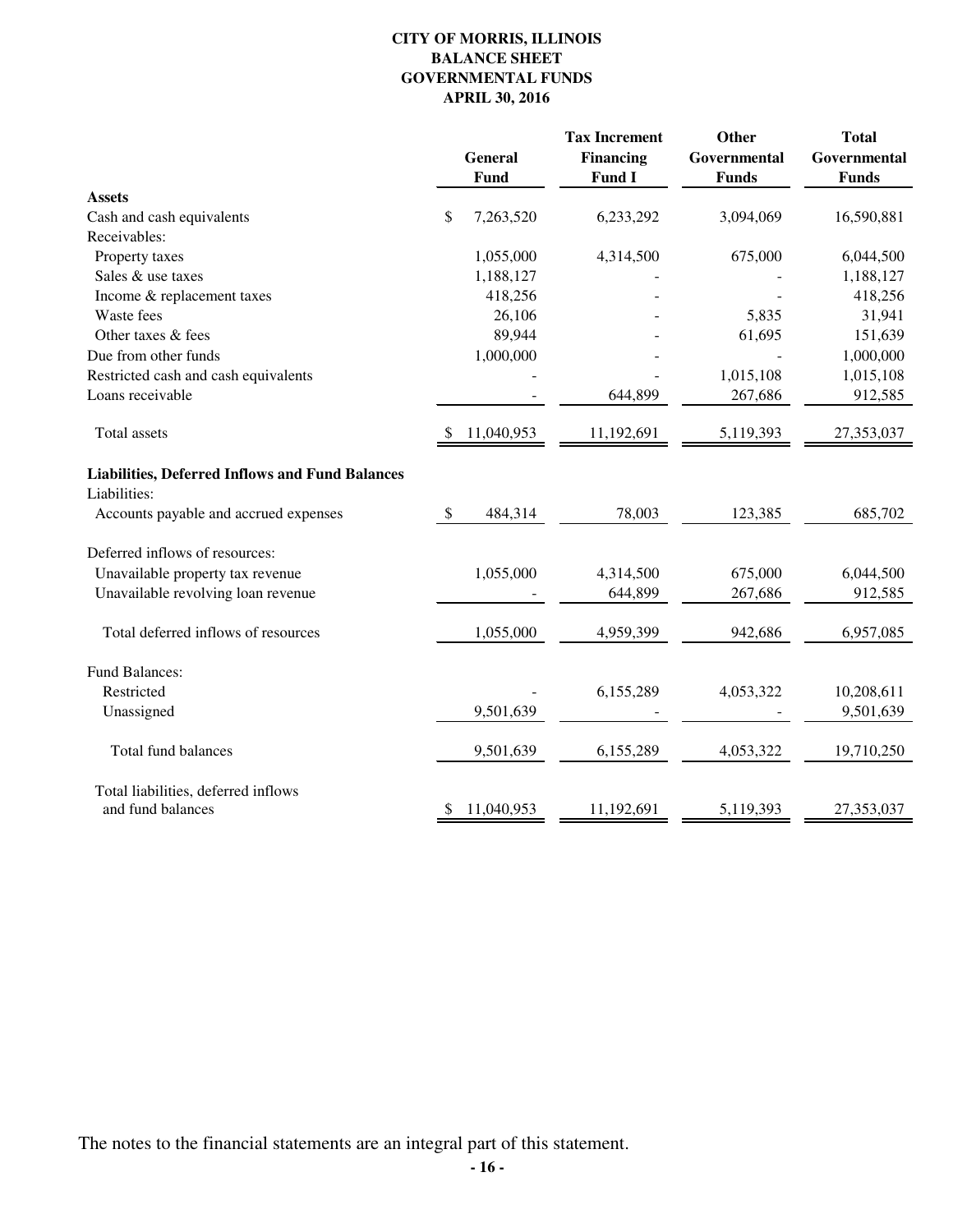#### **CITY OF MORRIS, ILLINOIS RECONCILIATION OF GOVERNMENTAL FUNDS BALANCE SHEET TO THE STATEMENT OF NET POSITION APRIL 30, 2016**

| Total fund balances for governmental funds                                                                                               | \$<br>19,710,250 |
|------------------------------------------------------------------------------------------------------------------------------------------|------------------|
| Amounts reported for governmental activities in the statement of<br>net position are different because:                                  |                  |
| Capital assets used in governmental activities are not financial<br>resources and, therefore, are not reported in the governmental funds | 34,012,659       |
| Unavailable revenues reported in governmental funds includes balance of                                                                  |                  |
| notes receivable. The balance was deferred because funds were not available                                                              |                  |
| to pay for current-period expenditures                                                                                                   | 912,585          |
| Deferred outflows and inflows of resources related to pensions are applicable                                                            |                  |
| to future periods and, therefore, are not reported in the funds                                                                          |                  |
| Deferred outflows related to changes and differences                                                                                     | 2,171,060        |
| Deferred outflows related to employer contributions                                                                                      | 119,242          |
| Deferred inflows related to changes and differences                                                                                      | (341, 623)       |
| Long-term liabilities are not due and payable in the current period and, therefore,<br>are not reported in the governmental funds.       |                  |
| Compensated absences                                                                                                                     | (58, 814)        |
| Net pension liability                                                                                                                    | (10, 397, 867)   |
| Landfill closure                                                                                                                         | (6,368,619)      |
| Net position of governmental activities                                                                                                  | 39,758,873       |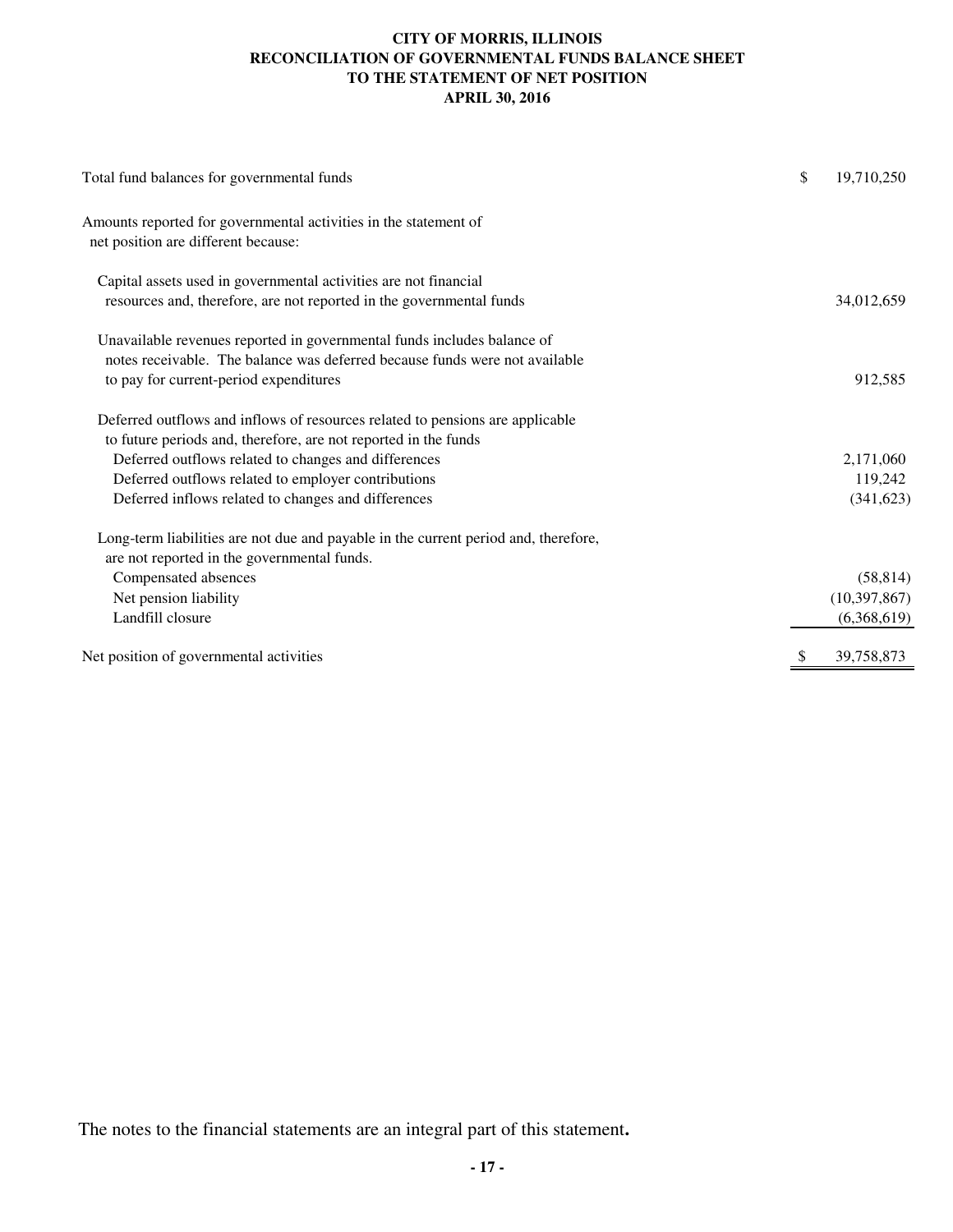#### **STATEMENT OF REVENUES, EXPENDITURES AND CHANGES IN FUND BALANCES GOVERNMENTAL FUNDS FOR THE YEAR ENDED APRIL 30, 2016**

|                                       | General<br>Fund | <b>Tax Increment</b><br><b>Financing</b><br>Fund I | Other<br>Governmental<br><b>Funds</b> | <b>Total</b><br>Governmental<br><b>Funds</b> |
|---------------------------------------|-----------------|----------------------------------------------------|---------------------------------------|----------------------------------------------|
| <b>Revenues</b>                       |                 |                                                    |                                       |                                              |
| Taxes:                                |                 |                                                    |                                       |                                              |
| Property taxes                        | \$<br>1,210,538 | 4,036,854                                          | 554,585                               | 5,801,977                                    |
| Sales taxes                           | 4,935,883       |                                                    |                                       | 4,935,883                                    |
| Other taxes                           |                 |                                                    | 409,883                               | 409,883                                      |
| Intergovernmental revenues            | 1,714,105       |                                                    | 412,881                               | 2,126,986                                    |
| Licenses & permits                    | 134,340         |                                                    |                                       | 134,340                                      |
| Franchise fees                        | 195,706         |                                                    |                                       | 195,706                                      |
| Charges for services                  | 392,067         |                                                    |                                       | 392,067                                      |
| Fines                                 | 145,804         |                                                    | 23,901                                | 169,705                                      |
| Interest income                       | 3,804           | 13,025                                             | 10,264                                | 27,093                                       |
| Miscellaneous revenues                | 303,665         | 234,310                                            | 258,861                               | 796,836                                      |
| Total revenues                        | 9,035,912       | 4,284,189                                          | 1,670,375                             | 14,990,476                                   |
| <b>Expenditures</b>                   |                 |                                                    |                                       |                                              |
| Current:                              |                 |                                                    |                                       |                                              |
| General government                    | 2,952,454       | 87,990                                             |                                       | 3,040,444                                    |
| Employee retirement costs             | 695,513         |                                                    | 624,404                               | 1,319,917                                    |
| <b>Public Safety</b>                  | 2,972,311       |                                                    | 4,573                                 | 2,976,884                                    |
| Transportation & public service       | 1,604,290       |                                                    | 201,638                               | 1,805,928                                    |
| Culture & recreation                  | 302,696         |                                                    | 218,952                               | 521,648                                      |
| Environment                           |                 |                                                    | 483,618                               | 483,618                                      |
| <b>Community Development</b>          |                 | 2,668,427                                          | 491                                   | 2,668,918                                    |
| Capital outlay                        | 542,616         | 1,615,151                                          | 446,438                               | 2,604,205                                    |
| Total expenditures                    | 9,069,880       | 4,371,568                                          | 1,980,114                             | 15,421,562                                   |
| Excess of revenues over               |                 |                                                    |                                       |                                              |
| (under) expenditures                  | (33,968)        | (87, 379)                                          | (309, 739)                            | (431,086)                                    |
| <b>Other Financing Sources (Uses)</b> |                 |                                                    |                                       |                                              |
| Transfers in (out)                    |                 | (500,000)                                          | 500,000                               | $\blacksquare$                               |
| Net change in fund balances           | (33,968)        | (587, 379)                                         | 190,261                               | (431,086)                                    |
| Fund balances-beginning               | 9,535,607       | 6,742,668                                          | 3,863,061                             | 20, 141, 336                                 |
| Fund balances-ending                  | 9,501,639<br>\$ | 6,155,289                                          | 4,053,322                             | 19,710,250                                   |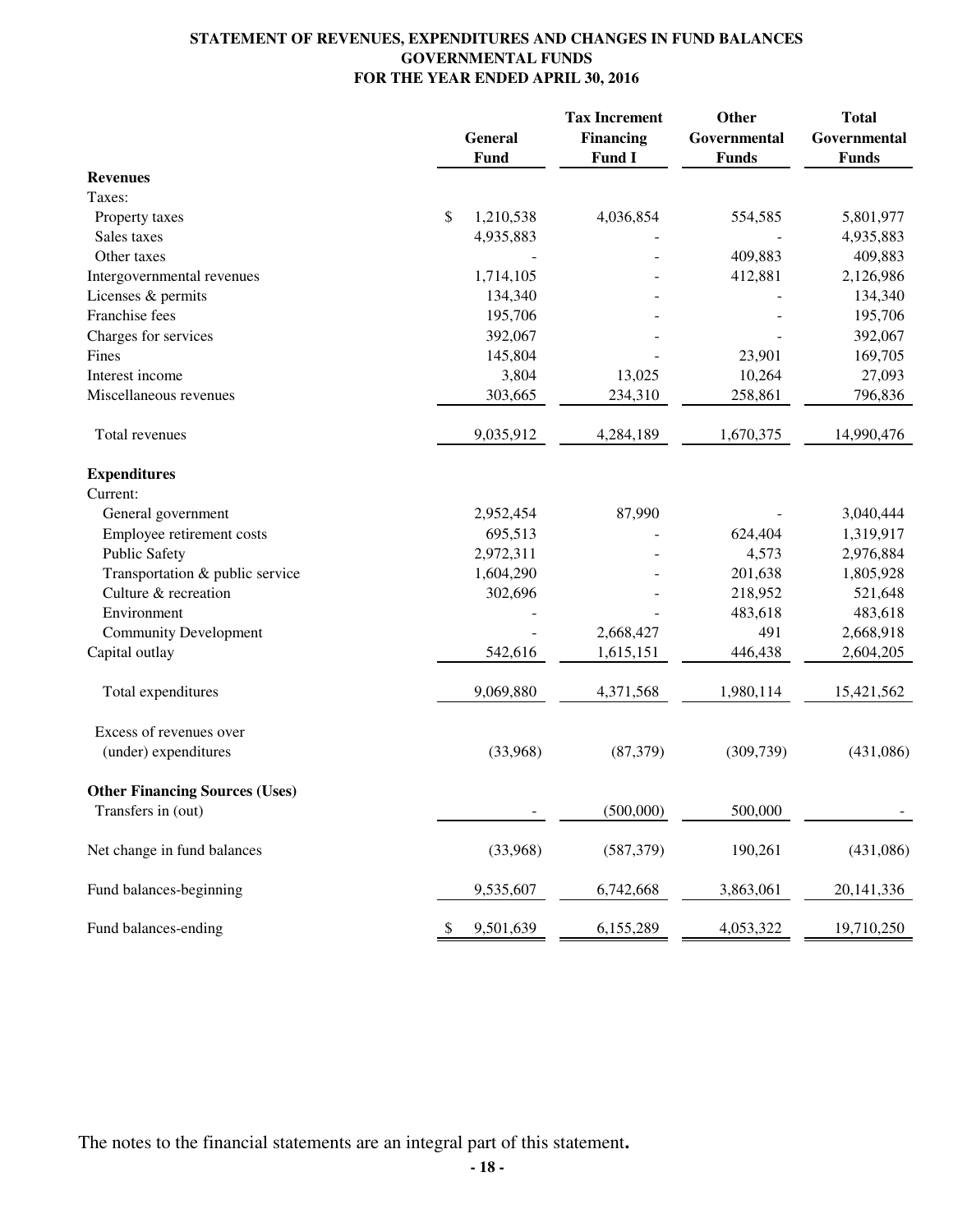#### **CITY OF MORRIS, ILLINOIS RECONCILIATION OF THE STATEMENT OF REVENUES, EXPENDITURES AND CHANGES IN FUND BALANCES OF GOVERNMENTAL FUNDS TO THE STATEMENT OF ACTIVITIES FOR THE YEAR ENDED APRIL 30, 2016**

| Net change in fund balances-total governmental funds                                                                                                                                                                         | \$ | (431,086)   |
|------------------------------------------------------------------------------------------------------------------------------------------------------------------------------------------------------------------------------|----|-------------|
| Amounts reported for governmental activities in the statement of<br>activities are different because:                                                                                                                        |    |             |
| Governmental funds report capital purchases as expenditures. However,<br>in the statement of activities, the cost of those assets is allocated over<br>remaining estimated useful lives and reported as depreciation expense |    |             |
| Add-cost of capital purchases                                                                                                                                                                                                |    | 1,247,374   |
| Deduct-depreciation expense                                                                                                                                                                                                  |    | (1,982,053) |
| New CDAP/TIF loans are an expense in the governmental funds,<br>but the new loan increases notes receivable in the statement of<br>net position                                                                              |    | 600,000     |
| Repayment of notes receivable principal is a revenue in the                                                                                                                                                                  |    |             |
| governmental funds, but the repayment reduces notes receivable                                                                                                                                                               |    |             |
| in the statement of net position                                                                                                                                                                                             |    | (474, 925)  |
| Governmental funds report City pension contributions as expenditures.<br>However, in the Statement of Activities, the cost of pension benefits earned<br>net of employee contributions is reported as pension expense        |    |             |
| Add-City pension contributions                                                                                                                                                                                               |    | 1,045,649   |
| Deduct-Cost of benefits earned net of employee contributions                                                                                                                                                                 |    | (1,589,403) |
| Decrease (increase) in long-term accumulated employee compensated<br>absences are recorded when earned in the statement of activities, but do<br>not require the use of current resources, and, therefore, are not reported  |    |             |
| in the fund statements until they come due for payment                                                                                                                                                                       |    | (485)       |
| Change in net position of governmental activities                                                                                                                                                                            | S  | (1,584,929) |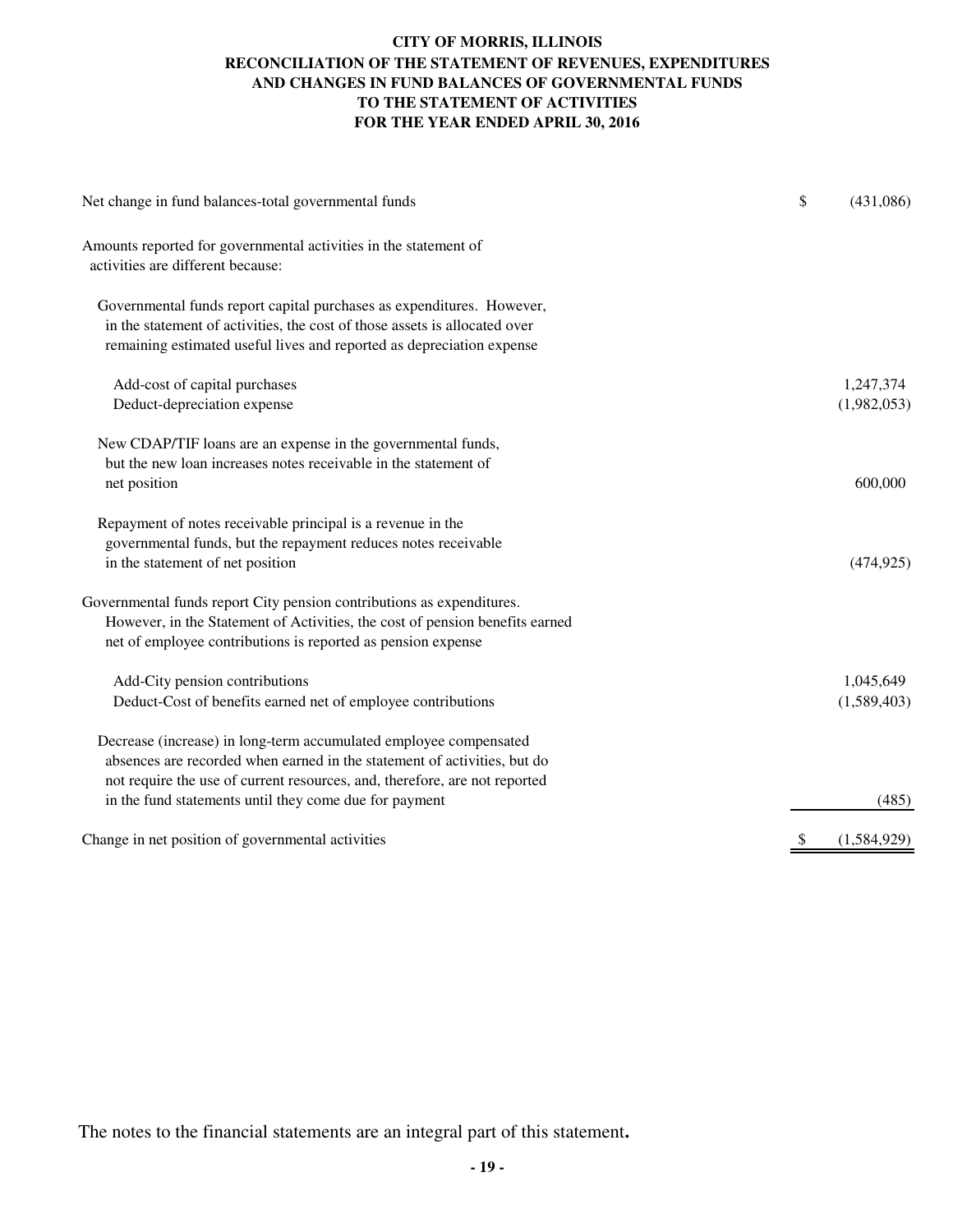#### **CITY OF MORRIS, ILLINOIS STATEMENT OF NET POSITION PROPRIETARY FUNDS APRIL 30, 2016**

|                                           | <b>Business-type Activities</b><br><b>Enterprise Funds</b> |                |             |              |
|-------------------------------------------|------------------------------------------------------------|----------------|-------------|--------------|
|                                           |                                                            |                |             |              |
|                                           | <b>Water</b> and                                           | <b>Airport</b> | Garbage     |              |
|                                           | <b>Sewer Fund</b>                                          | Fund           | <b>Fund</b> | <b>Total</b> |
| <b>Assets</b>                             |                                                            |                |             |              |
| Current assets:                           |                                                            |                |             |              |
| Cash and cash equivalents                 | \$<br>11,482,333                                           | 258,729        | 215,870     | 11,956,932   |
| Customer receivables(net)                 | 79,764                                                     | 16,262         | 50,734      | 146,760      |
| Inventory                                 |                                                            | 37,733         |             | 37,733       |
| Total current assets                      | 11,562,097                                                 | 312,724        | 266,604     | 12, 141, 425 |
| Noncurrent assets:                        |                                                            |                |             |              |
| Capital assets:                           |                                                            |                |             |              |
| Land                                      | 613,374                                                    | 4,933,421      |             | 5,546,795    |
| Other capital assets, net of depreciation | 21,172,567                                                 | 3,042,801      |             | 24,215,368   |
| Total noncurrent assets                   | 21,785,941                                                 | 7,976,222      |             | 29,762,163   |
| Total assets                              | 33,348,038                                                 | 8,288,946      | 266,604     | 41,903,588   |
| <b>Deferred Outflows of Resources</b>     |                                                            |                |             |              |
| Unamortized charge on refunding           | 449,712                                                    |                |             | 449,712      |
| <b>Liabilities</b>                        |                                                            |                |             |              |
| Current liabilities:                      |                                                            |                |             |              |
| Accounts payable and accrued expenses     | 104,799                                                    | 13,911         | 90,176      | 208,886      |
| Compensated absences                      | 148,618                                                    | 6,724          |             | 155,342      |
| Due to General Fund                       |                                                            | 1,000,000      |             | 1,000,000    |
| Alternate revenue bonds payable           | 430,000                                                    |                |             | 430,000      |
| Lease commitments payable                 |                                                            | 72,085         |             | 72,085       |
| Total current liabilities                 | 683,417                                                    | 1,092,720      | 90,176      | 1,866,313    |
| Noncurrent liabilities:                   |                                                            |                |             |              |
| Compensated absences                      | 13,974                                                     |                |             | 13,974       |
| Alternate revenue bonds payable (net of   |                                                            |                |             |              |
| bond premium)                             | 4,872,309                                                  |                |             | 4,872,309    |
| Lease commitments payable                 |                                                            | 638,046        |             | 638,046      |
| Total noncurrent liabilities              | 4,886,283                                                  | 638,046        |             | 5,524,329    |
| <b>Total liabilities</b>                  | 5,569,700                                                  | 1,730,766      | 90,176      | 7,390,642    |
| <b>Net Position</b>                       |                                                            |                |             |              |
| Net investment in capital assets          | 16,933,344                                                 | 6,266,091      |             | 23,199,435   |
| Restricted for:                           |                                                            |                |             |              |
| Public works capital projects             | 1,547,663                                                  |                |             | 1,547,663    |
| Debt service                              | 4,703                                                      |                |             | 4,703        |
| Unrestricted                              | 9,742,340                                                  | 292,089        | 176,428     | 10,210,857   |
| Total net position                        | 28,228,050<br>\$                                           | 6,558,180      | 176,428     | 34,962,658   |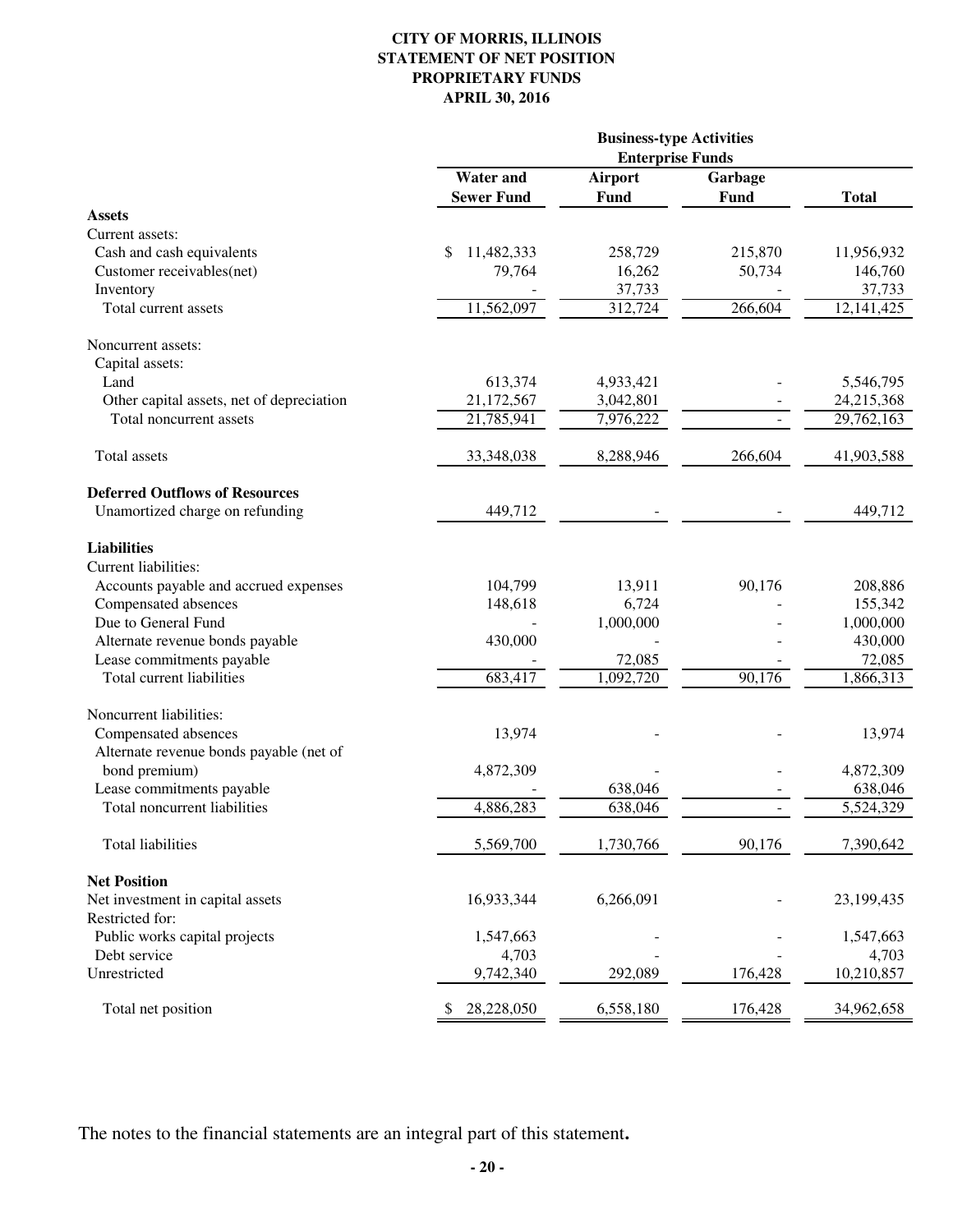#### **CITY OF MORRIS, ILLINOIS STATEMENT OF REVENUES, EXPENSES, AND CHANGES IN FUND NET POSITION PROPRIETARY FUNDS FOR THE YEAR ENDED APRIL 30, 2016**

|                                          | <b>Business-type Activities</b><br><b>Enterprise Funds</b> |            |           |              |
|------------------------------------------|------------------------------------------------------------|------------|-----------|--------------|
|                                          | <b>Water</b> and                                           | Airport    | Garbage   |              |
|                                          | <b>Sewer Fund</b>                                          | Fund       | Fund      | <b>Total</b> |
| <b>Operating Revenues</b>                |                                                            |            |           |              |
| Water and sewer sales                    | \$<br>3,587,059                                            |            |           | 3,587,059    |
| Infrastructure fees                      | 991,746                                                    |            |           | 991,746      |
| Garbage collection fees                  |                                                            |            | 1,103,158 | 1,103,158    |
| Tap on fees/meters                       | 79,291                                                     |            |           | 79,291       |
| Facilities rental                        |                                                            | 245,295    |           | 245,295      |
| Fuel sales                               |                                                            | 243,855    |           | 243,855      |
| Miscellaneous revenue                    | 36,845                                                     | 6,405      |           | 43,250       |
| Total operating revenues                 | 4,694,941                                                  | 495,555    | 1,103,158 | 6,293,654    |
| <b>Operating Expenses</b>                |                                                            |            |           |              |
| Personal services                        | 1,243,995                                                  | 88,643     |           | 1,332,638    |
| Contractual services                     | 765,668                                                    | 193,266    | 1,080,944 | 2,039,878    |
| Commodities                              | 319,934                                                    | 199,013    |           | 518,947      |
| Capital outlay/maintenance               | 299,826                                                    | 36,746     |           | 336,572      |
| Depreciation                             | 876,848                                                    | 370,536    |           | 1,247,384    |
| Other expenses                           | 95,726                                                     | 7,175      | 11,301    | 114,202      |
| Total operating expenses                 | 3,601,997                                                  | 895,379    | 1,092,245 | 5,589,621    |
| Operating income (loss)                  | 1,092,944                                                  | (399, 824) | 10,913    | 704,033      |
| <b>Non-Operating Revenues (Expenses)</b> |                                                            |            |           |              |
| Bank service fees                        | (539)                                                      |            |           | (539)        |
| State and Federal grants                 |                                                            | 132,428    |           | 132,428      |
| Interest income                          | 5,494                                                      | 123        | 128       | 5,745        |
| Interest expense                         | (152, 492)                                                 | (35,785)   |           | (188, 277)   |
| Total nonoperating revenues (expenses)   | (147, 537)                                                 | 96,766     | 128       | (50, 643)    |
| Change in net position                   | 945,407                                                    | (303,058)  | 11,041    | 653,390      |
| Net position-beginning                   | 27, 282, 643                                               | 6,861,238  | 165,387   | 34,309,268   |
| Net position-ending                      | 28,228,050<br>\$                                           | 6,558,180  | 176,428   | 34,962,658   |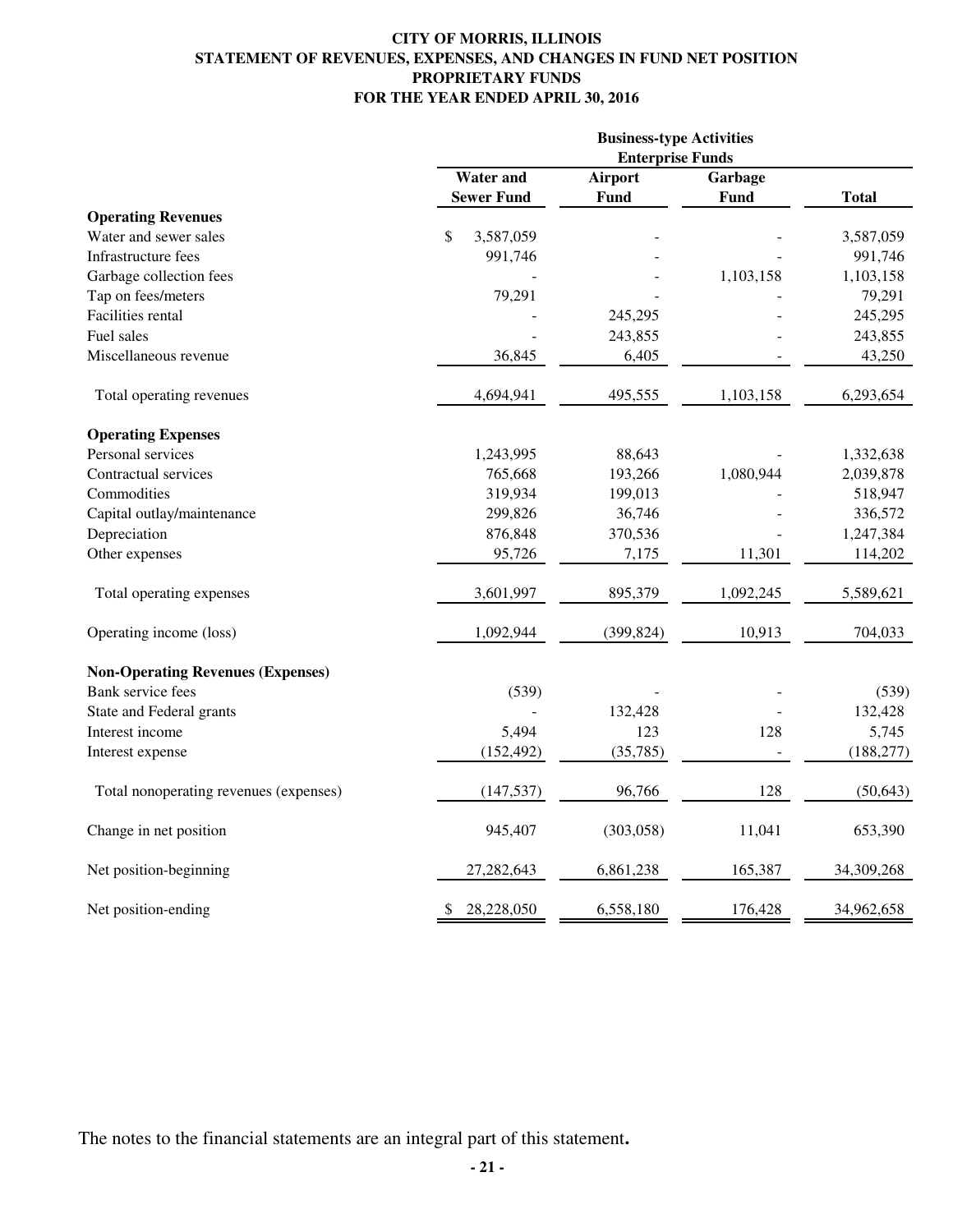#### **CITY OF MORRIS, ILLINOIS STATEMENT OF CASH FLOWS PROPRIETARY FUNDS FOR THE YEAR ENDED APRIL 30, 2016**

|                                                                           | <b>Business-type Activities</b><br><b>Enterprise Funds</b> |                        |                 |              |
|---------------------------------------------------------------------------|------------------------------------------------------------|------------------------|-----------------|--------------|
|                                                                           | <b>Water and</b><br><b>Sewer</b><br><b>Fund</b>            | <b>Airport</b><br>Fund | Garbage<br>Fund | <b>Total</b> |
| <b>Cash Flows from Operating Activities</b>                               |                                                            |                        |                 |              |
| Cash received from customers                                              | 4,682,529<br>\$                                            | 486,418                | 1,105,099       | 6,274,046    |
| Other operating receipts                                                  | 32,997                                                     | 6,405                  |                 | 39,402       |
| Payments to suppliers for goods and services                              | (1,427,140)                                                | (416, 269)             | (1,083,410)     | (2,926,819)  |
| Payments to employees for services                                        | (1,261,762)                                                | (81,919)               |                 | (1,343,681)  |
| Net cash provided by (used in) operating activities                       | 2,026,624                                                  | (5,365)                | 21,689          | 2,042,948    |
| <b>Cash Flows from Capital and Related</b><br><b>Financing Activities</b> |                                                            |                        |                 |              |
| Grant receipts                                                            |                                                            | 132,428                |                 | 132,428      |
| Payment on alternate revenue bonds                                        | (537,710)                                                  |                        |                 | (537,710)    |
| Payment on capital leases                                                 |                                                            | (104, 545)             |                 | (104, 545)   |
| Net cash provided by (used in)                                            |                                                            |                        |                 |              |
| capital and related financing activities                                  | (537,710)                                                  | 27,883                 |                 | (509, 827)   |
| <b>Cash Flows from Investing Activities</b>                               |                                                            |                        |                 |              |
| Interest on investments                                                   | 5,497                                                      | 123                    | 128             | 5,748        |
| Net increase (decrease) in cash and cash equivalents                      | 1,494,411                                                  | 22,641                 | 21,817          | 1,538,869    |
| Cash and cash equivalents-beginning                                       | 9,987,922                                                  | 236,088                | 194,053         | 10,418,063   |
| Cash and cash equivalents-ending                                          | \$11,482,333                                               | 258,729                | 215,870         | 11,956,932   |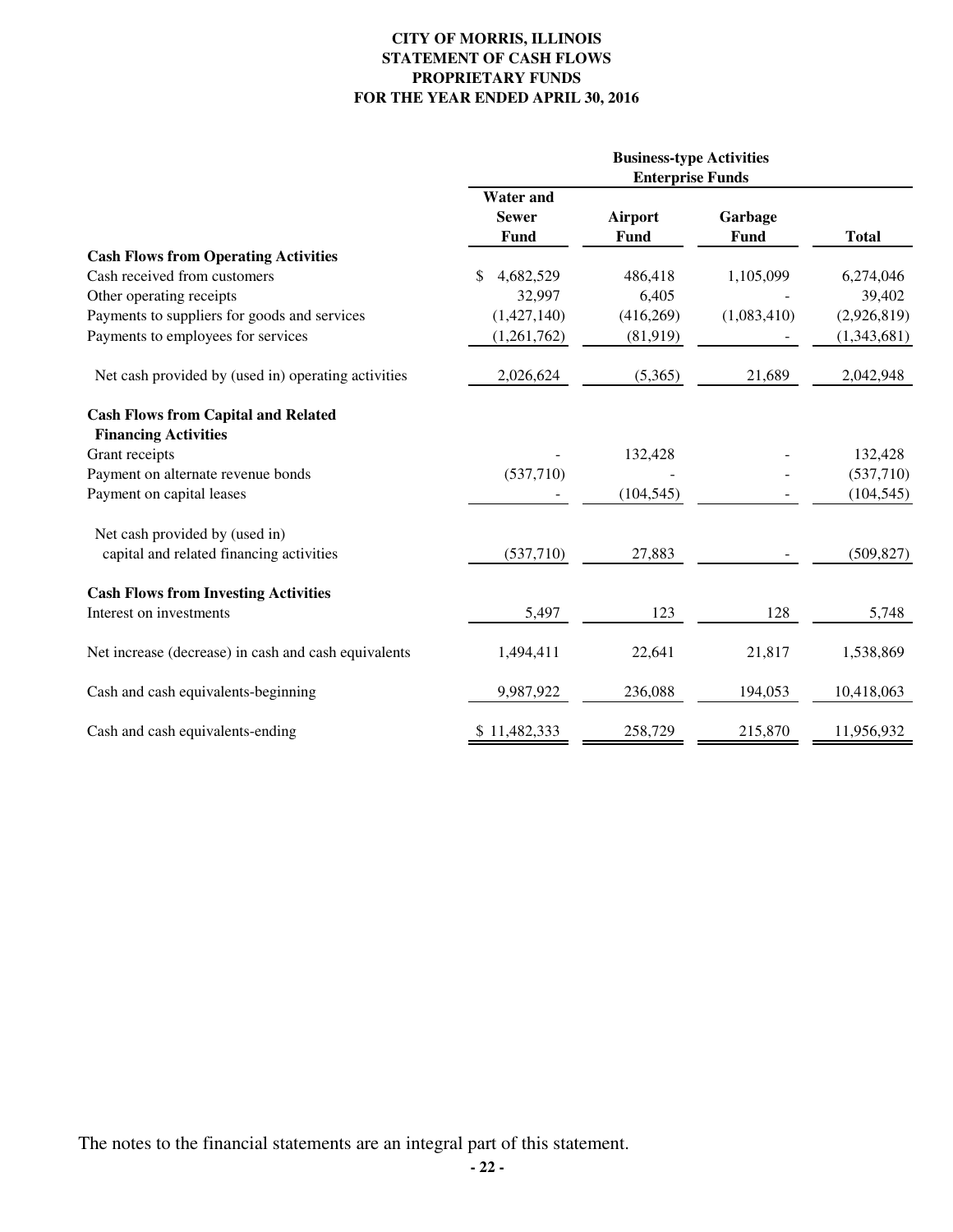#### **CITY OF MORRIS, ILLINOIS STATEMENT OF CASH FLOWS (CONTINUED) PROPRIETARY FUNDS FOR THE YEAR ENDED APRIL 30, 2016**

|                                              | <b>Business-type Activities</b><br><b>Enterprise Funds</b> |                 |                 |              |
|----------------------------------------------|------------------------------------------------------------|-----------------|-----------------|--------------|
|                                              | <b>Water and</b><br><b>Sewer</b><br>Fund                   | Airport<br>Fund | Garbage<br>Fund | <b>Total</b> |
| <b>Reconciliation of Operating Income to</b> |                                                            |                 |                 |              |
| <b>Net Cash from Operating Activities</b>    |                                                            |                 |                 |              |
| Operating income(loss)                       | 1,092,944<br>S                                             | (399, 824)      | 10,913          | 704,033      |
| Adjustments to reconcile operating income to |                                                            |                 |                 |              |
| net cash from operating activities:          |                                                            |                 |                 |              |
| Depreciation                                 | 876,848                                                    | 370,536         |                 | 1,247,384    |
| Changes in assets and liabilities:           |                                                            |                 |                 |              |
| Decrease (increase) in receivables           | 60,568                                                     | (2,731)         | 9,805           | 67,642       |
| Decrease (increase) in inventories           |                                                            | 8,287           |                 | 8,287        |
| Increase (decrease) in compensated absences  | (17,767)                                                   | 6,724           |                 | (11,043)     |
| Increase (decrease) in accounts payable      | 14,031                                                     | 11,643          | 971             | 26,645       |
| Total adjustments                            | 933,680                                                    | 394,459         | 10,776          | 1,338,915    |
| Net cash provided by operating activities    | 2,026,624                                                  | (5,365)         | 21,689          | 2,042,948    |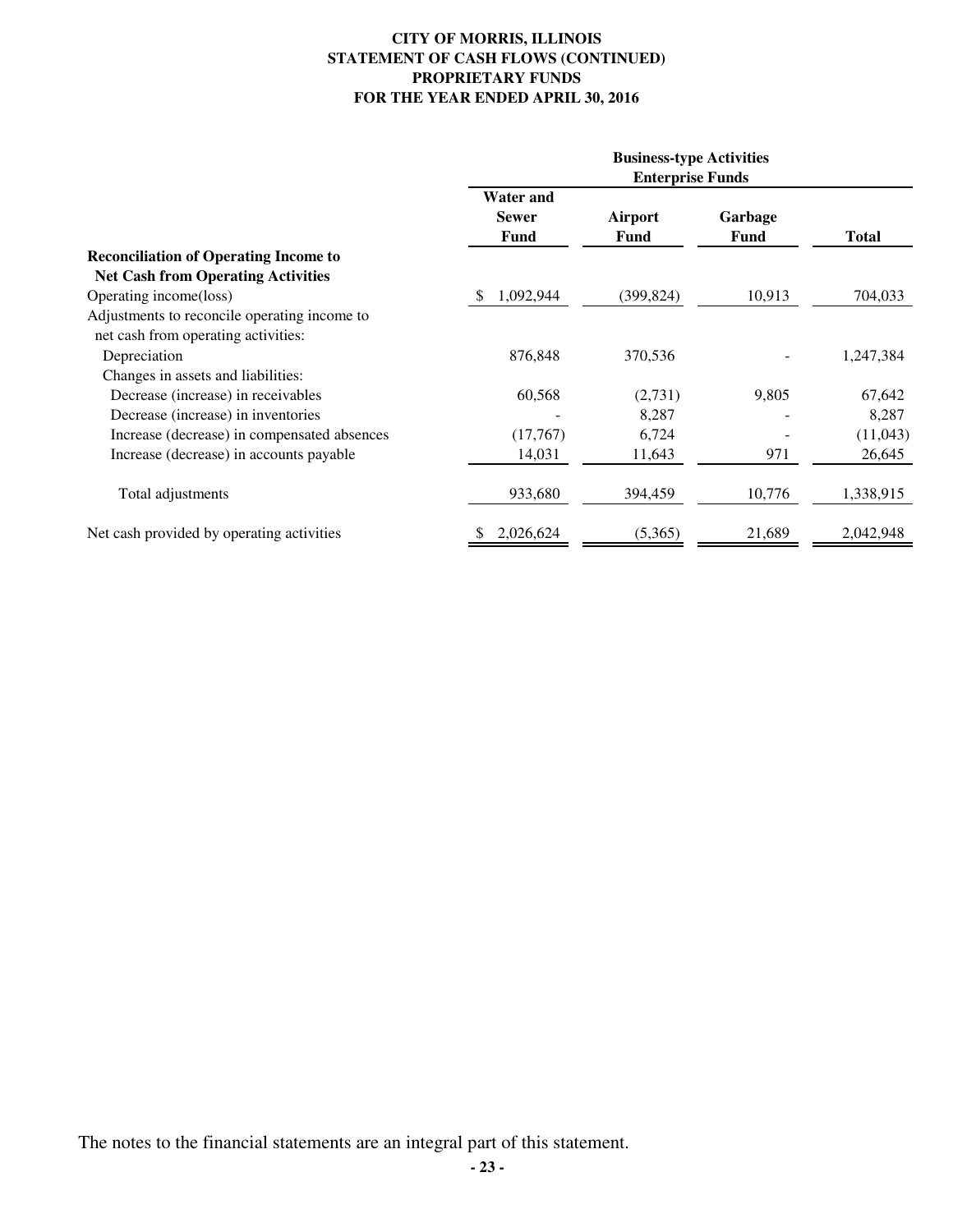### **CITY OF MORRIS, ILLINOIS STATEMENT OF FIDUCIARY NET POSITION FIDUCIARY FUNDS APRIL 30, 2016**

|                                 |    | <b>Police</b><br><b>Pension</b> |              |               |
|---------------------------------|----|---------------------------------|--------------|---------------|
|                                 |    |                                 |              | <b>Agency</b> |
|                                 |    | <b>Trust Fund</b>               | <b>Funds</b> |               |
| <b>Assets</b>                   |    |                                 |              |               |
| Cash and cash equivalents       | \$ | 671,081                         |              | 349,328       |
| Investments:                    |    |                                 |              |               |
| U.S. treasury securities        |    | 3,339,481                       |              |               |
| Corporate bonds                 |    | 758,001                         |              |               |
| Equity securities               |    | 5,697,947                       |              |               |
| Mutual funds                    |    | 1,841,793                       |              |               |
| Interest receivable             |    | 40,233                          |              |               |
| Total assets                    |    | 12,348,536                      |              | 349,328       |
| <b>Liabilities</b>              |    |                                 |              |               |
| Accounts payable                |    | 72,330                          |              |               |
| Payable to others               |    |                                 |              | 349,328       |
| <b>Total liabilities</b>        |    | 72,330                          | \$           | 349,328       |
| <b>Net Position</b>             |    |                                 |              |               |
| Restricted for pension benefits |    | 12,276,206                      |              |               |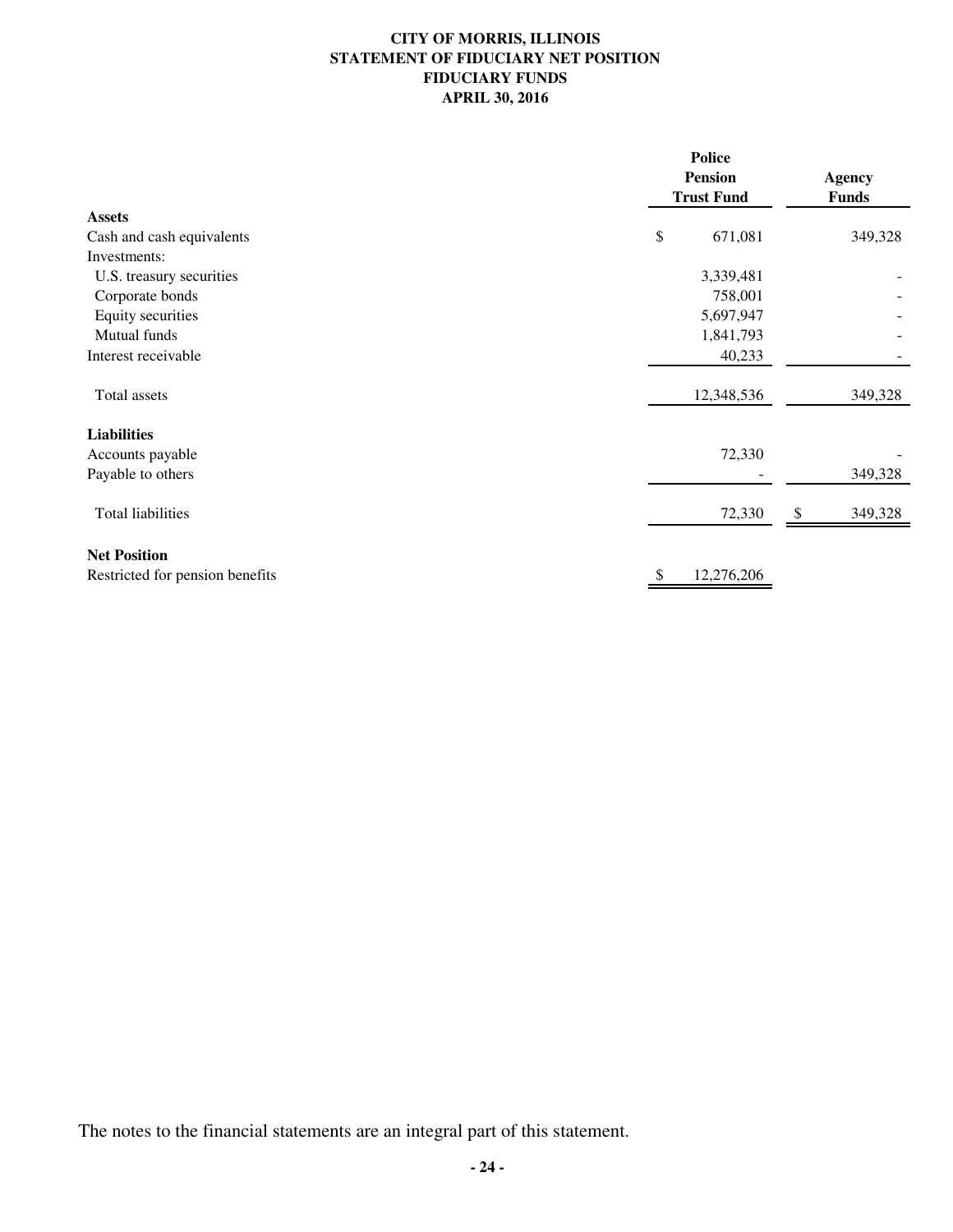#### **CITY OF MORRIS, ILLINOIS STATEMENT OF CHANGES IN FIDUCIARY NET POSITION FIDUCIARY FUNDS FOR THE YEAR ENDED APRIL 30, 2016**

|                                           | <b>Police</b><br><b>Pension</b><br><b>Trust Fund</b> |
|-------------------------------------------|------------------------------------------------------|
| <b>Additions</b>                          |                                                      |
| Contributions:                            |                                                      |
| Employer                                  | \$<br>695,513                                        |
| Employee                                  | 184,586                                              |
| Total contributions                       | 880,099                                              |
| Investment Income:                        |                                                      |
| Net decrease in fair value of investments | (106, 928)                                           |
| Interest & dividends                      | 260,821                                              |
| Total investment earnings                 | 153,893                                              |
| Less investment expenses                  |                                                      |
| Investment management fees                | (50, 216)                                            |
| Net investment income                     | 103,677                                              |
| Other income                              | 50                                                   |
| Total additions                           | 983,826                                              |
| <b>Deductions</b>                         |                                                      |
| Benefits paid                             | 736,933                                              |
| Administrative expense                    | 13,833                                               |
| Total deductions                          | 750,766                                              |
| Change in net position                    | 233,060                                              |
| Net position-beginning (restated)         | 12,043,146                                           |
| Net position-ending                       | 12,276,206<br>\$                                     |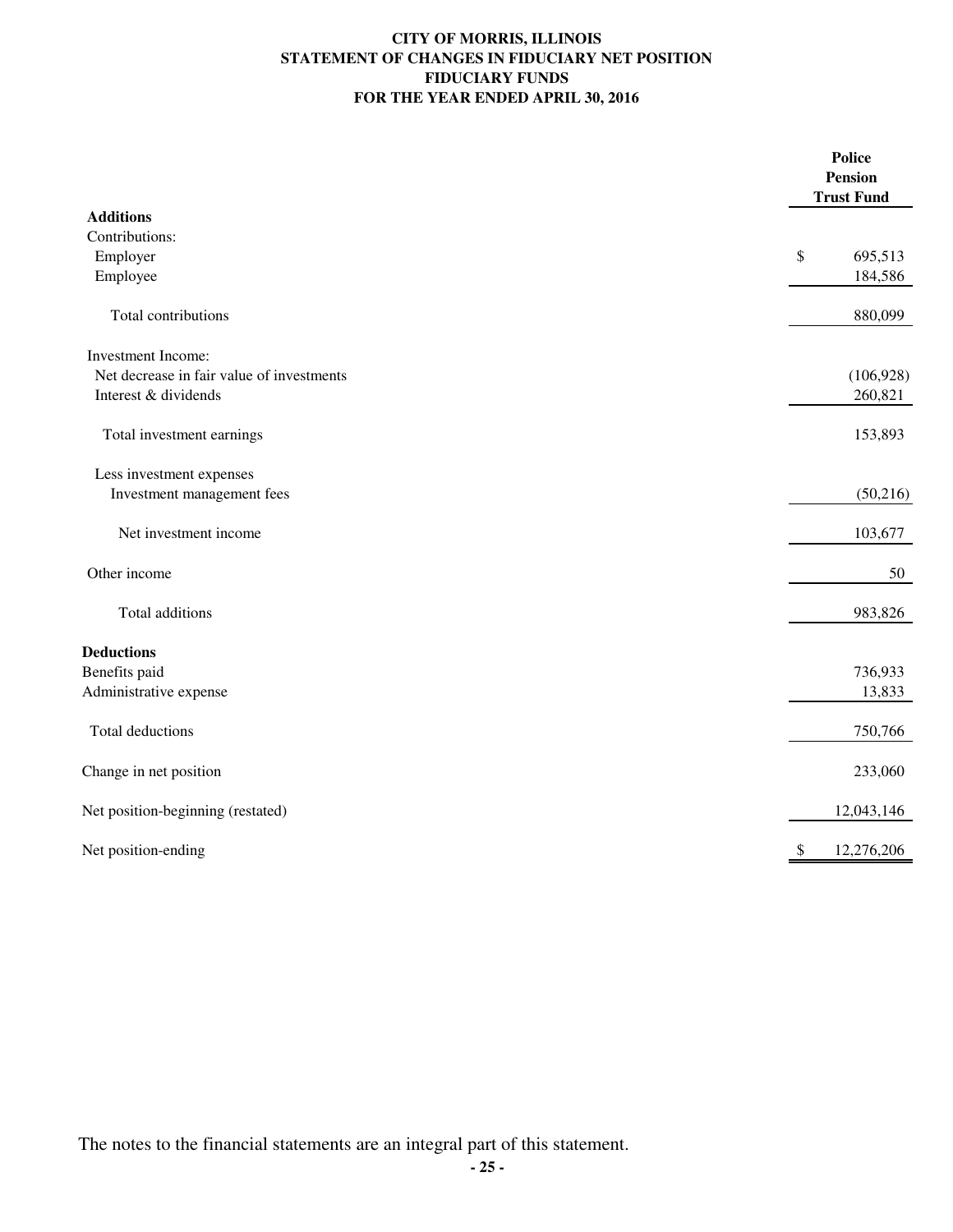Notes to Basic Financial Statements April 30, 2016

### **NOTE 1: SUMMARY OF SIGNIFICANT ACCOUNTING POLICIES**

The financial statements of the City of Morris, Illinois (the "City") have been prepared in conformity with accounting principles generally accepted in the United States of America (GAAP) as applied to governmental units. The Governmental Accounting Standards Board (GASB) is the accepted standardsetting body for establishing governmental accounting and financial reporting principles. The significant accounting policies of the City are described below:

### *A. The Financial Reporting Entity*

 The City of Morris, Illinois was incorporated on February 18, 1857, and operates under a mayor-council form of government consisting of eight elected council members and a mayor. Services provided include police protection, collection and disposal of refuse, water and sewer services, storm water management, parks, swimming pool, airport facilities, and maintenance of streets.

 The accompanying financial statements present the City and related organizations for which the City is financially accountable. Financial accountability of the primary government is defined as being determined on the basis of fiscal dependency, appointment of a voting majority of a governing board, ability to impose its will or potential for the organization to provide specific financial benefits to, or to impose specific financial burdens on the primary government.

### **Blended Component Unit – Police Pension Employees Retirement System**

The City's sworn police employees participate in the Police Pension Employees Retirement System. It functions for the benefit of these employees and is governed by a five-member pension board. Two members appointed by the City's Mayor, one elected pension beneficiary and two elected police employees constitute the pension board. The pension system is a component unit because of the composition of the board and the fact that the City is required by state statute to provide a majority of the funding. The activities of the Police Pension Employees Retirement System are accounted for in the Police Pension Trust Fund.

### *B. Government-Wide and Fund Financial Statements*

The government-wide financial statements (i.e. the statement of net position and the statement of activities) report information on all of the nonfiduciary activities of the government as a whole. For the most part, the effect of interfund activity has been removed from these statements. The statements distinguish between governmental and business-type activities. Governmental activities generally are financed through taxes, intergovernmental revenues, and other nonexchange revenues. Business-type activities are financed in whole or in part by fees to external parties for goods or services.

The statement of activities demonstrates the degree to which the direct expenses of a given function or identifiable activity are offset by program revenues. Direct expenses are those that are clearly identifiable with a specific function or identifiable activity. Program revenues include 1) charges to customers or applicants who purchase, use or directly benefit from goods, services, or privileges provided by a given function or identifiable activity, and 2) grants and contributions that are restricted to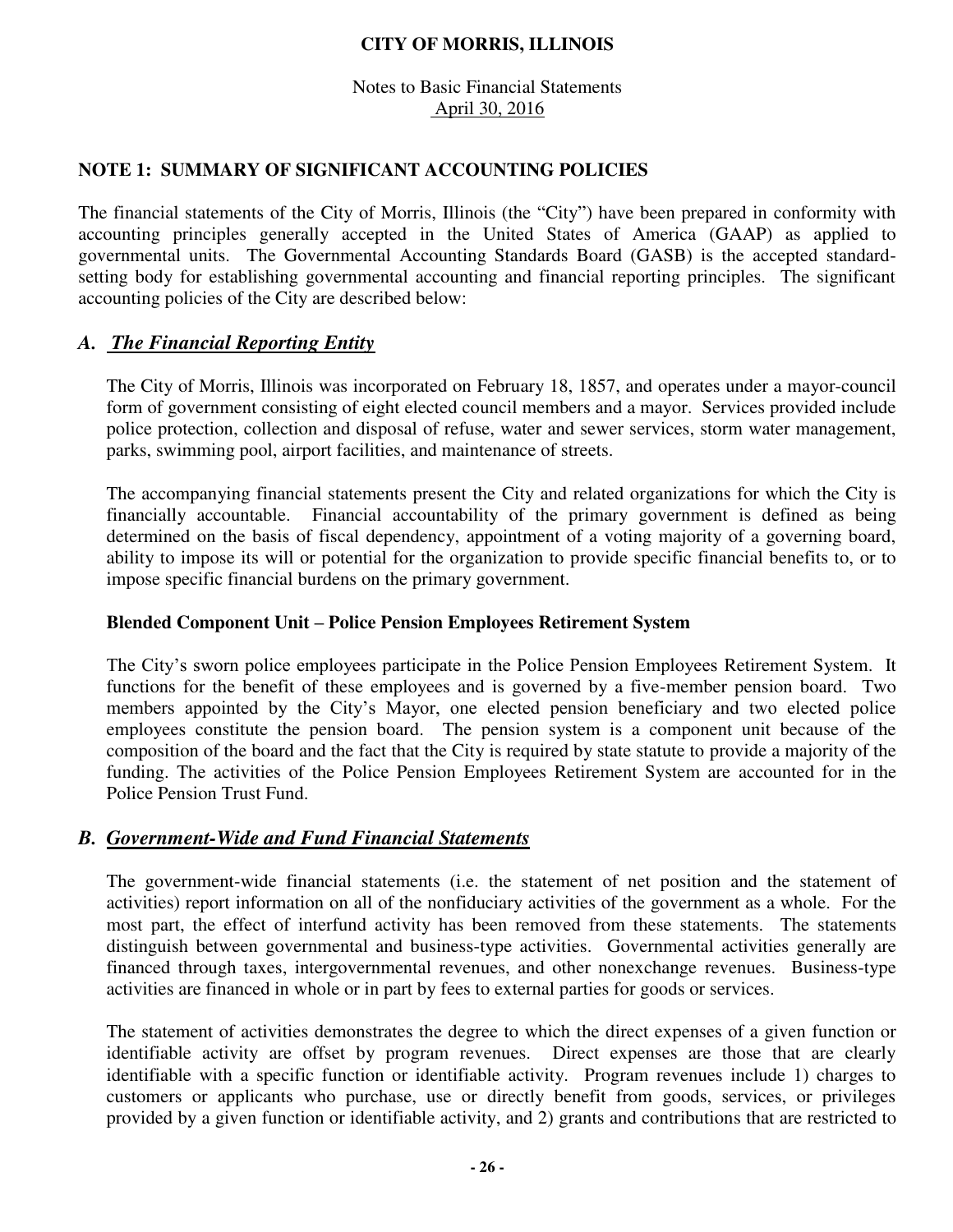### Notes to Basic Financial Statements April 30, 2016

meeting the operational or capital requirements of a particular function or identifiable activity. Taxes and other items not properly included among program revenues are reported instead as general revenues.

Separate financial statements are provided for governmental funds, proprietary funds, and fiduciary funds, even though the latter are excluded from the government-wide financial statements. Major governmental funds and major proprietary funds are reported as separate columns in the fund financial statements. The nonmajor funds are detailed in the combining section of the statements.

### *C. Measurement Focus, Basis of Accounting, and Financial Statement Presentation*

The government-wide financial statements are reported using the economic resources measurement focus and the accrual basis of accounting, as are the proprietary fund and fiduciary fund financial statements. Agency funds have no measurement focus; however, they use the accrual basis of accounting to recognize assets and liabilities. Revenues are recorded when earned and expenses are recorded when a liability is incurred, regardless of the timing of the related cash flows. Property taxes are recognized as revenues in the year for which they are levied. Grants and similar items are recognized as revenue as soon as all eligibility requirements imposed by the provider have been met.

Governmental fund financial statements are reported using the current financial resources measurement focus and the modified accrual basis of accounting. Revenues are recognized as soon as they are both measurable and available. Revenues are considered available when they are collectible within the current period or soon enough thereafter to pay liabilities of the current period. For this purpose, the City considers revenues available if they are collected within 60 days of the end of the current fiscal period. Expenditures (including capital outlay) generally are recorded when a liability is incurred, as under accrual accounting. However, debt service expenditures, as well as expenditures related to compensated absences and claims and judgments, are recorded only when payment is due.

Property taxes, sales taxes, other intergovernmental taxes, and investment income associated with the current fiscal period are all considered to be susceptible to accrual and so have been recognized as revenues of the current fiscal period.

In accordance with GASB Statement No. 34, major individual governmental funds and major individual proprietary funds are reported as separate columns in the fund financial statements.

#### **Governmental Funds**

The City reports the following major governmental funds:

General Fund - This is the City's primary operating fund. It accounts for all financial resources, except those to be accounted for in another fund. The City's General Fund primarily receives revenues from local property and sales taxes.

Tax Increment Financing Fund I - Accounts for capital improvements and community development for a specific area of the City established as the Tax Increment Financing District. Revenues are primarily comprised of incremental property tax proceeds.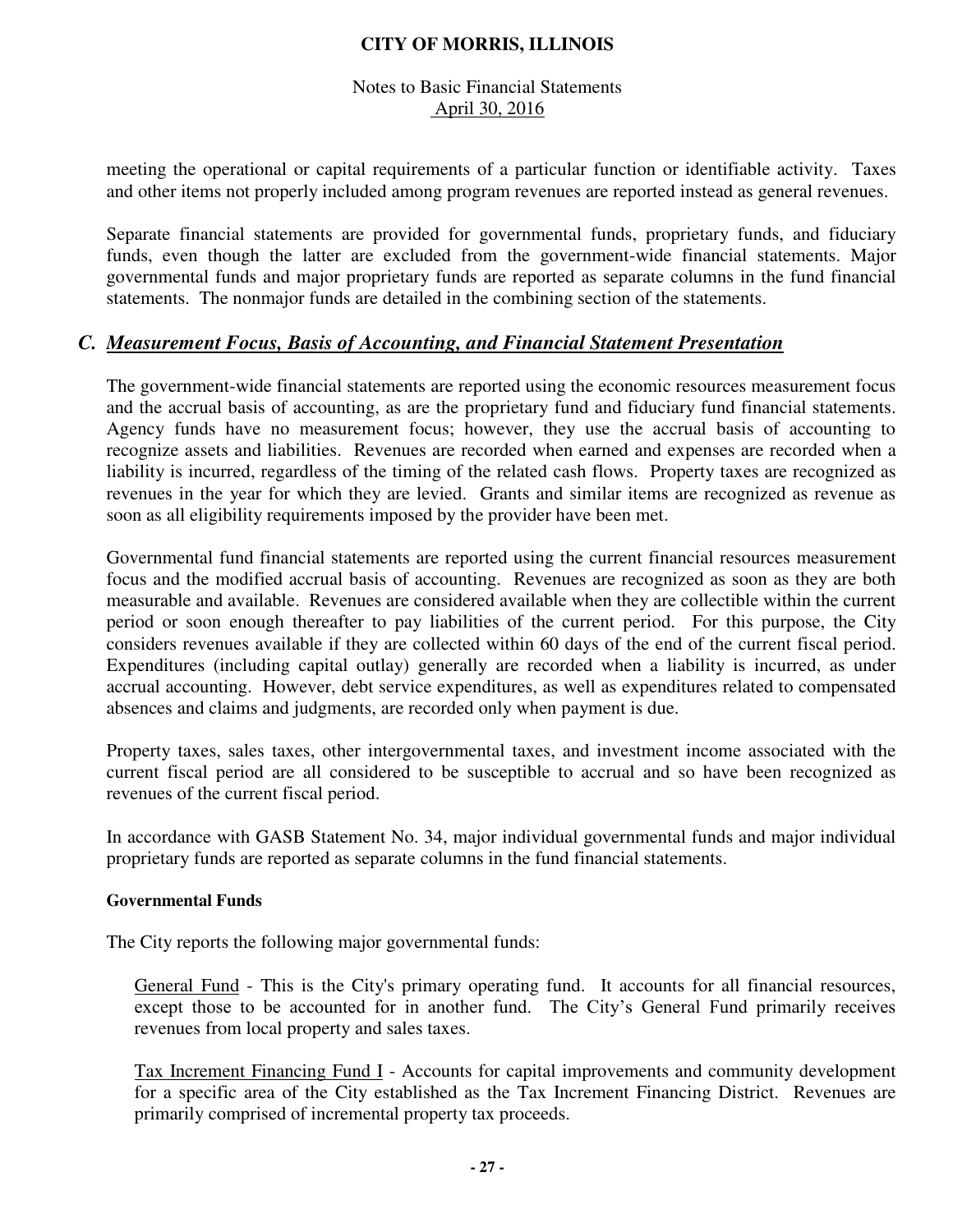### Notes to Basic Financial Statements April 30, 2016

Other Governmental Funds – Consist of other special revenue and capital projects funds that are aggregated and presented under this column in the governmental funds financial statements.

#### **Proprietary Funds**

The City reports the following major proprietary funds:

Water and Sewer Fund – Accounts for the operation of the City's water and sewer utility. Activities of the fund include administration, operation and maintenance of the water and sewer system and billing and collection activities. All costs are financed through charges made to utility customers with rates reviewed annually and adjusted if necessary to ensure integrity of the fund.

Airport Fund - Accounts for the operation of the City's airport facility. Activities of the fund include administration, operation and maintenance of the airport facilities and billing and collection activities. All costs are financed through charges made to airport customers primarily for hangar rental, facility rental and fuel sales. Lease and fuel sale rates are reviewed regularly and adjusted if necessary to insure integrity of the fund.

Garbage Fund *–* Accounts for the operation of the City's refuse collection and disposal service. Activities of the fund include refuse collection and disposal, billing and collection activities. Most costs are financed through charges made to customers with rates reviewed annually and adjusted if necessary to ensure integrity of the fund.

Proprietary funds distinguish operating revenues and expenses from non-operating items. Operating revenues and expenses generally result from providing services and producing and delivering goods in connection with a proprietary fund's principal ongoing operations. The principal operating revenues of the enterprise funds are charges for goods and services provided. Operating expenses of the enterprise funds include the cost of these goods and services, administrative expenses, and depreciation on capital assets. All revenues and expenses not meeting this definition are reported as non-operating revenues and expenses.

When both restricted and unrestricted resources are available for use, it is the City's policy to use restricted resources first, and then unrestricted resources as they are needed.

### **Fiduciary Funds**

The City additionally reports the following fund types:

Agency Funds – Account for assets held by the City in an agency capacity for other local governments, individuals, or developers.

Pension Trust Fund - Accounts for the accumulation of resources to be used for the retirement benefit payments to qualified police personnel of the City.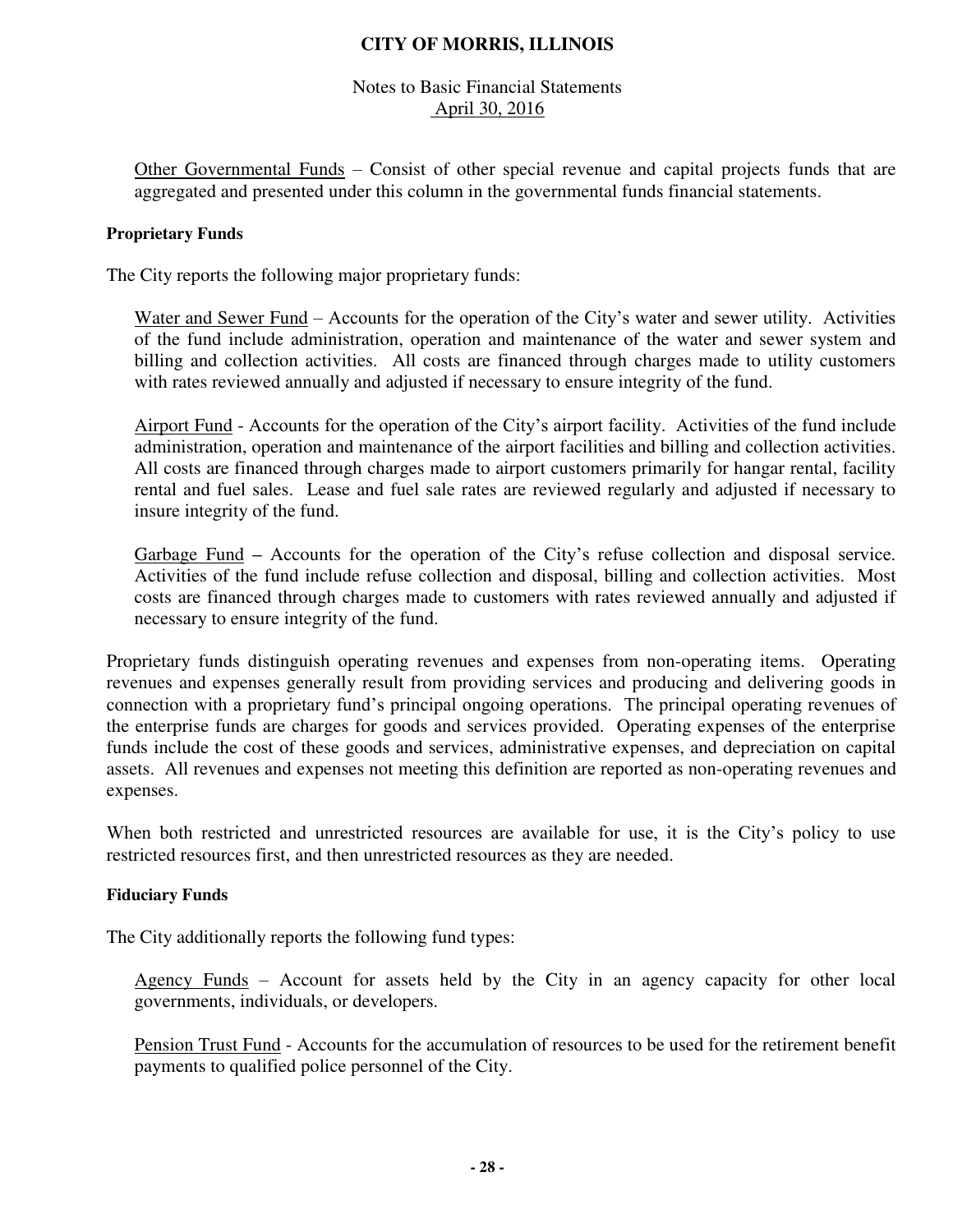### Notes to Basic Financial Statements April 30, 2016

## *D. Assets, Liabilities, Deferred Outflows/Inflows of Resources and Net Position/Fund Balance*

### **Cash, Cash Equivalents, and Investments**

 Cash and cash equivalents are pooled into common accounts in order to maximize investment opportunities and improve cash management. The City considers all cash on hand, demand deposits, money market accounts, certificates of deposit, and short-term investments with original maturities of three months or less from the date of acquisition to be cash equivalents. Investments, all of which are held in the pension trust fund, are stated at fair value based on quoted market prices.

#### **Restricted Assets**

The City elects to use restricted before unrestricted assets when the situation arises where either can be used. Certain assets of the Water & Sewer Fund are restricted because their use is limited by applicable debt agreements. In addition, in the Community Development Loan Fund restricted assets are only available for community development revolving loans under the terms of the original grant agreement.

#### **Receivables**

In the government-wide statements, receivables consist of all revenues earned at year-end and not yet received. Allowances for uncollectible accounts receivable are based upon historical trends and the periodic aging of accounts receivable. Major receivable balances for the governmental activities include sales taxes, property taxes, motel taxes, franchise fees, and various waste fees and taxes. Business-type activities report service fees as their major receivables.

### Property Tax Receivable

The City levies its property tax for the subsequent year in December. This levy is certified to the County of Grundy, as they are the collection agency for taxes within the county. Taxes are recognized as receivables in the current year when the City is notified by the County of the amount. Property taxes attach as an enforceable lien on property on January 1 and are payable in two installments on July 1 and September 1, and collections are remitted to the City from July through December. When the receivable for taxes is recognized by the City, the amount estimated to be uncollectible is not recorded as it is always less than ½ of one percent and considered immaterial to the financial statements taken as a whole.

Under current procedures, the County Treasurer distributes all property taxes received to the City including amounts paid by taxpayers that have filed tax objections in the circuit court that such taxes are illegal and excessive. Any tax objections that are sustained in the subsequent legal proceedings are deducted from future property tax distributions that are due to the City.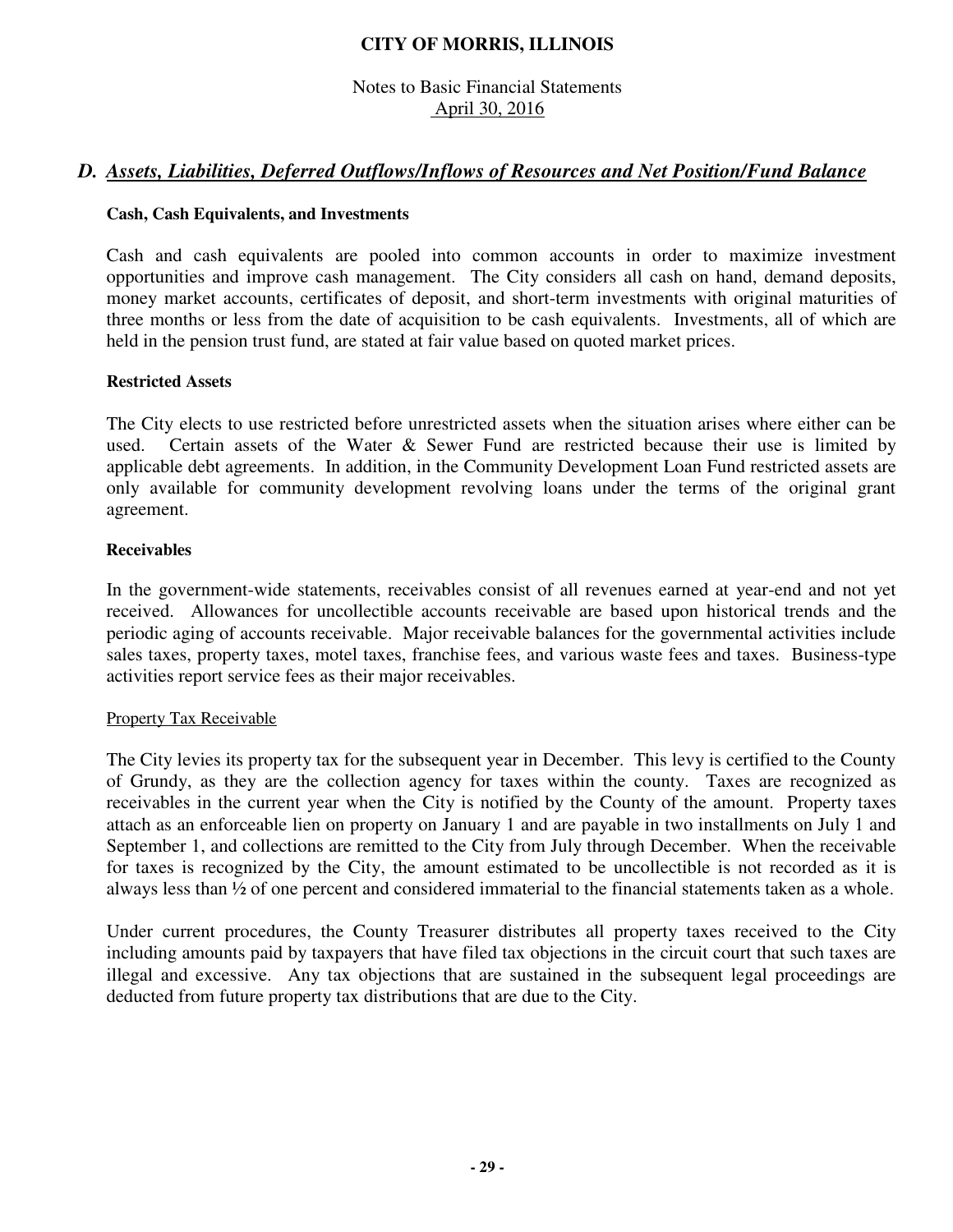### Notes to Basic Financial Statements April 30, 2016

In the Fund Financial Statements property tax revenues are recognized under the modified accrual basis of accounting so that (a) taxes relating to the current budget and collected within 60 days after the end of the fiscal year be recognized as revenue currently; and (b) a property tax assessment made during the current year for the purpose of financing the budget of the following fiscal period be recorded as receivable and unavailable revenue to be recognized as revenue in the future period for which it was levied. Therefore, property tax revenue reflected in the statement of revenues, expenditures and changes in fund balances includes no portion of the 2015 property tax levy because it is not due or expected to be received within 60 days after April 30, 2016. The entire portion of the 2015 property tax levy not currently available is reported as a receivable and deferred inflow of resources on both the governmentwide and fund financial statements.

#### Receivables from Others

Receivables due from others primarily represent various shared revenues from other entities. Shared revenues are recognized when the underlying exchange takes place. Items in this category include sales taxes, income and replacement taxes, motel taxes, franchise taxes and various solid waste taxes collected by others for the City.

#### Accounts Receivable

Accounts receivable are recorded at the time service is billed. Primarily this category is represented by water and sewer services billed by the City net of a \$15,000 allowance for doubtful accounts.

### **Inventory**

Inventory of the proprietary funds (Airport Fund) consists of fuel and oil supplies. Amounts on hand are stated at cost (first-in, first-out). Inventories are not material to the governmental funds and therefore are reported as expenditures at the time of purchase.

#### **Capital Assets**

Capital assets, which include land and improvements, buildings and improvements, machinery and equipment, vehicles, and infrastructure, are reported in the applicable governmental or business-type activities columns in the government-wide financial statements and in the fund financial statements for proprietary funds. Capital assets are defined as assets with an initial individual cost of more than the specified threshold for its type and an estimated useful life of greater than one year. All purchased or constructed capital assets are reported at cost or estimated historical cost if actual historical cost is not available. Donated assets are recorded at their estimated fair value at the date of donation. The cost of maintenance and repairs that do not add to the value of the asset or materially extend assets' lives are not capitalized. Capital assets are recorded as expenditures at the acquisition date in the fund financial statements of governmental funds.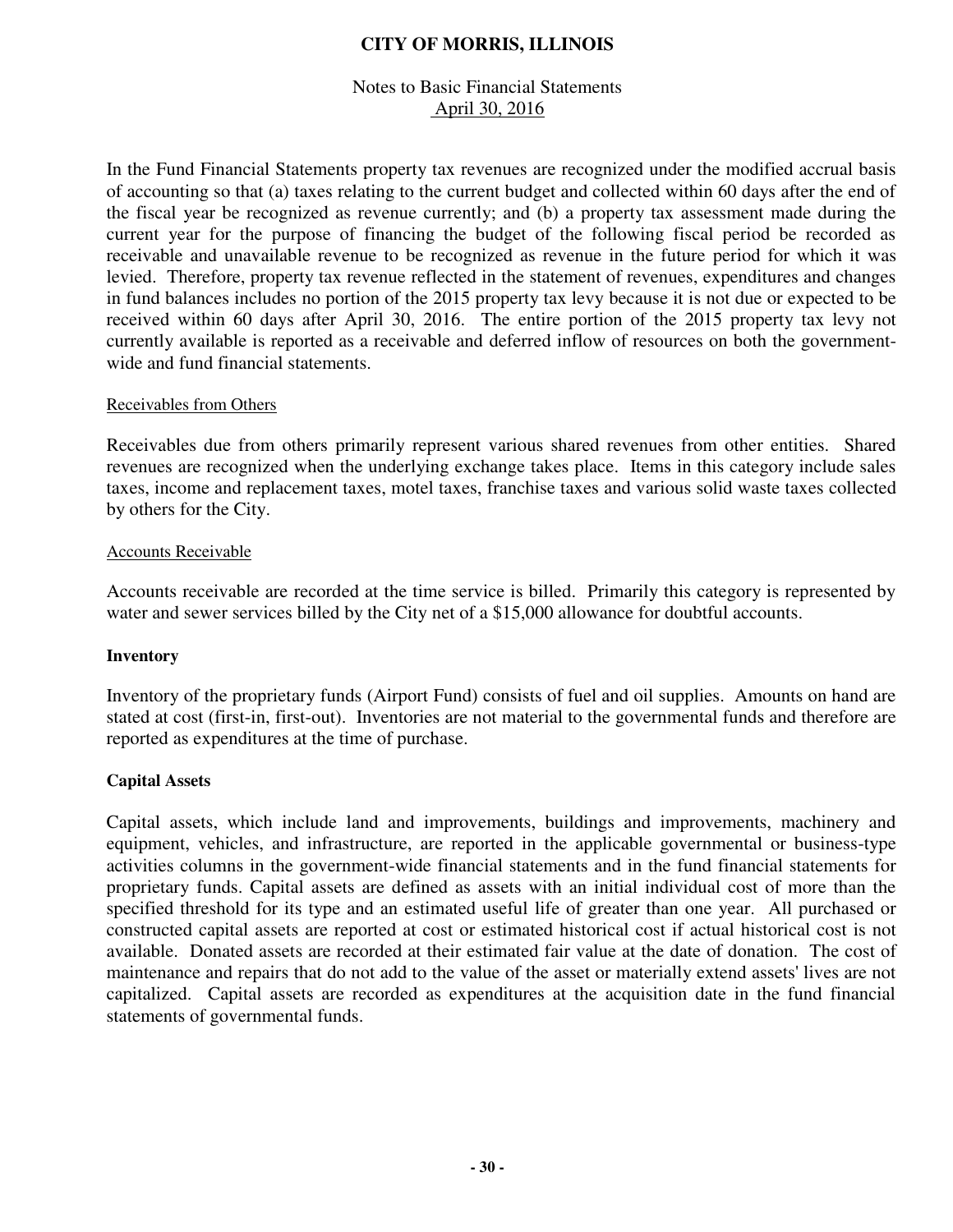### Notes to Basic Financial Statements April 30, 2016

Depreciation of capital assets is recorded in the statement of activities on a straight-line basis over the estimated useful life of the asset. The estimated useful lives and capitalization thresholds of capital assets reported in the government-wide statements are as follows:

| Category                   | <b>Life Range</b> | <b>Threshold</b> |
|----------------------------|-------------------|------------------|
| Buildings and improvements | $25 - 50$ years   | \$100,000        |
| Land improvements          | $10 - 50$ years   | 50,000           |
| Infrastructure             | $15 - 100$ years  | 250,000          |
| Machinery and equipment    | $5 - 20$ years    | 10,000           |
| Vehicles                   | $5 - 10$ years    | 15,000           |

#### **Long-term Obligations**

In the government-wide financial statements, and for proprietary fund types in the fund financial statements, long-term debt and other long-term obligations are reported as liabilities in the applicable governmental activities, business-type activities, or proprietary fund type statement of net position.

In the fund financial statements, governmental fund types recognize bond premiums and discounts, debt service payments, as well as bond issuance costs, during the current period. The face amount of debt issued as well as bond premiums and discounts are reported separately as other financing sources/uses. Issuance costs, whether or not withheld from the actual bond proceeds, are reported as debt service expenditures.

#### **Deferred Outflows/Inflows of Resources**

In addition to assets, the statement of financial position includes a separate section for deferred outflows of resources. This separate financial statement element, *deferred outflows of resources*, represents a consumption of net position that applies to future periods and so will not be recognized as an outflow of resources (expense/expenditure) until then. The City has four items that qualify for reporting in this category. One item is the unamortized charge on bond refunding reported in the government-wide statement of net position and the proprietary funds statement of net position. An unamortized charge on bond refunding results from the difference in the carrying value of refunded debt and its reacquisition price. This amount is deferred and amortized over the shorter of the life of the refunded or refunding debt. The remaining three items are all related to the City's pension plans and are only recorded in the government-wide statement of net position.

In addition to liabilities, the statement of financial position will sometimes report a separate section for deferred inflows of resources. This separate financial statement element, *deferred inflows of resources,*  represents an acquisition of net position that applies to future periods and so will not be recognized as an inflow of resources (revenue) until that time. The City has two types of items that qualify for reporting in this category. One item, *unavailable revenue*, is reported in the statement of net position and the governmental funds balance sheet. These amounts are deferred and recognized as an inflow of resources in the period that amounts become available. The remaining item is related to the City's pension plans and is only recorded in the government-wide statement of net position.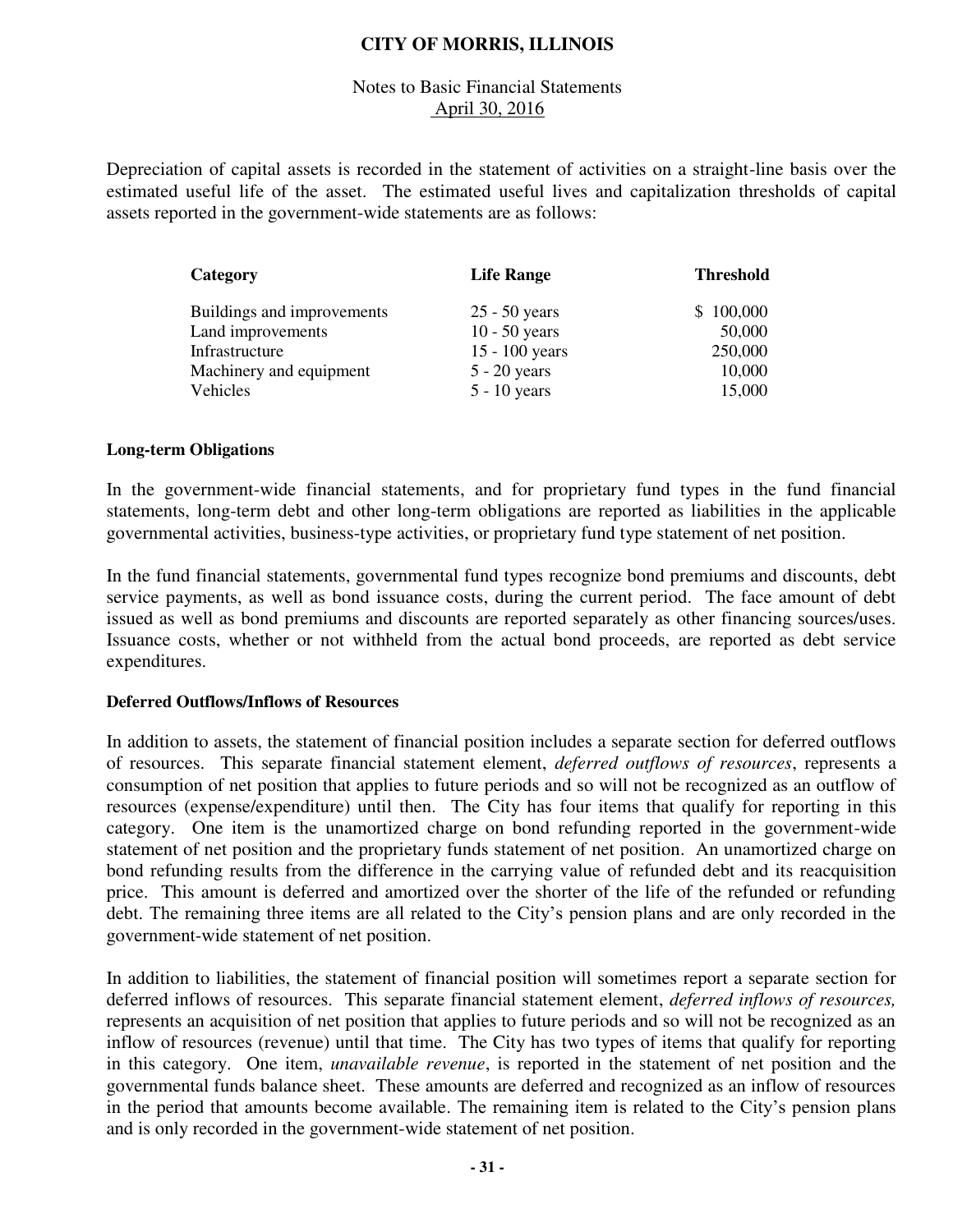## Notes to Basic Financial Statements April 30, 2016

#### **Compensated Absences**

The City's policy allows full-time employees to accumulate unused sick leave to a maximum of 37 1/2 days per year cumulative to 112 1/2 total days based upon length of employment. Police Personnel may accumulate unused sick leave to a maximum of 17 1/2 days per year cumulative to 1,080 hours based upon length of employment. Earned vacation and personal time are generally required to be used within one year of being earned and are not cumulative. Sick pay time, if not used by the employee, shall be paid to the employee at the rate of \$10 per day for each day not so used for all employees except police personnel.

### **Fund Equity**

Fund equity at the governmental fund financial reporting level is classified as "fund balance." Fund equity for all other reporting is classified as "net position."

### Governmental Fund Balances

Generally, assets and deferred outflows minus liabilities and deferred inflows represent governmental fund balances under the current financial resources measurement focus of accounting. Governmental funds report fund balance classifications that comprise a hierarchy based primarily on the extent to which the City is bound to honor constraints on the specific purposes for which amounts in those resources can be spent. Fund balances are classified as follows:

- *Nonspendable* Fund balances are reported as nonspendable when amounts cannot be spent because they are either (a) not in spendable form (i.e., items that are not expected to be converted to cash) or (b) legally or contractually required to be maintained intact.
- **Restricted** Fund balances are reported as restricted when there are limitations imposed on their use either through the enabling legislation adopted by the City or through external restrictions imposed by creditors, grantors, or laws or regulations of other governments.
- *Committed* Fund balances are reported as committed when they can be used only for specific purposes pursuant to constraints imposed by formal action of the City Council through the adoption of a resolution. Only the City Council may modify or rescind the commitment.
- *Assigned* Fund balances are reported as assigned when amounts are constrained by the City's intent to be used for specific purposes, but are neither restricted nor committed.
- *Unassigned* Fund balances are reported as unassigned when the balances do not meet any of the above criterion. The City reports positive unassigned fund balance only in the General Fund. Negative unassigned fund balances may be reported in all funds.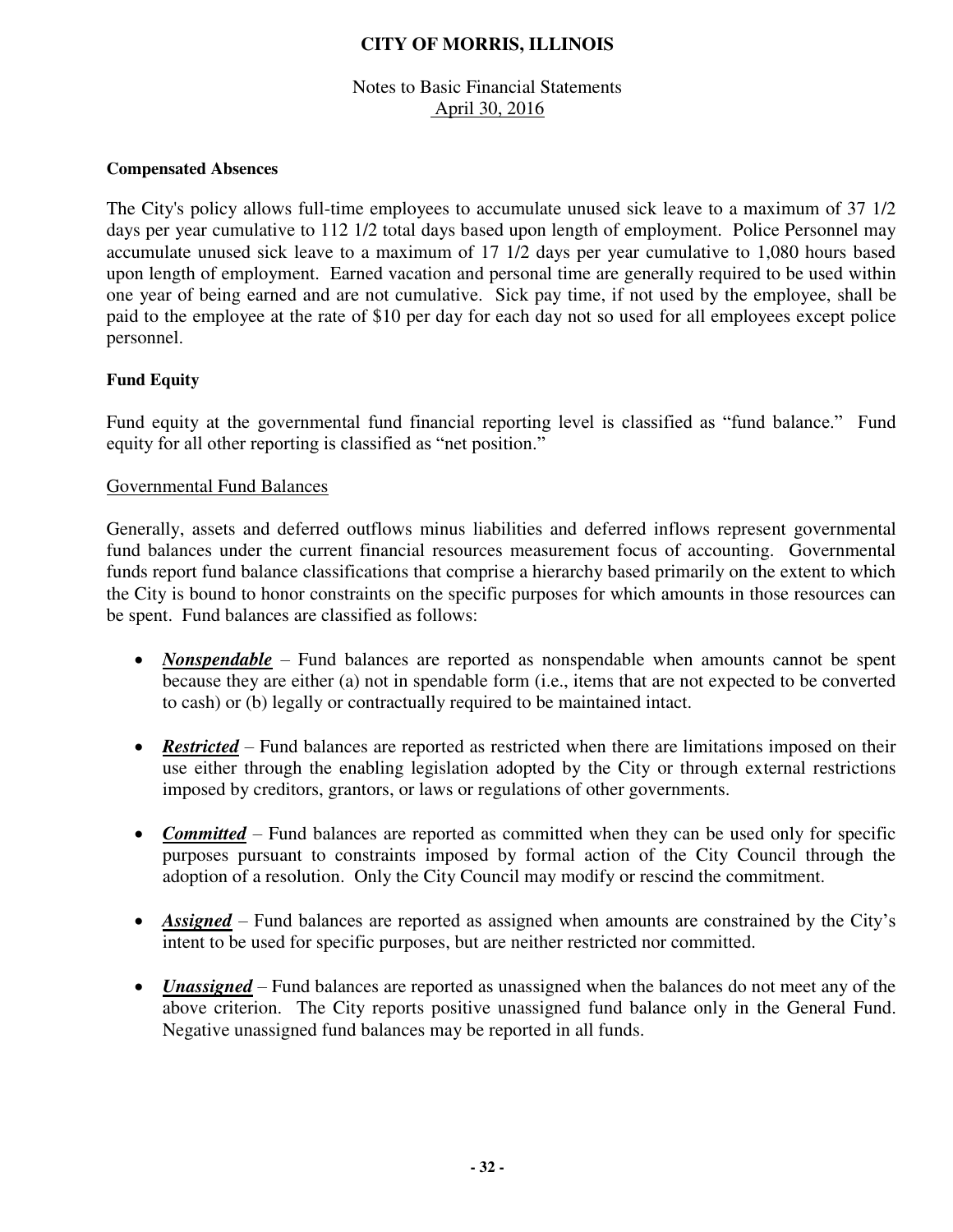## Notes to Basic Financial Statements April 30, 2016

## Fund Balance Flow Assumptions

When both restricted and unrestricted amounts of fund balance are available for use for expenditures incurred, it is the city's policy to use restricted amounts first and then unrestricted amounts, as they are needed. For unrestricted amounts of fund balance, it is the City's policy to use fund balance in the following order:

- Committed
- Assigned
- Unassigned

## Net Position

Assets and deferred outflows minus liabilities and deferred inflows represent the definition of net position. Net position is reported on the government-wide financial statements and is required to be classified for accounting and reporting purposes into the following categories:

- *Net Investment in Capital Assets* Capital assets, net of accumulated depreciation, reduced by the outstanding balances of any borrowing used for the acquisition, construction or improvements of those assets.
- **Restricted** Net position with constraints placed on the use either by (a) external groups, such as creditors, grantors, contributors, or laws or regulations of other governments; or (b) law through constitutional provisions or enabling legislation. Net position is reported as restricted using the same definition as used for restricted fund balance as described in the section above.
- *Unrestricted* All other net position that does not meet the definition of "restricted" or "net investment in capital assets".

The City applies restricted resources first when an expense is incurred for purposes for which both restricted and unrestricted net position is available.

## **NOTE 2: DEPOSITS, INVESTMENTS AND INVESTMENT POLICIES**

## *A. Deposits*

The City has a policy that deposits of public funds will be done in a manner that will provide the highest investment return with the maximum security while meeting the daily cash flow demands of the City and conforming to applicable state statutes under the Illinois Public Funds Investment Act. During the current fiscal year, except for the Police Pension Fund, the City only maintains certificates of deposit with maturities less than 90 days, checking accounts, and interest bearing NOW and money market accounts.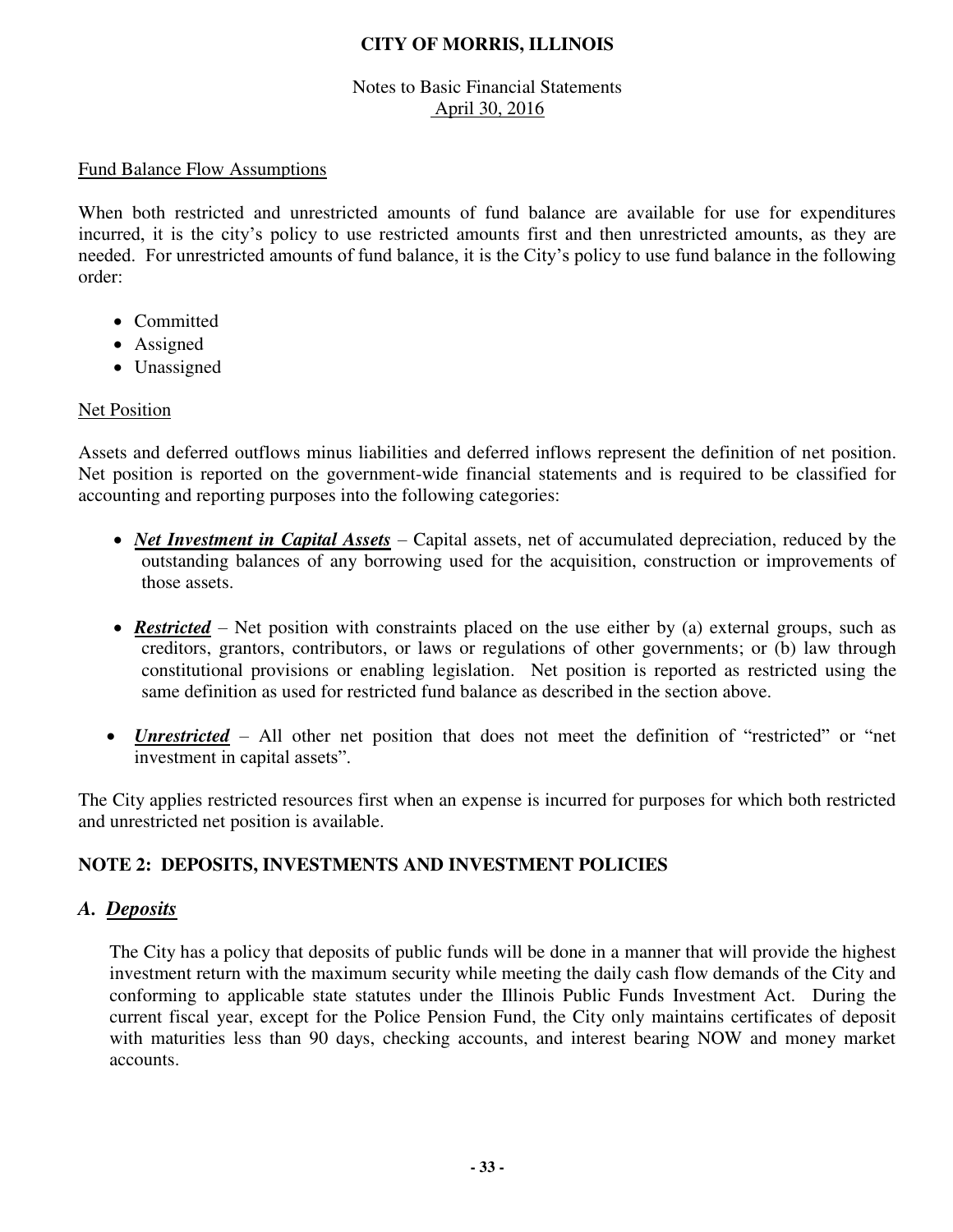## Notes to Basic Financial Statements April 30, 2016

#### **Custodial Credit Risk**

This is the risk that, in the event of failure of a depository financial institution, a government will not be able to recover its deposits or will not be able to recover collateral securities that are in the possession of an outside party. This act requires that all deposits in financial institutions not insured by the Federal Deposit Insurance Corporation or other approved state insurer be fully collateralized by securities or mortgages that have a market value of not less than the principal amount of the deposits.

At year-end, the carrying amount of the City's deposits was \$30,581,950 and the bank balance was \$30,594,083. \$1,450,000 of bank balances was covered by federal depository insurance, with the remaining balance of \$29,144,083 having specific pledged collateral in the name of the City. Deposits at April 30, 2016, are as follows:

|                                                                              | Bank<br>Balance           | Carrying<br>Amount           |
|------------------------------------------------------------------------------|---------------------------|------------------------------|
| Bank demand deposits/NOW accounts<br>Bank short-term certificates of deposit | \$23,244,083<br>7,350,000 | 23,231,950<br>7,350,000      |
| Total deposits                                                               | 30,594,083                | 30,581,950                   |
| Petty cash on hand                                                           | 1,380                     | 1,380                        |
| Total cash and cash equivalents                                              | \$30,595,463              | 30,583,330                   |
| <b>Fiduciary Funds</b><br>All other City Funds                               |                           | 1,020,409<br>S<br>29,562,921 |
|                                                                              |                           | \$30,583,330                 |

## *B. Investments*

The City also has the same policy that investment of public funds will be done in a manner that will provide the highest investment return with the maximum security while meeting the daily cash flow demands of the City and conforming to applicable state statutes under the Illinois Public Funds Investment Act. State statutes, city bond ordinances and city resolutions authorize the City's investments. The City is authorized to invest in U.S. Government obligations and its agencies or instrumentalities, collateralized mortgage obligations directly issued by a federal agency or instrumentality, obligations of any state or a political subdivision of any state rated within the four highest general classifications established by a nationally recognized rating service, money market mutual funds registered under the Investment Company Act of 1940 that invest in allowable securities and fully collateralized repurchase agreements.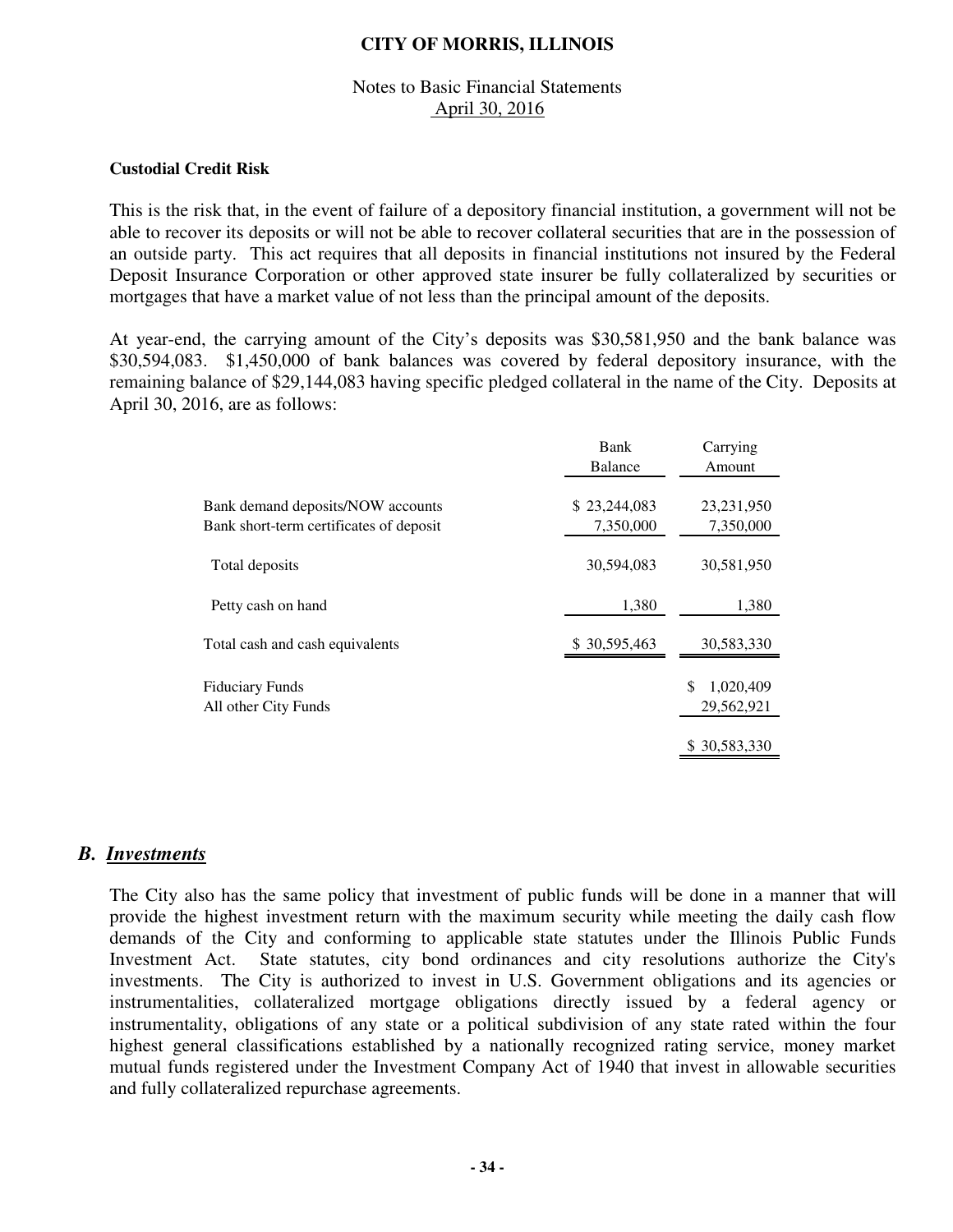## Notes to Basic Financial Statements April 30, 2016

The Police Pension Trust Fund is the only fund with assets that are classified as investments. The Police Pension Fund has a separate investment policy providing an asset allocation not to exceed 60% in individual equities and mutual funds with the remainder in fixed income and cash or equivalents.

The Police Pension Trust Fund investments as of April 30, 2016, were as follows:

| Investment Type          | Fair Value      |            |
|--------------------------|-----------------|------------|
| U.S. Treasury Securities | 3,339,481<br>\$ |            |
| Corporate Bonds          |                 | 758,001    |
| <b>Equity Securities</b> |                 | 5,697,947  |
| <b>Mutual Funds</b>      |                 | 1,841,793  |
|                          |                 |            |
| <b>Total Investments</b> |                 | 11,637,222 |

#### **Credit Risk**

Credit risk is the risk that an issuer or other counterparty to an investment will not fulfill its obligations. As of April 30, 2016, the Police Pension Trust Fund investments were rated as follows:

|                                        |   |            | Standard   |
|----------------------------------------|---|------------|------------|
| <b>Investment Type-Corporate Bonds</b> |   | Fair Value | $&$ Poor's |
| 3M Company                             | S | 200,724    | $AA-$      |
| Bank of New York Mellon                |   | 202,160    | A          |
| Berkshire Hathaway                     |   | 100,880    | AA         |
| Wells Fargo & Company                  |   | 254,237    | A          |
|                                        |   |            |            |
| <b>Total Investments</b>               | S | 758,001    |            |
|                                        |   |            |            |

#### **Concentration of credit risk**

Police Pension Fund policy attempts to diversify its investments to the best of its ability based on the type of funds invested and the cash flow needs of those funds in order to minimize the risk of loss resulting from over concentration of assets in a specific maturity. Diversification can be by type of investment, number of institutions invested in, and length of maturity. Other than U.S. Treasury securities, the fund had no investment that represented 5% or more of total investments.

#### **Interest Rate Risk**

Investments held for longer periods are subject to increased risk for adverse interest rate changes. City policy attempts to match its investments with anticipated cash flow requirements. Unless matched to a specific cash flow, the City will not directly invest in securities maturing more than five years from the date of purchase. As of April 30, 2016, the Police Pension Trust Fund had the following investments in treasury securities and corporate bonds, which were the only investments subject to interest rate risk: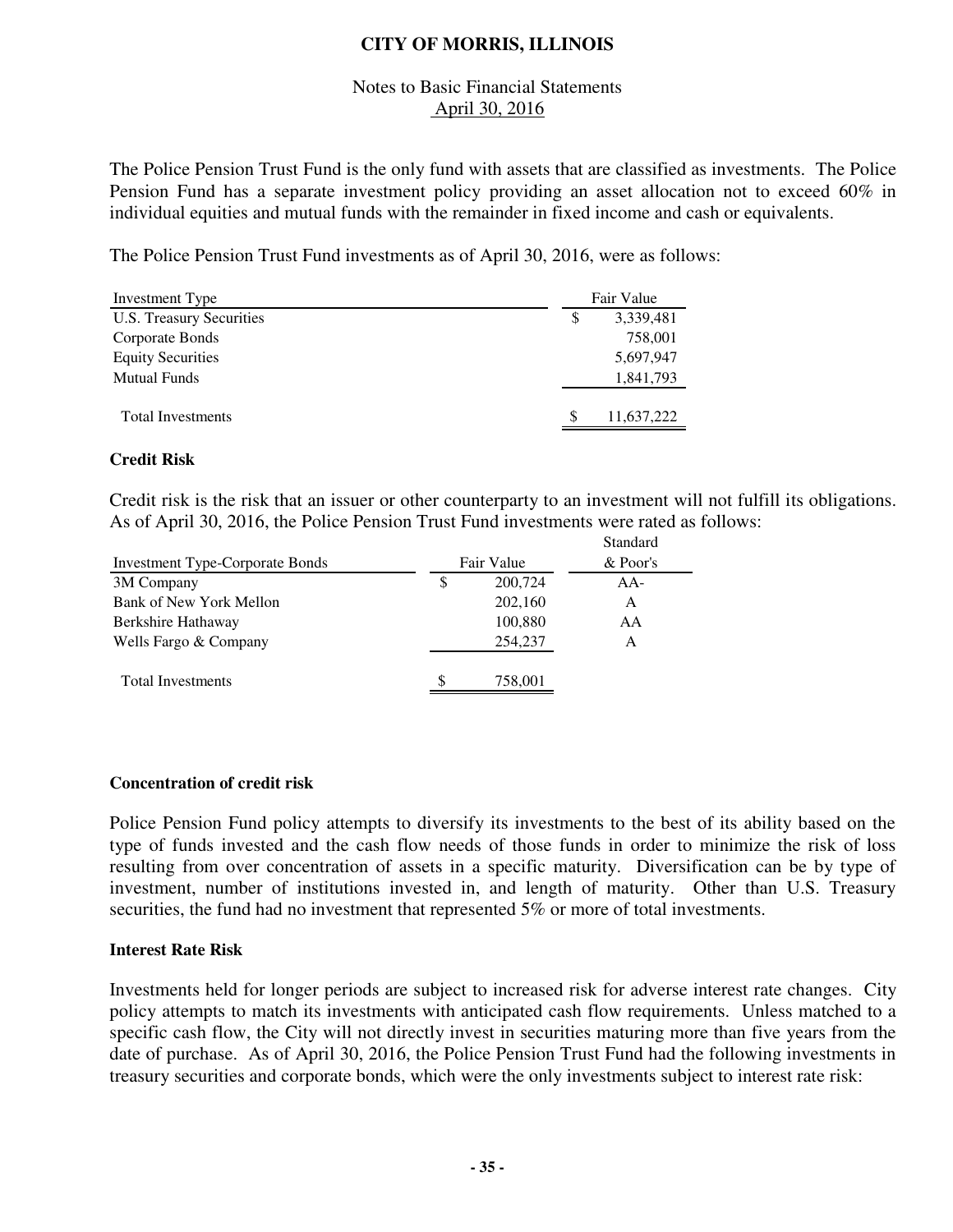## Notes to Basic Financial Statements April 30, 2016

|                            |              | Investment Maturities (in Years) |           |         |          |  |  |
|----------------------------|--------------|----------------------------------|-----------|---------|----------|--|--|
| Investment Type            | Fair Value   | Less Than 1                      | $1 - 3$   | $3 - 5$ | $5 - 10$ |  |  |
| U.S. Government securities | \$ 3,339,481 | 1,013,750                        | 1,568,883 | 756.848 |          |  |  |
| Corporate Bonds            | 758,001      | 301,604                          | 456,397   | -       |          |  |  |

## **NOTE 3: RECEIVABLES**

In the government-wide and fund financial statements, receivables consist of all revenues earned at year-end and not yet received. Allowances for uncollectible accounts receivable are based upon historical trends. Major receivable balances for the governmental activities include sales taxes, property taxes, franchise fees, and various waste fees and taxes. Business-type activities report service fees as their major receivables. All receivable balances are presented in detail in the government-wide and fund financial statements.

#### **Notes Receivable**

The City provides loans to local businesses under the Community Development Assistance Program and its Tax Increment Financing Fund I to promote commercial growth, redevelopment, and employment opportunities. The loans are offered in various amounts and terms with required monthly payments at interest rates from 1% to 3%. All loans are collateralized and payments are current on all listed loans with two exceptions. The Bimet and Lola's loans are past due with a remaining balance of \$131,382 and \$16,453, respectively as of April 30, 2016. Notices of default have been served by the City and the matters are currently being pursued in the Grundy County Circuit court. The following is a listing of notes receivable:

|                                                    | Original  | Current   |                |
|----------------------------------------------------|-----------|-----------|----------------|
|                                                    | Amount    | Principal | Ending         |
| Name                                               | Loaned    | Received  | <b>Balance</b> |
| <b>Community Development Loan Fund:</b>            |           |           |                |
| Holiday Inn Express                                | \$300,000 | 31,735    | 83,626         |
| Audacious Ink                                      | 10,000    | 955       | 6,275          |
| <b>Talty Chevrolet</b>                             | 225,000   | 185,285   |                |
| Echo Lanes                                         | 98,000    | 9,853     | 14,824         |
| Lagoon Saloon                                      | 100,000   | 11,853    | 15,126         |
| Lola's                                             | 20,000    |           | 16,453         |
| <b>Bimet</b>                                       | 150,000   |           | 131,382        |
| <b>Total CDL Fund</b>                              |           | 239,681   | 267,686        |
| Tax Increment Financing Fund I:                    |           |           |                |
| Greenway                                           | 600,000   | 6,116     | 593,884        |
| <b>Talty Chevrolet</b>                             | 275,000   | 220,507   |                |
| Living Waters Church                               | 55,000    | 7,687     | 40,965         |
| Morris Downtown Devlp Partnership (\$934 forgiven) | 12,500    |           | 10,050         |
| <b>Total TIF Fund</b>                              |           | 234,310   | 644,899        |
| <b>Total All Funds</b>                             |           | \$473,991 | 912,585        |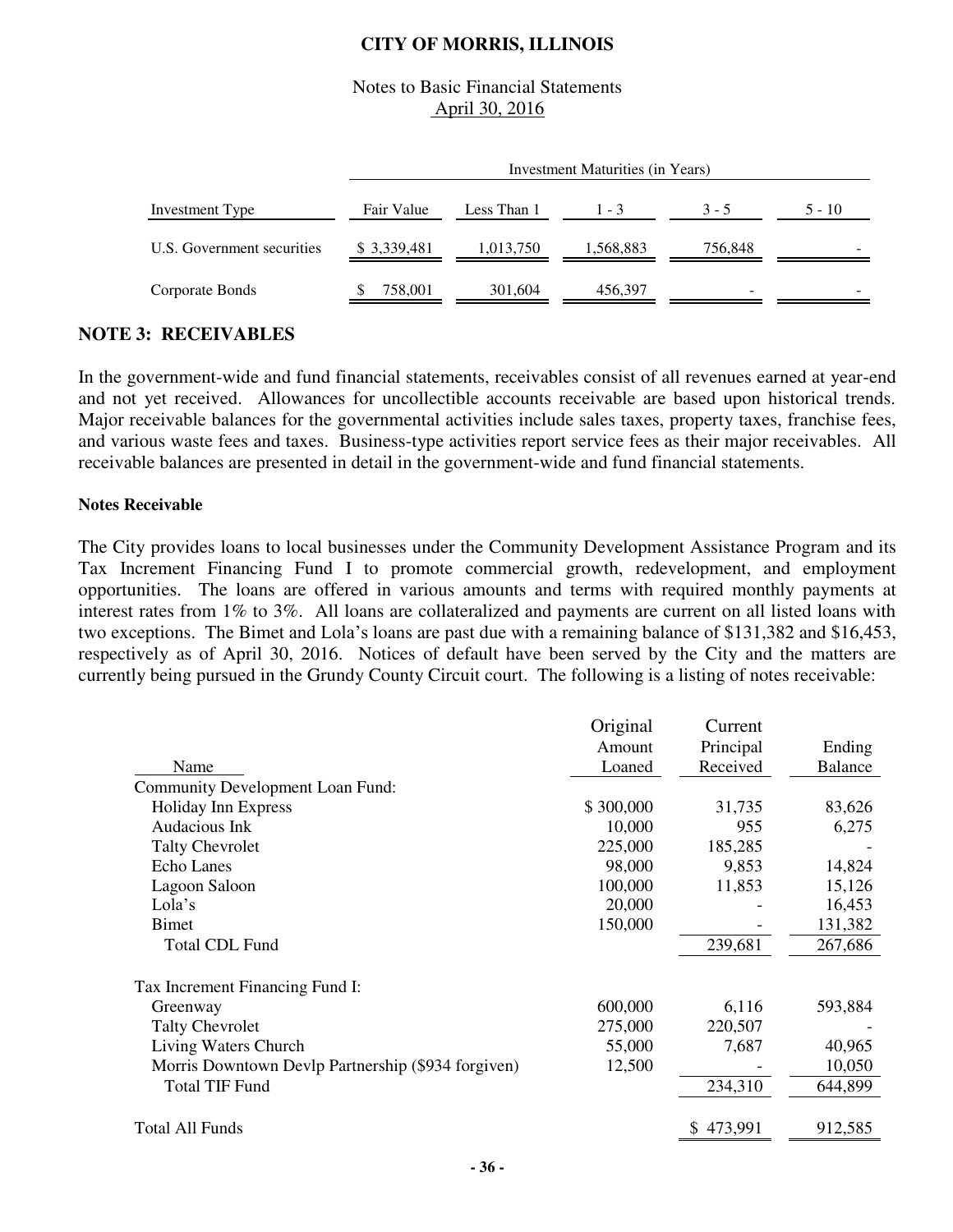## Notes to Basic Financial Statements April 30, 2016

# **NOTE 4: CAPITAL ASSETS**

A summary of changes in capital assets for the year ended April 30, 2016 follows:

|                                                    | <b>Beginning</b> |                  |                          | <b>Ending</b>  |
|----------------------------------------------------|------------------|------------------|--------------------------|----------------|
|                                                    | <b>Balance</b>   | <b>Additions</b> | <b>Deletions</b>         | <b>Balance</b> |
| Governmental activities:                           |                  |                  |                          |                |
| Capital assets not being depreciated:              |                  |                  |                          |                |
| Land                                               | \$<br>5,958,388  | 130,000          |                          | 6,088,388      |
| Construction in progress                           | 4,037,921        |                  | 3,928,529                | 109,392        |
| Total capital assets not being depreciated         | 9,996,309        | 130,000          | 3,928,529                | 6,197,780      |
| Capital assets being depreciated:                  |                  |                  |                          |                |
| Land improvements                                  | 3,157,110        |                  |                          | 3,157,110      |
| Buildings & improvements                           | 9,879,872        | 312,500          |                          | 10,192,372     |
| Machinery & equipment                              | 1,077,168        | 54,325           |                          | 1,131,493      |
| Vehicles                                           | 1,844,024        | 407,821          | 210,855                  | 2,040,990      |
| Infrastructure                                     | 43,343,615       | 4,271,257        |                          | 47,614,872     |
| Total capital assets being depreciated             | 59,301,789       | 5,045,903        | 210,855                  | 64,136,837     |
| Less accumulated depreciation for:                 |                  |                  |                          |                |
| Land improvements                                  | 763,146          | 125,335          |                          | 888,481        |
| Buildings & improvements                           | 1,442,272        | 200,722          |                          | 1,642,994      |
| Machinery & equipment                              | 500,323          | 68,356           |                          | 568,679        |
| Vehicles                                           | 1,245,026        | 145,088          | 210,855                  | 1,179,259      |
| Infrastructure                                     | 30,599,993       | 1,442,552        |                          | 32,042,545     |
| Total accumulated depreciation                     | 34,550,760       | 1,982,053        | 210,855                  | 36,321,958     |
| Total capital assets being depreciated, net        | 24,751,029       | 3,063,850        |                          | 27,814,879     |
| Total governmental activities capital assets, net  | 34,747,338<br>\$ | 3,193,850        | 3,928,529                | 34,012,659     |
| Business-type activities:                          |                  |                  |                          |                |
| Capital assets not being depreciated:              |                  |                  |                          |                |
| Land                                               | \$<br>5,546,795  |                  |                          | 5,546,795      |
| Construction in progress                           |                  |                  |                          |                |
| Total capital assets not being depreciated         | 5,546,795        |                  |                          | 5,546,795      |
| Capital assets being depreciated:                  |                  |                  |                          |                |
| Land improvements                                  | 58,345           |                  |                          | 58,345         |
| Buildings & improvements                           | 2,326,071        |                  |                          | 2,326,071      |
| Machinery & equipment                              | 591,676          |                  |                          | 591,676        |
| Vehicles                                           | 621,359          |                  |                          | 621,359        |
| Infrastructure                                     | 45,601,308       |                  |                          | 45,601,308     |
| Total capital assets being depreciated             | 49,198,759       |                  |                          | 49,198,759     |
| ess accumulated depreciation for:                  |                  |                  |                          |                |
| Land improvements                                  | 30,631           | 2,917            |                          | 33,548         |
| Buildings & improvements                           | 569,702          | 47,593           |                          | 617,295        |
| Machinery & equipment                              | 310,924          | 25,607           |                          | 336,531        |
| Vehicles                                           | 530,358          | 16,107           |                          | 546,465        |
| Infrastructure                                     | 22,294,392       | 1,155,160        |                          | 23,449,552     |
| Total accumulated depreciation                     | 23,736,007       | 1,247,384        |                          | 24,983,391     |
| Total capital assets being depreciated, net        | 25,462,752       | (1, 247, 384)    | $\overline{\phantom{a}}$ | 24,215,368     |
| Total business-type activities capital assets, net | 31,009,547<br>\$ | (1, 247, 384)    |                          | 29,762,163     |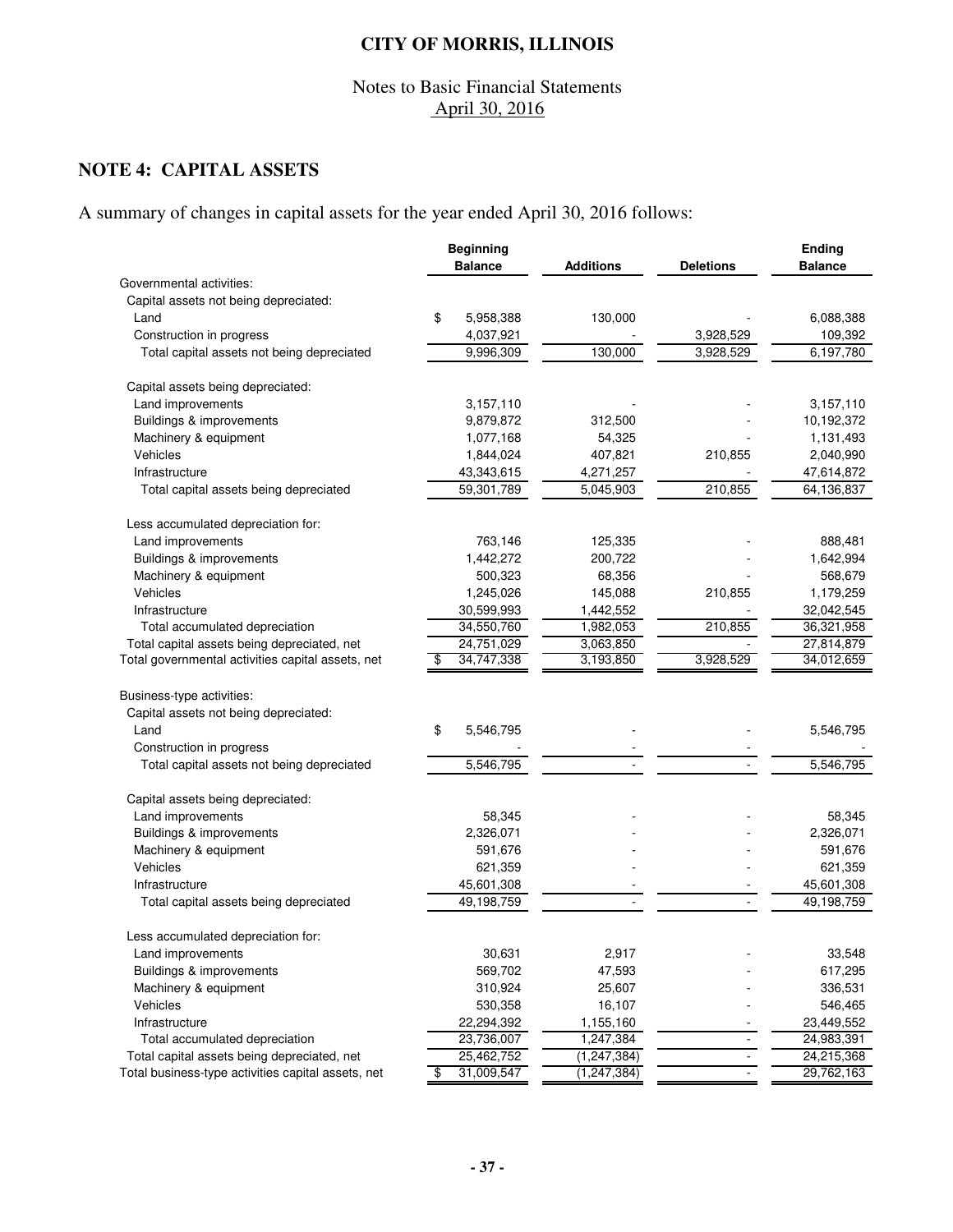## Notes to Basic Financial Statements April 30, 2016

Depreciation expense was charged to governmental and business-type functions as follows:

| Governmental activities:        |               | Business-type activities:  |                 |
|---------------------------------|---------------|----------------------------|-----------------|
| General government              | \$<br>226.940 | Water & sewer              | \$<br>876.848   |
| Public safety                   | 82.530        | Airport                    | 370.536         |
| Transportation & public service | .541,469      |                            |                 |
| Culture & recreation            | 131,114       |                            |                 |
| Total depreciation expense      |               | Total depreciation expense |                 |
| governmental activities         | 1.982.053     | business-type activities   | \$<br>1.247.384 |

#### **NOTE 5: LONG-TERM LIABILITIES**

# *A. A Summary of changes in Long-term Liabilities*

Long-term liability activity for the year ended April 30, 2016 follows:

|                                   | Beginning      |          |          | Ending         | Due Within |
|-----------------------------------|----------------|----------|----------|----------------|------------|
|                                   | <b>Balance</b> | Increase | Decrease | <b>Balance</b> | One Year   |
| <b>Governmental activities</b>    |                |          |          |                |            |
| Landfill closure (restated)       | \$6,368,619    |          |          | 6,368,619      |            |
| Compensated absences              | 486,795        | 10,093   |          | 496,888        | 438,074    |
| Governmental activity             |                |          |          |                |            |
| long-term liabilities             | \$6,855,414    | 10,093   |          | 6,865,507      | 438,074    |
| <b>Business-type activities</b>   |                |          |          |                |            |
| General Obligation Waterworks and |                |          |          |                |            |
| Sewerage Bonds (Alt. Rev Source)  |                |          |          |                |            |
| Series 2006                       | \$<br>340,000  |          | 340,000  |                |            |
| General Obligation Waterworks and |                |          |          |                |            |
| <b>Sewerage Refunding Bonds</b>   |                |          |          |                |            |
| (Alt. Rev Source) Series 2012     | 5,310,000      |          | 75,000   | 5,235,000      | 430,000    |
| Adjustments for deferred amounts: |                |          |          |                |            |
| For issuance premiums             | 73,679         |          | 6,370    | 67,309         |            |
| Total bonds payable               | 5,723,679      |          | 421,370  | 5,302,309      | 430,000    |
| Capital leases-airport hangars:   |                |          |          |                |            |
| 2004 hangar lease                 | 623,282        |          | 55,023   | 568,259        | 57,684     |
| 2004 Corporate hangar lease       | 155,609        |          | 13,737   | 141,872        | 14,401     |
| Total bonds payable               | 778,891        |          | 68,760   | 710,131        | 72,085     |
| Compensated absences              | 180,359        |          | 11,043   | 169,316        | 155,342    |
| Business-type activity            |                |          |          |                |            |
| long-term liabilities             | \$6,682,929    |          | 501,173  | 6,181,756      | 657,427    |

Total interest expense of \$188,277 on long-term debt has been directly charged to business-type activities as follows: Water and Sewer Fund - \$152,492 and Airport Fund - \$35,785.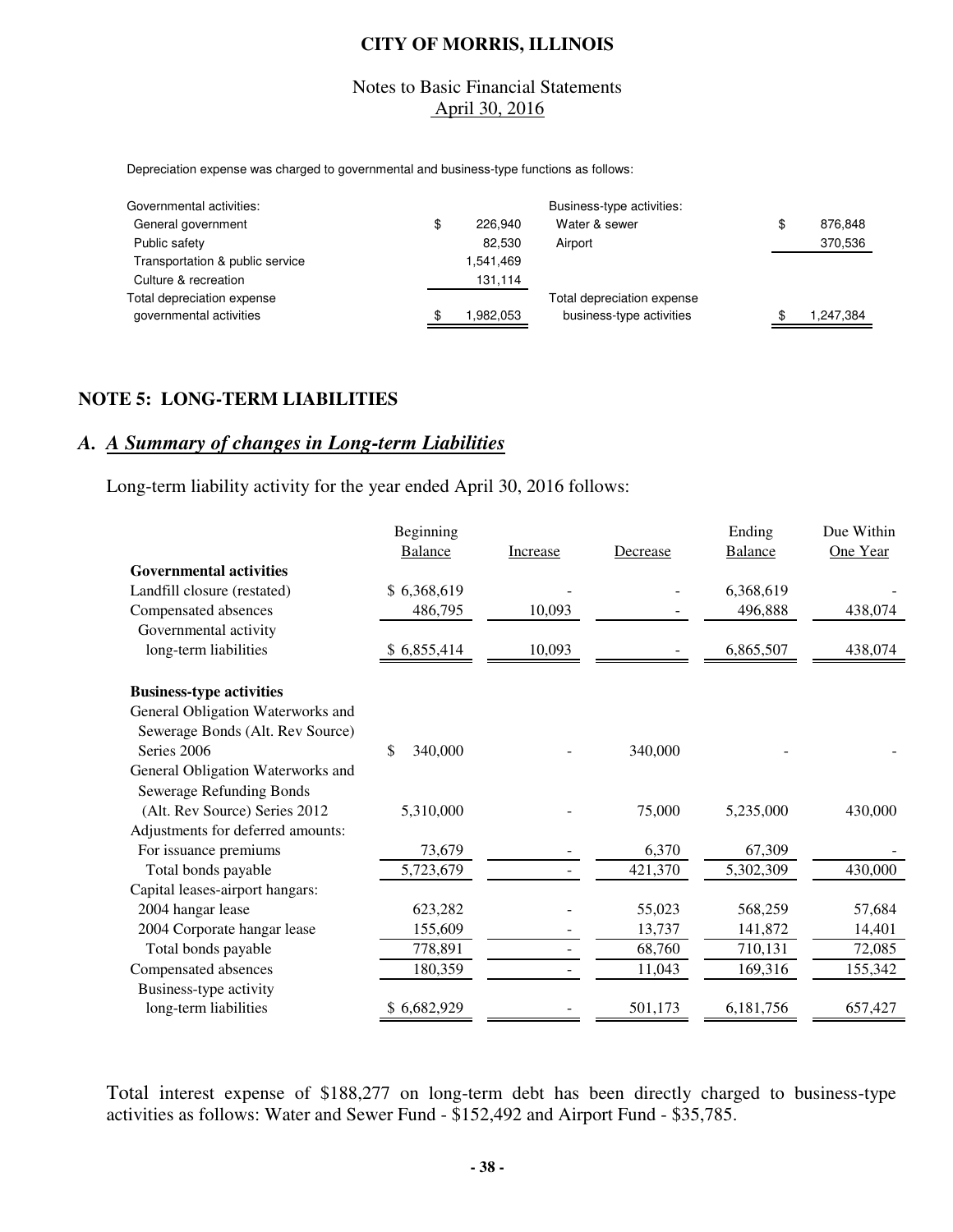## Notes to Basic Financial Statements April 30, 2016

## *B. Compensated Absences*

Compensated absences represent the estimated liability for employee's accrued vacation and personal leave, which is likely to be used before expiring on December 31, 2016, and sick leave for which employees are entitled to be paid at a rate of \$10 per day upon expiration according to City policies.

## *C. Alternate Revenue Bonds*

#### **Series 2006 General Obligation Waterworks and Sewerage Bonds (Alternate Revenue Source)**

In September 2006, the City issued \$7,455,000 in general obligation waterworks and sewerage bonds (alternate revenue source) to finance the construction and installation of the east side sanitary sewer and water main project consisting of a complete and operational wastewater conveyance system, a water main transmission system, and related facilities and improvements.

Interest was payable semi-annually on June 1 and December 1 of each year, commencing December 1, 2007 at rates that ranged from 3.70-5.75% with the Bank of New York Trust Company acting as paying agent and bond registrar. Subsequent to the original issuance date, a portion of these bonds was advance refunded. During the year-ended April 30, 2016, the final bonds were retired and there is no remaining balance at year-end.

The Bonds were valid and legally binding general obligations of the City payable from (i) net revenues of the waterworks and sewerage system of the City after the payment of all operation and maintenance expenses, (ii) from the City's receipts of its distributive share of (a) State of Illinois income taxes, (b) retailer's occupation taxes, service occupation taxes, use taxes and service use taxes, (c) from ad valorem taxes levied against all of the taxable property in the City without limitation as to rate or amount. Since inception, net revenues of the water and sewer operations account have been used to make payments on this bond issue. The payment of the principal and interest on the Bonds was guaranteed by a financial guaranty insurance policy issued by Ambac Assurance Corporation and Moody's Investor Services had issued an investment rating of "Aaa" and an underlying rating of "A1" at the time of the issue.

## **Series 2012 General Obligation Waterworks and Sewerage Refunding Bonds (Alternate Revenue Source)**

On December 4, 2012, the City issued \$5,450,000 in series 2012 general obligation waterworks and sewerage refunding bonds (alternate revenue source) to advance refund a portion of the City's outstanding general obligation waterworks and sewerage bonds (alternate revenue source) series 2006 and pay associated costs with the issuance of the bonds. The net proceeds of \$5,444,267, provided resources to purchase U.S. government securities that were placed in an irrevocable trust with an escrow agent for the purpose of generating resources for all future debt service payments (\$4,850,000) of the refunded portion of the 2006 series bonds. As a result, the 2006 series bonds maturing on and after December 1, 2016 were considered defeased and the liability for those bonds had been removed from the City's financial statements. All bonds maturing on and after December 1, 2016 from the 2006 series bonds were retired on December 1, 2015 with the funds on hand in the escrow account.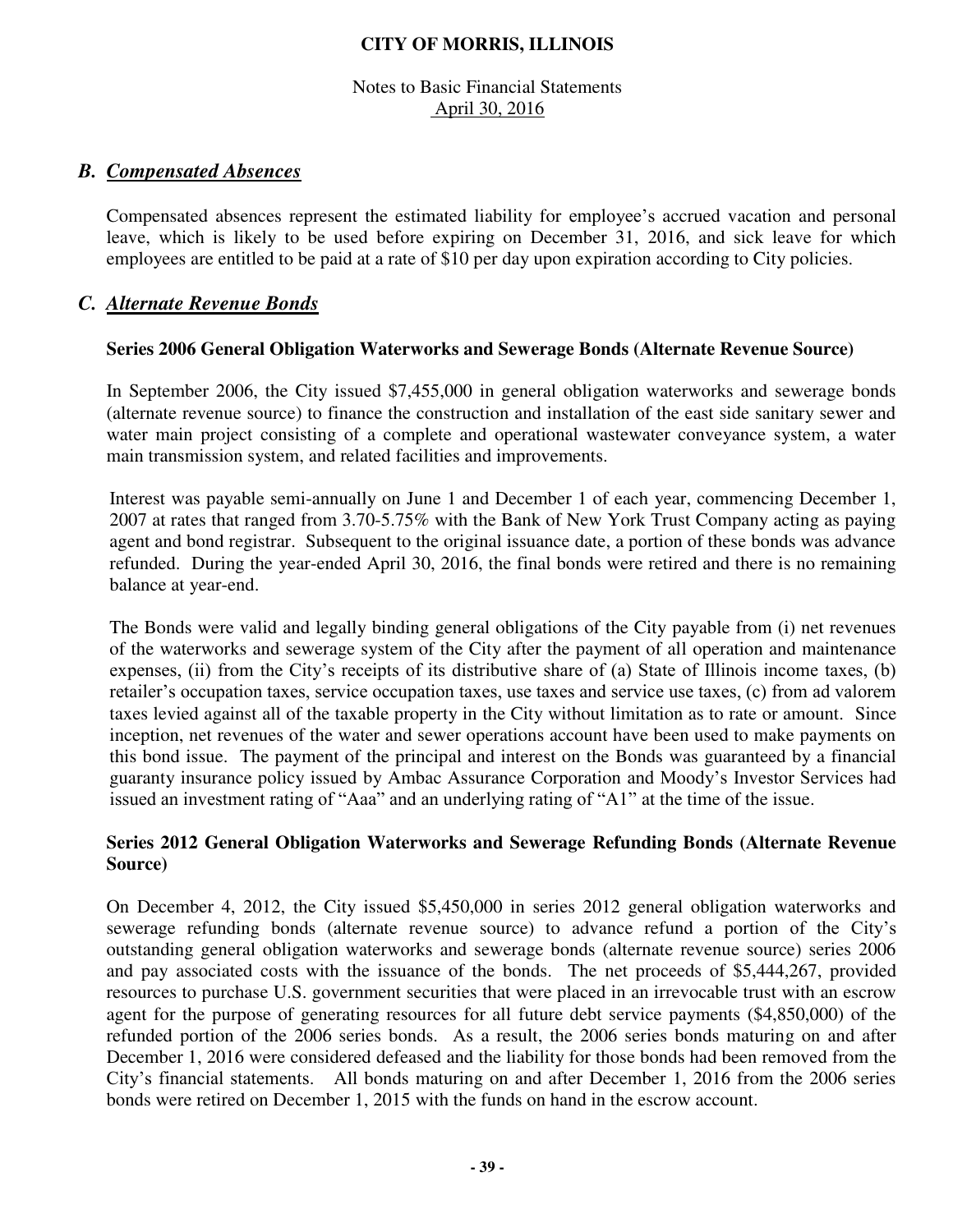## Notes to Basic Financial Statements April 30, 2016

The advance refunding was undertaken to reduce future debt service payments. The reacquisition price exceeded the net carrying amount of the old debt by \$594,267. This amount is shown as an unamortized charge on refunding in the financial statements and is being netted against the new debt and amortized as a component of interest expense over the new debt's life, which is the same as the refunded debt. The transaction also resulted in an economic gain (difference between present values of the debt service payments on the old and new debt) of \$382,234 and a reduction in total debt service payments over the next 14 years by \$437,079.

Interest is payable semi-annually on June 1 and December 1 of each year, commencing December 1, 2013 at rates from 2.00% to 2.30% with the Bank of New York Mellon Trust Company acting as paying agent, bond registrar and escrow agent for the refunded bonds. Bonds maturing on and after December 1, 2022, shall be subject to redemption prior to maturity on December 1, 2021, or any date thereafter in whole or in part on any interest payment date, in any order of maturity specified by the City at a redemption price equal to the principal amount to be so redeemed, plus accrued interest to the date fixed for redemption. Moody's Investor Services had issued an investment rating of "Aa2" at the time of the issue.

The Bonds are valid and legally binding general obligations of the City payable from (i) net revenues of the waterworks and sewerage system of the City (after the required monthly deposits and credits have been made to certain prior lien accounts, if any, established pursuant to future ordinances of the City authorizing waterworks and sewerage revenue bonds (the "net revenues), (ii) from the City's receipts of its distributive share of (a) State of Illinois income taxes imposed by the State of Illinois pursuant to the Illinois Income Tax Act and distributed pursuant to the State Revenue Sharing Act, and (b) (the "Revenue Sharing Receipts"), retailer's occupation taxes, service occupation taxes, use taxes and service use taxes distributed pursuant to applicable law (the "sales taxes")(net revenues, revenue sharing receipts and sales taxes collectively constitute "pledged revenues"), and (c) from ad valorem taxes levied against all of the taxable property in the City without limitation as to rate or amount. The rights of the owners of the Bonds and the enforceability of the Bonds may be limited by bankruptcy, insolvency, moratorium and other similar laws affecting creditors' rights and by equitable judicial discretion.

| The annual requirements to retire series 2012 alternate revenue bond debt service to maturity follow: |  |
|-------------------------------------------------------------------------------------------------------|--|
|-------------------------------------------------------------------------------------------------------|--|

| Schedule of Maturities | Principal        | Interest | Total     |
|------------------------|------------------|----------|-----------|
| Year Ended:            |                  |          |           |
| April 30, 2017         | \$<br>430,000    | 107,810  | 537,810   |
| 2018                   | 440,000          | 99,210   | 539,210   |
| 2019                   | 445,000          | 90,410   | 535,410   |
| 2020                   | 455,000          | 81,510   | 536,510   |
| 2021                   | 465,000          | 72,410   | 537,410   |
| 2022-2026              | 2,475,000        | 218,045  | 2,693,045 |
| 2027                   | 525,000          | 12,075   | 537,075   |
| Total                  | \$.<br>5,235,000 | 681,470  | 5,916,470 |

The long-term portion of total alternate revenue bonds outstanding at April 30, 2016 is as follows: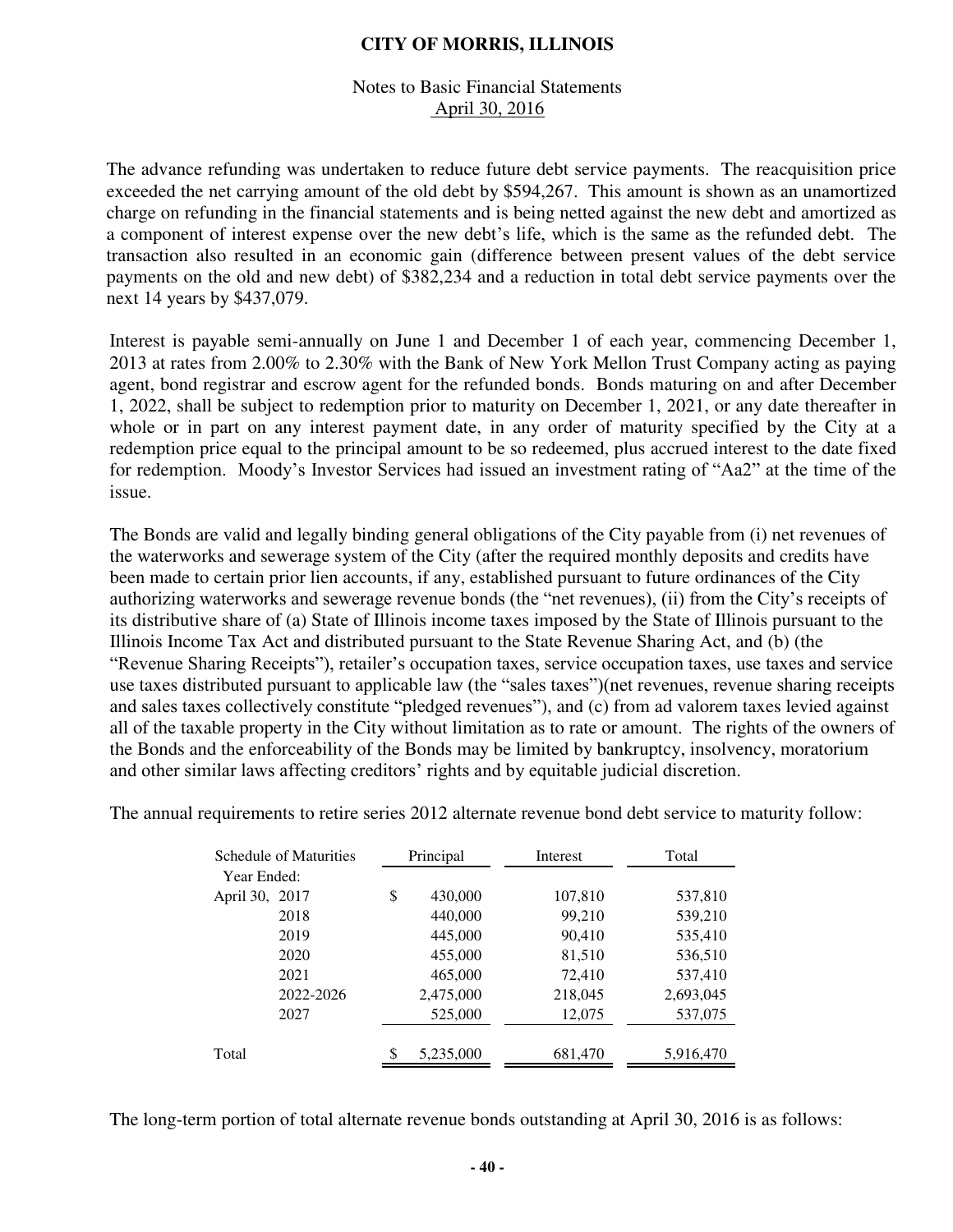## Notes to Basic Financial Statements April 30, 2016

| <b>Total Bonds Outstanding</b> | 5,235,000 |           |
|--------------------------------|-----------|-----------|
| Less: Current Portion          | (430,000) | 4,805,000 |
| Adjustments:                   |           |           |
| Unamortized Bond Premium       |           | 67,309    |
| Net Long-Term Portion of Bonds |           |           |
| Outstanding                    |           | 4,872,309 |

# *D. Capital Lease Liabilities*

The City entered into lease agreements as lessee for financing the construction or acquisition of airport hangars. These lease agreements qualify as capital leases for accounting purposes (title transfers at the end of the lease terms) and, therefore, have been recorded at the present value of the future minimum lease payments as of the date of inception.

All lease agreements are with Grundy Bank and call for renewals every five years if not paid in full. In the event the City makes payment of the purchase price or makes all lease payments and exercises the option to purchase, then the subject lease will be considered terminated. Amounts available in the airport operations account are used for payments on both leases.

All leases were renewed during the fiscal year ended April 30, 2014 with the following details:

|                            | $3-12$<br>T<br>Hangars |           | 100 x 120<br>Corporate<br>Hangar |
|----------------------------|------------------------|-----------|----------------------------------|
| Original lease amount      | \$                     | 1,000,000 | 250,000                          |
| Refinanced 2014            | \$                     | 662,877   | 165,495                          |
| Date renewed               |                        | 7/10/2014 | 7/10/2014                        |
| Interest rate              |                        | 4.75%     | 4.75%                            |
| Payment frequency          |                        | Quarterly | Quarterly                        |
| Payment amount             | \$                     | 20,915    | 5,222                            |
| Term                       |                        | 5 Years   | 5 Years                          |
| Final Pmt & Balloon amount | \$                     | 370,384   | 92,471                           |
| Unpaid April 30, 2016      |                        | 568,259   | 141,872                          |

Obligations of business-type activities under capital leases at April 30, 2016, incorporating recently negotiated lease terms taking effect July 10, 2014, are as follows: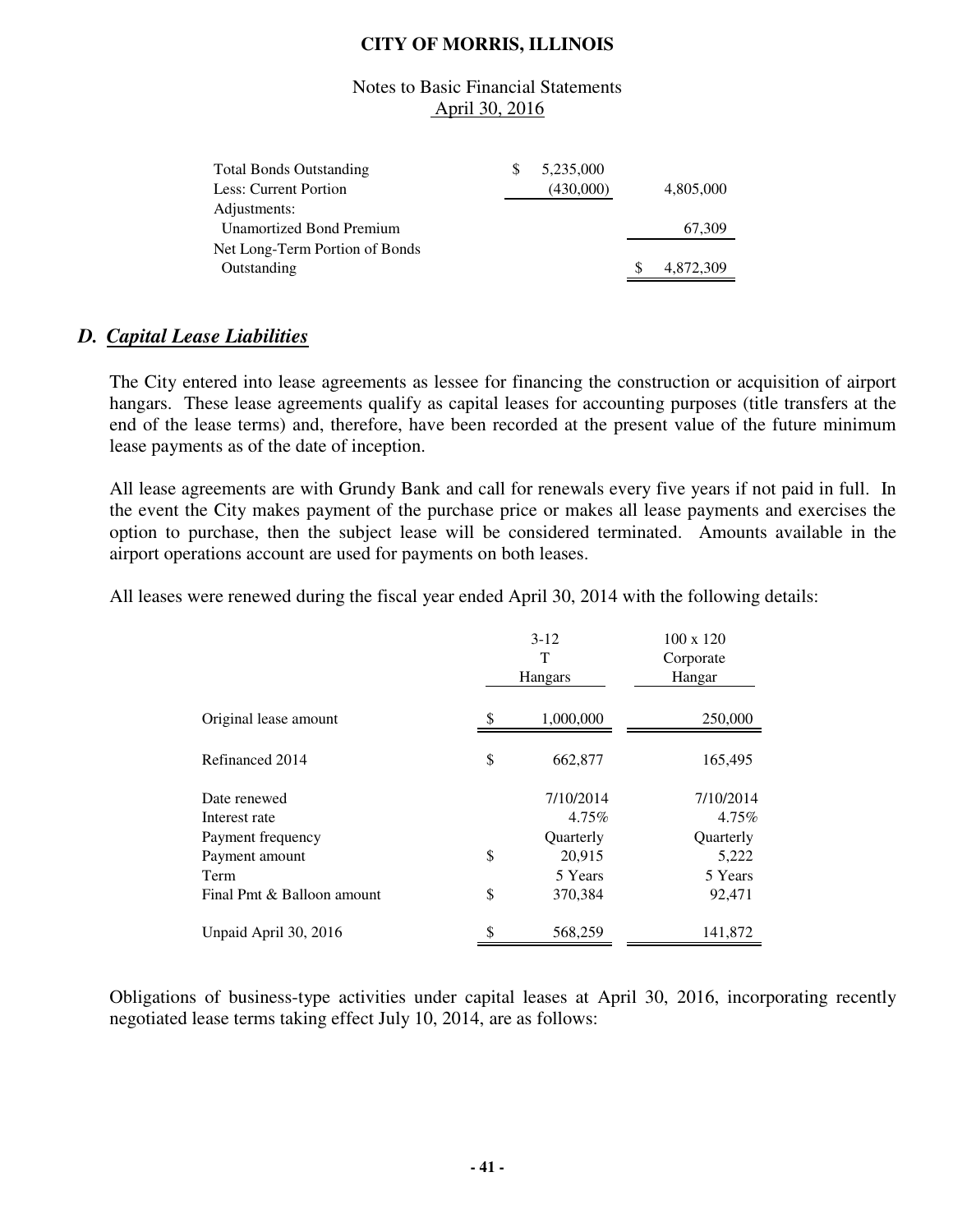#### Notes to Basic Financial Statements April 30, 2016

|                                                      | $3 - 12$<br>т<br>Hangars | 2004<br>Corporate<br>Hangar | Total   |
|------------------------------------------------------|--------------------------|-----------------------------|---------|
| April 30, 2017                                       | 83,658                   | 20,886                      | 104,544 |
| April 30, 2018                                       | 83,658                   | 20,886                      | 104,544 |
| April 30, 2019                                       | 83,658                   | 20,886                      | 104,544 |
| April 30, 2020                                       | 391,299                  | 97,692                      | 488,991 |
| Total minimum<br>lease payments<br>Less amount       | 642,273                  | 160,350                     | 802,623 |
| representing<br>interest costs                       | 74,014                   | 18,478                      | 92,492  |
| Present value of<br>future minimum<br>lease payments | \$<br>568,259            | 141,872                     | 710,131 |

## **NOTE 6: INDIVIDUAL FUND DISCLOSURES**

## *A. Deficit Fund Equity*

For the fiscal year ended April 30, 2016, the Marina TIF Fund had a deficit fund equity balance of \$97,780 due to accounts payable at year-end. The Building Fund had an excess of expenditures over appropriations in the amount of \$705 due to an underestimation of the beginning balance and the closeout of the fund.

## *B. Interfund Receivables/Payables*

The following is a schedule of interfund receivables and payables as of April 30, 2016:

| Fund                                                              |                         | Receivable               |   | Payable                  |
|-------------------------------------------------------------------|-------------------------|--------------------------|---|--------------------------|
| General Fund<br>Airport Development Fund                          |                         | \$<br>1,000,000          |   | 1,000,000                |
| <b>Total Fund Financial Statements</b><br>Less: fund eliminations |                         | 1,000,000<br>(1,000,000) |   | 1,000,000<br>(1,000,000) |
| Total - Government-Wide Financial Statements                      |                         |                          |   |                          |
| Transferred To                                                    | <b>Transferred From</b> |                          |   | Amount                   |
| <b>Business-type Activities</b>                                   | Governmental Activities |                          | S | 1,000,000                |

The principal purpose of this interfund amount is to provide cash from the General Fund to the Airport Development Fund for capital project financing until grant revenues can be obtained.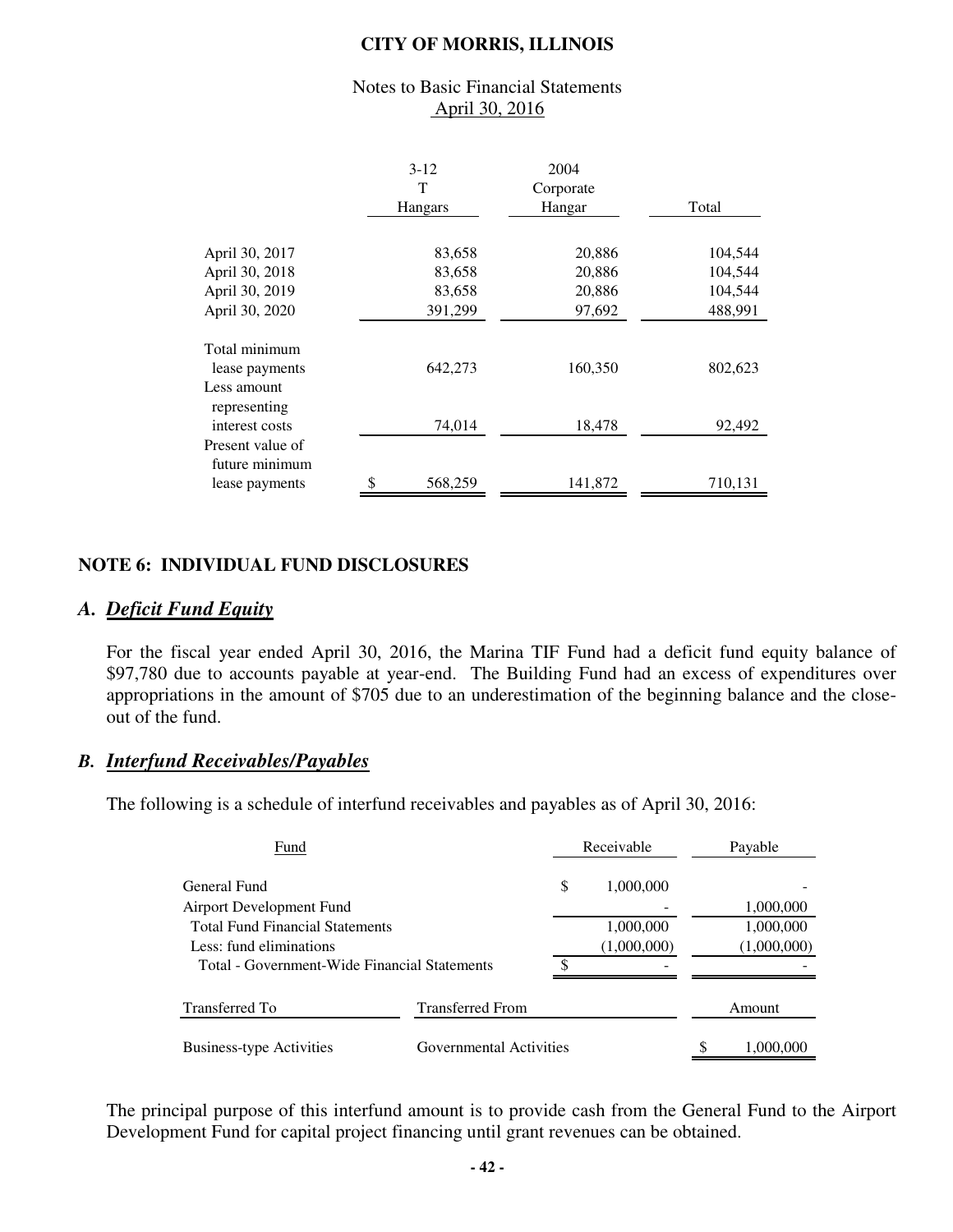## Notes to Basic Financial Statements April 30, 2016

# *C. Transfers*

The following is a schedule of interfund transfers for the fiscal year ended April 30, 2016:

| Fund                                            |   | Transfers In | <b>Transfers Out</b> |
|-------------------------------------------------|---|--------------|----------------------|
|                                                 |   |              |                      |
| Marina TIF Fund                                 | S | 500,000      |                      |
| TIF Fund I                                      |   |              | 500,000              |
| <b>Total Fund Financial Statements</b>          |   | 500,000      | 500,000              |
| Less: fund eliminations                         |   | (500,000)    | (500,000)            |
| Total - Government-Wide Statement of Activities |   |              |                      |

The Marina TIF is included within the TIF I District and has very little revenue at this time. Therefore, the City budgeted a \$500,000 transfer in order to separately account for the fund expenditures.

## **NOTE 7: POST EMPLOYMENT BENEFITS**

Under the Consolidated Omnibus Budget Reconciliation Act (COBRA), the City provides healthcare benefits to eligible former employees and employee dependents. Certain requirements are outlined by the federal government for this coverage. The premium is paid in full by the insured on or before the tenth (10th) day of the month for the actual month covered. This program is offered for a duration of 18 months after the termination date, however retirees may continue indefinitely. There is no associated cost of the City under this program, and there are four participants in the program as of April 30, 2016.

## **NOTE 8: RISK MANAGEMENT**

The City is exposed to various risks related to torts; theft of, damage to and destruction of assets; errors and omissions; natural disasters and injuries to employees. The City purchases insurance from a private carrier for coverage of general liability, property, and casualty coverage. The private insurance covers claims arising from general liability, automobile liability, errors and omissions, law enforcement liability, and property risks. Additionally, the City purchases health insurance from a private carrier. There have been no significant reductions in coverage from the prior year and since there have been no settlements, they have not exceeded coverage in the past three years.

## **NOTE 9: LANDFILL CLOSURE AND POST-CLOSURE COSTS**

State and federal laws require the operator of a landfill to place a final cover on the site when it stops accepting waste and to perform certain monitoring functions at the site for thirty years after closure. The City owns the land upon which a landfill facility is located, comprised of two parcels A and B, which have been developed and operated by Community Landfill Corporation. A June 8, 2009 decision by the Illinois Pollution Control Board found Community Landfill Corporation must cease and desist from accepting any additional waste at the site, legally making the remaining capacity zero cubic yards.

The most recent IEPA-approved estimates available for closure and post-closure costs were provided in connection with approval of a significant modification permit for the facility in November of 2000. These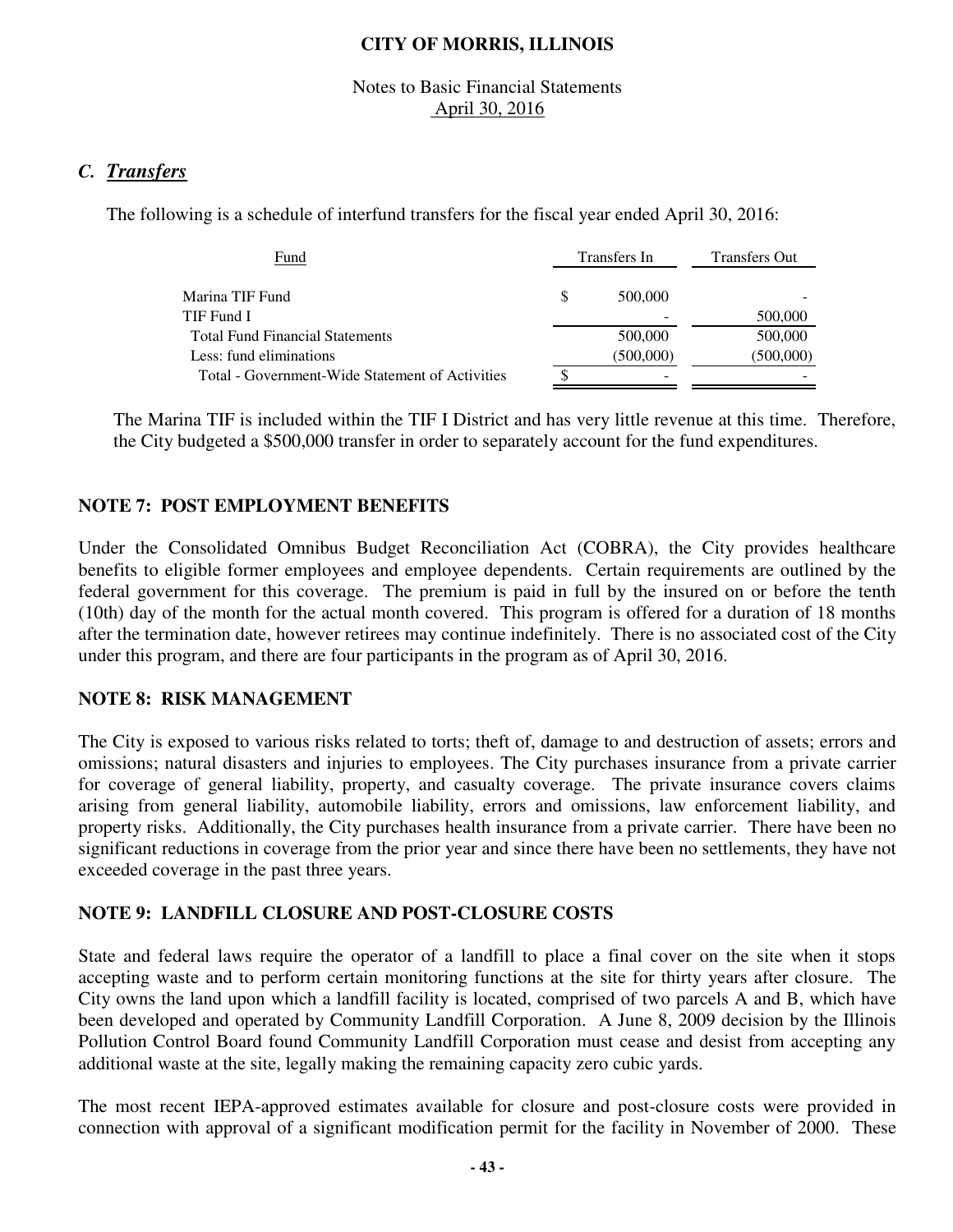## Notes to Basic Financial Statements April 30, 2016

estimates of closure costs reflect current third party costs and assume the IEPA will contract for all closure and post-closure care work. Those estimates of closure costs total \$1,254,410 and \$2,191,930 for parcels A and B, respectively. Closure costs include equipment decontamination; drainage control; cover placement; vegetation, gas probes, inspection and certification of groundwater collection trench; and administrative costs. In addition, costs of \$950,000 are estimated to be required for Parcel B waste relocation.

The most recent IEPA-approved estimates of post-closure costs total \$11,103,346 and \$1,927,680 for parcels A and B, respectively. Post-closure care costs include inspections, cover and vegetative cover and maintenance, water and gas monitoring, organic testing, as well as leachate management and, treatment. State and federal laws and regulations require the performance of these maintenance and monitoring functions at the landfill site for 30 years after closure. In addition, the above figures include costs related to groundwater treatment, operations, and maintenance for a period of 100 years. Due to changes in technology, laws, or regulations these costs may change in the future.

All information above represents the most recent estimates approved by the State, but is approximately sixteen years old. According to the State, the original cost estimates adjusted for inflation total \$22,739,617 in 2013 dollars. Engineering estimates of a City hired firm dispute these amounts as being outdated and substantially inaccurate, with recently revised present total closure/post-closure costs estimated to be \$6,368,619 (including \$3,300,062 for 30 years of post-closure costs). The entire issue of closure/postclosure financial responsibility is the subject of legal proceedings as explained below.

On August 5, 2011 the Third District Appellate Court set aside a 2006 ruling against the City by the Illinois Pollution Control Board and found that the City (1) did not violate the Environmental Protection Act or its regulations, (2) is not responsible for obtaining financial assurance for the landfill, and (3) is not liable for any civil penalty. The operator, Community Landfill Co., is still liable for putting up \$17.4 million in financial assurance and payment of related penalties.

On October 13, 2013, the City received an EPA violation notice alleging that it is in violation of 415 ILCS 5/21 of the Illinois Environmental Protection Act, as well as other landfill closure/post-closure violations, similar to those recently successfully litigated. On March 24, 2014, the City then received a notice of intent to pursue legal action from the Illinois EPA. The State may file an action in the near future.

In addition to the above matters, in February 2011, an enforcement action pertaining to groundwater testing and monitoring was filed that requires testing and monitoring to resume. The action assesses various civil penalties of \$50,000 for each violation and \$10,000 for each day of violation. The case is currently pending.

A large portion of the \$17,427,366 previously approved by the State constitutes the present value of 100 years of potential leachate and groundwater collection and treatment by a third party. This amount is in dispute because the City is presently treating and plans to continue to treat in the future all leachate collected from the landfill at its own facilities with no cost to the State. In addition, in the opinion of the City's landfill consultants, there are substantial questions as to whether the groundwater in question would need to be treated. Due to these issues, and the litigation described above, no agreed-upon estimate is currently available for the cost of leachate treatment. Pending final resolution of the entire matter, the potential liability could range from as low as zero to as high as \$22,739,617. Currently, the revised estimate of \$6,368,619 of closure/post closure costs is reflected as a potential liability of the City of Morris in the government-wide statement of net position.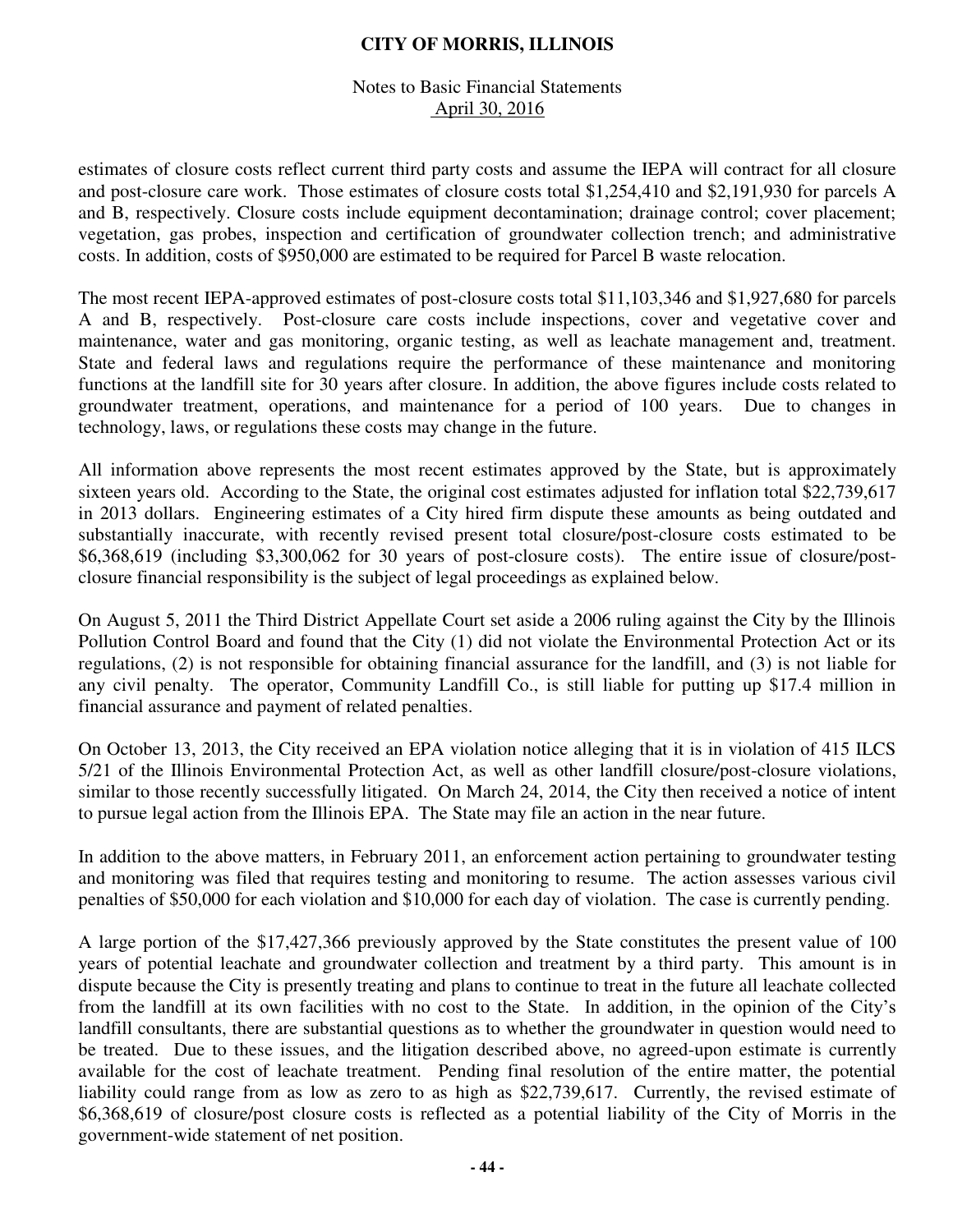Notes to Basic Financial Statements April 30, 2016

### **NOTE 10: DEFINED BENEFIT PENSION PLAN-POLICE PENSION**

## *A. General Information about Pension Plan*

*Plan Description* - The City of Morris Police Pension Fund was created and is administered as prescribed by "Article 3 Police Pension Fund - Municipalities 500,000 and under" of the Illinois Pension Code (Illinois Compiled Statutes, 1992, Chapter 40). Police sworn personnel are covered by the Plan. Although this is a defined-benefit single-employer pension plan, the defined benefits and employee and employer contribution levels are governed by Illinois Compiled Statutes (40ILCS 5/3-1) and may be amended only by the Illinois legislature. The City accounts for the plan as a pension trust fund.

*Benefits Provided* - The Plan provides retirement benefits as well as death and disability benefits. Covered employees attaining the age of 50 or more with 20 or more years of creditable service are entitled to receive an annual retirement benefit equal to 2.5% of final salary for each year of service up to 30 years, to a maximum of 75% of such salary. Employees with at least eight years but less than 20 years of credited service may retire at or after age 60 and receive a reduced benefit of 2.5% of the final salary for each year of service.

The monthly pension of a police officer who retired with 20 or more years of service after January 1, 1977 shall be increased annually, following the first anniversary date of retirement and be paid upon reaching the age of at least 55 years, by 3% of the originally granted pension. Beginning with increases granted on or after July 1, 1993, the second and subsequent automatic annual increases shall be calculated as 3% of the amount of the pension payable at the time of the increase.

Surviving spouses receive 100% of the final salary for fatalities resulting from an act of duty, or otherwise the greater of 50% of final salary or the employee's retirement benefit. Employees disabled in the line of duty receive 65% of final salary.

For Employees hired after January 1, 2011, the normal retirement age is attainment of age 55 and completion of 10 years of service; early retirement age is attainment of age 50, completion of 10 years of service and the early retirement factor is 6% per year; the employee's accrued benefit is based on the employee's final 8-year average salary not to exceed \$106,800 (as indexed); cost-of-living adjustments are simple increases (not compounded) of the lesser of 3% or 50% of CPI beginning the later of the anniversary date and age 60; surviving spouse's benefits are 66 2/3% of the employee's benefit at the time of death.

*Employees Covered by benefit terms* - As of April 30, 2015, the following employees were covered by the benefit terms:

| Retirees and beneficiaries currently receiving benefits          |    |
|------------------------------------------------------------------|----|
| Inactive plan members entitled to but not yet receiving benefits |    |
| Active plan members                                              | 26 |
| Total                                                            | 40 |

*Contributions* - As set by statute, employees are required to contribute 9.91% of their base salary to the Plan. The statute requires employers to contribute the amount necessary, in addition to member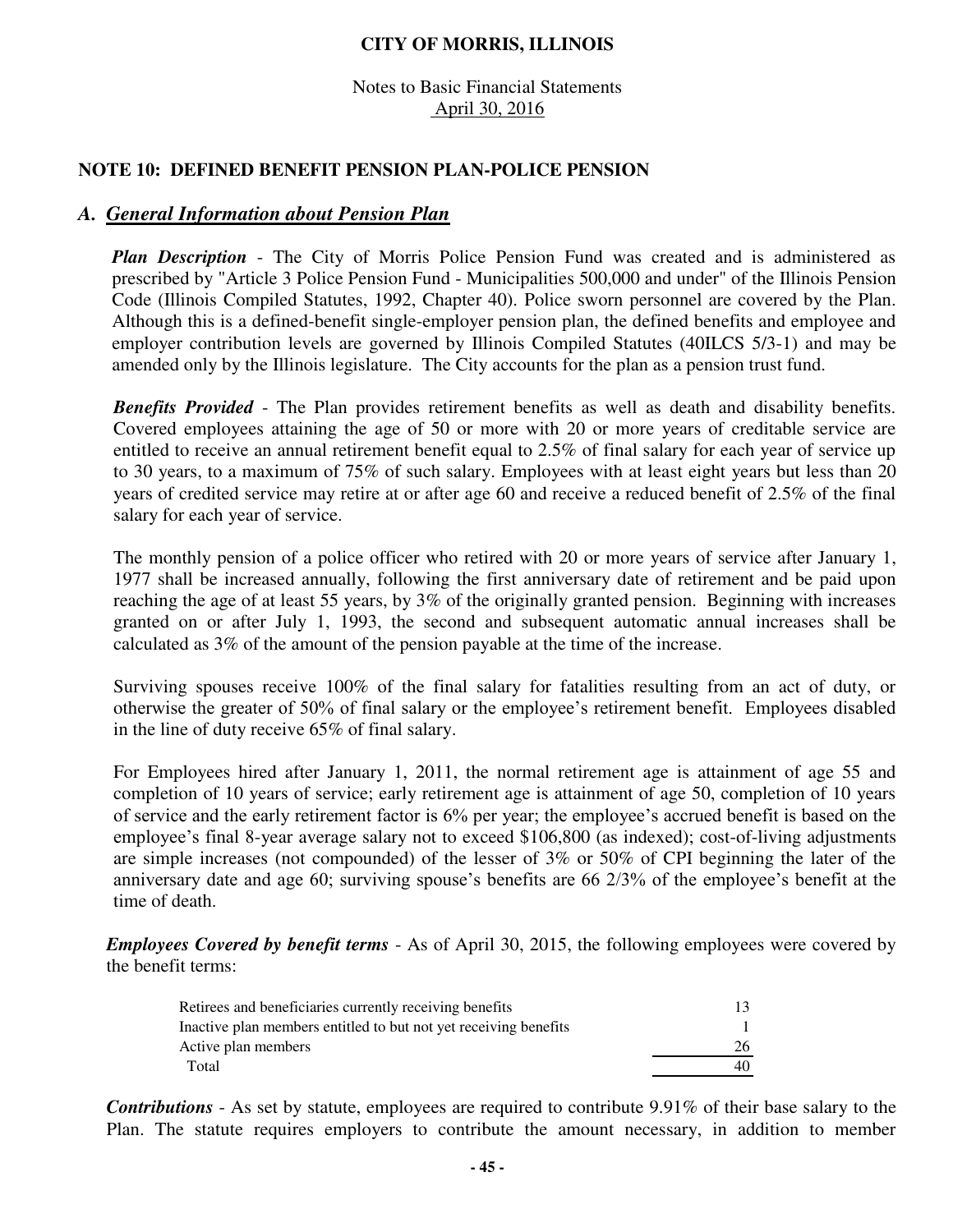## Notes to Basic Financial Statements April 30, 2016

contributions, to finance the retirement coverage of its own employees. If an employee leaves covered employment with less than 20 years of service, accumulated employee contributions may be refunded without accumulated interest. The City is required to contribute the remaining amounts necessary to finance the Plan as actuarially determined by an enrolled actuary. Effective January 1, 2011, the City has until the year 2040 to fund 90% of the past service cost of the Plan. For the year ended April 30, 2016, the City contribution was \$695,513.

## *B. Net Pension Liability*

The City's net pension liability was measured as of April 30, 2015. The total pension liability used to calculate the net pension liability was determined by an actuarial valuation as of that date.

*Actuarial Assumptions* - The following are the methods and assumptions used to determine total pension liability at May 1, 2015:

- The Actuarial Cost Method used was Entry Age Normal.
- The Amortization Method used was Level Percentage of Pay: 18 years closed
- The Asset Valuation Method used was Market Value of Assets.
- The Inflation Rate was assumed to be 2.50%.
- Salary Increases were expected to be 5.50%.
- The Investment Rate of Return was assumed to be 7.00%.
- Retirement Age was based on studies of the Fund and the Department of Insurance provided Sample Table of Rates. (100% by age 70)
- Mortality rates (for non-disabled retirees) were developed from the RP-2000 Mortality Table (CHBCA). Assumptions were based on the results of an actuarial experience study conducted by the Illinois Department of Insurance dated September 26, 2012. There is no margin for future mortality improvement beyond the valuation date.
- Disability rates were based on studies of the Fund and the Department of Insurance provided Sample Table of Rates.
- Withdrawal rates were based on studies of the Fund and the Department of Insurance provided Sample Table of Rates.
- Marital status assumption 80% married, female spouses 3 years younger.
- The long-term expected rate of return on pension plan investments was determined using a buildingblock method in which best-estimate ranges of expected future real rates of return (expected returns, net of pension plan investment expense, and inflation) are developed for each major asset class. These ranges are combined to produce the long-term expected rate of return by weighting the expected future real rates of return to the target asset allocation percentage and adding expected inflation. The target allocation and best estimates of geometric real rates of return for each major asset class are summarized in the following table: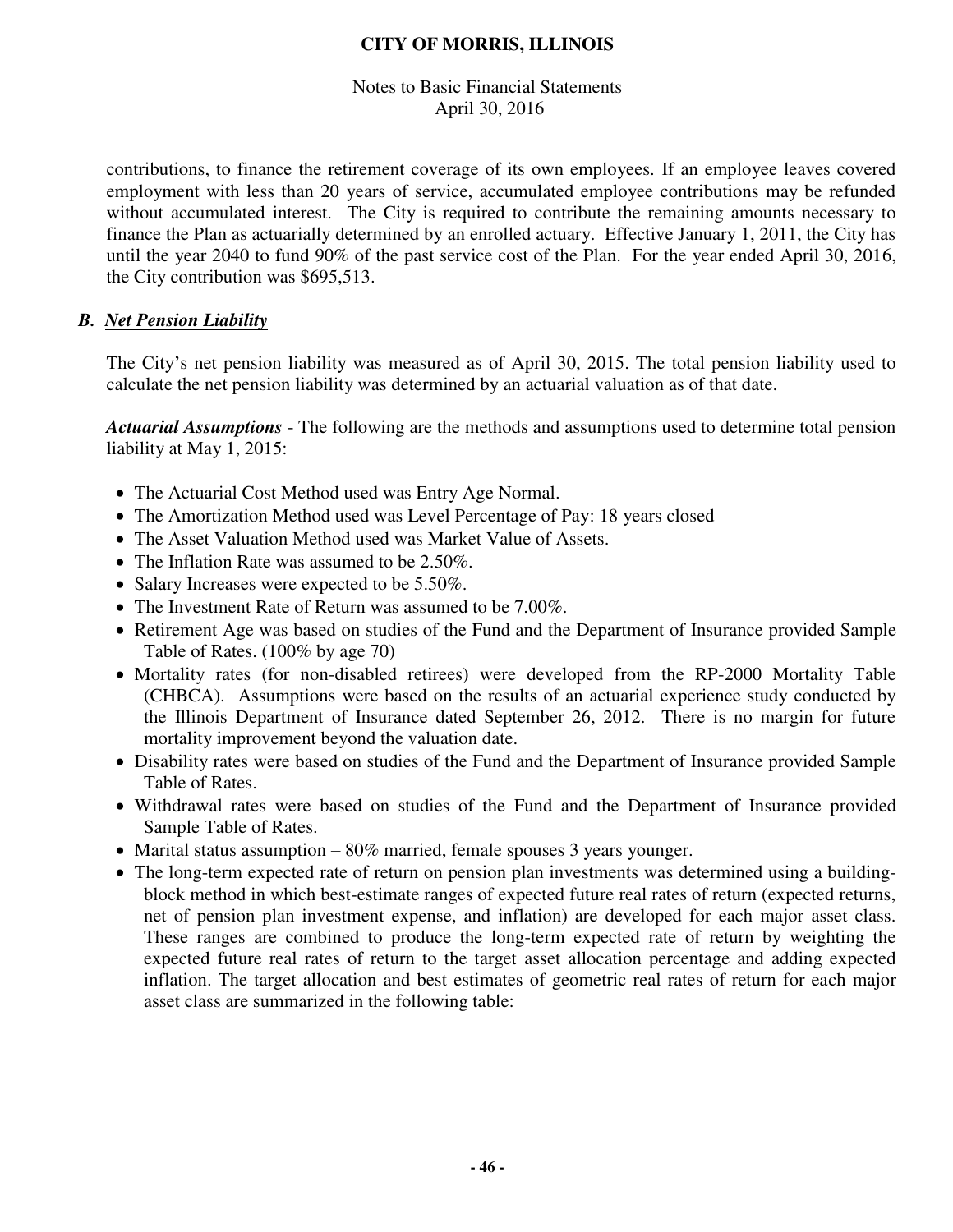### Notes to Basic Financial Statements April 30, 2016

|                    | Portfolio  | Long-Term            |
|--------------------|------------|----------------------|
|                    | Target     | <b>Expected Real</b> |
| <b>Asset Class</b> | Percentage | Rate of Return       |
| Equity             | 60%        | 5.35%-6.56%          |
| Fixed income       | 39%        | $2.04\% - 4.15\%$    |
| Cash equivalents   | $1\%$      | $0.00\%$             |
| Total              | $100\%$    |                      |

For the year ended April 30, 2015, the annual money-weighted rate of return on Police Pension Plan investments, net of expenses, was 5.91 percent (10.28 percent in the prior year ended April 30, 2014). The money-weighted rate of return expresses investment performance, net of investment expenses, adjusted for changing amounts actually invested. For more information on the actual investments being held by the Police Pension Plan and any significant concentration risk as of April 30, 2015, see "Note 2.B" Investments" in the prior year financial statements for details.

*Discount Rate* - A Single Discount Rate of 7.00% was used to measure the total pension liability. The projection of cash flows used to determine the discount rate assumed that the plan member contributions will be made at rates equal to the difference between actuarially determined contribution rates and the member rate. Based on those assumptions, the pension plan's fiduciary net position was projected to be available to make all projected future benefit payments of current members. Therefore, the long-term expected rate of return on pension plan investments was applied to all periods of projected benefit payments to determine the total pension liability. The Single Discount Rate reflects:

- 1. The long-term expected rate of return on pension plan investments (during the period in which the fiduciary net position is projected to be sufficient to pay benefits), and
- 2. The tax-exempt municipal bond rate based on an index of 20-year general obligation bonds with an average AA credit rating (which is published by the Federal Reserve) as of the measurement date (to the extent that the contributions for use with the long-term expected rate of return are not met).

For the purpose of the most recent valuation, the expected rate of return on plan investments is 7.00% and the resulting single discount rate is 7.00%, because the pension plan's fiduciary net position was projected to be available to make all projected future benefit payments of current members.

## *C. Changes in the Net Pension Liability*

The changes in the net pension liability for the plan follow: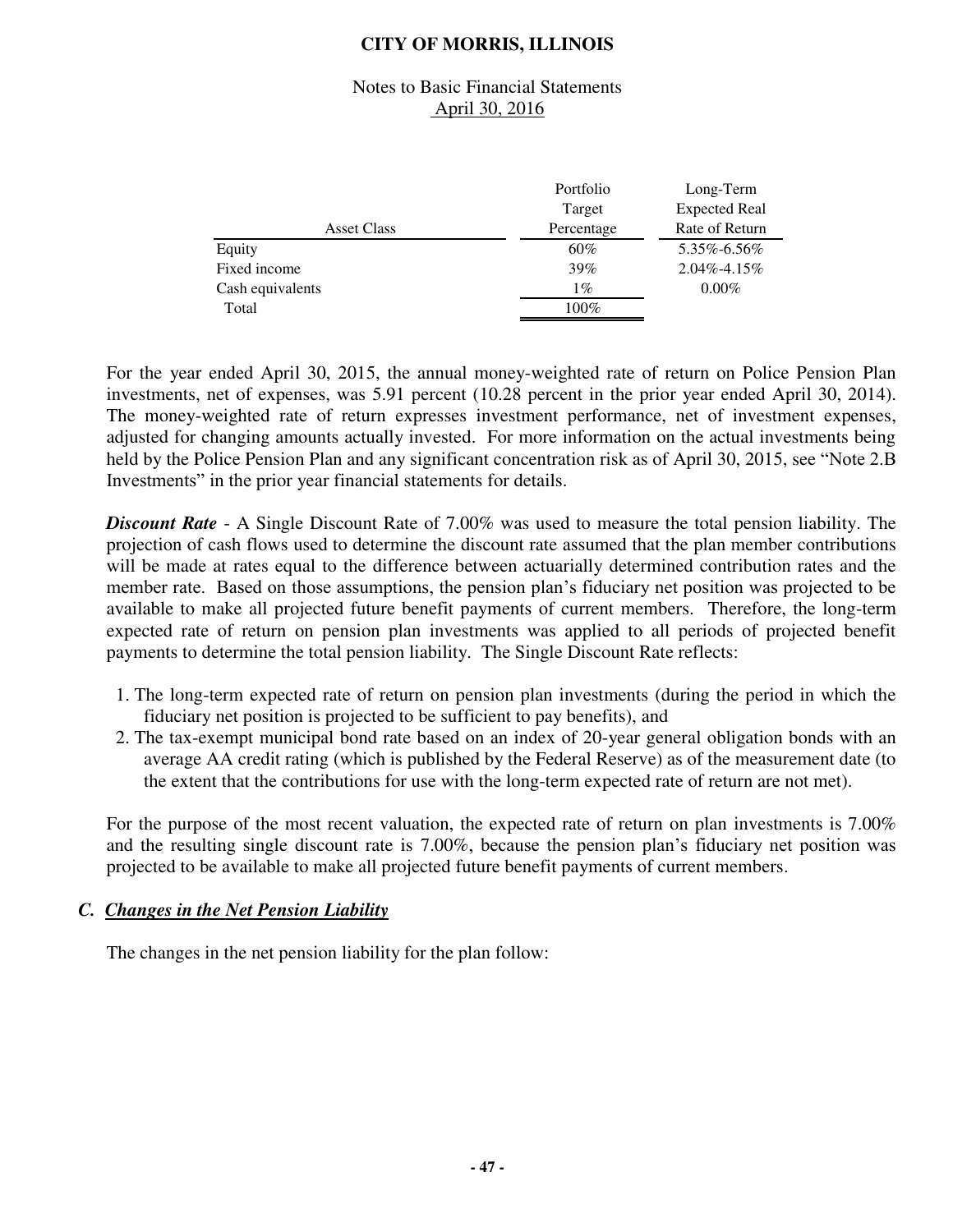### Notes to Basic Financial Statements April 30, 2016

|                                                                                                | <b>Total Pension</b><br>Liability<br>(a) | Plan Net<br>Position<br>(b) | Net Pension<br>Liability<br>$(a) - (b)$ |
|------------------------------------------------------------------------------------------------|------------------------------------------|-----------------------------|-----------------------------------------|
| Balances at April 30, 2014                                                                     | 18,351,971<br>$\mathbb{S}$               | 11,806,576                  | 6,545,395                               |
| Changes for the year:                                                                          |                                          |                             |                                         |
| Service cost                                                                                   | 476,599                                  |                             | 476,599                                 |
| Interest on the total pension liability                                                        | 1,263,077                                |                             | 1,263,077                               |
| Differences between expected and actual                                                        |                                          |                             |                                         |
| experience of the total pension liability                                                      | (142, 339)                               |                             | (142, 339)                              |
| Changes of assumptions                                                                         | 1,396,152                                |                             | 1,396,152                               |
| Contributions - employer                                                                       |                                          | 695,513                     | (695, 513)                              |
| Contributions - employees                                                                      |                                          | 193,488                     | (193, 488)                              |
| Net investment income                                                                          |                                          | 671,503                     | (671, 503)                              |
| Benefit payments, including refunds                                                            |                                          |                             |                                         |
| of employee contributions                                                                      | (616, 037)                               | (616, 037)                  |                                         |
| Other (net transfer)                                                                           |                                          | (12, 384)                   | 12,384                                  |
| Net changes                                                                                    | 2,377,452                                | 932,083                     | 1,445,369                               |
| Balances at April 30, 2015                                                                     | 20,729,423                               | 12,738,659                  | 7,990,764                               |
| Police Pension Plan's fiduciary net position<br>as a percentage of the total pension liability |                                          |                             |                                         |
| Beginning of the year                                                                          | 64.33%                                   |                             |                                         |
| End of the year                                                                                | 61.459                                   |                             |                                         |

*Sensitivity of the Net Pension Liability to Changes in the Discount Rate - The following presents the* plan's net pension liability, calculated using a Single Discount Rate of 7.00%, as well as what the plan's net pension liability would be if it were calculated using a Single Discount Rate that is 1% lower or 1% higher:

|                             | Current         |              |                 |              |  |  |
|-----------------------------|-----------------|--------------|-----------------|--------------|--|--|
|                             | Single Discount |              |                 |              |  |  |
|                             |                 | 1\% Decrease | Rate Assumption | 1\% Increase |  |  |
|                             | $6.00\%$        |              | $7.00\%$        | $8.00\%$     |  |  |
| Total pension liability     |                 | 23,534,149   | 20,729,423      | 18,402,447   |  |  |
| Plan fiduciary net position |                 | 12,738,659   | 12,738,659      | 12,738,659   |  |  |
| Net pension liability       |                 | 10,795,490   | 7,990,764       | 5,663,788    |  |  |

*Pension Plan Fiduciary Net Position* – Detailed information about the Plan's April 30, 2015 and 2016 fiduciary net position is available on page 24 and note 2 of the City of Morris, Illinois' prior year and current year annual financial statements, respectively.

## *D. Pension Expense, Deferred Outflows of Resources, and Deferred Inflows of Resources Related to Pensions*

For the year ended April 30, 2016, the City recognized pension expense of \$889,192. At April 30, 2016, the City reported deferred outflows or resources and deferred inflows of resources related to pensions from the following sources: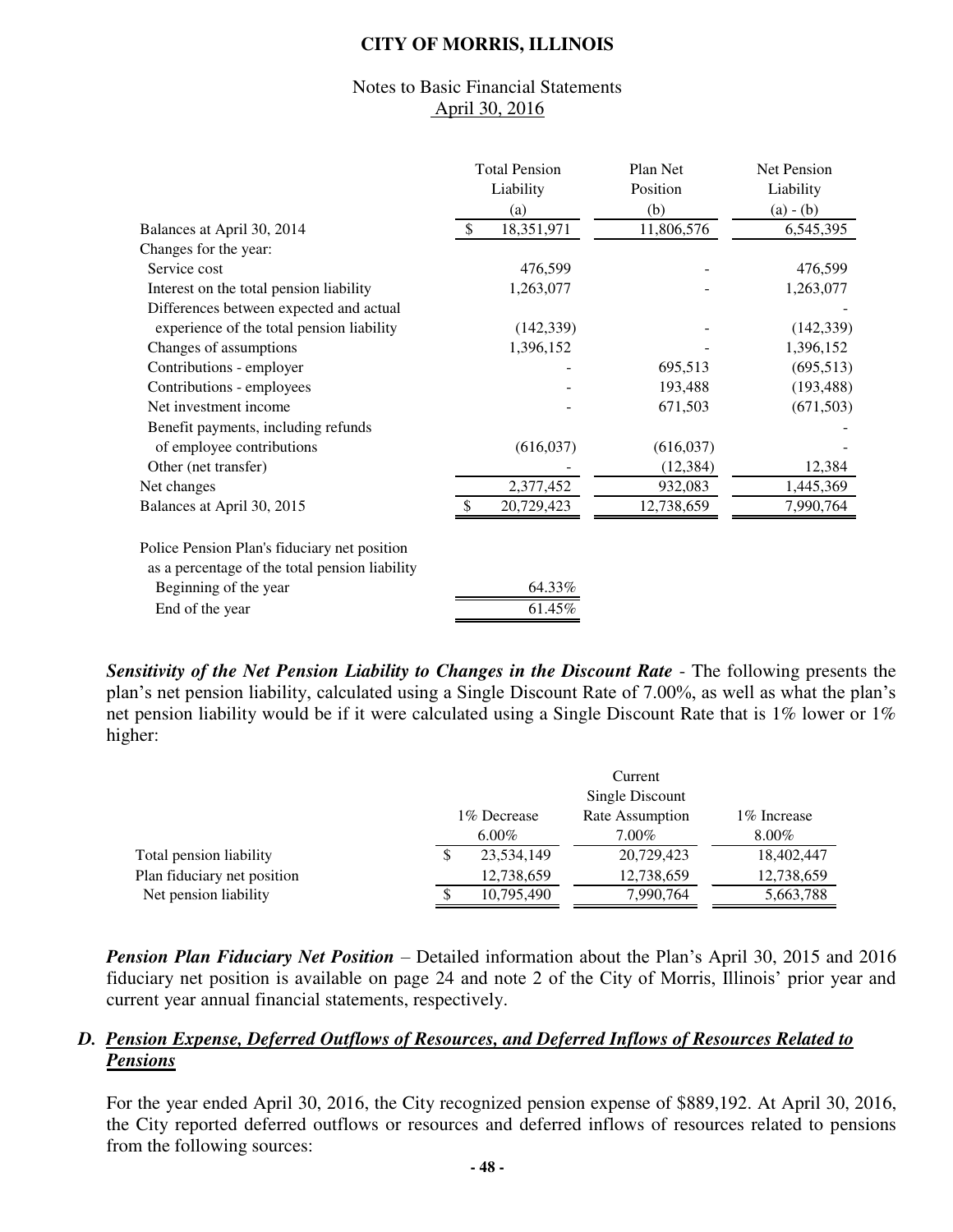### Notes to Basic Financial Statements April 30, 2016

| Deferred Amounts Related to Pensions                 | Net Deferred<br>Outflows of<br>Resources | Net Deferred<br>Inflows of<br>Resources |
|------------------------------------------------------|------------------------------------------|-----------------------------------------|
| Deferred amounts to be recognized in pension         |                                          |                                         |
| expense of future periods:                           |                                          |                                         |
| Difference between expected and actual experience    | \$                                       | 127,197                                 |
| Changes of assumptions                               | 1,247,625                                |                                         |
| Net difference between projected and actual earnings |                                          |                                         |
| on pension plan investments                          | 131,262                                  |                                         |
| Total deferred amounts to be recognized in           |                                          |                                         |
| pension expense in future periods                    | 1,378,887                                | 127,197                                 |
| Pension contributions made subsequent                |                                          |                                         |
| to the measurement date                              |                                          |                                         |
| Total deferred amounts related to pensions           | 1,378,887                                | 127,197                                 |

Amounts reported as deferred outflows of resources and deferred inflows of resources related to pensions will be recognized in pension expense in future periods as follows:

|             | Net Deferred    | Net Deferred |
|-------------|-----------------|--------------|
| Year Ending | Outflows of     | Inflows of   |
| December 31 | Resources       | Resources    |
| 2016        | \$<br>166,200   |              |
| 2017        | 166,200         |              |
| 2018        | 166,200         |              |
| 2019        | 166,202         |              |
| 2020        | 133,385         |              |
| Thereafter  | 453,503         |              |
| Total       | \$<br>1,251,690 |              |

#### **NOTE 11: DEFINED BENEFIT PENSION PLAN-IMRF**

#### *A. General Information about Pension Plan*

*Plan Description* - The City's defined benefit pension plan for regular employees provides retirement and disability benefits, post-retirement increases, and death benefits to plan members and beneficiaries. The City's plan is managed by the Illinois Municipal Retirement Fund (IMRF), the administrator of a multi-employer public pension fund. A summary of IMRF's pension benefits is provided in the "Benefits Provided" section of this note. Details of all benefits are available from IMRF. Benefit provisions are established by statute and may only be changed by the General Assembly of the State of Illinois. IMRF issues a publicly available Comprehensive Annual Financial Report that includes financial statements, detailed information about the pension plan's fiduciary net position, and required supplementary information. The report is available for download at www.imrf.org.

*Benefits Provided* - IMRF has three benefit plans. The vast majority of IMRF members, including the City of Morris participate in the Regular Plan (RP). The Sheriff's Law Enforcement Personnel (SLEP) plan is for sheriffs, deputy sheriffs, and selected police chiefs. Counties could adopt the Elected County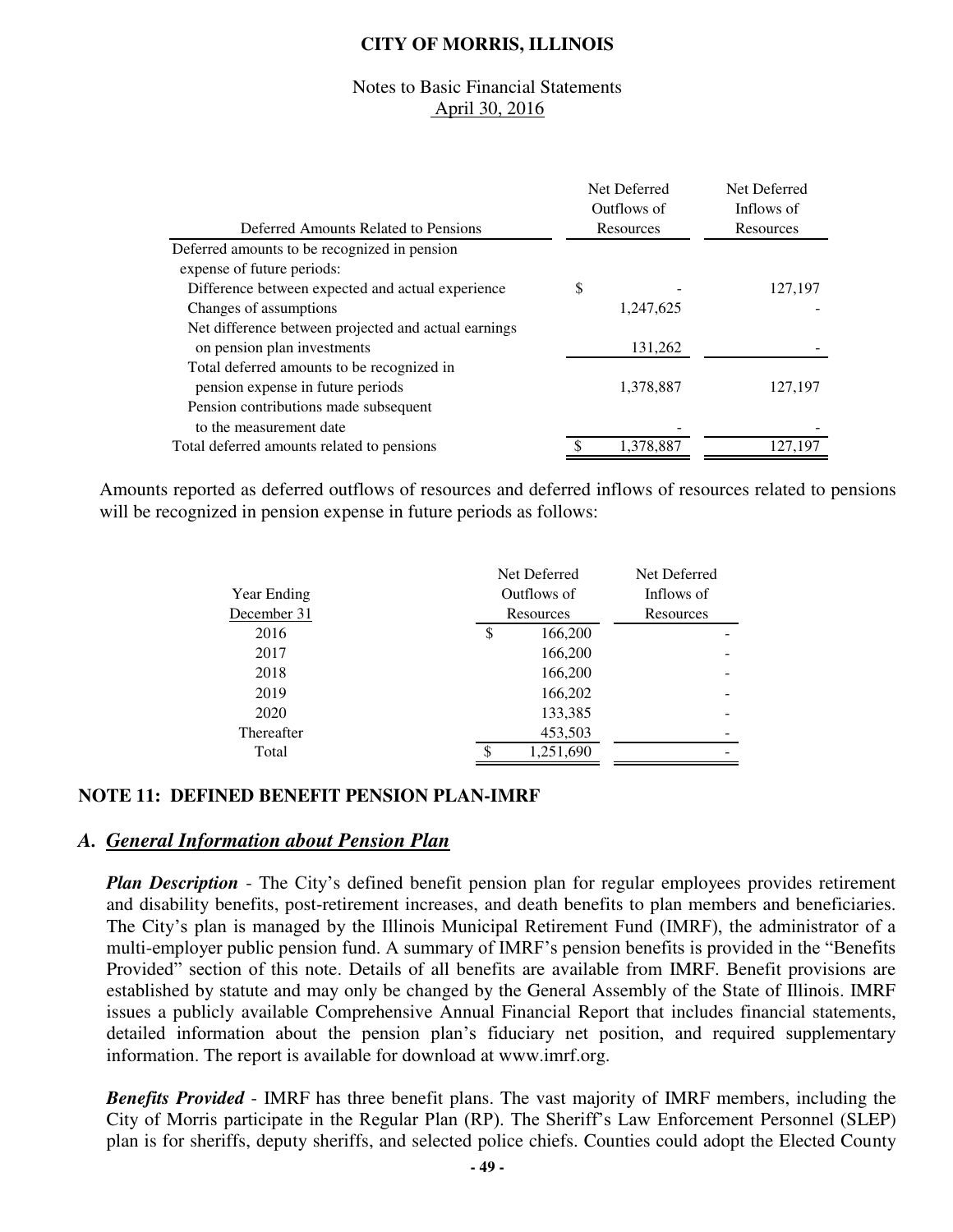### Notes to Basic Financial Statements April 30, 2016

Official (ECO) plan for officials elected prior to August 8, 2011 (the ECO plan was closed to new participants after that date).

All three IMRF benefit plans have two tiers. Employees hired before January 1, 2011, are eligible for Tier 1 benefits. Tier 1 employees are vested for pension benefits when they have at least eight years of qualifying service credit. Tier 1 employees who retire at age 55 (at reduced benefits) or after age 60 (at full benefits) with eight years of service are entitled to an annual retirement benefit, payable monthly for life, in an amount equal to 1-2/3% of the final rate of earnings for the first 15 years of service credit, plus 2% for each year of service credit after 15 years to a maximum of 75% of their final rate of earnings. Final rate of earnings is the highest total earnings during any consecutive 48 months within the last 10 years of service, divided by 48. Under Tier 1, the pension is increased by 3% of the original amount on January 1 every year after retirement.

Employees hired on or after January 1, 2011, are eligible for Tier 2 benefits. For Tier 2 employees, pension benefits vest after ten years of service. Participating employees who retire at age 62 (at reduced benefits) or after age 67 (at full benefits) with ten years of service are entitled to an annual retirement benefit, payable monthly for life, in an amount equal to 1-2/3% of the final rate of earnings for the first 15 years of service credit, plus 2% for each year of service credit after 15 years to a maximum of 75% of their final rate of earnings. Final rate of earnings is the highest total earnings during any 96 consecutive months within the last 10 years of service, divided by 96. Under Tier 2, the pension is increased on January 1 every year after retirement, upon reaching age 67, by the lesser of:

- 3% of the original pension amount, or
- 1/2 of the increase in the Consumer Price Index of the original pension amount.

*Employees Covered by benefit terms* - As of December 31, 2015, the following employees were covered by the benefit terms:

| Retirees and beneficiaries currently receiving benefits          | 45  |
|------------------------------------------------------------------|-----|
| Inactive plan members entitled to but not yet receiving benefits |     |
| Active plan members                                              | 56  |
| Total                                                            | 120 |

*Contributions* - As set by statute, the City's Regular Plan Members are required to contribute 4.5% of their annual covered salary. The statute requires employers to contribute the amount necessary, in addition to member contributions, to finance the retirement coverage of its own employees. The City's annual contribution rate for calendar year 2015 was 12.04%. For the fiscal year ended April 30, 2016, the City contributed \$350,137 to the plan. The City also contributes for disability benefits, death benefits, and supplemental retirement benefits, all of which are pooled at the IMRF level. Contribution rates for disability and death benefits are set by IMRF's Board of Trustees, while the supplemental retirement benefits rate is set by statute.

## *B. Net Pension Liability*

The City's net pension liability was measured as of December 31, 2015. The total pension liability used to calculate the net pension liability was determined by an actuarial valuation as of that date.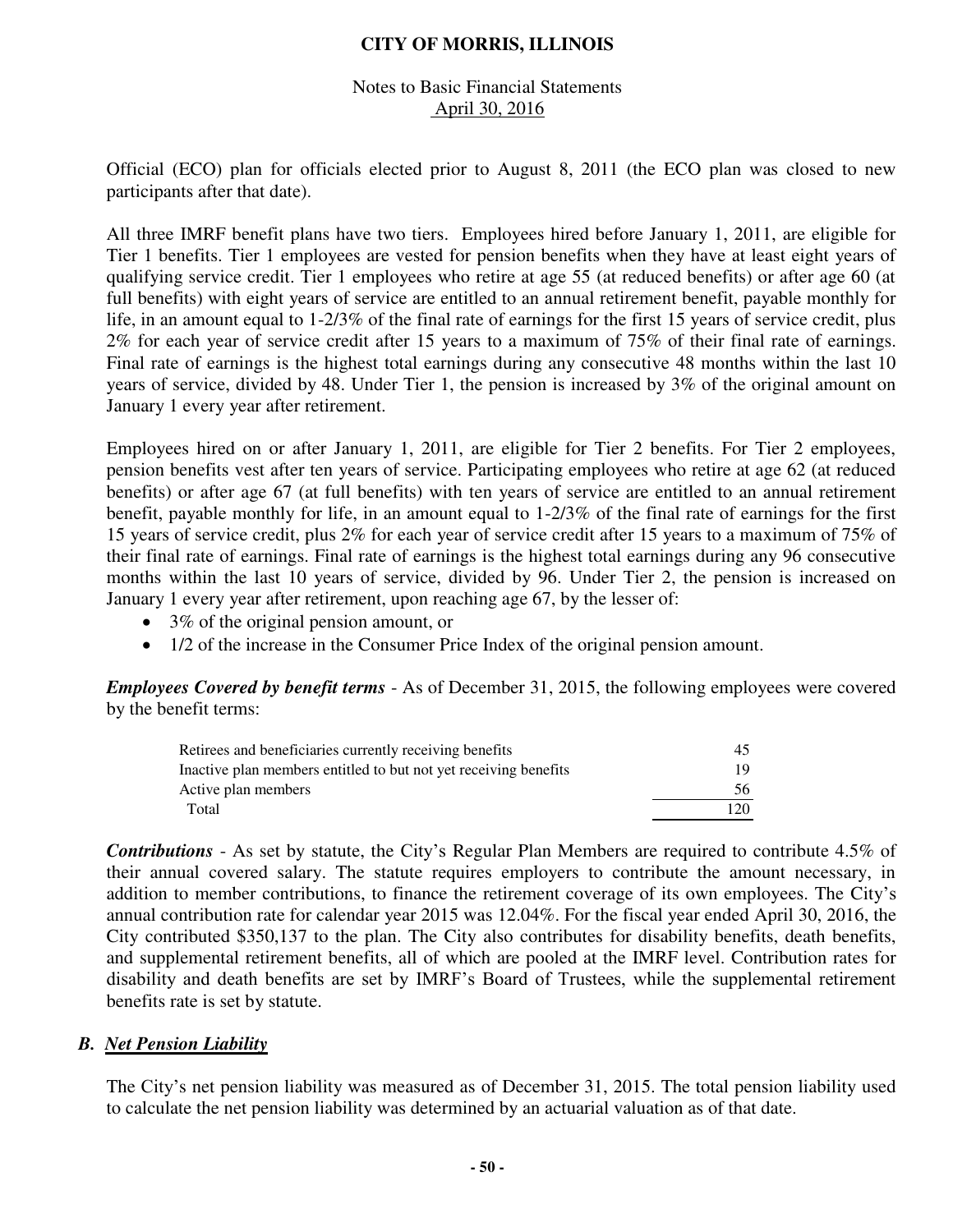## Notes to Basic Financial Statements April 30, 2016

*Actuarial Assumptions* - The following are the methods and assumptions used to determine total pension liability at December 31, 2015:

- The Actuarial Cost Method used was Entry Age Normal.
- The Asset Valuation Method used was Market Value of Assets.
- The Inflation Rate was assumed to be 2.75%.
- Salary Increases were expected to be 3.75% to 14.50%, including inflation.
- The Investment Rate of Return was assumed to be 7.48%.
- Projected Retirement Age was from the experience-based table of rates, specific to the type of eligibility condition, last updated for the 2014 valuation according to an experience study from years 2011 to 2013.
- Mortality for non-disabled retirees- an IMRF specific mortality tables was used with fully generational projection scale MP-2014(base year 2014) The IMRF specific rates were developed from the RP-2014 Blue Collar Health Annuitant Mortality Table with adjustments to match current IMRF experience.
- Mortality for disabled retirees, an IMRF-specific mortality table was used with fully generational projection scale MP-2014 (base year 2014). The IMRF-specific rates were developed from the RP-2014 Disabled Retirees Mortality Table, applying the same adjustments that were applied for nondisabled lives.
- Mortality for active members, an IMRF-specific mortality table was used with fully generational projection scale MP-2014 (base year 2014). The IMRF-specific rates were developed from the RP-2014 Employee Mortality Table with adjustments to match current IMRF experience.
- The long-term expected rate of return on pension plan investments was determined using a buildingblock method in which best-estimate ranges of expected future real rates of return (expected returns, net of pension plan investment expense, and inflation) are developed for each major asset class. These ranges are combined to produce the long-term expected rate of return by weighting the expected future real rates of return to the target asset allocation percentage and adding expected inflation. The target allocation and best estimates of geometric real rates of return for each major asset class are summarized in the following table:

| Long-Term            |
|----------------------|
| <b>Expected Real</b> |
| Rate of Return       |
| 7.60%                |
| 7.80%                |
| $3.00\%$             |
| 6.15%                |
| 5.25-8.50%           |
| 2.25%                |
|                      |
|                      |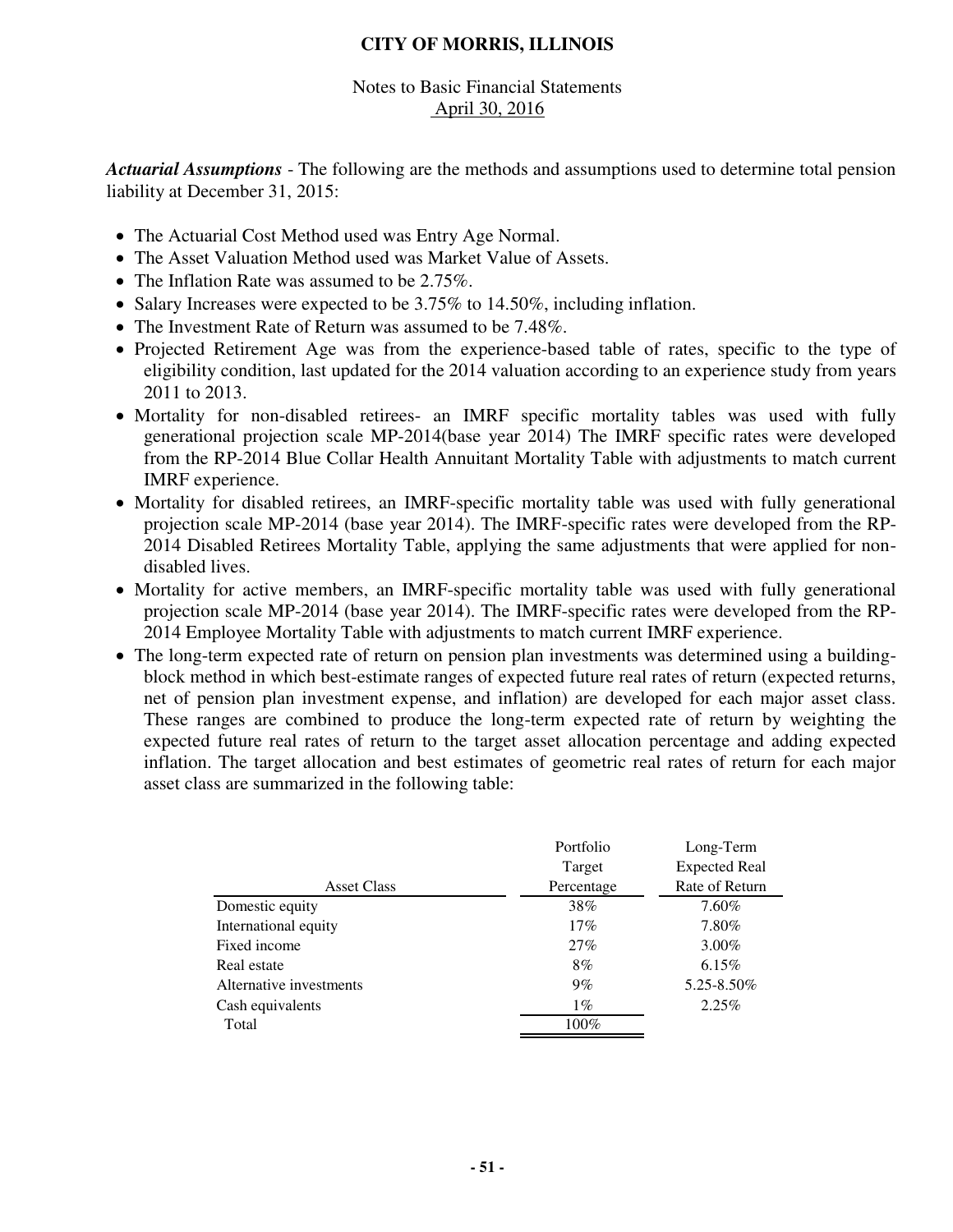## Notes to Basic Financial Statements April 30, 2016

*Single Discount Rate* - A Single Discount Rate of 7.48% was used to measure the total pension liability. The projection of cash flow used to determine this Single Discount Rate assumed that the plan members' contributions will be made at the current contribution rate, and that employer contributions will be made at rates equal to the difference between actuarially determined contribution rates and the member rate. The Single Discount Rate reflects:

- 1. The long-term expected rate of return on pension plan investments (during the period in which the fiduciary net position is projected to be sufficient to pay benefits), and
- 2. The tax-exempt municipal bond rate based on an index of 20-year general obligation bonds with an average AA credit rating (which is published by the Federal Reserve) as of the measurement date (to the extent that the contributions for use with the long-term expected rate of return are not met).

For the purpose of this valuation, the expected rate of return on plan investments is 7.50%, the municipal bond rate is 3.57%, and the resulting single discount rate is 7.48%.

## *C. Changes in the Net Pension Liability*

The changes in the net pension liability for the plan follow:

|                                           | <b>Total Pension</b> |            | Plan Net   | <b>Net Pension</b> |  |
|-------------------------------------------|----------------------|------------|------------|--------------------|--|
|                                           | Liability            |            | Position   | Liability          |  |
|                                           |                      | (a)        | (b)        | $(a) - (b)$        |  |
| Balances at December 31, 2014             | -\$                  | 15,503,501 | 14,030,784 | 1,472,717          |  |
| Changes for the year:                     |                      |            |            |                    |  |
| Service cost                              |                      | 332,089    |            | 332,089            |  |
| Interest on the total pension liability   |                      | 1,154,965  |            | 1,154,965          |  |
| Differences between expected and actual   |                      |            |            |                    |  |
| experience of the total pension liability |                      | (289, 758) |            | (289, 758)         |  |
| Changes of assumptions                    |                      | 20,234     |            | 20,234             |  |
| Contributions - employer                  |                      |            | 343,572    | (343,572)          |  |
| Contributions - employees                 |                      |            | 129,538    | (129, 538)         |  |
| Net investment income                     |                      |            | 70,089     | (70,089)           |  |
| Benefit payments, including refunds       |                      |            |            |                    |  |
| of employee contributions                 |                      | (498, 912) | (498, 912) |                    |  |
| Other (net transfer)                      |                      |            | (260, 055) | 260,055            |  |
| Net changes                               |                      | 718,618    | (215,768)  | 934,386            |  |
| Balances at December 31, 2015             |                      | 16,222,119 | 13,815,016 | 2,407,103          |  |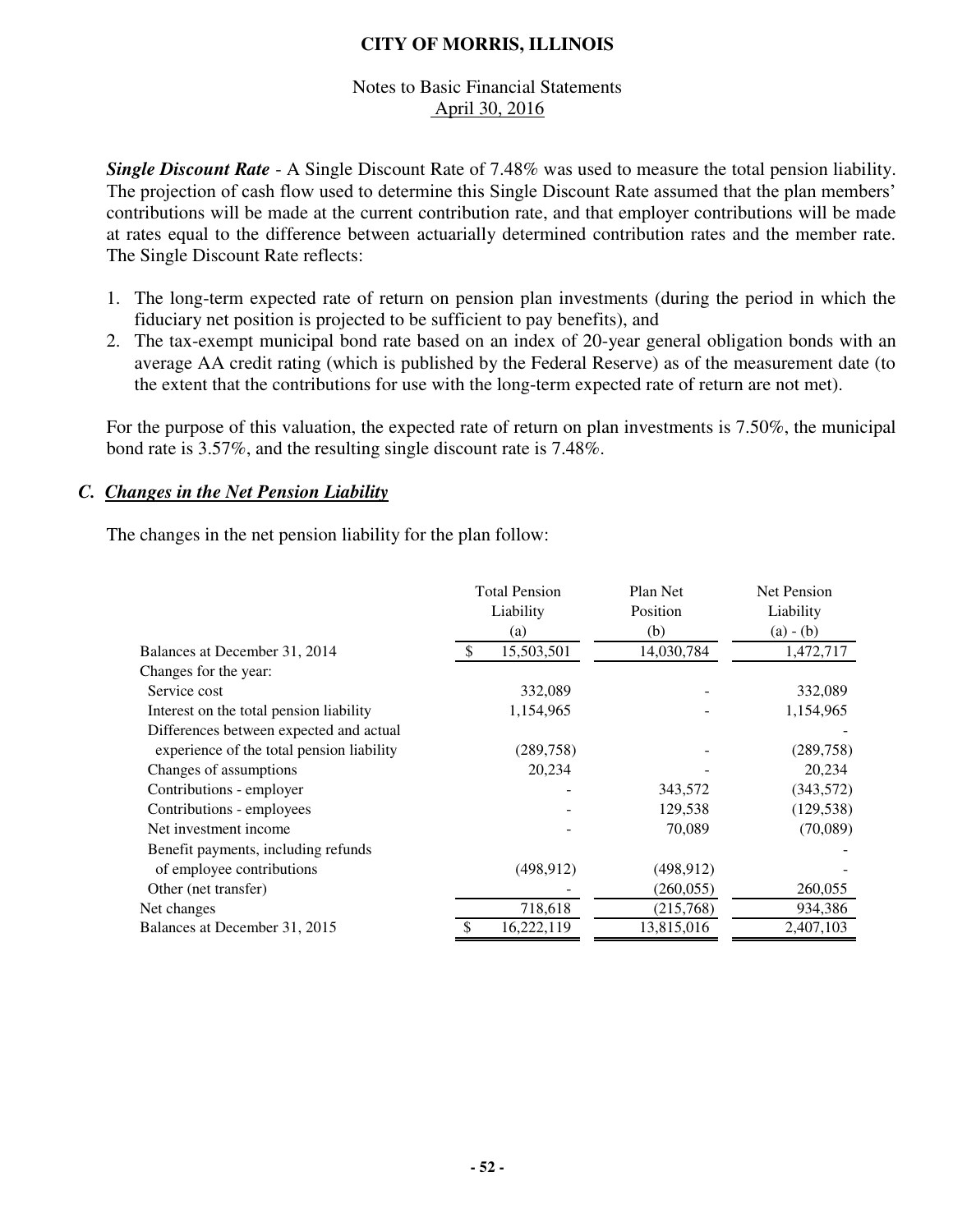## Notes to Basic Financial Statements April 30, 2016

**Sensitivity of the Net Pension Liability to Changes in the Discount Rate - The following presents the** plan's net pension liability, calculated using a Single Discount Rate of 7.48%, as well as what the plan's net pension liability would be if it were calculated using a Single Discount Rate that is 1% lower or 1% higher:

|                             |                 |              | Current         |              |  |  |
|-----------------------------|-----------------|--------------|-----------------|--------------|--|--|
|                             | Single Discount |              |                 |              |  |  |
|                             |                 | 1\% Decrease | Rate Assumption | 1\% Increase |  |  |
|                             | 6.48%           |              | 7.48%           | 8.48%        |  |  |
| Total pension liability     |                 | 18,417,389   | 16,222,119      | 14,417,993   |  |  |
| Plan fiduciary net position |                 | 13,815,016   | 13,815,016      | 13,815,016   |  |  |
| Net pension liability       |                 | 4,602,373    | 2,407,103       | 602,977      |  |  |

*Pension Plan Fiduciary Net Position* – Detailed information about the Plan's fiduciary net position is available from IMRF. IMRF issues a publicly available financial report that includes financial statements and required supplementary information. That report may be obtained on-line at www.imrf.org.

## *D. Pension Expense, Deferred Outflows of Resources, and Deferred Inflows of Resources Related to Pensions*

For the year ended April 30, 2016, the City recognized pension expense of \$700,211. At April 30, 2016, the City reported deferred outflows or resources and deferred inflows of resources related to pensions from the following sources:

|         | Net Deferred                             |
|---------|------------------------------------------|
|         | Inflows of                               |
|         | Resources                                |
|         |                                          |
|         |                                          |
| \$      | 214,426                                  |
| 14,973  |                                          |
|         |                                          |
| 777,200 |                                          |
|         |                                          |
| 792,173 | 214,426                                  |
|         |                                          |
| 119,242 |                                          |
| 911,415 | 214.426                                  |
|         | Net Deferred<br>Outflows of<br>Resources |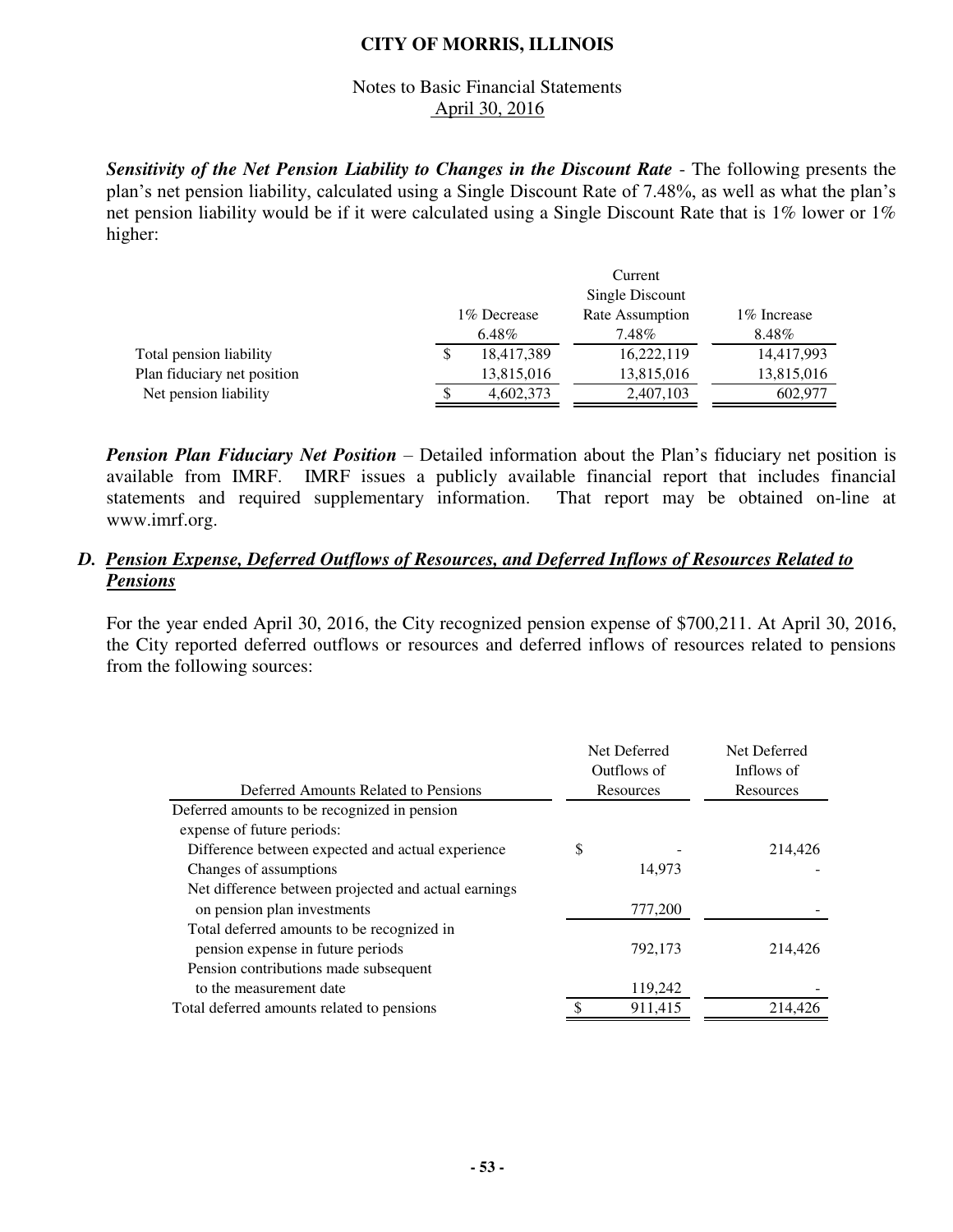## Notes to Basic Financial Statements April 30, 2016

Amounts reported as deferred outflows of resources and deferred inflows of resources related to pensions will be recognized in pension expense in future periods as follows:

|             | Net Deferred  | Net Deferred |
|-------------|---------------|--------------|
| Year Ending | Outflows of   | Inflows of   |
| December 31 | Resources     | Resources    |
| 2016        | \$<br>124,229 |              |
| 2017        | 124,229       |              |
| 2018        | 134,989       |              |
| 2019        | 194,300       |              |
| 2020        |               |              |
| Thereafter  |               |              |
| Total       | 577,747       |              |

## **NOTE 12: RESTRICTED NET ASSETS**

Restricted net assets balances reported on the government-wide statement of net position at April 30, 2016 includes the following:

|                             | Governmental<br><b>Activities</b> |            | <b>Business-type</b><br><b>Activities</b> | <b>Total</b> |  |
|-----------------------------|-----------------------------------|------------|-------------------------------------------|--------------|--|
| <b>Net Position:</b>        |                                   |            |                                           |              |  |
| <b>Restricted for:</b>      |                                   |            |                                           |              |  |
| Transportation/public works | \$                                | 4,654,826  | 1,547,663                                 | 6,202,489    |  |
| Community development       |                                   | 3,260,108  |                                           | 3,260,108    |  |
| Health & sanitation         |                                   | 478,567    |                                           | 478,567      |  |
| Culture & recreation        |                                   | 1,123,024  |                                           | 1,123,024    |  |
| Employee retirement costs   |                                   | 299,597    |                                           | 299,597      |  |
| General government          |                                   | 330,000    |                                           | 330,000      |  |
| Law enforcement             |                                   | 62,489     |                                           | 62,489       |  |
| Debt Service                |                                   |            | 4,703                                     | 4,703        |  |
| Total restricted            |                                   | 10,208,611 | 1,552,366                                 | 11,760,977   |  |

See note 1 to the financial statements for a description of each of the fund balance categories shown above.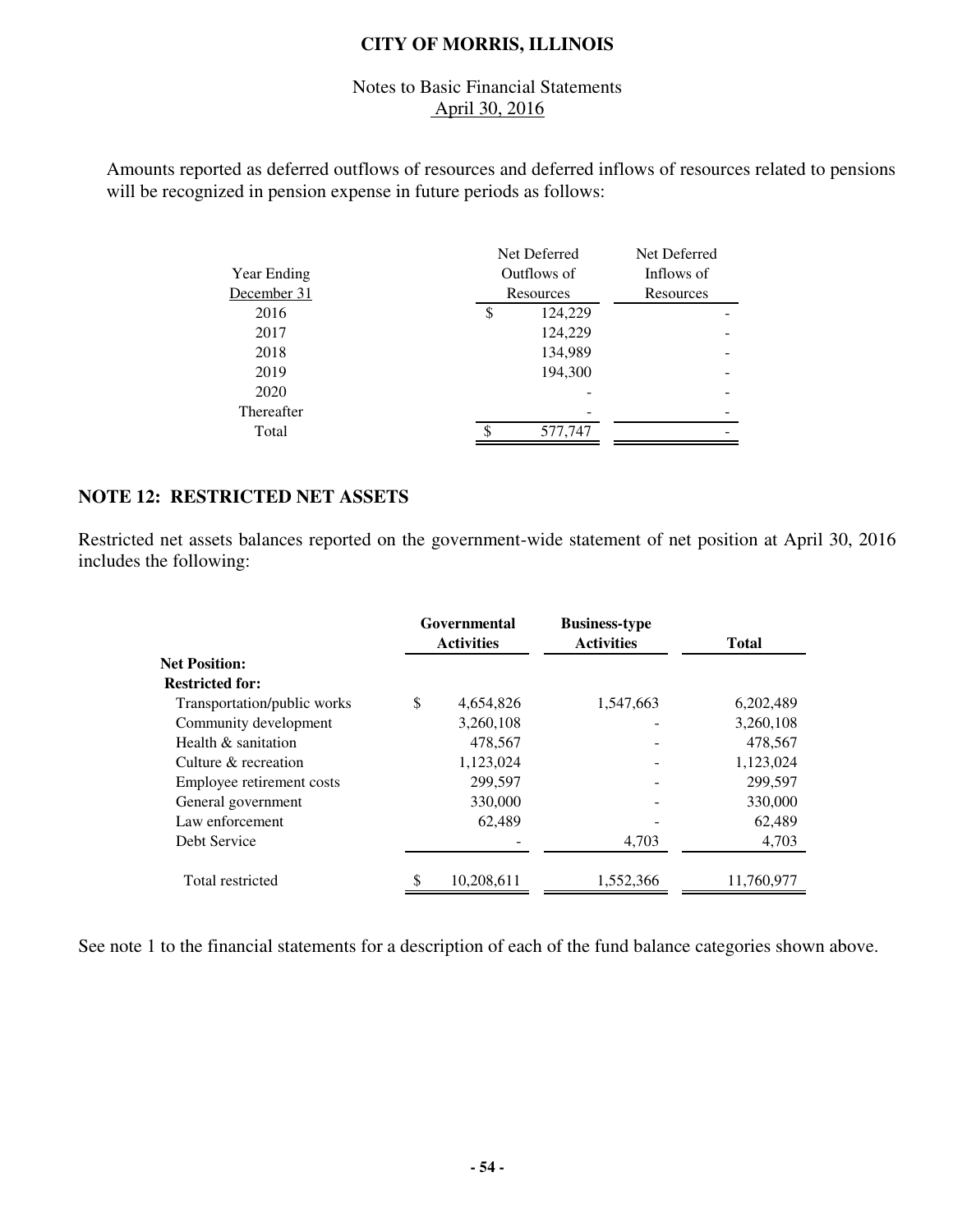### Notes to Basic Financial Statements April 30, 2016

## **NOTE 13: FUND BALANCES**

Governmental fund balances reported on the fund financial statements at April 30, 2016 includes the following:

|                             |         |           | <b>Tax Increment</b> | <b>Other</b> | <b>Total</b> |  |
|-----------------------------|---------|-----------|----------------------|--------------|--------------|--|
|                             | General |           | <b>Financing</b>     | Governmental | Governmental |  |
|                             |         | Fund      | <b>Fund I</b>        | <b>Funds</b> | <b>Funds</b> |  |
| <b>Fund balances:</b>       |         |           |                      |              |              |  |
| <b>Restricted for:</b>      |         |           |                      |              |              |  |
| Transportation/public works | \$      |           | 3,000,289            | 1,654,537    | 4,654,826    |  |
| Community development       |         |           | 2,245,000            | 1,015,108    | 3,260,108    |  |
| Health & sanitation         |         |           |                      | 478,567      | 478,567      |  |
| Culture & recreation        |         |           | 580,000              | 543,024      | 1,123,024    |  |
| Employee retirement costs   |         |           |                      | 299,597      | 299,597      |  |
| General government          |         |           | 330,000              |              | 330,000      |  |
| Law enforcement             |         |           |                      | 62,489       | 62,489       |  |
| Total restricted            |         |           | 6,155,289            | 4,053,322    | 10,208,611   |  |
|                             |         |           |                      |              |              |  |
| <b>Unassigned</b>           |         | 9,501,639 |                      |              | 9,501,639    |  |
| Total fund balances         | \$      | 9,501,639 | 6,155,289            | 4,053,322    | 19,710,250   |  |
|                             |         |           |                      |              |              |  |

See note 1 to the financial statements for a description of each of the fund balance categories shown above.

## **NOTE 14: IMPLEMENTATION OF GASB PRONOUNCEMENTS**

In June 2012, the GASB issued Statement 68, *Accounting and Financial Reporting for Pensions.* This Statement replaces the requirements of Statement No. 27, *Accounting for Pensions by State and Local Governmental Employers,* and Statement No. 50, *Pension* Disclosures, as they relate to governments that provide pensions through pension plans administered as trusts or similar arrangements that meet certain criteria. Statement No. 68 requires governments providing defined benefit pensions to recognize their longterm obligation for pension benefits as a liability for the first time, and to more comprehensively and comparably measure the annual costs of pension benefits. The Statement also enhances accountability and transparency through revised and new note disclosures and required supplementary information. The provisions of this Statement and also GASB Statement No. 71, *Pension Transition for Contributions Made Subsequent to the Measurement Date,* were implemented and are effective for the City's current fiscal year ending April 30, 2016. The City's share of these liabilities has been recognized in the government-wide financial statements.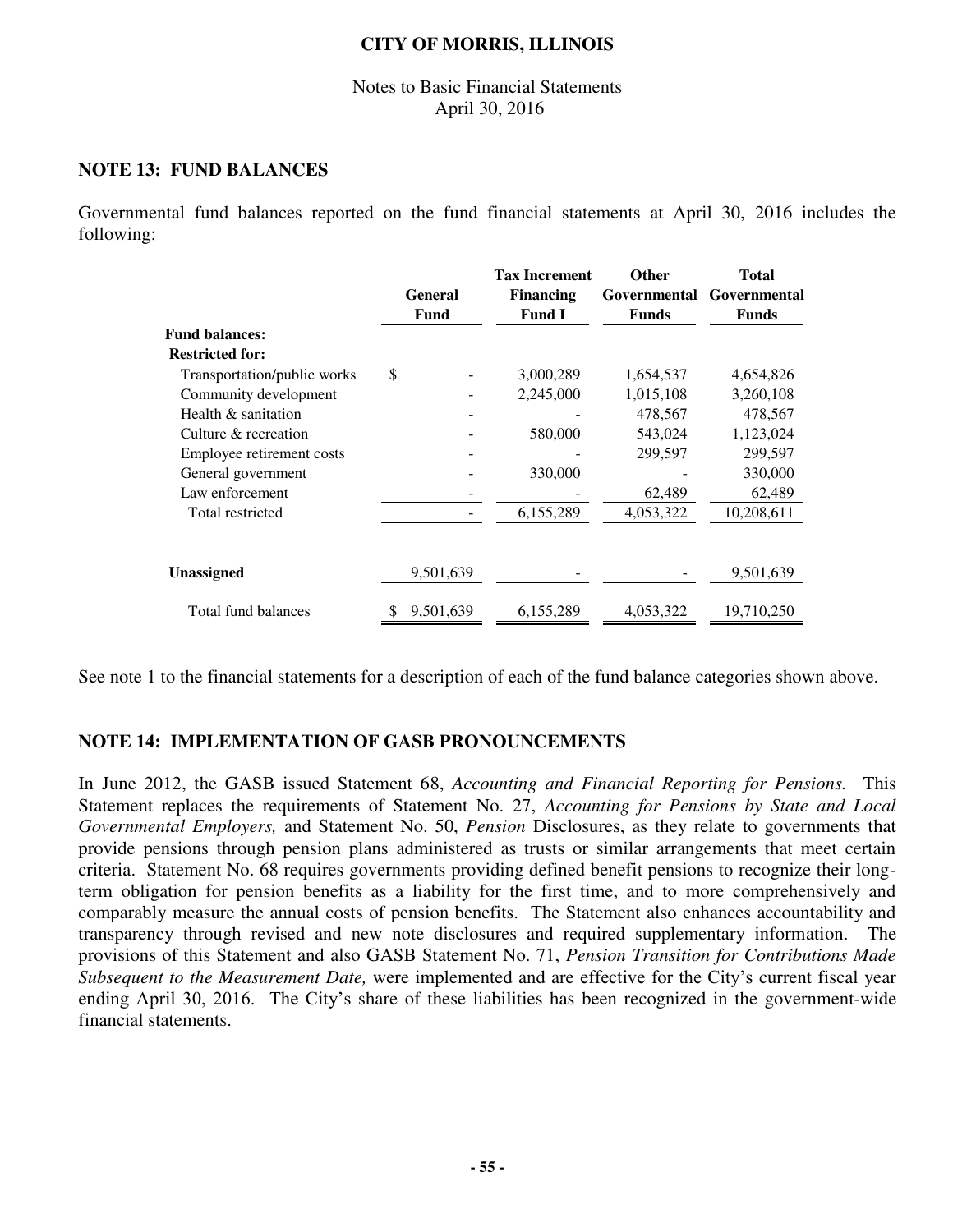### Notes to Basic Financial Statements April 30, 2016

## **NOTE 15: RESTATEMENT-PRIOR PERIOD ADJUSTMENT**

#### **Government-Wide Statement of Activities**

During the current fiscal year, due to application of the GASB pronouncement described in note 14 above, a restatement of beginning net position in the statement of activities is required. The result of the restatement was to decrease the beginning net position by \$7,905,434; increase deferred outflows of resources due to pension contributions after December 31, 2014 and before April 30, 2015 by \$112,678; and increase longterm liabilities for the beginning net pension liability of \$8,018,112 in the government-wide statements. In addition, as a result of revised estimates for the potential liability for landfill closure and post-closure care, a restatement of beginning position was necessary. The result of the restatement was to increase the beginning net position by \$1,231,381 and decrease long-term liabilities by the same amount. The governmental funds financial statements were not affected by these restatements. The following beginning balances have been restated in the fiscal year ended April 30, 2016 as follows:

| <b>Fund Type/Account Description</b> | <b>Balance</b><br>April 30, 2015 | <b>Retroactive</b><br><b>Restatement</b> | <b>Balance</b><br>May 1, 2015 |
|--------------------------------------|----------------------------------|------------------------------------------|-------------------------------|
| Governmental activities:             |                                  |                                          |                               |
| Long-term liabilities                | \$<br>(7,658,329)                | 1,231,381                                | (6,426,948)                   |
| Net pension liability                |                                  | (8,018,112)                              | (8,018,112)                   |
| Deferred outflow of resources        |                                  | 112,678                                  | 112,678                       |
| Net position-beginning               | (48, 017, 855)                   | 6,674,053                                | (41, 343, 802)                |
|                                      | (55,676,184)                     |                                          | (55,676,184)                  |

#### **Statement of Changes in Fiduciary Net Position**

During the current fiscal year, due to application of the GASB pronouncement described in note 14 above, a restatement of beginning net position in the statement of fiduciary net position is required. Due to a change in the definition of contributions receivable under GASB 68, beginning net position was decreased by \$695,513 and beginning contributions receivable were decreased by the same amount. The following beginning balances have been restated in the fiscal year ended April 30, 2016 as follows:

| <b>Account Description</b>                         | <b>Balance</b><br>April 30, 2015 | <b>Retroactive</b><br><b>Restatement</b> | <b>Balance</b><br>May 1, 2015 |  |
|----------------------------------------------------|----------------------------------|------------------------------------------|-------------------------------|--|
| Contributions receivable<br>Net position-beginning | S<br>695,513<br>(12, 738, 659)   | (695, 513)<br>695,513                    | (12,043,146)                  |  |
|                                                    | (12,043,146)                     |                                          | (12,043,146)                  |  |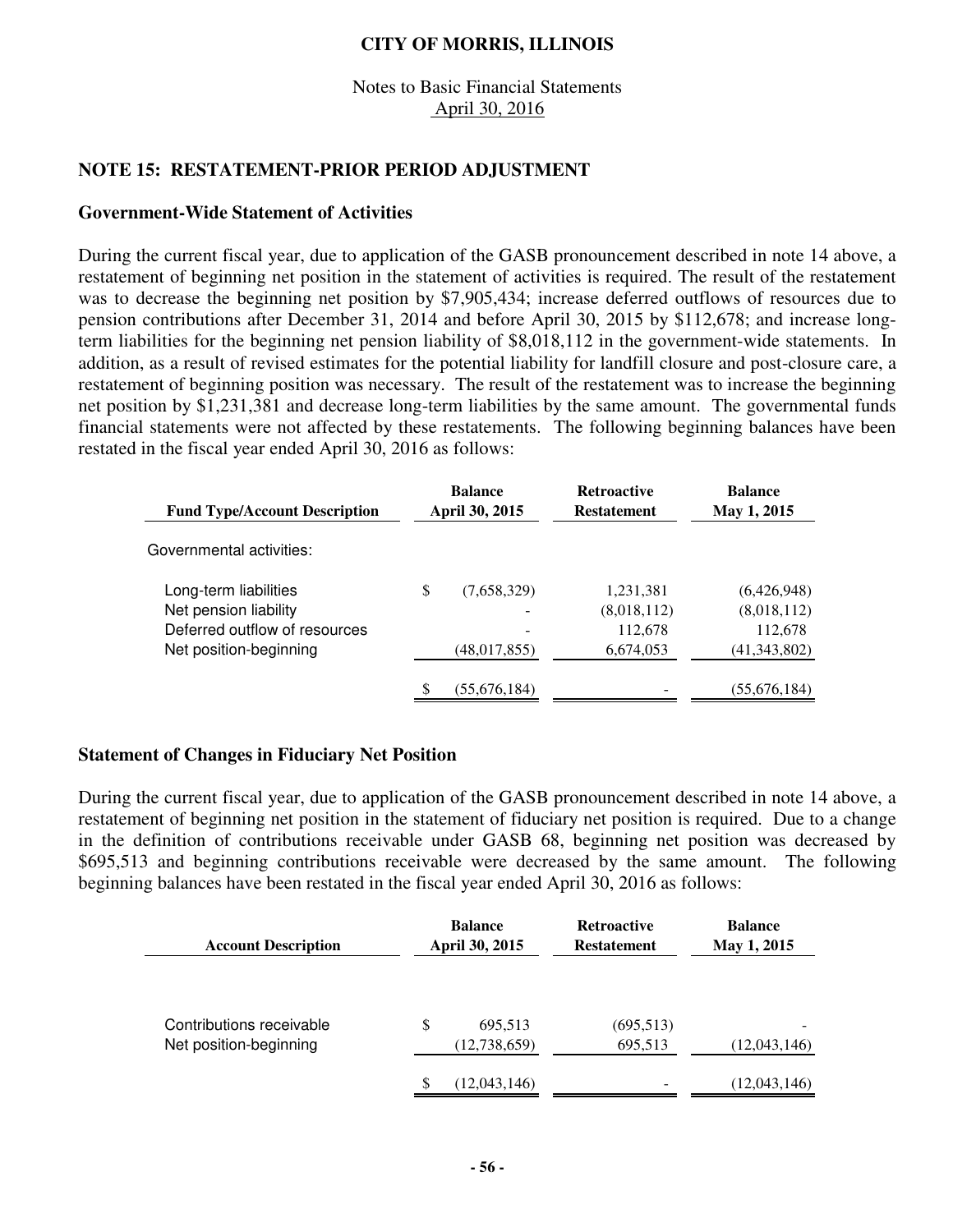#### **CITY OF MORRIS REQUIRED SUPPLEMENTARY INFORMATION Multiyear Schedule of Changes Net Pension Liability and Related Ratios - Police Pension Last 10 Fiscal Years**

| Fiscal year ending April 30,                | 2015            | 2014 | 2013 | 2012 | 2011 | 2010 | 2009 | 2008 | 2007 | 2006 |
|---------------------------------------------|-----------------|------|------|------|------|------|------|------|------|------|
| <b>Total pension liability</b>              |                 |      |      |      |      |      |      |      |      |      |
| Service cost                                | 476,599<br>S    |      |      |      |      |      |      |      |      |      |
| Interest on the total pension liability     | 1,263,077       |      |      |      |      |      |      |      |      |      |
| Benefit changes                             |                 |      |      |      |      |      |      |      |      |      |
| Differences between expected and            |                 |      |      |      |      |      |      |      |      |      |
| actual experience                           | (142, 339)      |      |      |      |      |      |      |      |      |      |
| Assumption changes                          | 1,396,152       |      |      |      |      |      |      |      |      |      |
| Benefit payments and refunds                | (616, 037)      |      |      |      |      |      |      |      |      |      |
| Net change in total pension liability       | 2,377,452       |      |      |      |      |      |      |      |      |      |
| <b>Total pension liability-beginning</b>    | 18,351,971      |      |      |      |      |      |      |      |      |      |
| Total pension liability-ending (a)          | 20,729,423      |      |      |      |      |      |      |      |      |      |
|                                             |                 |      |      |      |      |      |      |      |      |      |
| Plan fiduciary net position                 |                 |      |      |      |      |      |      |      |      |      |
| <b>Employer contributions</b>               | 695,513<br>S    |      |      |      |      |      |      |      |      |      |
| Employee contributions                      | 193,488         |      |      |      |      |      |      |      |      |      |
| Pension plan net investment income          | 671,503         |      |      |      |      |      |      |      |      |      |
| Benefit payments and refunds                | (616, 037)      |      |      |      |      |      |      |      |      |      |
| Other                                       | (12, 384)       |      |      |      |      |      |      |      |      |      |
| Net change in plan fiduciary net position   | 932,083         |      |      |      |      |      |      |      |      |      |
| Plan fiduciary net position-beginning       | 11,806,576      |      |      |      |      |      |      |      |      |      |
| Plan fiduciary net position-ending (b)      | \$12,738,659    |      |      |      |      |      |      |      |      |      |
|                                             |                 |      |      |      |      |      |      |      |      |      |
| Net pension liability-ending (a) - (b)      | 7,990,764       |      |      |      |      |      |      |      |      |      |
| Plan fiduciary net position as a percentage |                 |      |      |      |      |      |      |      |      |      |
| of total pension liability                  | 61.45%          |      |      |      |      |      |      |      |      |      |
|                                             |                 |      |      |      |      |      |      |      |      |      |
| Covered valuation payroll                   | 1,931,530<br>\$ |      |      |      |      |      |      |      |      |      |
|                                             |                 |      |      |      |      |      |      |      |      |      |
| Net pension liability as a percentage       |                 |      |      |      |      |      |      |      |      |      |
| of covered valuation payroll                | 413.70%         |      |      |      |      |      |      |      |      |      |

Notes to Schedule:

This schedule is presented to illustrate the requirement to show information for 10 years. However, until a full 10-year trend is compiled, information is presented for those years for which information is available.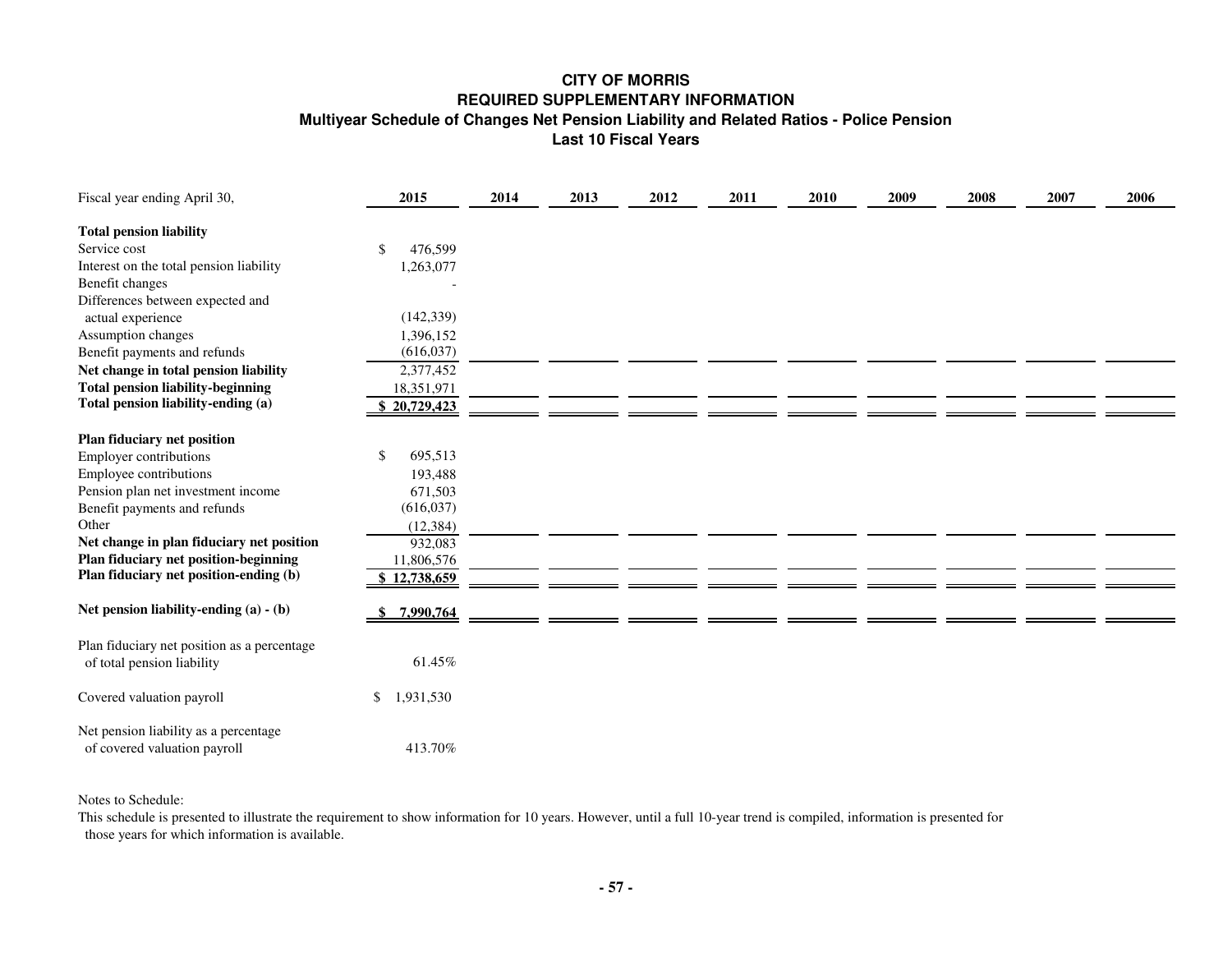#### **CITY OF MORRIS REQUIRED SUPPLEMENTARY INFORMATION Multiyear Schedule of Changes Net Pension Liability and Related Ratios - IMRF Last 10 Calendar Years**

| Calendar year ending December 31,                                     | 2015            | 2014 | 2013 | 2012 | 2011 | 2010 | 2009 | 2008 | 2007 | 2006 |
|-----------------------------------------------------------------------|-----------------|------|------|------|------|------|------|------|------|------|
| <b>Total pension liability</b>                                        |                 |      |      |      |      |      |      |      |      |      |
| Service cost                                                          | 332,089<br>\$   |      |      |      |      |      |      |      |      |      |
| Interest on the total pension liability                               | 1,154,965       |      |      |      |      |      |      |      |      |      |
| Benefit changes                                                       |                 |      |      |      |      |      |      |      |      |      |
| Differences between expected and                                      |                 |      |      |      |      |      |      |      |      |      |
| actual experience                                                     | (289, 758)      |      |      |      |      |      |      |      |      |      |
| Assumption changes                                                    | 20,234          |      |      |      |      |      |      |      |      |      |
| Benefit payments and refunds                                          | (498, 912)      |      |      |      |      |      |      |      |      |      |
| Net change in total pension liability                                 | 718,618         |      |      |      |      |      |      |      |      |      |
| <b>Total pension liability-beginning</b>                              | 15,503,501      |      |      |      |      |      |      |      |      |      |
| Total pension liability-ending (a)                                    | \$16,222,119    |      |      |      |      |      |      |      |      |      |
|                                                                       |                 |      |      |      |      |      |      |      |      |      |
| Plan fiduciary net position                                           |                 |      |      |      |      |      |      |      |      |      |
| <b>Employer contributions</b>                                         | 343,572<br>-S   |      |      |      |      |      |      |      |      |      |
| Employee contributions                                                | 129,538         |      |      |      |      |      |      |      |      |      |
| Pension plan net investment income                                    | 70,089          |      |      |      |      |      |      |      |      |      |
| Benefit payments and refunds                                          | (498, 912)      |      |      |      |      |      |      |      |      |      |
| Other                                                                 | (260, 055)      |      |      |      |      |      |      |      |      |      |
| Net change in plan fiduciary net position                             | (215,768)       |      |      |      |      |      |      |      |      |      |
| Plan fiduciary net position-beginning                                 | 14,030,784      |      |      |      |      |      |      |      |      |      |
| Plan fiduciary net position-ending (b)                                | \$13,815,016    |      |      |      |      |      |      |      |      |      |
|                                                                       |                 |      |      |      |      |      |      |      |      |      |
| Net pension liability-ending $(a) - (b)$                              | 2,407,103       |      |      |      |      |      |      |      |      |      |
| Plan fiduciary net position as a percentage                           |                 |      |      |      |      |      |      |      |      |      |
| of total pension liability                                            | 85.16%          |      |      |      |      |      |      |      |      |      |
| Covered valuation payroll                                             | 2,853,592<br>\$ |      |      |      |      |      |      |      |      |      |
| Net pension liability as a percentage<br>of covered valuation payroll | 84.35%          |      |      |      |      |      |      |      |      |      |

Notes to Schedule:

This schedule is presented to illustrate the requirement to show information for 10 years. However, until a full 10-year trend is compiled, information is presented for those years for which information is available.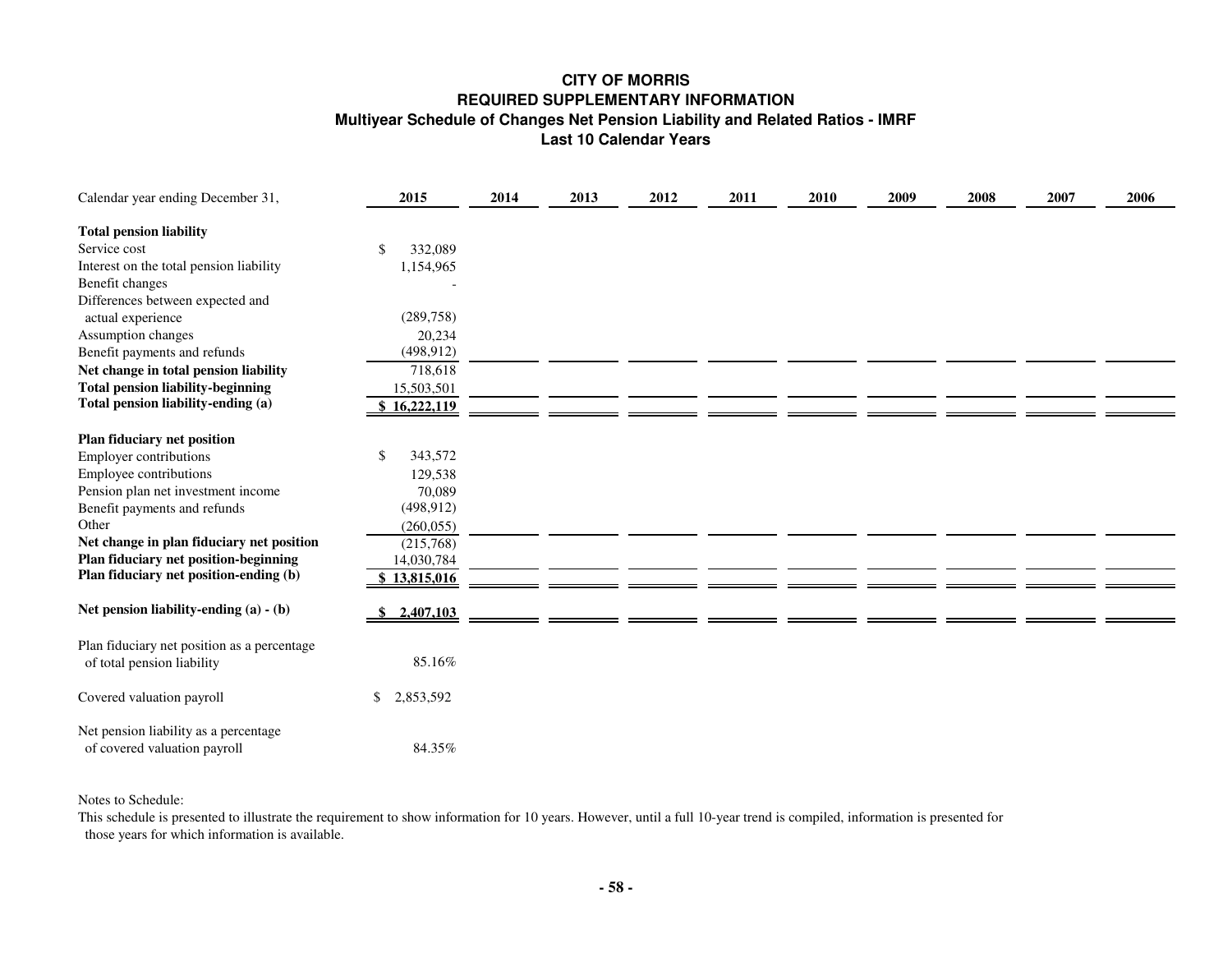#### **CITY OF MORRIS REQUIRED SUPPLEMENTARY INFORMATION Schedule of City Contributions - Police Pension Last 10 Fiscal Years**

| Fiscal<br>Year<br><b>Ended</b><br><b>April</b> | <b>Actuarially</b><br><b>Determined</b><br>Contribution | <b>Actual</b><br>Contribution | Contribution<br><b>Deficiency</b><br>(Excess) | Covered<br><b>Valuation</b><br><b>Payroll</b> | Actual as a<br>Percentage of<br><b>Covered Valuation</b> |
|------------------------------------------------|---------------------------------------------------------|-------------------------------|-----------------------------------------------|-----------------------------------------------|----------------------------------------------------------|
| 2015                                           | 658,445                                                 | 658,445                       | -                                             | 1,931,530                                     | 34.09%                                                   |
| 2014                                           |                                                         |                               |                                               |                                               |                                                          |
| 2013                                           |                                                         |                               |                                               |                                               |                                                          |
| 2012                                           |                                                         |                               |                                               |                                               |                                                          |
| 2011                                           |                                                         |                               |                                               |                                               |                                                          |
| 2010                                           |                                                         |                               |                                               |                                               |                                                          |
| 2009                                           |                                                         |                               |                                               |                                               |                                                          |
| 2008                                           |                                                         |                               |                                               |                                               |                                                          |
| 2007                                           |                                                         |                               |                                               |                                               |                                                          |
| 2006                                           |                                                         |                               |                                               |                                               |                                                          |

#### **Notes to Schedule**

Summary of Actuarial Methods and Assumptions Used in the Calculation of the 2015 Contribution Rate\*

#### **Valuation Date:**

Actuarially determined contribution rates are calculated as of April 30 each year, which are 12 months prior to the beginning of the fiscal year in which contributions are reported.

#### **Methods and Assumptions Used to determine 2015 Contribution Rates:**

| Actuarial Cost Method:                | Entry age normal                                                      |
|---------------------------------------|-----------------------------------------------------------------------|
| <b>Amortization Method:</b>           | Level percentage of payroll, closed                                   |
| <b>Remaining Amortization Period:</b> | 18-year closed period                                                 |
| <b>Asset Valuation Method:</b>        | 5-year average market value                                           |
| Price Inflation:                      | 2.50%                                                                 |
| Salary Increases:                     | 5.50%                                                                 |
| Investment Rate of Return:            | $7.00\%$                                                              |
| Retirement Age:                       | 50 - 70, based on studies of the Fund and the Department of Insurance |
| Mortality:                            | RP-2000 Combined Healthy Mortality Table. There is no margin for      |
|                                       | future mortality improvement beyond the valuation date                |
| Other Information:                    | There were no benefit changes during the year.                        |

\* Based on the results of an actuarial experience study conducted by the Illinois Department of insurance dated September 26, 2012.

This schedule is presented to illustrate the requirement to show information for 10 years. However, until a full 10-year trend is compiled, information is presented for those years for which information is available.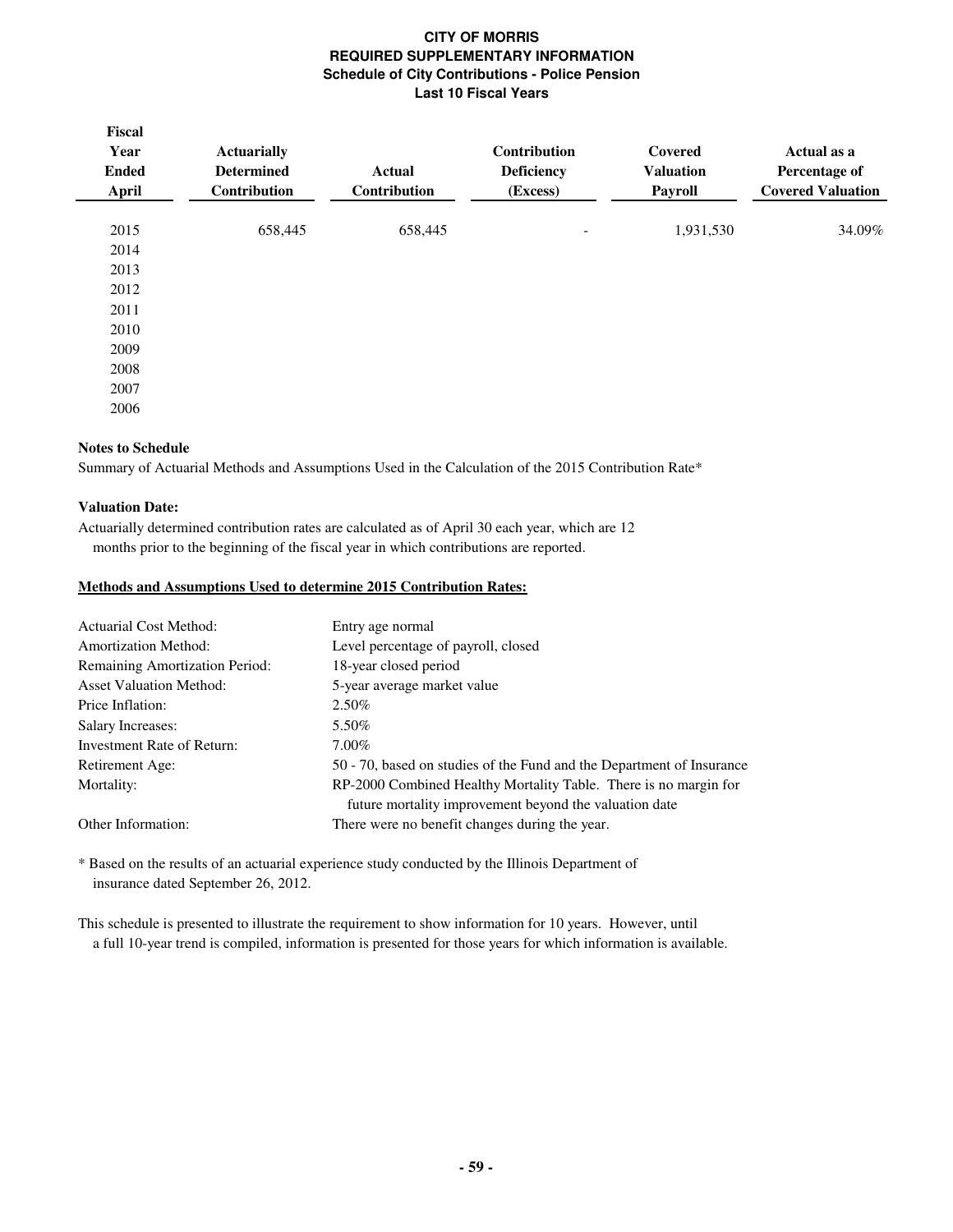#### **CITY OF MORRIS REQUIRED SUPPLEMENTARY INFORMATION Schedule of City Contributions - IMRF Last 10 Calendar Years**

| Calendar<br>Year<br><b>Ended</b><br><b>December</b> | <b>Actuarially</b><br><b>Determined</b><br><b>Contribution</b> | <b>Actual</b><br>Contribution | <b>Contribution</b><br><b>Deficiency</b><br>(Excess) | Covered<br><b>Valuation</b><br>Payroll | Actual as a<br>Percentage of<br><b>Covered Valuation</b> |
|-----------------------------------------------------|----------------------------------------------------------------|-------------------------------|------------------------------------------------------|----------------------------------------|----------------------------------------------------------|
| 2015                                                | 343,572                                                        | 343,572                       | $\overline{\phantom{a}}$                             | 2,853,592                              | 12.04%                                                   |
| 2014                                                |                                                                |                               |                                                      |                                        |                                                          |
| 2013                                                |                                                                |                               |                                                      |                                        |                                                          |
| 2012                                                |                                                                |                               |                                                      |                                        |                                                          |
| 2011                                                |                                                                |                               |                                                      |                                        |                                                          |
| 2010                                                |                                                                |                               |                                                      |                                        |                                                          |
| 2009                                                |                                                                |                               |                                                      |                                        |                                                          |
| 2008                                                |                                                                |                               |                                                      |                                        |                                                          |
| 2007                                                |                                                                |                               |                                                      |                                        |                                                          |
| 2006                                                |                                                                |                               |                                                      |                                        |                                                          |

#### **Notes to Schedule**

Summary of Actuarial Methods and Assumptions Used in the Calculation of the 2015 Contribution Rate\*

#### **Valuation Date:**

Actuarially determined contribution rates are calculated as of December 31 each year, which is 12 months prior to the beginning of the fiscal year in which contributions are reported.

#### **Methods and Assumptions Used to determine 2015 Contribution Rates:**

| Actuarial Cost Method:         | Aggregate entry age normal                                                                                                                                                                                                                                                                                                         |
|--------------------------------|------------------------------------------------------------------------------------------------------------------------------------------------------------------------------------------------------------------------------------------------------------------------------------------------------------------------------------|
| <b>Amortization Method:</b>    | Level percentage of payroll, closed                                                                                                                                                                                                                                                                                                |
| Remaining Amortization Period: | 28-year closed period until remaining period reaches 15 years<br>then 15-year rolling period                                                                                                                                                                                                                                       |
| <b>Asset Valuation Method:</b> | 5-year smoothed market; 20% corridor                                                                                                                                                                                                                                                                                               |
| Wage Growth:                   | 4%                                                                                                                                                                                                                                                                                                                                 |
| Price Inflation:               | 3%, approximate; No explicit price inflation assumption is used in this<br>valuation.                                                                                                                                                                                                                                              |
| <b>Salary Increases:</b>       | 4.40% to 16%, including inflation                                                                                                                                                                                                                                                                                                  |
| Investment Rate of Return:     | 7.50%                                                                                                                                                                                                                                                                                                                              |
| Retirement Age:                | Experience-based table of rates that are specific to the type of eligibility<br>condition; last updated for the 2011 valuation pursuant to an experience<br>study of the period 2008 to 2010.                                                                                                                                      |
| Mortality:                     | RP-2000 Combined Healthy Mortality Table, adjusted for mortality<br>improvements to 2020 using projection scale AA. For men, 120%<br>of the table rates were used. For women, 92% of the table rates<br>were used. For disabled lives, the mortality rates are the rates<br>applicable to non-disabled lives set forward 10 years. |
| Other Information:             | There were no benefit changes during the year.                                                                                                                                                                                                                                                                                     |
|                                |                                                                                                                                                                                                                                                                                                                                    |

\* Based on valuation assumptions used in the December 31, 2013, actuarial valuation; note two year lag between valuation and rate setting.

This schedule is presented to illustrate the requirement to show information for 10 years. However, until a full 10-year trend is compiled, information is presented for those years for which information is available.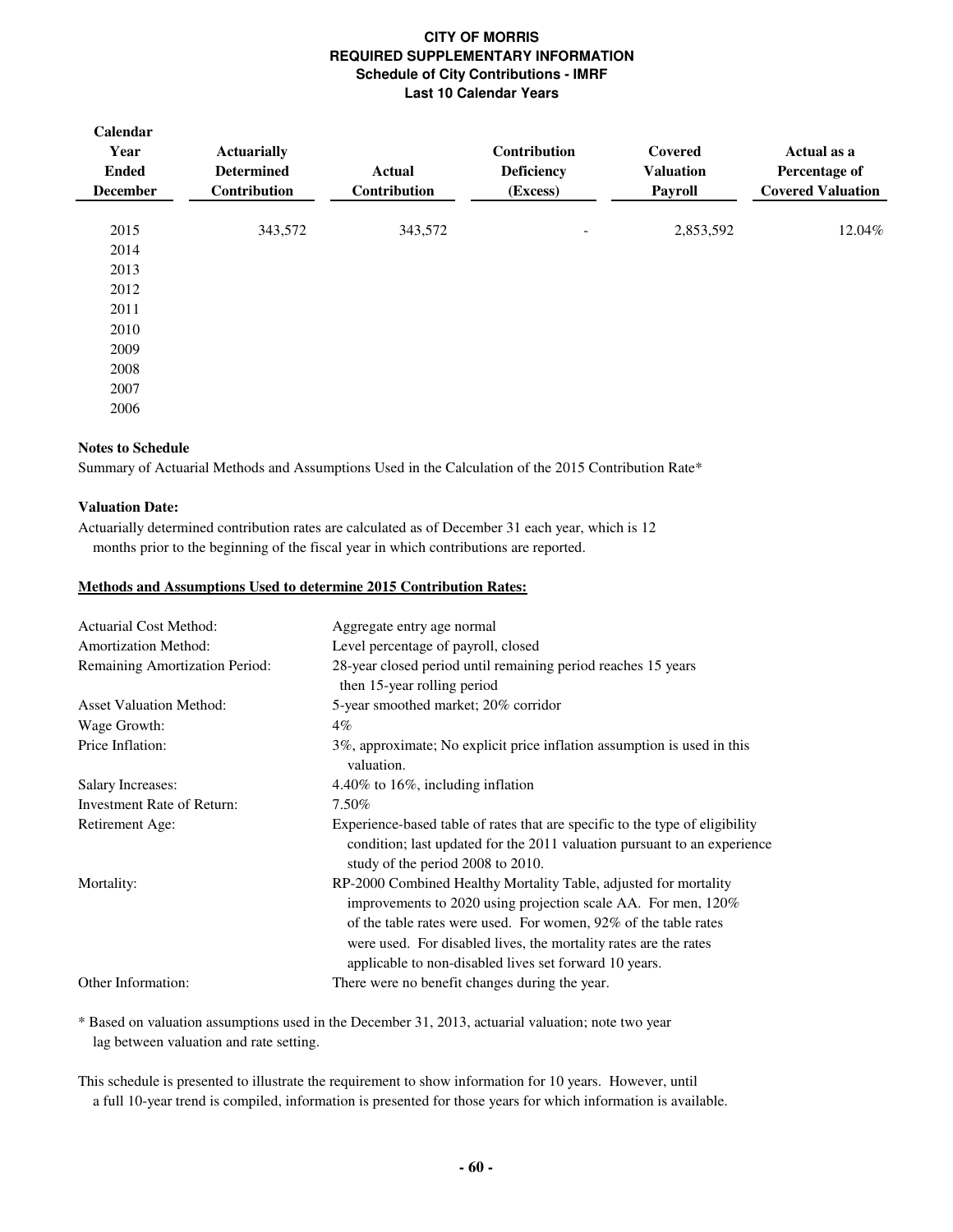#### **CITY OF MORRIS, ILLINOIS GENERAL FUND SCHEDULE OF REVENUES, EXPENDITURES AND CHANGES IN FUND BALANCE BUDGET AND ACTUAL FOR THE YEAR ENDED APRIL 30, 2016**

|                                  | <b>Budgeted Amounts</b> |           | <b>Actual</b><br><b>GAAP</b> | <b>Adjustments</b><br><b>Budget</b> | <b>Actual</b><br><b>Budget</b> | Variance with<br><b>Final Budget</b> |
|----------------------------------|-------------------------|-----------|------------------------------|-------------------------------------|--------------------------------|--------------------------------------|
|                                  | Original                | Final     | <b>Basis</b>                 | <b>Basis</b>                        | <b>Basis</b>                   | Over (Under)                         |
| <b>Revenues</b>                  |                         |           |                              |                                     |                                |                                      |
| Taxes:                           |                         |           |                              |                                     |                                |                                      |
| Property taxes:                  |                         |           |                              |                                     |                                |                                      |
| General corporate purposes       | \$<br>335,240           | 335,240   | 333,986                      |                                     | 333,986                        | (1,254)                              |
| TIF District reimbursement       | 38,000                  | 38,000    | 34,058                       |                                     | 34,058                         | (3,942)                              |
| Police protection                | 75,000                  | 75,000    | 74,720                       |                                     | 74,720                         | (280)                                |
| Police pension                   | 695,513                 | 695,513   | 692,912                      |                                     | 692,912                        | (2,601)                              |
| Township road and bridge         | 74,700                  | 74,700    | 74,862                       |                                     | 74,862                         | 162                                  |
| Total property taxes             | 1,218,453               | 1,218,453 | 1,210,538                    |                                     | 1,210,538                      | (7, 915)                             |
| Municipal sales tax:             |                         |           |                              |                                     |                                |                                      |
| Municipal sales tax              | 4,350,000               | 4,350,000 | 4,497,287                    | (53, 468)                           | 4,443,819                      | 93,819                               |
| Municipal sales tax-reimbursable | 200,000                 | 200,000   | 124,017                      |                                     | 124,017                        | (75, 983)                            |
| Local use tax                    | 270,300                 | 270,300   | 314,579                      | (769)                               | 313,810                        | 43,510                               |
| Intergovernmental:               |                         |           |                              |                                     |                                |                                      |
| Illinois income tax              | 1,349,950               | 1,349,950 | 1,394,783                    | 61,244                              | 1,456,027                      | 106,077                              |
| Illinois replacement income tax  | 105,000                 | 105,000   | 97,472                       | 6,618                               | 104,090                        | (910)                                |
| Other taxes                      | 180,000                 | 180,000   | 201,493                      | (2,375)                             | 199,118                        | 19,118                               |
| Reimbursements/ grants           | 3,500                   | 3,500     | 20,357                       |                                     | 20,357                         | 16,857                               |
| Licenses and permits:            |                         |           |                              |                                     |                                |                                      |
| Liquor licenses                  | 44,805                  | 44,805    | 52,355                       |                                     | 52,355                         | 7,550                                |
| Other licenses                   | 9,234                   | 9,234     | 13,659                       |                                     | 13,659                         | 4,425                                |
| Contractor licenses              | 29,300                  | 29,300    | 34,350                       |                                     | 34,350                         | 5,050                                |
| <b>Building permits</b>          | 20,100                  | 20,100    | 33,676                       |                                     | 33,676                         | 13,576                               |
| Demolition permits               | 200                     | 200       | 300                          |                                     | 300                            | 100                                  |
| Franchise fees:                  |                         |           |                              |                                     |                                |                                      |
| Cable TV franchise fees          | 183,400                 | 183,400   | 184,848                      | (3,520)                             | 181,328                        | (2,072)                              |
| Telephone franchise fees         | 15,000                  | 15,000    | 10,858                       | 191                                 | 11,049                         | (3,951)                              |
| Services:                        |                         |           |                              |                                     |                                |                                      |
| Host benefit fees                |                         |           | 302,053                      | 8,778                               | 310,831                        | 310,831                              |
| Swimming pool fees               | 73,100                  | 73,100    | 58,648                       |                                     | 58,648                         | (14, 452)                            |
| Senior van rider fees            | 1,000                   | 1,000     | 1,036                        |                                     | 1,036                          | 36                                   |
| Building inspection fees         | 9,200                   | 9,200     | 13,855                       |                                     | 13,855                         | 4,655                                |
| Plumbing inspection fees         | 4,000                   | 4,000     | 8,675                        |                                     | 8,675                          | 4,675                                |
| Public hearing/zoning fees       | 4,750                   | 4,750     | 7,800                        |                                     | 7,800                          | 3,050                                |
| Fines                            | 163,000                 | 163,000   | 145,804                      | 5,591                               | 151,395                        | (11,605)                             |
| Interest income                  | 3,000                   | 3,000     | 3,804                        |                                     | 3,804                          | 804                                  |
| Other revenues:                  |                         |           |                              |                                     |                                |                                      |
| Miscellaneous revenue            | 44,150                  | 44,150    | 20,966                       |                                     | 20,966                         | (23, 184)                            |
| Developer reimbursements         | 10,000                  | 10,000    | 152,625                      |                                     | 152,625                        | 142,625                              |
| Various reimbursements           | 135,050                 | 135,050   | 113,197                      |                                     | 113,197                        | (21, 853)                            |
| Sale of property                 | 32,500                  | 32,500    | 16,877                       |                                     | 16,877                         | (15, 623)                            |
| Total revenues                   | 8,458,992               | 8,458,992 | 9,035,912                    | 22,290                              | 9,058,202                      | 599,210                              |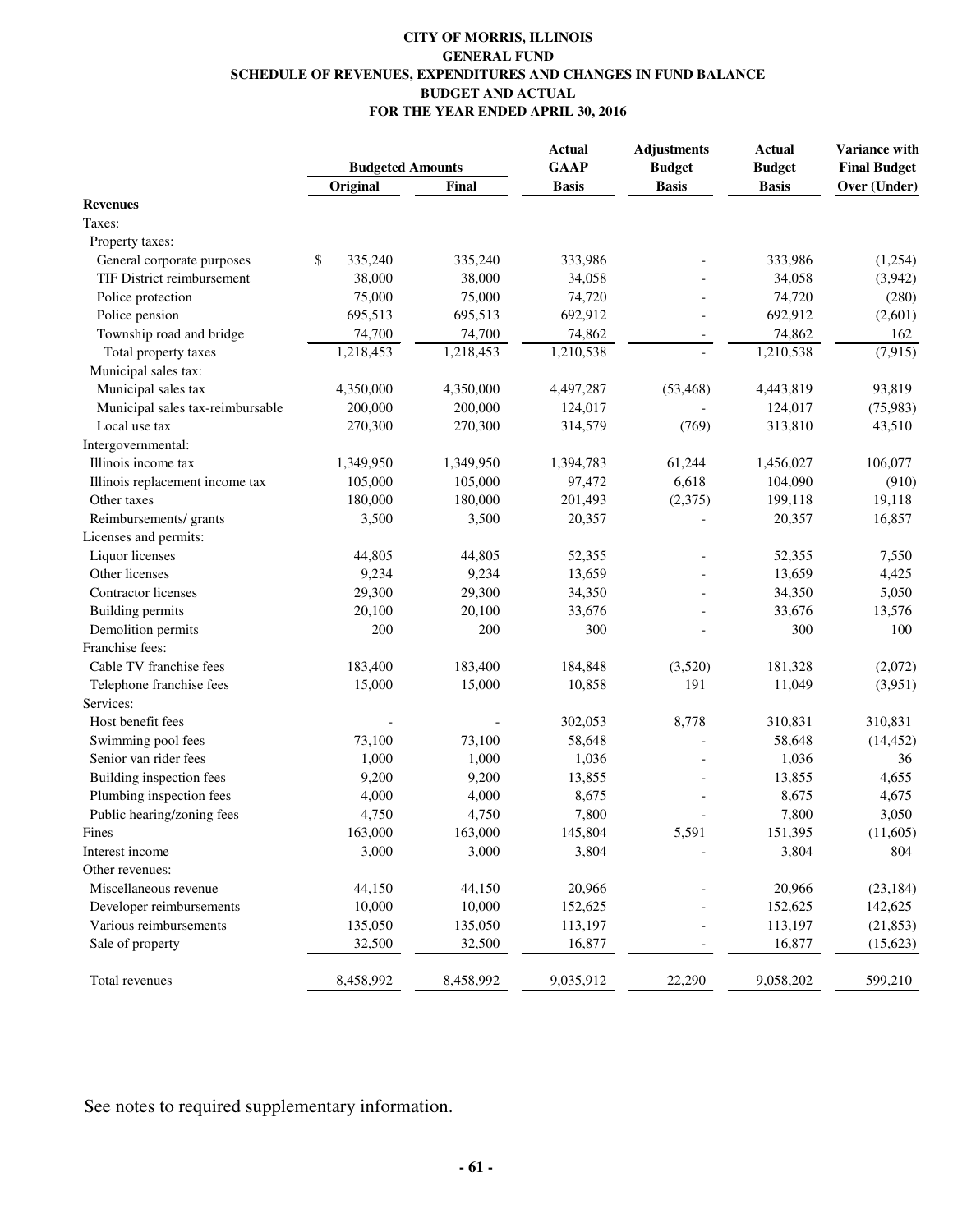#### **GENERAL FUND SCHEDULE OF REVENUES, EXPENDITURES AND CHANGES IN FUND BALANCE (CONTINUED) BUDGET AND ACTUAL FOR THE YEAR ENDED APRIL 30, 2016**

|                                                                                                                                                                                                                                                                                                                                            | <b>Budgeted Amounts</b> |             | <b>Actual</b><br><b>GAAP</b> | <b>Adjustments</b><br><b>Budget</b> | <b>Actual</b><br><b>Budget</b> | Variance with<br><b>Final Budget</b> |
|--------------------------------------------------------------------------------------------------------------------------------------------------------------------------------------------------------------------------------------------------------------------------------------------------------------------------------------------|-------------------------|-------------|------------------------------|-------------------------------------|--------------------------------|--------------------------------------|
|                                                                                                                                                                                                                                                                                                                                            | Original                | Final       | <b>Basis</b>                 | <b>Basis</b>                        | <b>Basis</b>                   | Over (Under)                         |
| Total revenues(carried forward)                                                                                                                                                                                                                                                                                                            | 8,458,992<br>\$         | 8,458,992   | 9,035,912                    | 22,290                              | 9,058,202                      | 599,210                              |
| <b>Expenditures</b>                                                                                                                                                                                                                                                                                                                        |                         |             |                              |                                     |                                |                                      |
| Current:<br>General government                                                                                                                                                                                                                                                                                                             | 3,958,350               | 3,958,350   | 2,952,454                    | (5,751)                             | 2,946,703                      | 1,011,647                            |
| Public safety                                                                                                                                                                                                                                                                                                                              | 3,154,875               | 3,154,875   | 2,972,311                    | 9,610                               | 2,981,921                      | 172,954                              |
| Transportation & public service                                                                                                                                                                                                                                                                                                            | 1,788,700               | 1,830,250   | 1,604,290                    | 6,477                               | 1,610,767                      | 219,483                              |
| Culture & recreation                                                                                                                                                                                                                                                                                                                       | 375,450                 | 375,450     | 302,696                      | 2,651                               | 305,347                        | 70,103                               |
| Employee retirement costs                                                                                                                                                                                                                                                                                                                  | 695,513                 | 695,513     | 695,513                      |                                     | 695,513                        |                                      |
| Capital outlay                                                                                                                                                                                                                                                                                                                             | 527,450                 | 660,900     | 542,616                      |                                     | 542,616                        | 118,284                              |
| Total expenditures                                                                                                                                                                                                                                                                                                                         | 10,500,338              | 10,675,338  | 9,069,880                    | 12,987                              | 9,082,867                      | 1,592,471                            |
| Excess of revenues over                                                                                                                                                                                                                                                                                                                    |                         |             |                              |                                     |                                |                                      |
| (under) expenditures                                                                                                                                                                                                                                                                                                                       | (2,041,346)             | (2,216,346) | (33,968)                     | 9,303                               | (24, 665)                      | 2,191,681                            |
| <b>Other Financing Sources (Uses)</b>                                                                                                                                                                                                                                                                                                      |                         |             |                              |                                     |                                |                                      |
| Transfers in                                                                                                                                                                                                                                                                                                                               | 5,500                   | 5,500       |                              |                                     |                                | (5,500)                              |
| Transfers out                                                                                                                                                                                                                                                                                                                              | (103,000)               | (103,000)   |                              |                                     |                                | 103,000                              |
| Net transfers                                                                                                                                                                                                                                                                                                                              | (97, 500)               | (97, 500)   |                              |                                     |                                | 97,500                               |
| Net change in fund balances                                                                                                                                                                                                                                                                                                                | (2, 138, 846)           | (2,313,846) | (33,968)                     | 9,303                               | (24, 665)                      | 2,289,181                            |
| Fund balances-beginning                                                                                                                                                                                                                                                                                                                    | 7,189,710               | 7,189,710   | 9,535,607                    | (2, 247, 422)                       | 7,288,185                      | 98,475                               |
| Fund balances-ending                                                                                                                                                                                                                                                                                                                       | 5,050,864               | 4,875,864   | 9,501,639                    | (2,238,119)                         | 7,263,520                      | 2,387,656                            |
| <b>Explanation of differences:</b>                                                                                                                                                                                                                                                                                                         |                         |             |                              |                                     |                                |                                      |
| Fund balance-ending budget (cash) basis                                                                                                                                                                                                                                                                                                    |                         |             |                              |                                     | \$<br>7,263,520                |                                      |
| To adjust to GAAP basis revenues for changes in accounts receivable                                                                                                                                                                                                                                                                        |                         |             |                              |                                     | 623,210                        |                                      |
| To adjust to GAAP basis expenditures for changes in unavailable income                                                                                                                                                                                                                                                                     |                         |             |                              |                                     | (645,500)                      |                                      |
| To adjust to GAAP basis expenditures for changes in accounts payable and<br>other accrued expenses                                                                                                                                                                                                                                         |                         |             |                              |                                     | 12,987                         |                                      |
| The amount reported as "Fund balances-beginning on the budgetary cash basis of<br>accounting derives from the basis of accounting used in preparing the City's budget.<br>This amount differs from the fund balances-ending reported in the statement of<br>revenues, expenditures, and changes in fund balances because of the cumulative |                         |             |                              |                                     |                                |                                      |
| effect of transactions such as those described above                                                                                                                                                                                                                                                                                       |                         |             |                              |                                     | 2,247,422                      |                                      |
| Fund balance-GAAP basis                                                                                                                                                                                                                                                                                                                    |                         |             |                              |                                     | 9,501,639                      |                                      |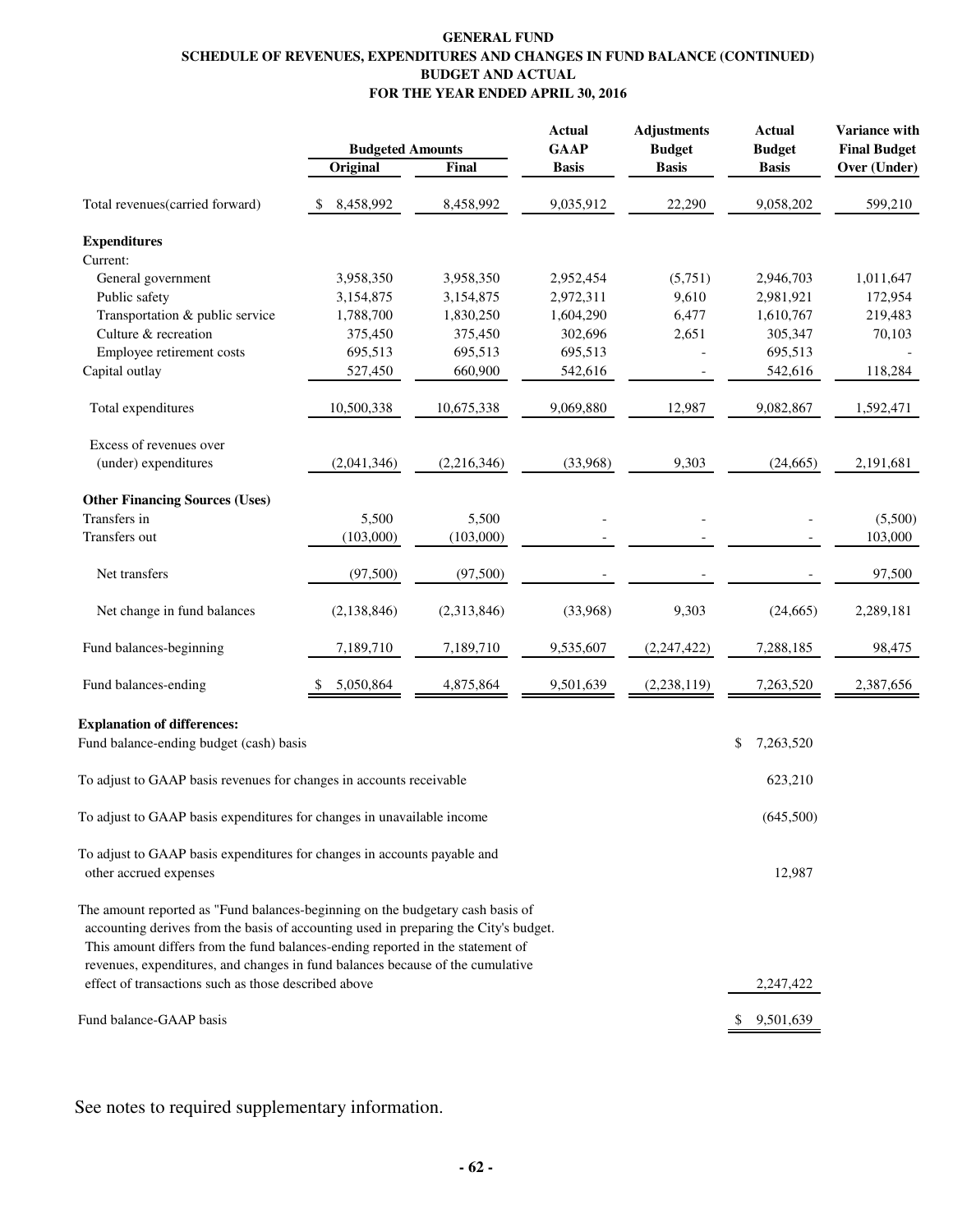#### **CITY OF MORRIS, ILLINOIS TAX INCREMENT FINANCING FUND I SCHEDULE OF REVENUES, EXPENDITURES AND CHANGES IN FUND BALANCE BUDGET AND ACTUAL FOR THE YEAR ENDED APRIL 30, 2016**

| <b>Budgeted Amounts</b><br>Original<br>Final<br><b>Basis</b><br><b>Basis</b><br><b>Basis</b><br>Over (Under)<br><b>Revenues</b><br>4,464,800<br>4,464,800<br>4,036,854<br>4,036,854<br>Incremental property tax<br>\$<br>(427, 946)<br>29,271<br>Principal-Talty Chevrolet<br>29,271<br>220,507<br>220,507<br>191,236<br><b>Interest-Talty Chevrolet</b><br>4,143<br>4,143<br>2,711<br>2,711<br>(1, 432)<br>7,687<br>7,687<br>Principal-Living Waters Church<br>7,688<br>7,688<br>(1)<br><b>Interest-Living Waters Church</b><br>451<br>451<br>451<br>451<br>Principal-MDDP<br>6,116<br>6,116<br>6,116<br>Interest-MDDP<br>3,253<br>3,253<br>3,253<br>6,610<br>Interest income<br>7,500<br>7,500<br>6,610<br>(890)<br>Miscellaneous income<br>20,000<br>(20,000)<br>20,000<br>4,284,189<br>4,533,853<br>4,284,189<br>4,533,853<br>(249, 664)<br>Total revenues<br>$\overline{\phantom{a}}$<br><b>Expenditures</b><br>General government:<br>100<br>100<br>100<br>Maintenance-snow removal<br>500<br>500<br>325<br>Accounting services<br>325<br>175<br>50,000<br>55,425<br>55,411<br>55,411<br>14<br>Engineering services<br>Legal services<br>25,000<br>21,826<br>22,081<br>2,919<br>25,000<br>255<br>Other professional services<br>34,575<br>40,000<br>10,428<br>10,428<br>24,147<br>10,000<br>10,000<br>Miscellaneous expenses<br>10,000<br>88,245<br>87,990<br>255<br>125,600<br>125,600<br>37,355<br>Total general government<br>Community development:<br>Loan/grant distributions<br>125,000<br>650,000<br>650,000<br>650,000<br>Reimbursement-taxing districts<br>2,232,450<br>2,232,450<br>2,018,427<br>214,023<br>2,018,427<br>Total community development<br>2,357,450<br>2,882,450<br>2,668,427<br>2,668,427<br>214,023<br>$\blacksquare$<br>Capital outlay:<br>Land purchases<br>455,000<br>455,000<br>451,111<br>451,111<br>3,889<br>2,632<br>Parks/riverfront<br>3,000<br>3,000<br>2,632<br>368<br>13,074<br>Building construction/improv.<br>65,000<br>65,000<br>51,926<br>51,926<br>Demolition of buildings<br>50,000<br>50,000<br>50,000<br>252<br>252<br>Bulk fuel storage facility<br>25,000<br>25,000<br>24,748<br>Sewerage treatment plant<br>50,000<br>50,000<br>54,281<br>(11,095)<br>43,186<br>6,814<br>Swimming pool<br>120,000<br>120,000<br>1,578<br>632<br>2,210<br>117,790<br>183,601<br>183,601<br>350,000<br>350,000<br>166,399<br>Equipment<br>325,000<br>325,000<br>95,688<br>(20, 380)<br>75,308<br>249,692<br>Water system & well improv.<br>10,000<br>412<br>412<br>10,000<br>9,588<br>Water tower<br>675,000<br>(35,000)<br>1,200,000<br>342,729<br>307,729<br>367,271<br>Sanitary sewer systems<br>600,000<br>600,000<br>362,868<br>101,995<br>464,863<br>135,137<br>Street construction<br>70,000<br>70,000<br>268<br>268<br>69,732<br>Storm sewer construction<br>18,229<br>7,008<br>25,237<br>170,000<br>170,000<br>144,763<br>Street lighting improv.<br>Traffic signals<br>75,000<br>75,000<br>43,143<br>93<br>43,236<br>31,764<br>Off street parking<br>100,000<br>100,000<br>1,000<br>1,000<br>99,000<br>Downtown development<br>15,000<br>15,000<br>5,433<br>98<br>5,531<br>9,469<br>100,000<br>Provision for contingency<br>100,000<br>100,000<br>1,615,151<br>43,351<br>1,658,502<br>Total capital outlay<br>3,783,000<br>3,258,000<br>1,599,498<br>Total expenditures<br>6,266,050<br>43,606<br>6,266,050<br>4,371,568<br>4,415,174<br>1,850,876 |  | <b>Actual</b> | <b>Adjustments</b> | <b>Actual</b> | Variance with       |
|-----------------------------------------------------------------------------------------------------------------------------------------------------------------------------------------------------------------------------------------------------------------------------------------------------------------------------------------------------------------------------------------------------------------------------------------------------------------------------------------------------------------------------------------------------------------------------------------------------------------------------------------------------------------------------------------------------------------------------------------------------------------------------------------------------------------------------------------------------------------------------------------------------------------------------------------------------------------------------------------------------------------------------------------------------------------------------------------------------------------------------------------------------------------------------------------------------------------------------------------------------------------------------------------------------------------------------------------------------------------------------------------------------------------------------------------------------------------------------------------------------------------------------------------------------------------------------------------------------------------------------------------------------------------------------------------------------------------------------------------------------------------------------------------------------------------------------------------------------------------------------------------------------------------------------------------------------------------------------------------------------------------------------------------------------------------------------------------------------------------------------------------------------------------------------------------------------------------------------------------------------------------------------------------------------------------------------------------------------------------------------------------------------------------------------------------------------------------------------------------------------------------------------------------------------------------------------------------------------------------------------------------------------------------------------------------------------------------------------------------------------------------------------------------------------------------------------------------------------------------------------------------------------------------------------------------------------------------------------------------------------------------------------------------------------------------------------------------------------------------------------------------------------------------------------------------------------------------------------------------------------------------------------------------------------------------------------------------------------------------------------------------------------|--|---------------|--------------------|---------------|---------------------|
|                                                                                                                                                                                                                                                                                                                                                                                                                                                                                                                                                                                                                                                                                                                                                                                                                                                                                                                                                                                                                                                                                                                                                                                                                                                                                                                                                                                                                                                                                                                                                                                                                                                                                                                                                                                                                                                                                                                                                                                                                                                                                                                                                                                                                                                                                                                                                                                                                                                                                                                                                                                                                                                                                                                                                                                                                                                                                                                                                                                                                                                                                                                                                                                                                                                                                                                                                                                                     |  | <b>GAAP</b>   | <b>Budget</b>      | <b>Budget</b> | <b>Final Budget</b> |
|                                                                                                                                                                                                                                                                                                                                                                                                                                                                                                                                                                                                                                                                                                                                                                                                                                                                                                                                                                                                                                                                                                                                                                                                                                                                                                                                                                                                                                                                                                                                                                                                                                                                                                                                                                                                                                                                                                                                                                                                                                                                                                                                                                                                                                                                                                                                                                                                                                                                                                                                                                                                                                                                                                                                                                                                                                                                                                                                                                                                                                                                                                                                                                                                                                                                                                                                                                                                     |  |               |                    |               |                     |
|                                                                                                                                                                                                                                                                                                                                                                                                                                                                                                                                                                                                                                                                                                                                                                                                                                                                                                                                                                                                                                                                                                                                                                                                                                                                                                                                                                                                                                                                                                                                                                                                                                                                                                                                                                                                                                                                                                                                                                                                                                                                                                                                                                                                                                                                                                                                                                                                                                                                                                                                                                                                                                                                                                                                                                                                                                                                                                                                                                                                                                                                                                                                                                                                                                                                                                                                                                                                     |  |               |                    |               |                     |
|                                                                                                                                                                                                                                                                                                                                                                                                                                                                                                                                                                                                                                                                                                                                                                                                                                                                                                                                                                                                                                                                                                                                                                                                                                                                                                                                                                                                                                                                                                                                                                                                                                                                                                                                                                                                                                                                                                                                                                                                                                                                                                                                                                                                                                                                                                                                                                                                                                                                                                                                                                                                                                                                                                                                                                                                                                                                                                                                                                                                                                                                                                                                                                                                                                                                                                                                                                                                     |  |               |                    |               |                     |
|                                                                                                                                                                                                                                                                                                                                                                                                                                                                                                                                                                                                                                                                                                                                                                                                                                                                                                                                                                                                                                                                                                                                                                                                                                                                                                                                                                                                                                                                                                                                                                                                                                                                                                                                                                                                                                                                                                                                                                                                                                                                                                                                                                                                                                                                                                                                                                                                                                                                                                                                                                                                                                                                                                                                                                                                                                                                                                                                                                                                                                                                                                                                                                                                                                                                                                                                                                                                     |  |               |                    |               |                     |
|                                                                                                                                                                                                                                                                                                                                                                                                                                                                                                                                                                                                                                                                                                                                                                                                                                                                                                                                                                                                                                                                                                                                                                                                                                                                                                                                                                                                                                                                                                                                                                                                                                                                                                                                                                                                                                                                                                                                                                                                                                                                                                                                                                                                                                                                                                                                                                                                                                                                                                                                                                                                                                                                                                                                                                                                                                                                                                                                                                                                                                                                                                                                                                                                                                                                                                                                                                                                     |  |               |                    |               |                     |
|                                                                                                                                                                                                                                                                                                                                                                                                                                                                                                                                                                                                                                                                                                                                                                                                                                                                                                                                                                                                                                                                                                                                                                                                                                                                                                                                                                                                                                                                                                                                                                                                                                                                                                                                                                                                                                                                                                                                                                                                                                                                                                                                                                                                                                                                                                                                                                                                                                                                                                                                                                                                                                                                                                                                                                                                                                                                                                                                                                                                                                                                                                                                                                                                                                                                                                                                                                                                     |  |               |                    |               |                     |
|                                                                                                                                                                                                                                                                                                                                                                                                                                                                                                                                                                                                                                                                                                                                                                                                                                                                                                                                                                                                                                                                                                                                                                                                                                                                                                                                                                                                                                                                                                                                                                                                                                                                                                                                                                                                                                                                                                                                                                                                                                                                                                                                                                                                                                                                                                                                                                                                                                                                                                                                                                                                                                                                                                                                                                                                                                                                                                                                                                                                                                                                                                                                                                                                                                                                                                                                                                                                     |  |               |                    |               |                     |
|                                                                                                                                                                                                                                                                                                                                                                                                                                                                                                                                                                                                                                                                                                                                                                                                                                                                                                                                                                                                                                                                                                                                                                                                                                                                                                                                                                                                                                                                                                                                                                                                                                                                                                                                                                                                                                                                                                                                                                                                                                                                                                                                                                                                                                                                                                                                                                                                                                                                                                                                                                                                                                                                                                                                                                                                                                                                                                                                                                                                                                                                                                                                                                                                                                                                                                                                                                                                     |  |               |                    |               |                     |
|                                                                                                                                                                                                                                                                                                                                                                                                                                                                                                                                                                                                                                                                                                                                                                                                                                                                                                                                                                                                                                                                                                                                                                                                                                                                                                                                                                                                                                                                                                                                                                                                                                                                                                                                                                                                                                                                                                                                                                                                                                                                                                                                                                                                                                                                                                                                                                                                                                                                                                                                                                                                                                                                                                                                                                                                                                                                                                                                                                                                                                                                                                                                                                                                                                                                                                                                                                                                     |  |               |                    |               |                     |
|                                                                                                                                                                                                                                                                                                                                                                                                                                                                                                                                                                                                                                                                                                                                                                                                                                                                                                                                                                                                                                                                                                                                                                                                                                                                                                                                                                                                                                                                                                                                                                                                                                                                                                                                                                                                                                                                                                                                                                                                                                                                                                                                                                                                                                                                                                                                                                                                                                                                                                                                                                                                                                                                                                                                                                                                                                                                                                                                                                                                                                                                                                                                                                                                                                                                                                                                                                                                     |  |               |                    |               |                     |
|                                                                                                                                                                                                                                                                                                                                                                                                                                                                                                                                                                                                                                                                                                                                                                                                                                                                                                                                                                                                                                                                                                                                                                                                                                                                                                                                                                                                                                                                                                                                                                                                                                                                                                                                                                                                                                                                                                                                                                                                                                                                                                                                                                                                                                                                                                                                                                                                                                                                                                                                                                                                                                                                                                                                                                                                                                                                                                                                                                                                                                                                                                                                                                                                                                                                                                                                                                                                     |  |               |                    |               |                     |
|                                                                                                                                                                                                                                                                                                                                                                                                                                                                                                                                                                                                                                                                                                                                                                                                                                                                                                                                                                                                                                                                                                                                                                                                                                                                                                                                                                                                                                                                                                                                                                                                                                                                                                                                                                                                                                                                                                                                                                                                                                                                                                                                                                                                                                                                                                                                                                                                                                                                                                                                                                                                                                                                                                                                                                                                                                                                                                                                                                                                                                                                                                                                                                                                                                                                                                                                                                                                     |  |               |                    |               |                     |
|                                                                                                                                                                                                                                                                                                                                                                                                                                                                                                                                                                                                                                                                                                                                                                                                                                                                                                                                                                                                                                                                                                                                                                                                                                                                                                                                                                                                                                                                                                                                                                                                                                                                                                                                                                                                                                                                                                                                                                                                                                                                                                                                                                                                                                                                                                                                                                                                                                                                                                                                                                                                                                                                                                                                                                                                                                                                                                                                                                                                                                                                                                                                                                                                                                                                                                                                                                                                     |  |               |                    |               |                     |
|                                                                                                                                                                                                                                                                                                                                                                                                                                                                                                                                                                                                                                                                                                                                                                                                                                                                                                                                                                                                                                                                                                                                                                                                                                                                                                                                                                                                                                                                                                                                                                                                                                                                                                                                                                                                                                                                                                                                                                                                                                                                                                                                                                                                                                                                                                                                                                                                                                                                                                                                                                                                                                                                                                                                                                                                                                                                                                                                                                                                                                                                                                                                                                                                                                                                                                                                                                                                     |  |               |                    |               |                     |
|                                                                                                                                                                                                                                                                                                                                                                                                                                                                                                                                                                                                                                                                                                                                                                                                                                                                                                                                                                                                                                                                                                                                                                                                                                                                                                                                                                                                                                                                                                                                                                                                                                                                                                                                                                                                                                                                                                                                                                                                                                                                                                                                                                                                                                                                                                                                                                                                                                                                                                                                                                                                                                                                                                                                                                                                                                                                                                                                                                                                                                                                                                                                                                                                                                                                                                                                                                                                     |  |               |                    |               |                     |
|                                                                                                                                                                                                                                                                                                                                                                                                                                                                                                                                                                                                                                                                                                                                                                                                                                                                                                                                                                                                                                                                                                                                                                                                                                                                                                                                                                                                                                                                                                                                                                                                                                                                                                                                                                                                                                                                                                                                                                                                                                                                                                                                                                                                                                                                                                                                                                                                                                                                                                                                                                                                                                                                                                                                                                                                                                                                                                                                                                                                                                                                                                                                                                                                                                                                                                                                                                                                     |  |               |                    |               |                     |
|                                                                                                                                                                                                                                                                                                                                                                                                                                                                                                                                                                                                                                                                                                                                                                                                                                                                                                                                                                                                                                                                                                                                                                                                                                                                                                                                                                                                                                                                                                                                                                                                                                                                                                                                                                                                                                                                                                                                                                                                                                                                                                                                                                                                                                                                                                                                                                                                                                                                                                                                                                                                                                                                                                                                                                                                                                                                                                                                                                                                                                                                                                                                                                                                                                                                                                                                                                                                     |  |               |                    |               |                     |
|                                                                                                                                                                                                                                                                                                                                                                                                                                                                                                                                                                                                                                                                                                                                                                                                                                                                                                                                                                                                                                                                                                                                                                                                                                                                                                                                                                                                                                                                                                                                                                                                                                                                                                                                                                                                                                                                                                                                                                                                                                                                                                                                                                                                                                                                                                                                                                                                                                                                                                                                                                                                                                                                                                                                                                                                                                                                                                                                                                                                                                                                                                                                                                                                                                                                                                                                                                                                     |  |               |                    |               |                     |
|                                                                                                                                                                                                                                                                                                                                                                                                                                                                                                                                                                                                                                                                                                                                                                                                                                                                                                                                                                                                                                                                                                                                                                                                                                                                                                                                                                                                                                                                                                                                                                                                                                                                                                                                                                                                                                                                                                                                                                                                                                                                                                                                                                                                                                                                                                                                                                                                                                                                                                                                                                                                                                                                                                                                                                                                                                                                                                                                                                                                                                                                                                                                                                                                                                                                                                                                                                                                     |  |               |                    |               |                     |
|                                                                                                                                                                                                                                                                                                                                                                                                                                                                                                                                                                                                                                                                                                                                                                                                                                                                                                                                                                                                                                                                                                                                                                                                                                                                                                                                                                                                                                                                                                                                                                                                                                                                                                                                                                                                                                                                                                                                                                                                                                                                                                                                                                                                                                                                                                                                                                                                                                                                                                                                                                                                                                                                                                                                                                                                                                                                                                                                                                                                                                                                                                                                                                                                                                                                                                                                                                                                     |  |               |                    |               |                     |
|                                                                                                                                                                                                                                                                                                                                                                                                                                                                                                                                                                                                                                                                                                                                                                                                                                                                                                                                                                                                                                                                                                                                                                                                                                                                                                                                                                                                                                                                                                                                                                                                                                                                                                                                                                                                                                                                                                                                                                                                                                                                                                                                                                                                                                                                                                                                                                                                                                                                                                                                                                                                                                                                                                                                                                                                                                                                                                                                                                                                                                                                                                                                                                                                                                                                                                                                                                                                     |  |               |                    |               |                     |
|                                                                                                                                                                                                                                                                                                                                                                                                                                                                                                                                                                                                                                                                                                                                                                                                                                                                                                                                                                                                                                                                                                                                                                                                                                                                                                                                                                                                                                                                                                                                                                                                                                                                                                                                                                                                                                                                                                                                                                                                                                                                                                                                                                                                                                                                                                                                                                                                                                                                                                                                                                                                                                                                                                                                                                                                                                                                                                                                                                                                                                                                                                                                                                                                                                                                                                                                                                                                     |  |               |                    |               |                     |
|                                                                                                                                                                                                                                                                                                                                                                                                                                                                                                                                                                                                                                                                                                                                                                                                                                                                                                                                                                                                                                                                                                                                                                                                                                                                                                                                                                                                                                                                                                                                                                                                                                                                                                                                                                                                                                                                                                                                                                                                                                                                                                                                                                                                                                                                                                                                                                                                                                                                                                                                                                                                                                                                                                                                                                                                                                                                                                                                                                                                                                                                                                                                                                                                                                                                                                                                                                                                     |  |               |                    |               |                     |
|                                                                                                                                                                                                                                                                                                                                                                                                                                                                                                                                                                                                                                                                                                                                                                                                                                                                                                                                                                                                                                                                                                                                                                                                                                                                                                                                                                                                                                                                                                                                                                                                                                                                                                                                                                                                                                                                                                                                                                                                                                                                                                                                                                                                                                                                                                                                                                                                                                                                                                                                                                                                                                                                                                                                                                                                                                                                                                                                                                                                                                                                                                                                                                                                                                                                                                                                                                                                     |  |               |                    |               |                     |
|                                                                                                                                                                                                                                                                                                                                                                                                                                                                                                                                                                                                                                                                                                                                                                                                                                                                                                                                                                                                                                                                                                                                                                                                                                                                                                                                                                                                                                                                                                                                                                                                                                                                                                                                                                                                                                                                                                                                                                                                                                                                                                                                                                                                                                                                                                                                                                                                                                                                                                                                                                                                                                                                                                                                                                                                                                                                                                                                                                                                                                                                                                                                                                                                                                                                                                                                                                                                     |  |               |                    |               |                     |
|                                                                                                                                                                                                                                                                                                                                                                                                                                                                                                                                                                                                                                                                                                                                                                                                                                                                                                                                                                                                                                                                                                                                                                                                                                                                                                                                                                                                                                                                                                                                                                                                                                                                                                                                                                                                                                                                                                                                                                                                                                                                                                                                                                                                                                                                                                                                                                                                                                                                                                                                                                                                                                                                                                                                                                                                                                                                                                                                                                                                                                                                                                                                                                                                                                                                                                                                                                                                     |  |               |                    |               |                     |
|                                                                                                                                                                                                                                                                                                                                                                                                                                                                                                                                                                                                                                                                                                                                                                                                                                                                                                                                                                                                                                                                                                                                                                                                                                                                                                                                                                                                                                                                                                                                                                                                                                                                                                                                                                                                                                                                                                                                                                                                                                                                                                                                                                                                                                                                                                                                                                                                                                                                                                                                                                                                                                                                                                                                                                                                                                                                                                                                                                                                                                                                                                                                                                                                                                                                                                                                                                                                     |  |               |                    |               |                     |
|                                                                                                                                                                                                                                                                                                                                                                                                                                                                                                                                                                                                                                                                                                                                                                                                                                                                                                                                                                                                                                                                                                                                                                                                                                                                                                                                                                                                                                                                                                                                                                                                                                                                                                                                                                                                                                                                                                                                                                                                                                                                                                                                                                                                                                                                                                                                                                                                                                                                                                                                                                                                                                                                                                                                                                                                                                                                                                                                                                                                                                                                                                                                                                                                                                                                                                                                                                                                     |  |               |                    |               |                     |
|                                                                                                                                                                                                                                                                                                                                                                                                                                                                                                                                                                                                                                                                                                                                                                                                                                                                                                                                                                                                                                                                                                                                                                                                                                                                                                                                                                                                                                                                                                                                                                                                                                                                                                                                                                                                                                                                                                                                                                                                                                                                                                                                                                                                                                                                                                                                                                                                                                                                                                                                                                                                                                                                                                                                                                                                                                                                                                                                                                                                                                                                                                                                                                                                                                                                                                                                                                                                     |  |               |                    |               |                     |
|                                                                                                                                                                                                                                                                                                                                                                                                                                                                                                                                                                                                                                                                                                                                                                                                                                                                                                                                                                                                                                                                                                                                                                                                                                                                                                                                                                                                                                                                                                                                                                                                                                                                                                                                                                                                                                                                                                                                                                                                                                                                                                                                                                                                                                                                                                                                                                                                                                                                                                                                                                                                                                                                                                                                                                                                                                                                                                                                                                                                                                                                                                                                                                                                                                                                                                                                                                                                     |  |               |                    |               |                     |
|                                                                                                                                                                                                                                                                                                                                                                                                                                                                                                                                                                                                                                                                                                                                                                                                                                                                                                                                                                                                                                                                                                                                                                                                                                                                                                                                                                                                                                                                                                                                                                                                                                                                                                                                                                                                                                                                                                                                                                                                                                                                                                                                                                                                                                                                                                                                                                                                                                                                                                                                                                                                                                                                                                                                                                                                                                                                                                                                                                                                                                                                                                                                                                                                                                                                                                                                                                                                     |  |               |                    |               |                     |
|                                                                                                                                                                                                                                                                                                                                                                                                                                                                                                                                                                                                                                                                                                                                                                                                                                                                                                                                                                                                                                                                                                                                                                                                                                                                                                                                                                                                                                                                                                                                                                                                                                                                                                                                                                                                                                                                                                                                                                                                                                                                                                                                                                                                                                                                                                                                                                                                                                                                                                                                                                                                                                                                                                                                                                                                                                                                                                                                                                                                                                                                                                                                                                                                                                                                                                                                                                                                     |  |               |                    |               |                     |
|                                                                                                                                                                                                                                                                                                                                                                                                                                                                                                                                                                                                                                                                                                                                                                                                                                                                                                                                                                                                                                                                                                                                                                                                                                                                                                                                                                                                                                                                                                                                                                                                                                                                                                                                                                                                                                                                                                                                                                                                                                                                                                                                                                                                                                                                                                                                                                                                                                                                                                                                                                                                                                                                                                                                                                                                                                                                                                                                                                                                                                                                                                                                                                                                                                                                                                                                                                                                     |  |               |                    |               |                     |
|                                                                                                                                                                                                                                                                                                                                                                                                                                                                                                                                                                                                                                                                                                                                                                                                                                                                                                                                                                                                                                                                                                                                                                                                                                                                                                                                                                                                                                                                                                                                                                                                                                                                                                                                                                                                                                                                                                                                                                                                                                                                                                                                                                                                                                                                                                                                                                                                                                                                                                                                                                                                                                                                                                                                                                                                                                                                                                                                                                                                                                                                                                                                                                                                                                                                                                                                                                                                     |  |               |                    |               |                     |
|                                                                                                                                                                                                                                                                                                                                                                                                                                                                                                                                                                                                                                                                                                                                                                                                                                                                                                                                                                                                                                                                                                                                                                                                                                                                                                                                                                                                                                                                                                                                                                                                                                                                                                                                                                                                                                                                                                                                                                                                                                                                                                                                                                                                                                                                                                                                                                                                                                                                                                                                                                                                                                                                                                                                                                                                                                                                                                                                                                                                                                                                                                                                                                                                                                                                                                                                                                                                     |  |               |                    |               |                     |
|                                                                                                                                                                                                                                                                                                                                                                                                                                                                                                                                                                                                                                                                                                                                                                                                                                                                                                                                                                                                                                                                                                                                                                                                                                                                                                                                                                                                                                                                                                                                                                                                                                                                                                                                                                                                                                                                                                                                                                                                                                                                                                                                                                                                                                                                                                                                                                                                                                                                                                                                                                                                                                                                                                                                                                                                                                                                                                                                                                                                                                                                                                                                                                                                                                                                                                                                                                                                     |  |               |                    |               |                     |
|                                                                                                                                                                                                                                                                                                                                                                                                                                                                                                                                                                                                                                                                                                                                                                                                                                                                                                                                                                                                                                                                                                                                                                                                                                                                                                                                                                                                                                                                                                                                                                                                                                                                                                                                                                                                                                                                                                                                                                                                                                                                                                                                                                                                                                                                                                                                                                                                                                                                                                                                                                                                                                                                                                                                                                                                                                                                                                                                                                                                                                                                                                                                                                                                                                                                                                                                                                                                     |  |               |                    |               |                     |
|                                                                                                                                                                                                                                                                                                                                                                                                                                                                                                                                                                                                                                                                                                                                                                                                                                                                                                                                                                                                                                                                                                                                                                                                                                                                                                                                                                                                                                                                                                                                                                                                                                                                                                                                                                                                                                                                                                                                                                                                                                                                                                                                                                                                                                                                                                                                                                                                                                                                                                                                                                                                                                                                                                                                                                                                                                                                                                                                                                                                                                                                                                                                                                                                                                                                                                                                                                                                     |  |               |                    |               |                     |
|                                                                                                                                                                                                                                                                                                                                                                                                                                                                                                                                                                                                                                                                                                                                                                                                                                                                                                                                                                                                                                                                                                                                                                                                                                                                                                                                                                                                                                                                                                                                                                                                                                                                                                                                                                                                                                                                                                                                                                                                                                                                                                                                                                                                                                                                                                                                                                                                                                                                                                                                                                                                                                                                                                                                                                                                                                                                                                                                                                                                                                                                                                                                                                                                                                                                                                                                                                                                     |  |               |                    |               |                     |
|                                                                                                                                                                                                                                                                                                                                                                                                                                                                                                                                                                                                                                                                                                                                                                                                                                                                                                                                                                                                                                                                                                                                                                                                                                                                                                                                                                                                                                                                                                                                                                                                                                                                                                                                                                                                                                                                                                                                                                                                                                                                                                                                                                                                                                                                                                                                                                                                                                                                                                                                                                                                                                                                                                                                                                                                                                                                                                                                                                                                                                                                                                                                                                                                                                                                                                                                                                                                     |  |               |                    |               |                     |
|                                                                                                                                                                                                                                                                                                                                                                                                                                                                                                                                                                                                                                                                                                                                                                                                                                                                                                                                                                                                                                                                                                                                                                                                                                                                                                                                                                                                                                                                                                                                                                                                                                                                                                                                                                                                                                                                                                                                                                                                                                                                                                                                                                                                                                                                                                                                                                                                                                                                                                                                                                                                                                                                                                                                                                                                                                                                                                                                                                                                                                                                                                                                                                                                                                                                                                                                                                                                     |  |               |                    |               |                     |
|                                                                                                                                                                                                                                                                                                                                                                                                                                                                                                                                                                                                                                                                                                                                                                                                                                                                                                                                                                                                                                                                                                                                                                                                                                                                                                                                                                                                                                                                                                                                                                                                                                                                                                                                                                                                                                                                                                                                                                                                                                                                                                                                                                                                                                                                                                                                                                                                                                                                                                                                                                                                                                                                                                                                                                                                                                                                                                                                                                                                                                                                                                                                                                                                                                                                                                                                                                                                     |  |               |                    |               |                     |
|                                                                                                                                                                                                                                                                                                                                                                                                                                                                                                                                                                                                                                                                                                                                                                                                                                                                                                                                                                                                                                                                                                                                                                                                                                                                                                                                                                                                                                                                                                                                                                                                                                                                                                                                                                                                                                                                                                                                                                                                                                                                                                                                                                                                                                                                                                                                                                                                                                                                                                                                                                                                                                                                                                                                                                                                                                                                                                                                                                                                                                                                                                                                                                                                                                                                                                                                                                                                     |  |               |                    |               |                     |
|                                                                                                                                                                                                                                                                                                                                                                                                                                                                                                                                                                                                                                                                                                                                                                                                                                                                                                                                                                                                                                                                                                                                                                                                                                                                                                                                                                                                                                                                                                                                                                                                                                                                                                                                                                                                                                                                                                                                                                                                                                                                                                                                                                                                                                                                                                                                                                                                                                                                                                                                                                                                                                                                                                                                                                                                                                                                                                                                                                                                                                                                                                                                                                                                                                                                                                                                                                                                     |  |               |                    |               |                     |
|                                                                                                                                                                                                                                                                                                                                                                                                                                                                                                                                                                                                                                                                                                                                                                                                                                                                                                                                                                                                                                                                                                                                                                                                                                                                                                                                                                                                                                                                                                                                                                                                                                                                                                                                                                                                                                                                                                                                                                                                                                                                                                                                                                                                                                                                                                                                                                                                                                                                                                                                                                                                                                                                                                                                                                                                                                                                                                                                                                                                                                                                                                                                                                                                                                                                                                                                                                                                     |  |               |                    |               |                     |
|                                                                                                                                                                                                                                                                                                                                                                                                                                                                                                                                                                                                                                                                                                                                                                                                                                                                                                                                                                                                                                                                                                                                                                                                                                                                                                                                                                                                                                                                                                                                                                                                                                                                                                                                                                                                                                                                                                                                                                                                                                                                                                                                                                                                                                                                                                                                                                                                                                                                                                                                                                                                                                                                                                                                                                                                                                                                                                                                                                                                                                                                                                                                                                                                                                                                                                                                                                                                     |  |               |                    |               |                     |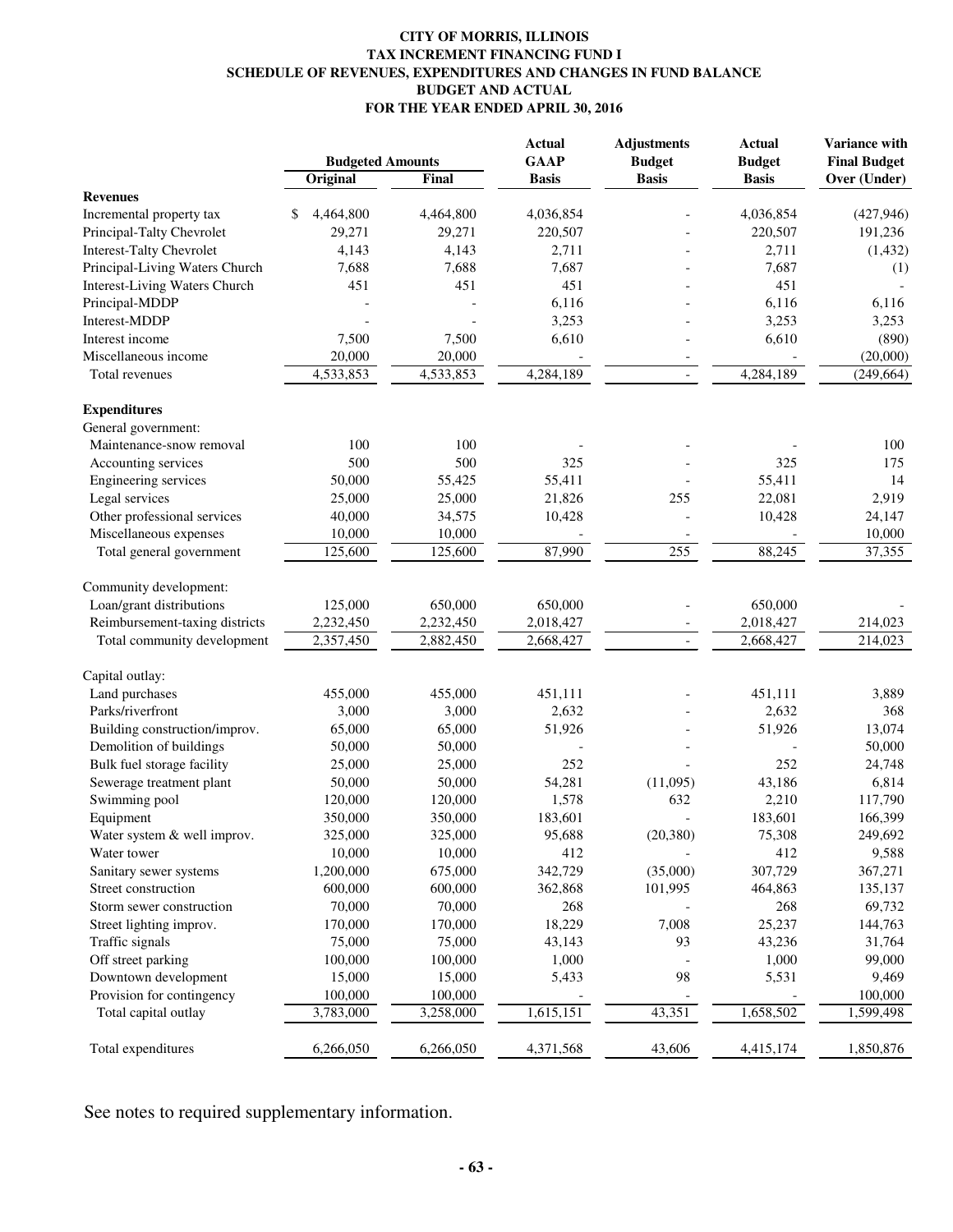#### **CITY OF MORRIS, ILLINOIS TAX INCREMENT FINANCING FUND I SCHEDULE OF REVENUES, EXPENDITURES AND CHANGES IN FUND BALANCE (CONTINUED) BUDGET AND ACTUAL FOR THE YEAR ENDED APRIL 30, 2016**

|                                                                                                                                                                                                                                                                                                                                            | <b>Budgeted Amounts</b> |               | <b>Actual</b><br><b>GAAP</b> | <b>Adjustments</b><br><b>Budget</b> | <b>Actual</b><br><b>Budget</b> | Variance with<br><b>Final Budget</b> |
|--------------------------------------------------------------------------------------------------------------------------------------------------------------------------------------------------------------------------------------------------------------------------------------------------------------------------------------------|-------------------------|---------------|------------------------------|-------------------------------------|--------------------------------|--------------------------------------|
|                                                                                                                                                                                                                                                                                                                                            | Original                | Final         | <b>Basis</b>                 | <b>Basis</b>                        | <b>Basis</b>                   | Over (Under)                         |
| Excess of revenues over<br>(under) expenditures                                                                                                                                                                                                                                                                                            | (1,732,197)<br>\$       | (1,732,197)   | (87,379)                     | (43,606)                            | (130,985)                      | 1,601,212                            |
| <b>Other Financing Sources (Uses)</b><br>Transfers to Marina TIF Fund                                                                                                                                                                                                                                                                      | (500,000)               | (500,000)     | (500,000)                    |                                     | (500,000)                      |                                      |
| Net change in fund balances                                                                                                                                                                                                                                                                                                                | (2, 232, 197)           | (2, 232, 197) | (587,379)                    | (43,606)                            | (630,985)                      | 1,601,212                            |
| Fund balances-beginning                                                                                                                                                                                                                                                                                                                    | 6,826,265               | 6,826,265     | 6,742,668                    | 121,609                             | 6,864,277                      | 38,012                               |
| Fund balances-ending                                                                                                                                                                                                                                                                                                                       | 4,594,068               | 4,594,068     | 6,155,289                    | 78,003                              | 6,233,292                      | 1,639,224                            |
| <b>Explanation of differences:</b><br>Fund balance-ending budget (cash) basis<br>To adjust to GAAP basis revenues for changes in receivables                                                                                                                                                                                               |                         |               |                              |                                     | \$<br>6,233,292<br>635,256     |                                      |
| To adjust to GAAP basis expenditures for changes in unavailable income                                                                                                                                                                                                                                                                     |                         |               |                              |                                     | (635, 256)                     |                                      |
| To adjust to GAAP basis expenditures for changes in accounts payable and<br>other accrued expenses                                                                                                                                                                                                                                         |                         |               |                              |                                     | 43,606                         |                                      |
| The amount reported as "Fund balances-beginning on the budgetary cash basis of<br>accounting derives from the basis of accounting used in preparing the City's budget.<br>This amount differs from the fund balances-ending reported in the statement of<br>revenues, expenditures, and changes in fund balances because of the cumulative |                         |               |                              |                                     |                                |                                      |
| effect of transactions such as those described above                                                                                                                                                                                                                                                                                       |                         |               |                              |                                     | (121,609)                      |                                      |
| Fund balance-GAAP basis                                                                                                                                                                                                                                                                                                                    |                         |               |                              |                                     | \$<br>6,155,289                |                                      |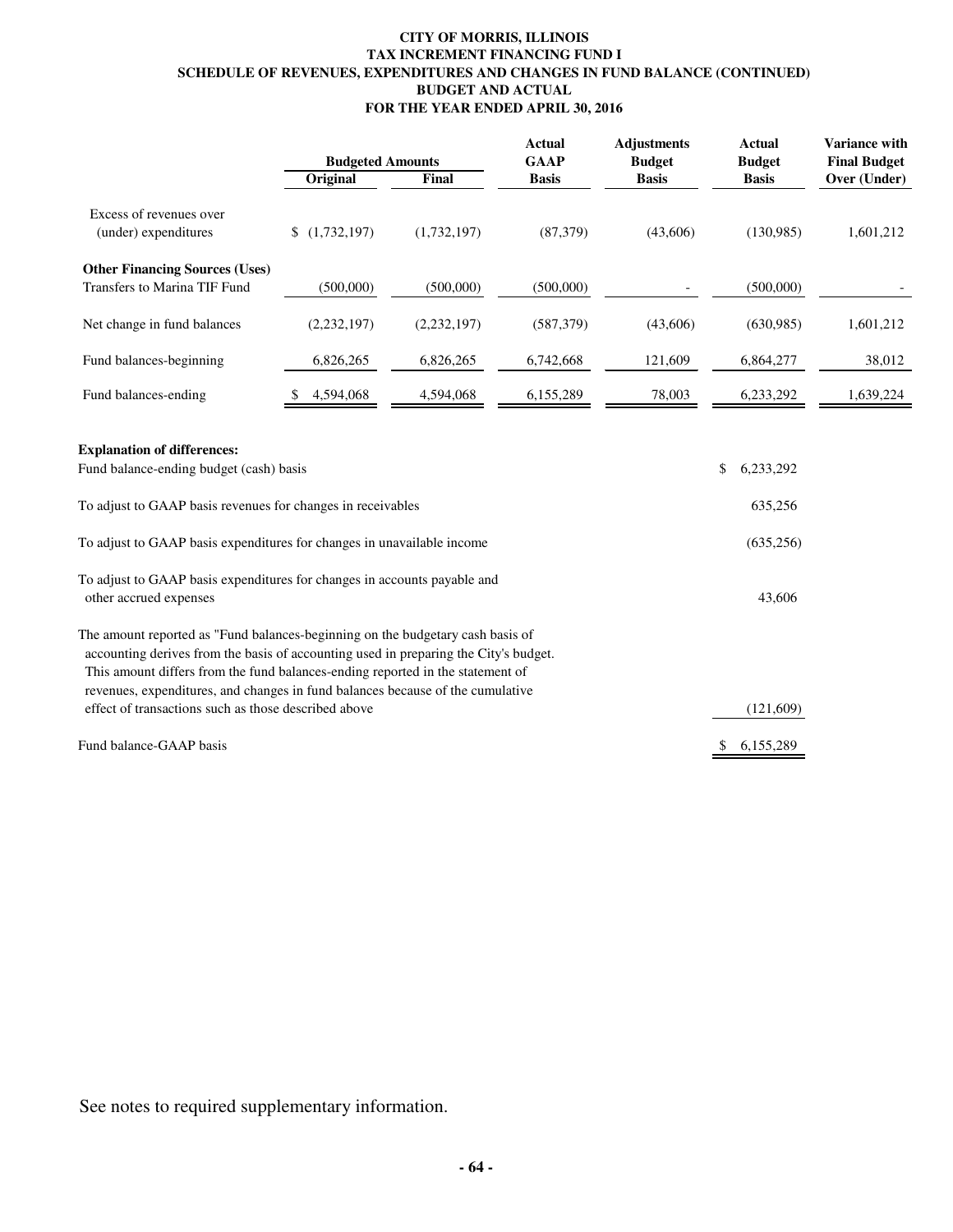#### Notes to Required Supplementary Information April 30, 2016

**Budgetary Information –** The City adopted the Municipal Budget Act on March 14, 1983. Consequently, the City follows these procedures in establishing the budgetary data reflected in the required supplementary information:

- 1. Prior to April 1, the City Budget Officer submits to the City Council a tentative annual budget and appropriation ordinance for the fiscal year commencing May 1st. The operating budget includes proposed expenditures and the means of financing them.
- 2. Prior to April  $30<sup>th</sup>$ , the annual budget and appropriation ordinance is legally adopted through passage of an ordinance after a public hearing is held to obtain comments from the community.
- 3. The City Budget Officer is authorized to transfer from any appropriation item its anticipated unexpended funds to any other item of appropriation within any fund; however, any revisions that alter the total expenditures of any fund must be approved by the City Council.
- 4. Formal budgetary integration in the form of legally adopted budgets is employed as a management control device for most funds.
- 5. Budgeted amounts were originally adopted by the City Council on April 20, 2015.

The City prepares its budget and appropriation ordinance on the cash basis of accounting for most fund types in conformity with practices prescribed or permitted by applicable statutes of the State of Illinois. This basis is different from generally accepted accounting principles. As a result, schedules contained in the required supplementary information contain an explanation of this difference when applicable.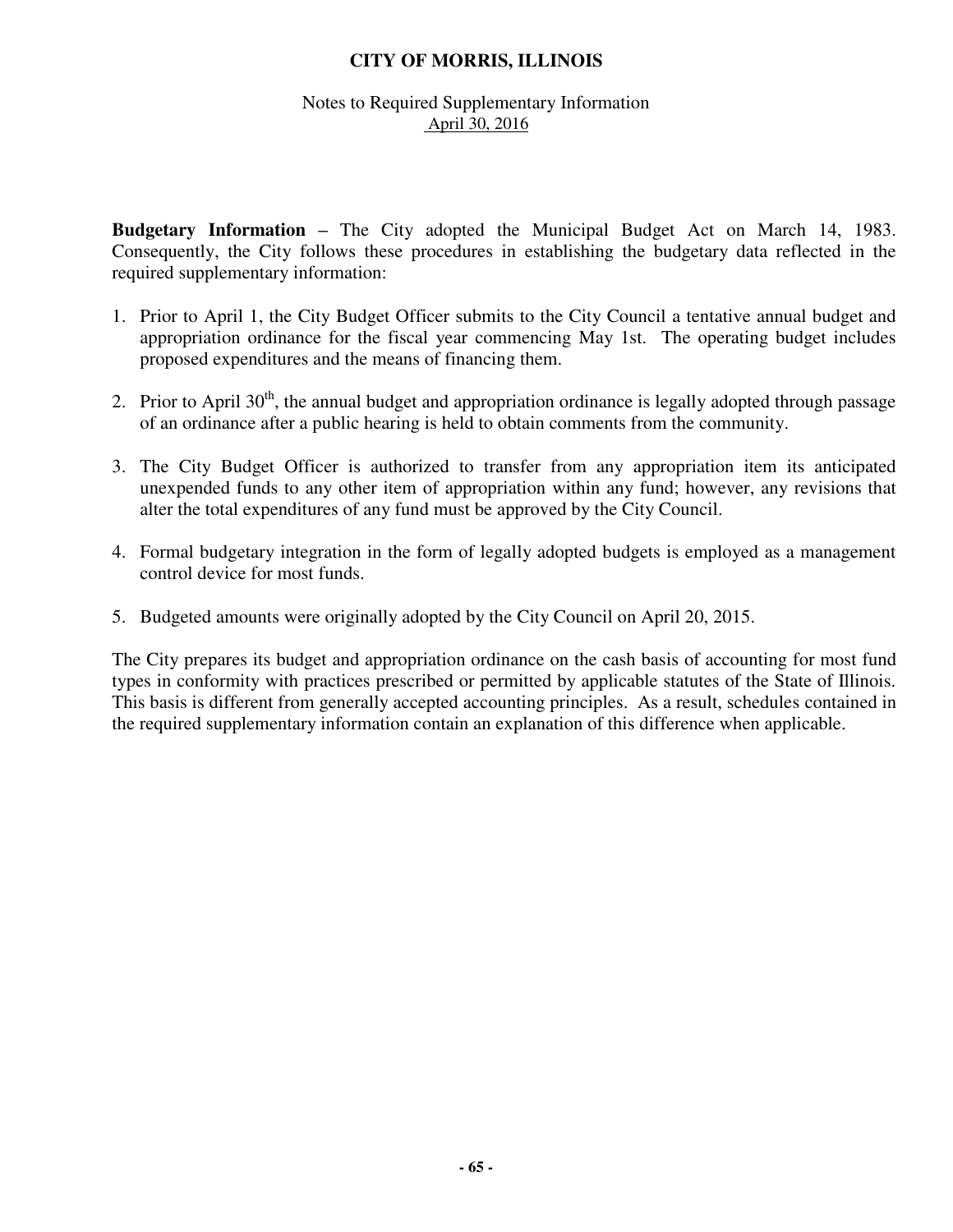#### **CITY OF MORRIS, ILLINOIS NONMAJOR GOVERNMENTAL FUNDS COMBINING BALANCE SHEET APRIL 30, 2016**

| <b>Solid</b><br>Waste<br><b>Fund</b><br>297,748 |
|-------------------------------------------------|
|                                                 |
|                                                 |
|                                                 |
|                                                 |
|                                                 |
|                                                 |
|                                                 |
|                                                 |
| 5,835                                           |
|                                                 |
|                                                 |
|                                                 |
| 303,583                                         |
|                                                 |
|                                                 |
|                                                 |
|                                                 |
|                                                 |
|                                                 |
|                                                 |
|                                                 |
| 303,583                                         |
|                                                 |
| 303,583                                         |
|                                                 |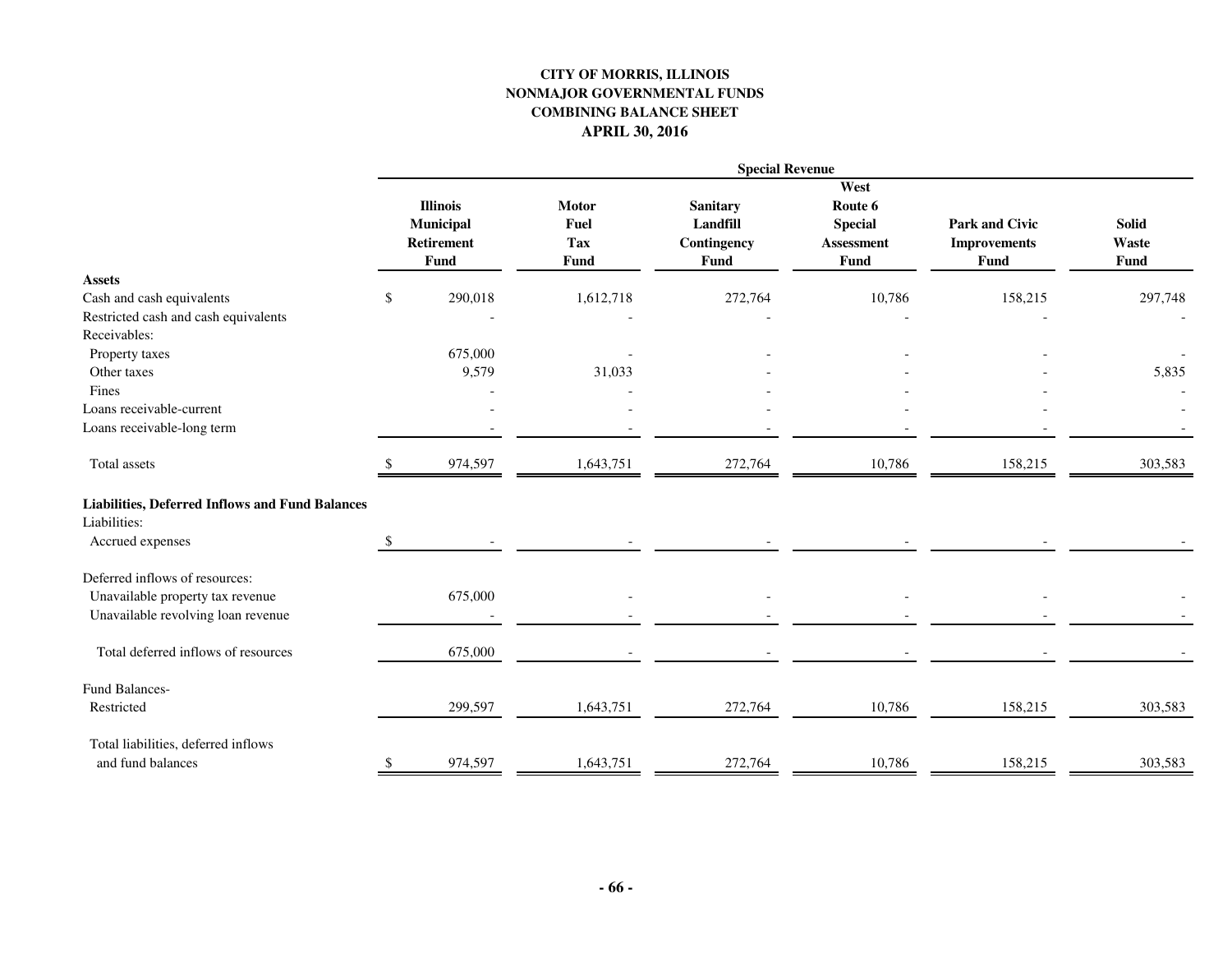#### **CITY OF MORRIS, ILLINOIS NONMAJOR GOVERNMENTAL FUNDS COMBINING BALANCE SHEET (CONTINUED) APRIL 30, 2016**

|                                                        | <b>Special Revenue</b> |                              |                                    |                                               |                                                 | <b>Capital Projects</b>              |                                                          |
|--------------------------------------------------------|------------------------|------------------------------|------------------------------------|-----------------------------------------------|-------------------------------------------------|--------------------------------------|----------------------------------------------------------|
|                                                        |                        | Marina<br><b>TIF</b><br>Fund | <b>Motel</b><br><b>Tax</b><br>Fund | <b>Drug Fine</b><br>and<br>Forfeiture<br>Fund | Community<br><b>Development</b><br>Loan<br>Fund | Municipal<br><b>Building</b><br>Fund | <b>Total</b><br>Nonmajor<br>Governmental<br><b>Funds</b> |
| <b>Assets</b>                                          |                        |                              |                                    |                                               |                                                 |                                      |                                                          |
| Cash and cash equivalents                              | \$                     | 25,605                       | 365,113                            | 61,102                                        |                                                 |                                      | 3,094,069                                                |
| Restricted cash and cash equivalents                   |                        |                              |                                    |                                               | 1,015,108                                       |                                      | 1,015,108                                                |
| Receivables:                                           |                        |                              |                                    |                                               |                                                 |                                      | 675,000                                                  |
| Property taxes<br>Other taxes                          |                        |                              | 19,696                             |                                               |                                                 |                                      | 66,143                                                   |
| Fines                                                  |                        |                              |                                    | 1,387                                         |                                                 |                                      | 1,387                                                    |
| Loans receivable-current                               |                        |                              |                                    |                                               | 56,034                                          |                                      | 56,034                                                   |
| Loans receivable-long term                             |                        |                              |                                    |                                               | 211,652                                         |                                      | 211,652                                                  |
| Total assets                                           |                        | 25,605                       | 384,809                            | 62,489                                        | 1,282,794                                       |                                      | 5,119,393                                                |
| <b>Liabilities, Deferred Inflows and Fund Balances</b> |                        |                              |                                    |                                               |                                                 |                                      |                                                          |
| Liabilities:                                           |                        |                              |                                    |                                               |                                                 |                                      |                                                          |
| Accrued expenses                                       | \$                     | 123,385                      |                                    |                                               |                                                 |                                      | 123,385                                                  |
| Deferred inflows of resources:                         |                        |                              |                                    |                                               |                                                 |                                      |                                                          |
| Unavailable property tax revenue                       |                        |                              |                                    |                                               |                                                 |                                      | 675,000                                                  |
| Unavailable revolving loan revenue                     |                        |                              |                                    |                                               | 267,686                                         |                                      | 267,686                                                  |
| Total deferred inflows of resources                    |                        |                              |                                    |                                               | 267,686                                         |                                      | 942,686                                                  |
| Fund Balances-                                         |                        |                              |                                    |                                               |                                                 |                                      |                                                          |
| Restricted                                             |                        | (97, 780)                    | 384,809                            | 62,489                                        | 1,015,108                                       |                                      | 4,053,322                                                |
| Total liabilities, deferred inflows                    |                        |                              |                                    |                                               |                                                 |                                      |                                                          |
| and fund balances                                      | \$                     | 25,605                       | 384,809                            | 62,489                                        | 1,282,794                                       |                                      | 5,119,393                                                |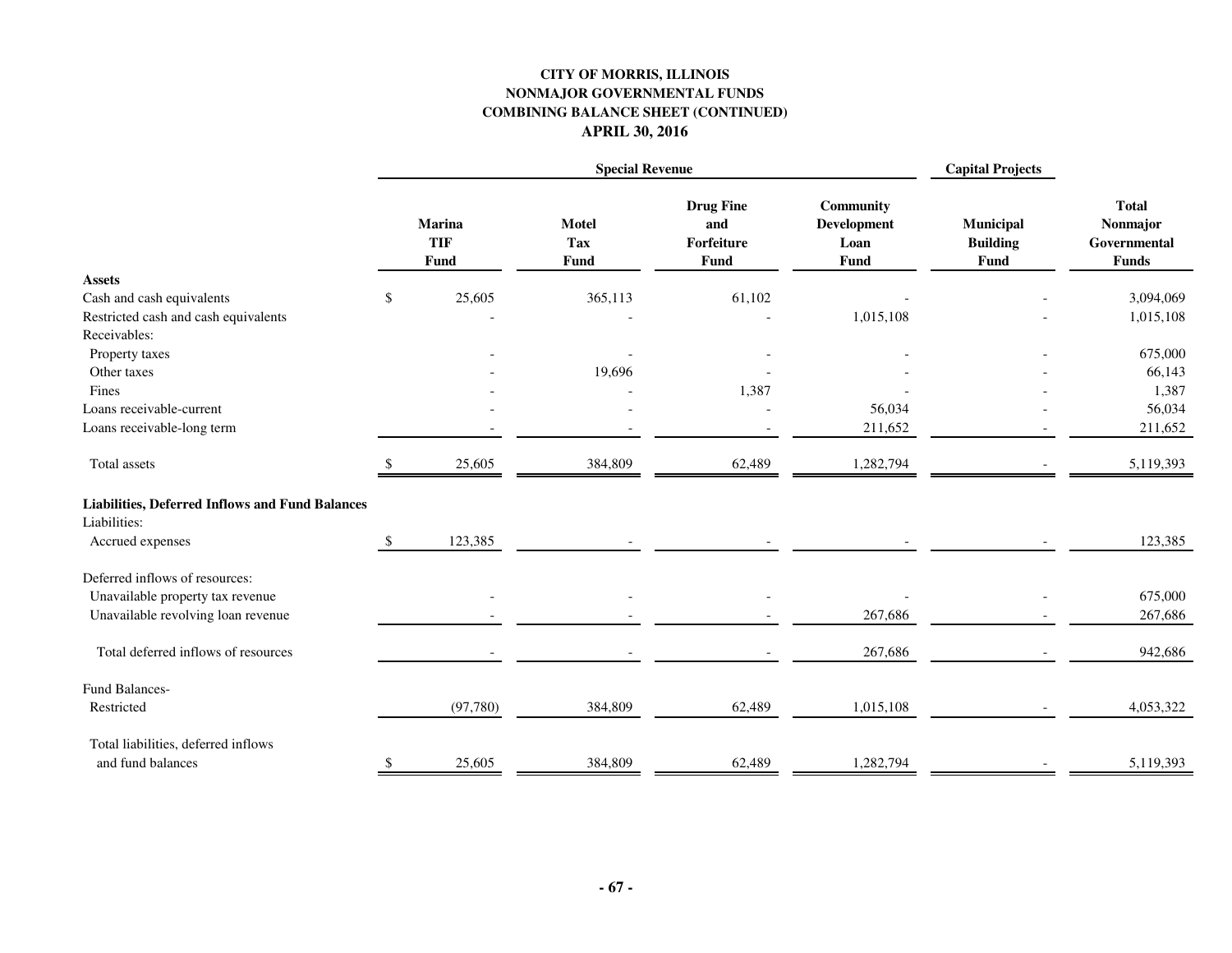#### **CITY OF MORRIS, ILLINOIS NONMAJOR GOVERNMENTAL FUNDS COMBINING STATEMENT OF REVENUES, EXPENDITURES AND CHANGES IN FUND BALANCES FOR THE YEAR ENDED APRIL 30, 2016**

|                                                               | <b>Special Revenue</b> |                                                    |                                            |                                                           |                                                             |                                               |                                   |  |  |
|---------------------------------------------------------------|------------------------|----------------------------------------------------|--------------------------------------------|-----------------------------------------------------------|-------------------------------------------------------------|-----------------------------------------------|-----------------------------------|--|--|
|                                                               |                        | <b>Illinois</b><br>Municipal<br>Retirement<br>Fund | Motor<br>Fuel<br><b>Tax</b><br><b>Fund</b> | <b>Sanitary</b><br>Landfill<br>Contingency<br><b>Fund</b> | <b>West Route 6</b><br><b>Special</b><br>Assessment<br>Fund | Park and Civic<br><b>Improvements</b><br>Fund | <b>Solid Waste</b><br>Tax<br>Fund |  |  |
| <b>Revenues</b>                                               |                        |                                                    |                                            |                                                           |                                                             |                                               |                                   |  |  |
| Property taxes                                                | \$                     | 552,948                                            |                                            |                                                           |                                                             |                                               |                                   |  |  |
| Other local taxes                                             |                        |                                                    |                                            |                                                           |                                                             |                                               | 111,358                           |  |  |
| Intergovernmental                                             |                        | 50,947                                             | 361,934                                    |                                                           |                                                             |                                               |                                   |  |  |
| Fines                                                         |                        |                                                    |                                            |                                                           |                                                             |                                               |                                   |  |  |
| Interest income                                               |                        | 262                                                | 1,688                                      | 137                                                       | $\overline{\mathcal{A}}$                                    | 77                                            | 134                               |  |  |
| Miscellaneous                                                 |                        |                                                    | $26\,$                                     | $\overline{\phantom{a}}$                                  |                                                             | 8,621                                         |                                   |  |  |
| Total revenues                                                |                        | 604,157                                            | 363,648                                    | 137                                                       | $\overline{4}$                                              | 8,698                                         | 111,492                           |  |  |
| <b>Expenditures</b>                                           |                        |                                                    |                                            |                                                           |                                                             |                                               |                                   |  |  |
| Current:                                                      |                        |                                                    |                                            |                                                           |                                                             |                                               |                                   |  |  |
| Public safety                                                 |                        |                                                    |                                            |                                                           |                                                             |                                               |                                   |  |  |
| Transportation & public service                               |                        |                                                    | 42,803                                     |                                                           |                                                             |                                               |                                   |  |  |
| Culture & recreation                                          |                        |                                                    |                                            |                                                           |                                                             | 847                                           |                                   |  |  |
| Environment                                                   |                        |                                                    |                                            | 1,919                                                     |                                                             |                                               | 41,608                            |  |  |
| Community development                                         |                        |                                                    |                                            |                                                           |                                                             |                                               |                                   |  |  |
| Employee retirement costs                                     |                        | 624,404                                            |                                            |                                                           |                                                             |                                               |                                   |  |  |
| Capital outlay                                                |                        |                                                    | 364,292                                    |                                                           |                                                             | 40                                            |                                   |  |  |
| Total expenditures                                            |                        | 624,404                                            | 407,095                                    | 1,919                                                     |                                                             | 887                                           | 41,608                            |  |  |
| Excess of revenues over<br>(under) expenditures               |                        | (20, 247)                                          | (43, 447)                                  | (1,782)                                                   | $\overline{4}$                                              | 7,811                                         | 69,884                            |  |  |
| <b>Other Financing Sources (Uses)</b><br>Transfers from TIF I |                        |                                                    |                                            |                                                           |                                                             |                                               |                                   |  |  |
| Fund balances-beginning                                       |                        | 319,844                                            | 1,687,198                                  | 274,546                                                   | 10,782                                                      | 150,404                                       | 233,699                           |  |  |
| Fund balances-ending                                          | \$                     | 299,597                                            | 1,643,751                                  | 272,764                                                   | 10,786                                                      | 158,215                                       | 303,583                           |  |  |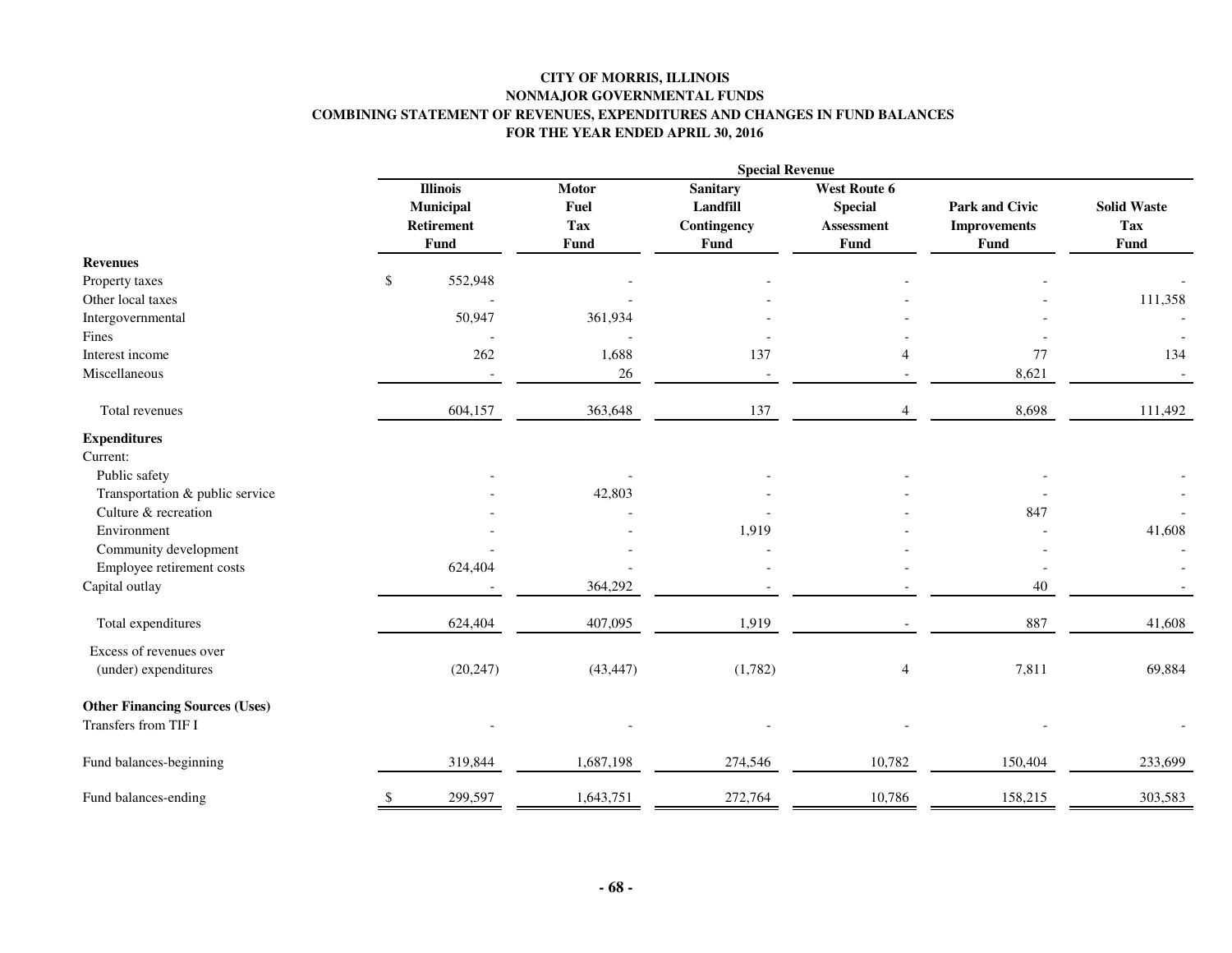### **CITY OF MORRIS, ILLINOIS NONMAJOR GOVERNMENTAL FUNDS COMBINING STATEMENT OF REVENUES, EXPENDITURES AND CHANGES IN FUND BALANCES (CONTINUED) FOR THE YEAR ENDED APRIL 30, 2016**

|                                                               |                       |                                    | <b>Capital Projects</b>                       |                                                 |                                      |                                                          |
|---------------------------------------------------------------|-----------------------|------------------------------------|-----------------------------------------------|-------------------------------------------------|--------------------------------------|----------------------------------------------------------|
|                                                               | Marina<br>TIF<br>Fund | <b>Motel</b><br><b>Tax</b><br>Fund | <b>Drug Fine</b><br>and<br>Forfeiture<br>Fund | <b>Community</b><br>Development<br>Loan<br>Fund | Municipal<br><b>Building</b><br>Fund | <b>Total</b><br>Nonmajor<br>Governmental<br><b>Funds</b> |
| <b>Revenues</b>                                               |                       |                                    |                                               |                                                 |                                      |                                                          |
| Property taxes                                                | \$<br>1,637           |                                    |                                               |                                                 |                                      | 554,585                                                  |
| Other local taxes                                             |                       | 298,525                            |                                               |                                                 |                                      | 409,883                                                  |
| Intergovernmental                                             |                       |                                    |                                               |                                                 |                                      | 412,881                                                  |
| Fines                                                         |                       |                                    | 23,901                                        |                                                 |                                      | 23,901                                                   |
| Interest income                                               |                       | 286                                | 26                                            | 7,646                                           | Δ                                    | 10,264                                                   |
| Miscellaneous                                                 |                       | 6,740                              | 3,793                                         | 239,681                                         |                                      | 258,861                                                  |
| Total revenues                                                | 1,637                 | 305,551                            | 27,720                                        | 247,327                                         | $\overline{4}$                       | 1,670,375                                                |
| <b>Expenditures</b>                                           |                       |                                    |                                               |                                                 |                                      |                                                          |
| Current:                                                      |                       |                                    |                                               |                                                 |                                      |                                                          |
| <b>Public Safety</b>                                          |                       |                                    | 4,573                                         |                                                 |                                      | 4,573                                                    |
| Transportation & public service                               | 158,835               |                                    |                                               |                                                 |                                      | 201,638                                                  |
| Culture & recreation                                          |                       | 218,105                            |                                               |                                                 |                                      | 218,952                                                  |
| Environment                                                   | 440,091               |                                    |                                               |                                                 |                                      | 483,618                                                  |
| Community development                                         | 491                   |                                    |                                               |                                                 |                                      | 491                                                      |
| Employee retirement costs                                     |                       |                                    |                                               |                                                 |                                      | 624,404                                                  |
| Capital outlay                                                |                       | 42,401                             | 2,884                                         |                                                 | 36,821                               | 446,438                                                  |
| Total expenditures                                            | 599,417               | 260,506                            | 7,457                                         |                                                 | 36,821                               | 1,980,114                                                |
| Excess of revenues over<br>(under) expenditures               | (597,780)             | 45,045                             | 20,263                                        | 247,327                                         | (36, 817)                            | (309, 739)                                               |
| <b>Other Financing Sources (Uses)</b><br>Transfers from TIF I | 500,000               |                                    |                                               |                                                 |                                      | 500,000                                                  |
| Fund balances-beginning                                       |                       | 339,764                            | 42,226                                        | 767,781                                         | 36,817                               | 3,863,061                                                |
| Fund balances-ending                                          | (97, 780)             | 384,809                            | 62,489                                        | 1,015,108                                       |                                      | 4,053,322                                                |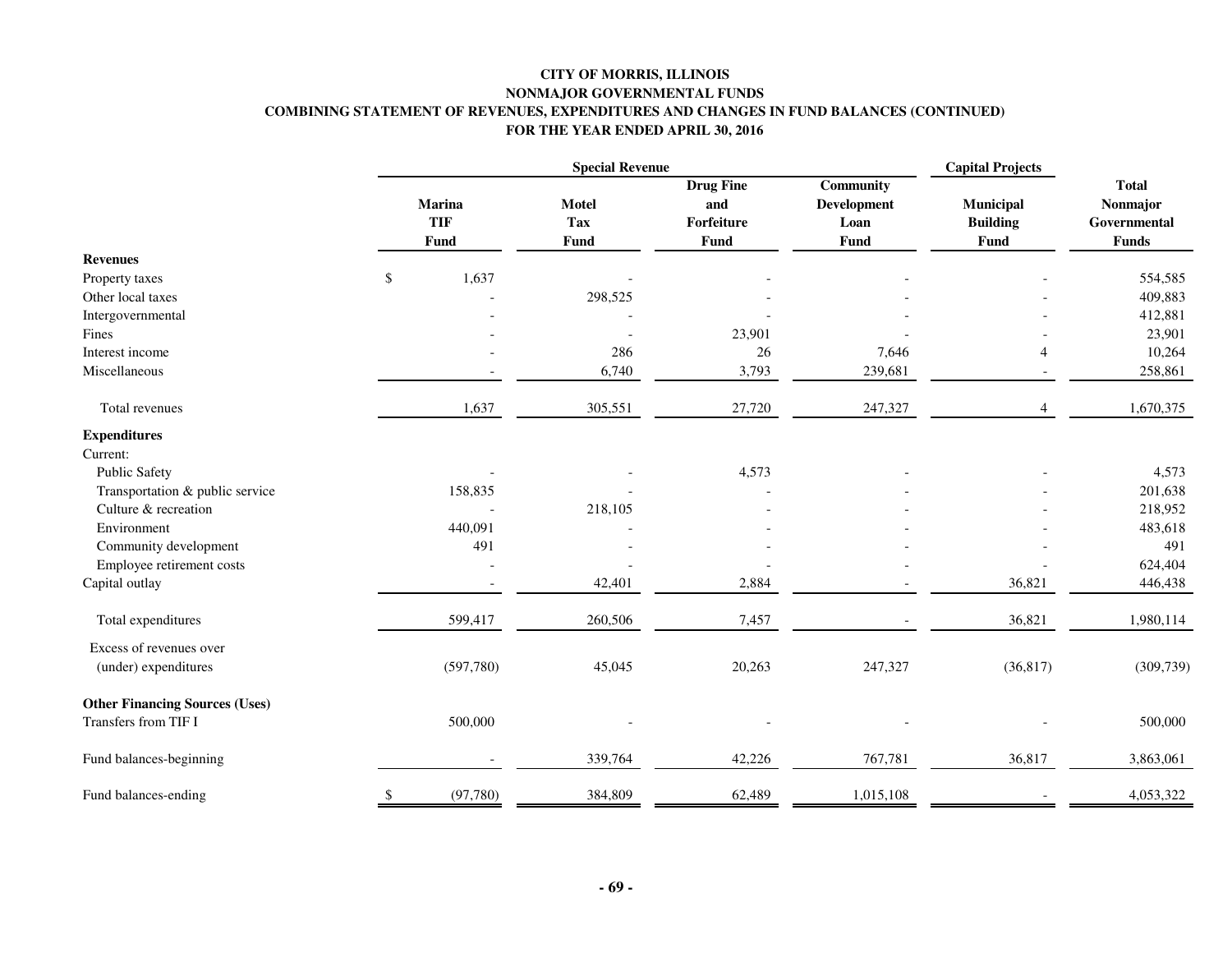### **CITY OF MORRIS, ILLINOIS ILLINOIS MUNICIPAL RETIREMENT FUND SCHEDULE OF REVENUES, EXPENDITURES AND CHANGES IN FUND BALANCE BUDGET AND ACTUAL FOR THE YEAR ENDED APRIL 30, 2016**

|                                     | <b>Budgeted Amounts</b> |           | <b>Actual</b><br><b>GAAP</b> | <b>Adjustments</b><br><b>Budget</b> | <b>Actual</b><br><b>Budget</b> | <b>Variance with</b><br><b>Final Budget</b> |              |  |
|-------------------------------------|-------------------------|-----------|------------------------------|-------------------------------------|--------------------------------|---------------------------------------------|--------------|--|
|                                     |                         | Original  | Final                        | <b>Basis</b>                        | <b>Basis</b>                   | <b>Basis</b>                                | Over (Under) |  |
| <b>Revenues</b>                     |                         |           |                              |                                     |                                |                                             |              |  |
| Property taxes                      | \$                      | 555,000   | 555,000                      | 552,948                             |                                | 552,948                                     | (2,052)      |  |
| Replacement income tax              |                         | 45,000    | 45,000                       | 50,947                              | 1,200                          | 52,147                                      | 7,147        |  |
| Interest income                     |                         | 225       | 225                          | 262                                 |                                | 262                                         | 37           |  |
| Total revenues                      |                         | 600,225   | 600,225                      | 604,157                             | 1,200                          | 605,357                                     | 5,132        |  |
| <b>Expenditures</b>                 |                         |           |                              |                                     |                                |                                             |              |  |
| Employee retirement costs:          |                         |           |                              |                                     |                                |                                             |              |  |
| Contributions to Social Security    |                         |           |                              |                                     |                                |                                             |              |  |
| Retirement System-City's share      |                         |           |                              |                                     |                                |                                             |              |  |
| of social security cost             |                         | 218,000   | 218,000                      | 196,275                             |                                | 196,275                                     | 21,725       |  |
| Contributions to Social Security    |                         |           |                              |                                     |                                |                                             |              |  |
| Retirement System-City's share      |                         |           |                              |                                     |                                |                                             |              |  |
| of medicare cost                    |                         | 90,000    | 90,000                       | 77,993                              |                                | 77,993                                      | 12,007       |  |
| Contributions to Illinois Municipal |                         |           |                              |                                     |                                |                                             |              |  |
| Retirement System-City's share      |                         |           |                              |                                     |                                |                                             |              |  |
| of municipal retirement cost        |                         | 420,000   | 420,000                      | 350,136                             |                                | 350,136                                     | 69,864       |  |
| Total expenditures                  |                         | 728,000   | 728,000                      | 624,404                             |                                | 624,404                                     | 103,596      |  |
| Excess of revenues over             |                         |           |                              |                                     |                                |                                             |              |  |
| (under) expenditures                |                         | (127,775) | (127,775)                    | (20, 247)                           | 1,200                          | (19,047)                                    | 108,728      |  |
| Fund balances-beginning             |                         | 305,916   | 305,916                      | 319,844                             | (10,779)                       | 309,065                                     | 3,149        |  |
| Fund balances-ending                | S                       | 178,141   | 178,141                      | 299,597                             | (9,579)                        | 290,018                                     | 111,877      |  |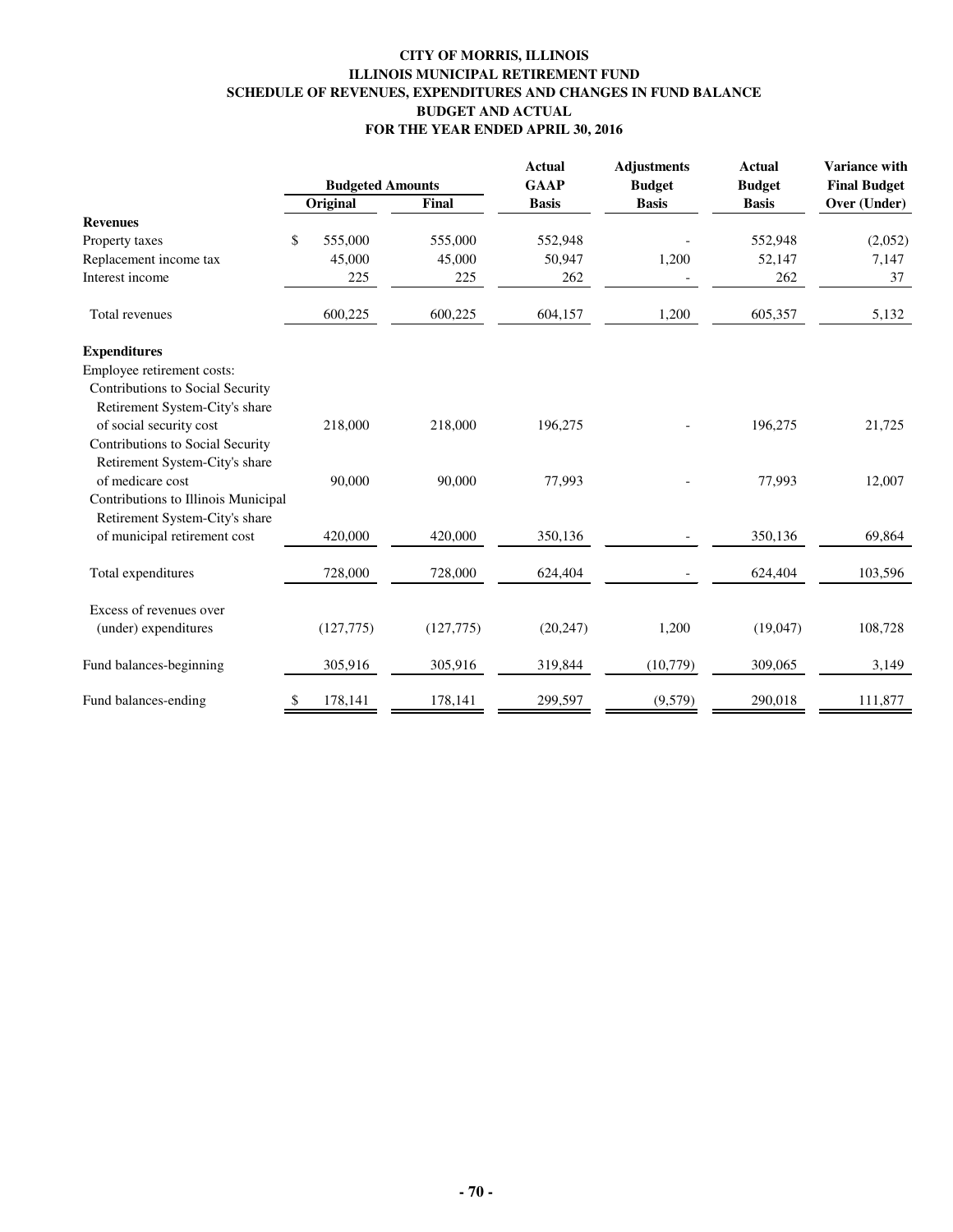# **CITY OF MORRIS, ILLINOIS MOTOR FUEL TAX FUND SCHEDULE OF REVENUES, EXPENDITURES AND CHANGES IN FUND BALANCE BUDGET AND ACTUAL FOR THE YEAR ENDED APRIL 30, 2016**

|                                                 | <b>Budgeted Amounts</b> |           | <b>Actual</b><br><b>GAAP</b> | <b>Adjustments</b><br><b>Budget</b> | <b>Actual</b><br><b>Budget</b> | Variance with<br><b>Final Budget</b> |
|-------------------------------------------------|-------------------------|-----------|------------------------------|-------------------------------------|--------------------------------|--------------------------------------|
|                                                 | Original                | Final     | <b>Basis</b>                 | <b>Basis</b>                        | <b>Basis</b>                   | Over (Under)                         |
| <b>Revenues</b>                                 |                         |           |                              |                                     |                                |                                      |
| Motor fuel tax                                  | \$<br>324,537           | 324,537   | 348,794                      | 681                                 | 349,475                        | 24,938                               |
| High growth allotment                           |                         |           | 13,140                       |                                     | 13,140                         | 13,140                               |
| Interest income                                 | 2,500                   | 2,500     | 1,688                        |                                     | 1,688                          | (812)                                |
| Miscellaneous income                            |                         |           | 26                           |                                     | 26                             | 26                                   |
| Total revenues                                  | 327,037                 | 327,037   | 363,648                      | 681                                 | 364,329                        | 37,292                               |
| <b>Expenditures</b>                             |                         |           |                              |                                     |                                |                                      |
| Transportation services:                        |                         |           |                              |                                     |                                |                                      |
| Engineering services                            | 30,000                  | 40,300    | 40,281                       |                                     | 40,281                         | 19                                   |
| Maintenance-streets                             | 10.000                  | 10,000    | 2,522                        |                                     | 2,522                          | 7,478                                |
| Maintenance-sidewalks                           | 15,000                  | 4,700     |                              |                                     |                                | 4,700                                |
| Total transportation services                   | 55,000                  | 55,000    | 42,803                       |                                     | 42,803                         | 12,197                               |
| Capital outlay:                                 |                         |           |                              |                                     |                                |                                      |
| Improvements-streets                            | 1,075,000               | 1,075,000 | 364,292                      | 2,612                               | 366,904                        | 708,096                              |
| Improvements-bridges                            | 25,000                  | 25,000    |                              |                                     |                                | 25,000                               |
| Storm sewer construction                        | 20,000                  | 20,000    |                              |                                     |                                | 20,000                               |
| Total capital outlay                            | 1,120,000               | 1,120,000 | 364,292                      | 2,612                               | 366,904                        | 753,096                              |
| Total expenditures                              | 1,175,000               | 1,175,000 | 407,095                      | 2,612                               | 409,707                        | 765,293                              |
| Excess of revenues over<br>(under) expenditures | (847,963)               | (847,963) | (43, 447)                    | (1,931)                             | (45,378)                       | 802,585                              |
| Fund balances-beginning                         | 1,658,094               | 1,658,094 | 1,687,198                    | (29,103)                            | 1,658,095                      | 1                                    |
| Fund balances-ending                            | 810,131<br>\$           | 810,131   | 1,643,751                    | (31,034)                            | 1,612,717                      | 802,586                              |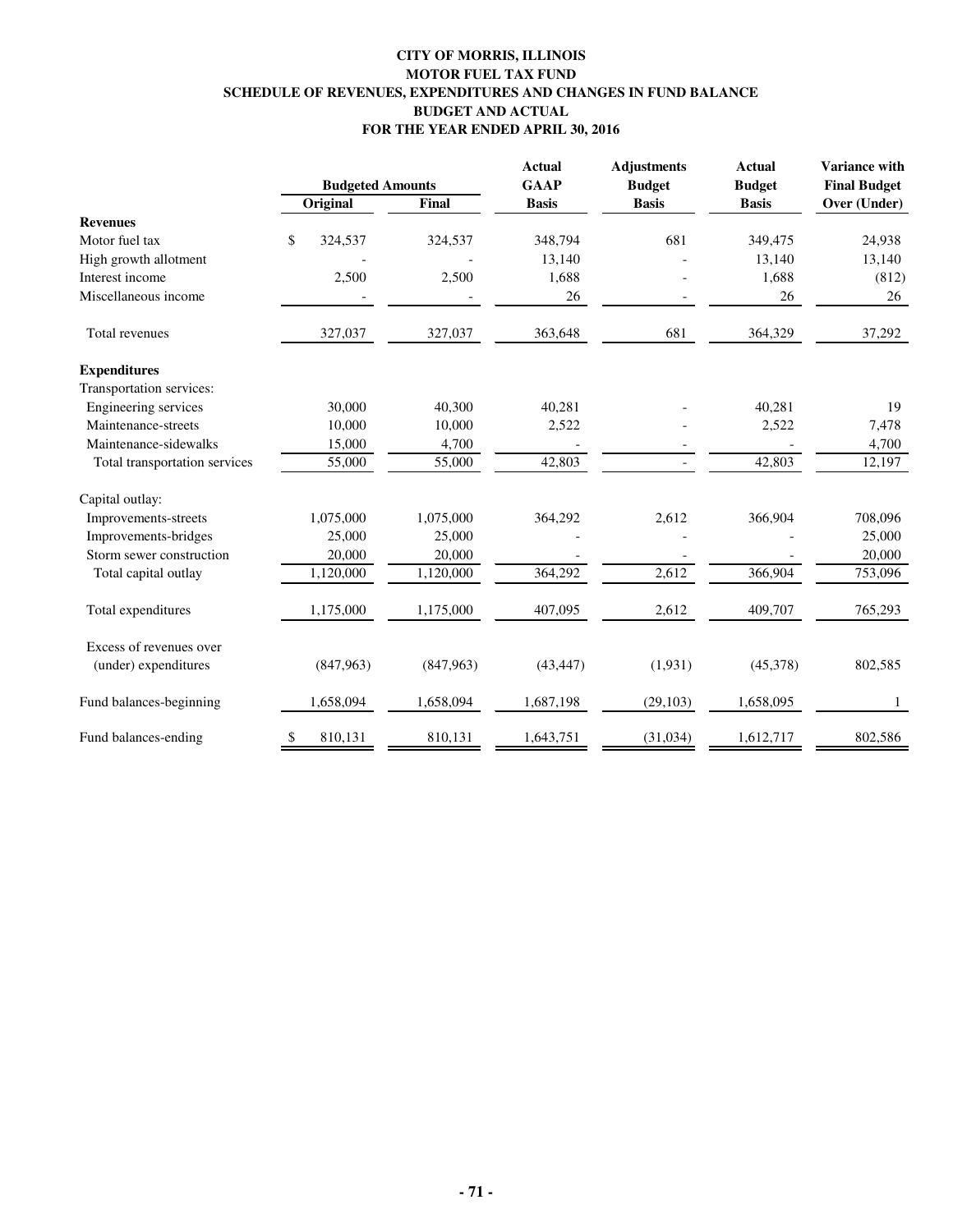# **CITY OF MORRIS, ILLINOIS SANITARY LANDFILL CONTINGENCY FUND SCHEDULE OF REVENUES, EXPENDITURES AND CHANGES IN FUND BALANCE BUDGET AND ACTUAL FOR THE YEAR ENDED APRIL 30, 2016**

|                               | <b>Budgeted Amounts</b> |            |            | <b>Actual</b><br><b>GAAP</b> | <b>Adjustments</b><br><b>Budget</b> | <b>Actual</b><br><b>Budget</b> | Variance with<br><b>Final Budget</b> |
|-------------------------------|-------------------------|------------|------------|------------------------------|-------------------------------------|--------------------------------|--------------------------------------|
|                               | Original                |            | Final      | <b>Basis</b>                 | <b>Basis</b>                        | <b>Basis</b>                   | Over (Under)                         |
| <b>Revenues</b>               |                         |            |            |                              |                                     |                                |                                      |
| Interest income               | <sup>\$</sup>           | 175        | 175        | 137                          |                                     | 137                            | (38)                                 |
| <b>Expenditures</b>           |                         |            |            |                              |                                     |                                |                                      |
| Environment:                  |                         |            |            |                              |                                     |                                |                                      |
| Engineering services          |                         | 10,000     | 10,000     |                              |                                     |                                | 10,000                               |
| Legal service                 |                         | 25,000     | 25,000     | 1,919                        |                                     | 1,919                          | 23,081                               |
| Other professional services   |                         | 2,500      | 2,500      |                              |                                     |                                | 2,500                                |
| Miscellaneous expenses        |                         | 1,500      | 1,500      |                              |                                     |                                | 1,500                                |
| Total environment             |                         | 39,000     | 39,000     | 1,919                        |                                     | 1,919                          | 37,081                               |
| Capital outlay-               |                         |            |            |                              |                                     |                                |                                      |
| Landfill improv/closure costs |                         | 230,000    | 230,000    |                              |                                     |                                | 230,000                              |
| Total expenditures            |                         | 269,000    | 269,000    | 1,919                        |                                     | 1,919                          | 267,081                              |
| Excess of revenues over       |                         |            |            |                              |                                     |                                |                                      |
| (under) expenditures          |                         | (268, 825) | (268, 825) | (1,782)                      |                                     | (1,782)                        | 267,043                              |
| Fund balances-beginning       |                         | 274,545    | 274,545    | 274,546                      |                                     | 274,546                        |                                      |
| Fund balances-ending          | \$                      | 5,720      | 5,720      | 272,764                      |                                     | 272,764                        | 267,044                              |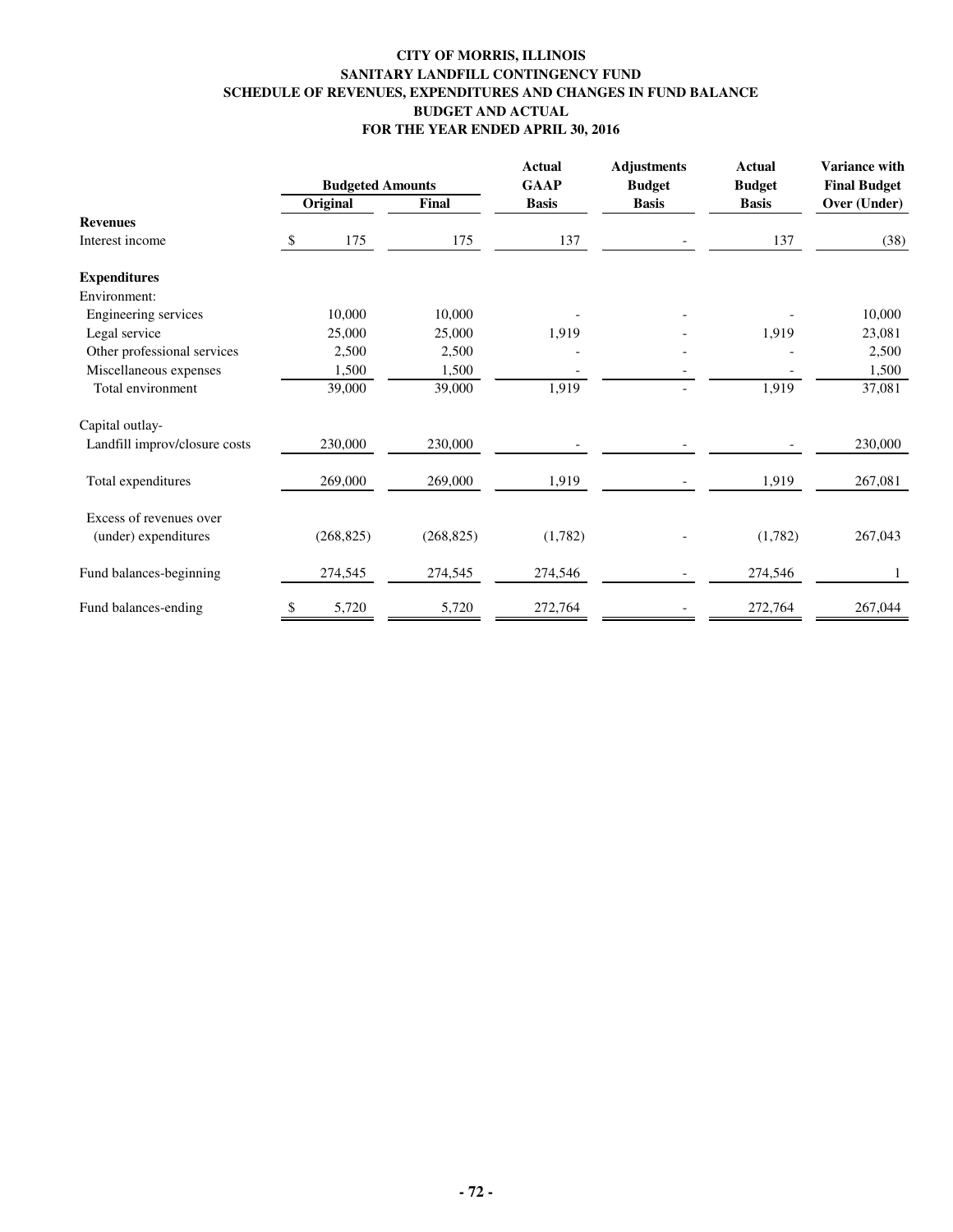# **CITY OF MORRIS, ILLINOIS WEST ROUTE 6 SPECIAL ASSESSMENT FUND SCHEDULE OF REVENUES, EXPENDITURES AND CHANGES IN FUND BALANCE BUDGET AND ACTUAL FOR THE YEAR ENDED APRIL 30, 2016**

|                                                 | <b>Budgeted Amounts</b> |           |           | <b>Actual</b><br><b>GAAP</b> | <b>Adjustments</b><br><b>Budget</b> | <b>Actual</b><br><b>Budget</b> | Variance with<br><b>Final Budget</b> |
|-------------------------------------------------|-------------------------|-----------|-----------|------------------------------|-------------------------------------|--------------------------------|--------------------------------------|
|                                                 | Original                |           | Final     | <b>Basis</b>                 | <b>Basis</b>                        | <b>Basis</b>                   | Over (Under)                         |
| <b>Revenues</b>                                 |                         |           |           |                              |                                     |                                |                                      |
| Acreage fees                                    | \$                      | 2,000     | 2,000     |                              |                                     |                                | (2,000)                              |
| Interest income                                 |                         | 20        | 20        | 4                            |                                     | 4                              | (16)                                 |
| Total revenues                                  |                         | 2,020     | 2,020     | 4                            |                                     | 4                              | (2,016)                              |
| <b>Expenditures</b>                             |                         |           |           |                              |                                     |                                |                                      |
| Transportation services:                        |                         |           |           |                              |                                     |                                |                                      |
| Engineering services                            |                         | 2,500     | 2,500     |                              |                                     |                                | 2,500                                |
| Miscellaneous expense                           |                         | 2,500     | 2,500     |                              |                                     |                                | 2,500                                |
| Total transportation services                   |                         | 5,000     | 5,000     |                              |                                     |                                | 5,000                                |
| Capital outlay-                                 |                         |           |           |                              |                                     |                                |                                      |
| Improvements-West Rte. 6                        |                         | 7,500     | 7,500     |                              |                                     |                                | 7,500                                |
| Total expenditures                              |                         | 12,500    | 12,500    |                              |                                     |                                | 12,500                               |
| Excess of revenues over<br>(under) expenditures |                         | (10, 480) | (10, 480) | 4                            |                                     | 4                              | 10,484                               |
| Fund balances-beginning                         |                         | 10,782    | 10,782    | 10,782                       |                                     | 10,782                         |                                      |
| Fund balances-ending                            | \$                      | 302       | 302       | 10,786                       |                                     | 10,786                         | 10,484                               |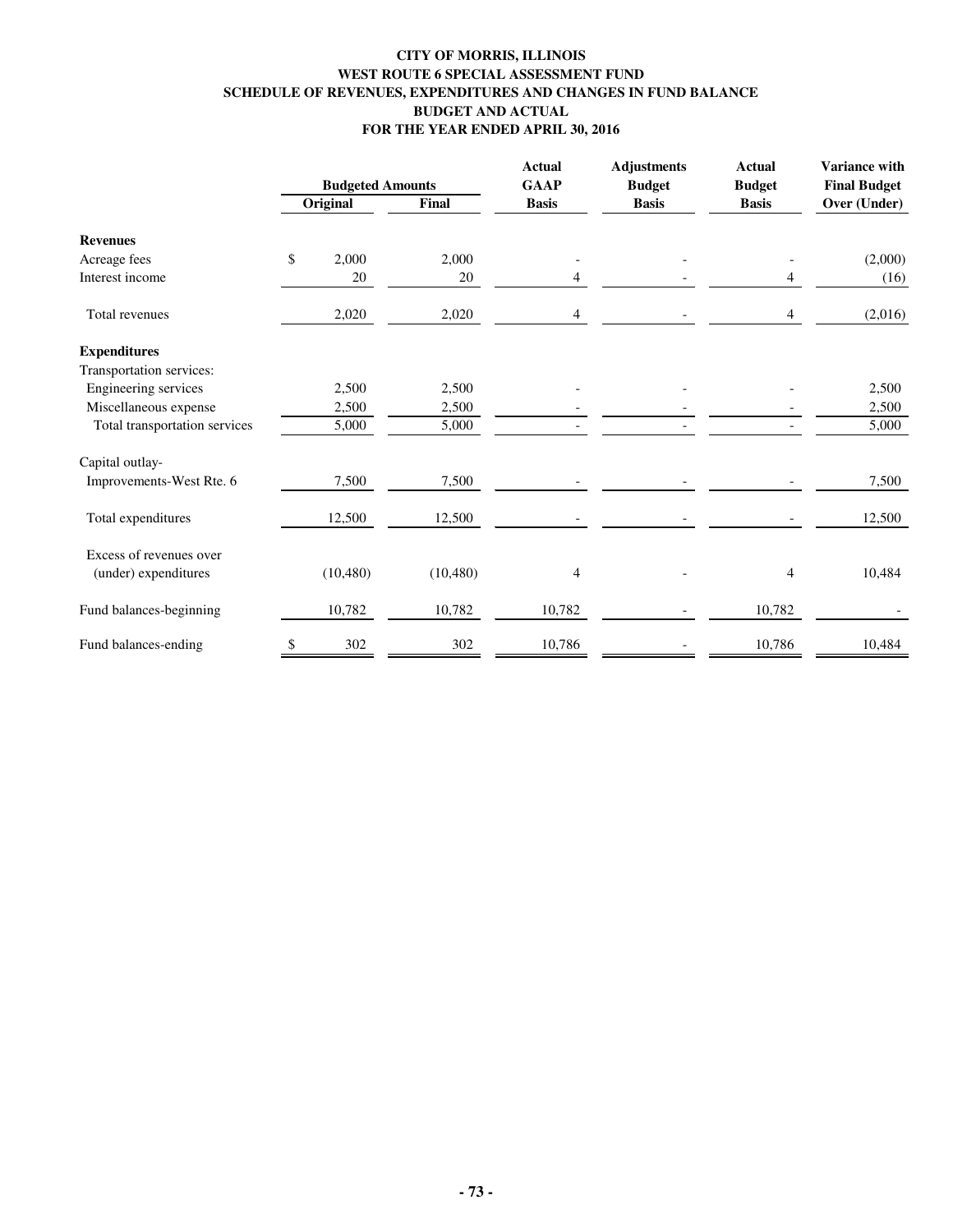### **CITY OF MORRIS, ILLINOIS PARK AND CIVIC IMPROVEMENTS FUND SCHEDULE OF REVENUES, EXPENDITURES AND CHANGES IN FUND BALANCE BUDGET AND ACTUAL FOR THE YEAR ENDED APRIL 30, 2016**

|                                                 | <b>Budgeted Amounts</b> |           |           | <b>Actual</b><br><b>GAAP</b> | <b>Adjustments</b><br><b>Budget</b> | <b>Actual</b><br><b>Budget</b> | Variance with<br><b>Final Budget</b> |
|-------------------------------------------------|-------------------------|-----------|-----------|------------------------------|-------------------------------------|--------------------------------|--------------------------------------|
|                                                 |                         | Original  | Final     | <b>Basis</b>                 | <b>Basis</b>                        | <b>Basis</b>                   | Over (Under)                         |
| <b>Revenues</b>                                 |                         |           |           |                              |                                     |                                |                                      |
| Park site zoning fees                           | \$                      | 3,000     | 3,000     | 8,621                        |                                     | 8,621                          | 5,621                                |
| Interest income                                 |                         | 100       | 100       | 77                           |                                     | 77                             | (23)                                 |
| Total revenues                                  |                         | 3,100     | 3,100     | 8,698                        |                                     | 8,698                          | 5,598                                |
| <b>Expenditures</b>                             |                         |           |           |                              |                                     |                                |                                      |
| Culture and recreation:                         |                         |           |           |                              |                                     |                                |                                      |
| Engineering services                            |                         | 2,000     | 2,000     | 528                          |                                     | 528                            | 1,472                                |
| Legal services                                  |                         | 2,000     | 2,000     |                              |                                     |                                | 2,000                                |
| Other professional services                     |                         | 2,000     | 2,000     | 219                          |                                     | 219                            | 1,781                                |
| Printing/publishing/ads                         |                         | 1,000     | 1,000     |                              |                                     |                                | 1,000                                |
| Miscellaneous expense                           |                         | 1,000     | 1,000     |                              |                                     |                                | 1,000                                |
| Miscellaneous donations                         |                         | 10,000    | 10,000    | 100                          |                                     | 100                            | 9,900                                |
| Total culture and recreation                    |                         | 18,000    | 18,000    | 847                          |                                     | 847                            | 17,153                               |
| Capital outlay:                                 |                         |           |           |                              |                                     |                                |                                      |
| Land purchase/improvement                       |                         | 50,000    | 50,000    | 40                           |                                     | 40                             | 49,960                               |
| Civic improvements                              |                         | 50,000    | 50,000    |                              |                                     |                                | 50,000                               |
| <b>Building improvements</b>                    |                         | 1,100     | 1,100     |                              |                                     |                                | 1,100                                |
| Total capital outlay                            |                         | 101,100   | 101,100   | 40                           |                                     | 40                             | 101,060                              |
| Total expenditures                              |                         | 119,100   | 119,100   | 887                          |                                     | 887                            | 118,213                              |
| Excess of revenues over<br>(under) expenditures |                         | (116,000) | (116,000) | 7,811                        |                                     | 7,811                          | 123,811                              |
| Fund balances-beginning                         |                         | 150,273   | 150,273   | 150,404                      |                                     | 150,404                        | 131                                  |
| Fund balances-ending                            | \$                      | 34,273    | 34,273    | 158,215                      |                                     | 158,215                        | 123,942                              |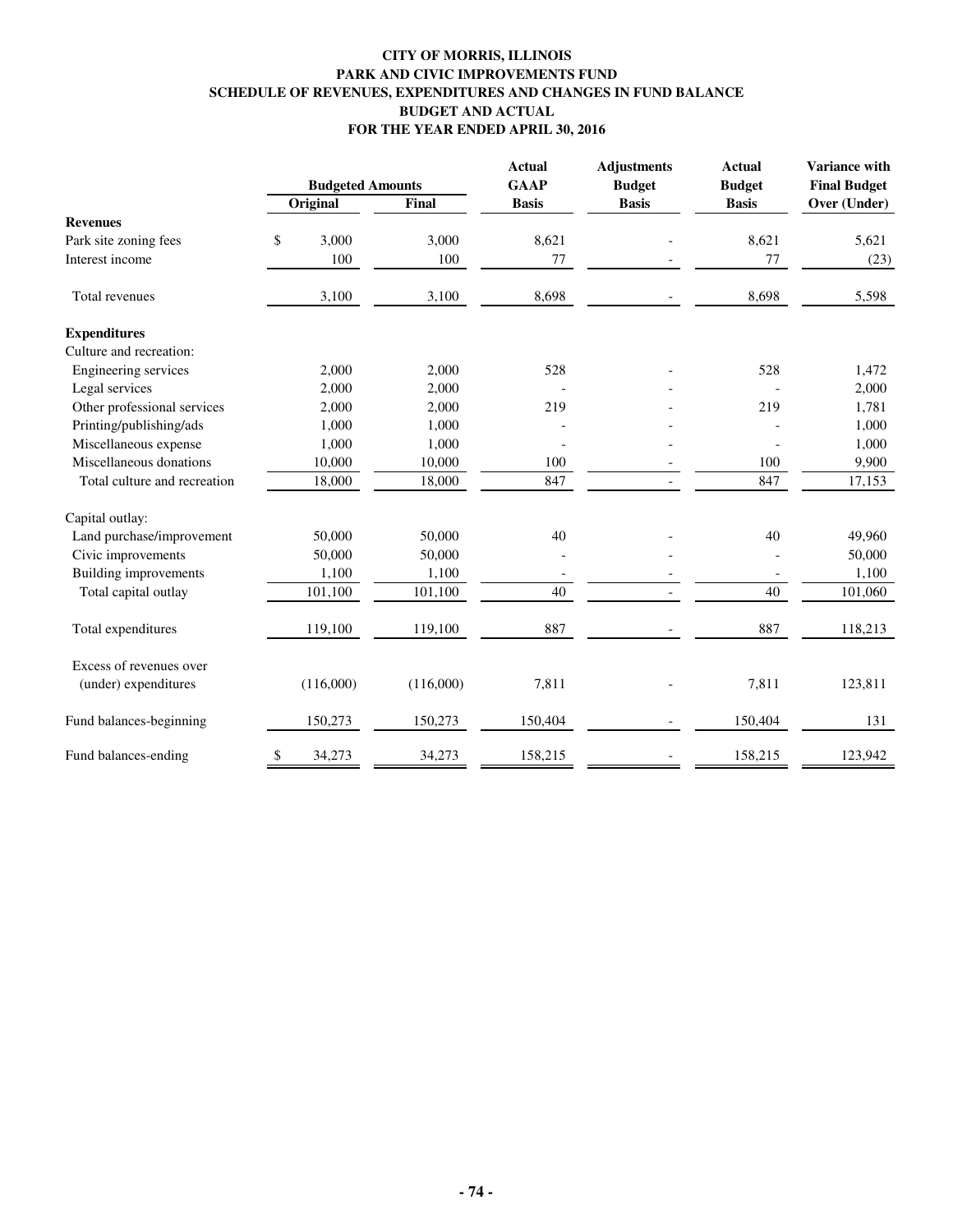# **CITY OF MORRIS, ILLINOIS SOLID WASTE TAX FUND SCHEDULE OF REVENUES, EXPENDITURES AND CHANGES IN FUND BALANCE BUDGET AND ACTUAL FOR THE YEAR ENDED APRIL 30, 2016**

|                             | <b>Budgeted Amounts</b> |           | <b>Actual</b><br><b>GAAP</b> | <b>Adjustments</b><br><b>Budget</b> | <b>Actual</b><br><b>Budget</b> | <b>Variance with</b><br><b>Final Budget</b> |
|-----------------------------|-------------------------|-----------|------------------------------|-------------------------------------|--------------------------------|---------------------------------------------|
|                             | Original                | Final     | <b>Basis</b>                 | <b>Basis</b>                        | <b>Basis</b>                   | Over (Under)                                |
| <b>Revenues</b>             |                         |           |                              |                                     |                                |                                             |
| Landfill tax-Environtech    | \$                      |           | 111,358                      | 3,790                               | 115,148                        | 115,148                                     |
| Interest income             | 100                     | 100       | 134                          |                                     | 134                            | 34                                          |
| Total revenues              | 100                     | 100       | 111,492                      | 3,790                               | 115,282                        | 115,182                                     |
| <b>Expenditures</b>         |                         |           |                              |                                     |                                |                                             |
| Environment:                |                         |           |                              |                                     |                                |                                             |
| Engineering services        | 20,000                  | 10,050    | 402                          |                                     | 402                            | 9,648                                       |
| Legal services              | 25,000                  | 25,000    | 213                          |                                     | 213                            | 24,787                                      |
| Other professional services | 2,000                   | 2,000     | 638                          |                                     | 638                            | 1,362                                       |
| Recycling expenses          | 7,000                   | 7,000     | 5,414                        |                                     | 5,414                          | 1,586                                       |
| County solid waste plan     | 25,000                  | 34,950    | 34,941                       |                                     | 34,941                         | 9                                           |
| Total environment           | 79,000                  | 79,000    | 41,608                       |                                     | 41,608                         | 37,392                                      |
| Capital outlay-             |                         |           |                              |                                     |                                |                                             |
| Landfill well monitoring    | 50,000                  | 50,000    |                              |                                     |                                | 50,000                                      |
| Landfill closure costs      | 95,000                  | 95,000    |                              |                                     |                                | 95,000                                      |
| Total capital outlay        | 145,000                 | 145,000   |                              |                                     |                                | 145,000                                     |
| Total expenditures          | 224,000                 | 224,000   | 41,608                       |                                     | 41,608                         | 182,392                                     |
| Excess of revenues over     |                         |           |                              |                                     |                                |                                             |
| (under) expenditures        | (223,900)               | (223,900) | 69,884                       | 3,790                               | 73,674                         | 297,574                                     |
| Fund balances-beginning     | 224,938                 | 224,938   | 233,699                      | (9,626)                             | 224,073                        | (865)                                       |
| Fund balances-ending        | 1,038<br>\$             | 1,038     | 303,583                      | (5,836)                             | 297,747                        | 296,709                                     |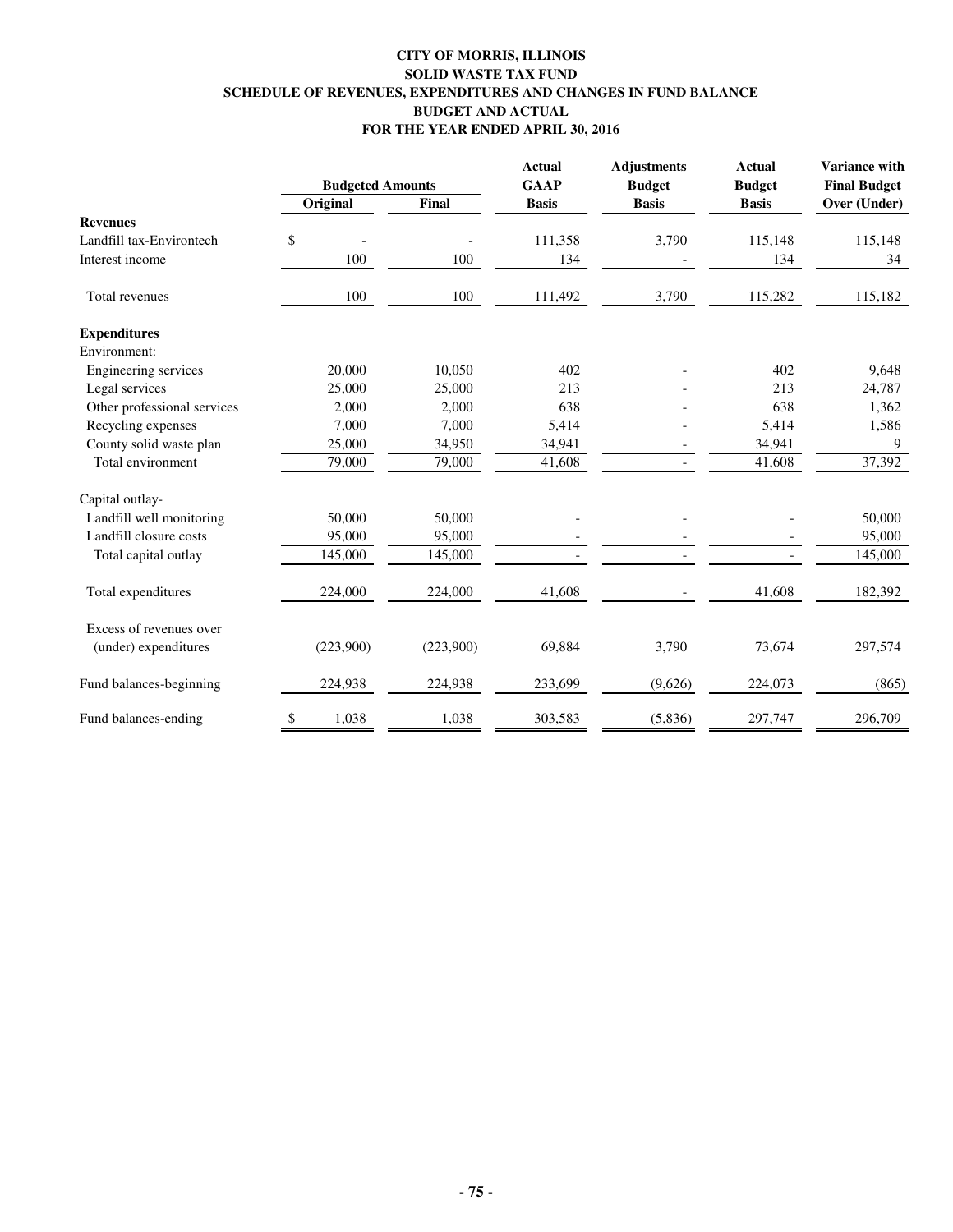#### **CITY OF MORRIS, ILLINOIS MARINA TAX INCREMENT FINANCING FUND SCHEDULE OF REVENUES, EXPENDITURES AND CHANGES IN FUND BALANCE BUDGET AND ACTUAL FOR THE YEAR ENDED APRIL 30, 2016**

|                                       | <b>Budgeted Amounts</b> |           | <b>Actual</b><br><b>GAAP</b> | <b>Adjustments</b><br><b>Budget</b> | <b>Actual</b><br><b>Budget</b> | Variance with<br><b>Final Budget</b> |
|---------------------------------------|-------------------------|-----------|------------------------------|-------------------------------------|--------------------------------|--------------------------------------|
|                                       | Original                | Final     | <b>Basis</b>                 | <b>Basis</b>                        | <b>Basis</b>                   | Over (Under)                         |
| <b>Revenues</b>                       |                         |           |                              |                                     |                                |                                      |
| Incremental property tax              | 2,400<br>\$             | 2,400     | 1,637                        |                                     | 1,637                          | (763)                                |
| <b>Expenditures</b>                   |                         |           |                              |                                     |                                |                                      |
| General government:                   |                         |           |                              |                                     |                                |                                      |
| Accounting services                   | 500                     | 500       |                              |                                     |                                | 500                                  |
| Engineering services                  | 50,000                  | 129,100   | 132,108                      | (3,102)                             | 129,006                        | 94                                   |
| Other professional services           | 20,000                  | 3,300     | 3,243                        |                                     | 3,243                          | 57                                   |
| Maintenance-snow removal              | 100                     | 100       |                              |                                     |                                | 100                                  |
| Miscellaneous expenses                | 5,000                   |           |                              |                                     |                                |                                      |
| Total general government              | 75,600                  | 133,000   | 135,351                      | (3,102)                             | 132,249                        | 751                                  |
| Environment:                          |                         |           |                              |                                     |                                |                                      |
| Legal services                        | 50,000                  | 26,000    | 25,948                       |                                     | 25,948                         | 52                                   |
| CLC closure expenses                  | 100,000                 | 294,700   | 414,143                      | (120, 283)                          | 293,860                        | 840                                  |
| Total environment                     | 150,000                 | 320,700   | 440,091                      | (120, 283)                          | 319,808                        | 892                                  |
| Community development:                |                         |           |                              |                                     |                                |                                      |
| Reimbursement-taxing districts        | 2,000                   | 500       | 491                          |                                     | 491                            | 9                                    |
| Capital outlay:                       |                         |           |                              |                                     |                                |                                      |
| Land purchases                        | 100,000                 | 12,900    |                              |                                     |                                | 12,900                               |
| Building construction/improv.         | 10,000                  |           |                              |                                     |                                |                                      |
| Demolition of buildings               | 50,000                  |           |                              |                                     |                                |                                      |
| Sewerage treatment plant              | 25,000                  | 23,500    | 23,484                       |                                     | 23,484                         | 16                                   |
| Equipment                             | 25,000                  |           |                              |                                     |                                |                                      |
| Water tower                           | 10,000                  |           |                              |                                     |                                |                                      |
| Sanitary sewer systems                | 100                     | 100       |                              |                                     |                                | 100                                  |
| Street construction                   | 28,000                  |           |                              |                                     |                                |                                      |
| Storm sewer construction              | 5,000                   |           |                              |                                     |                                |                                      |
| Street lighting improv.               | 10,000                  |           |                              |                                     |                                |                                      |
| Total capital outlay                  | 263,100                 | 36,500    | 23,484                       |                                     | 23,484                         | 13,016                               |
| Total expenditures                    | 490,700                 | 490,700   | 599,417                      | (123, 385)                          | 476,032                        | 14,668                               |
| Excess of revenues over               |                         |           |                              |                                     |                                |                                      |
| (under) expenditures                  | (488,300)               | (488,300) | (597,780)                    | 123,385                             | (474,395)                      | 13,905                               |
| <b>Other Financing Sources (Uses)</b> |                         |           |                              |                                     |                                |                                      |
| Transfers from TIF I                  | 500,000                 | 500,000   | 500,000                      |                                     | 500,000                        |                                      |
| Fund balances-beginning               |                         |           |                              |                                     |                                |                                      |
| Fund balances-ending                  | 11,700<br>\$            | 11,700    | (97, 780)                    | 123,385                             | 25,605                         | 13,905                               |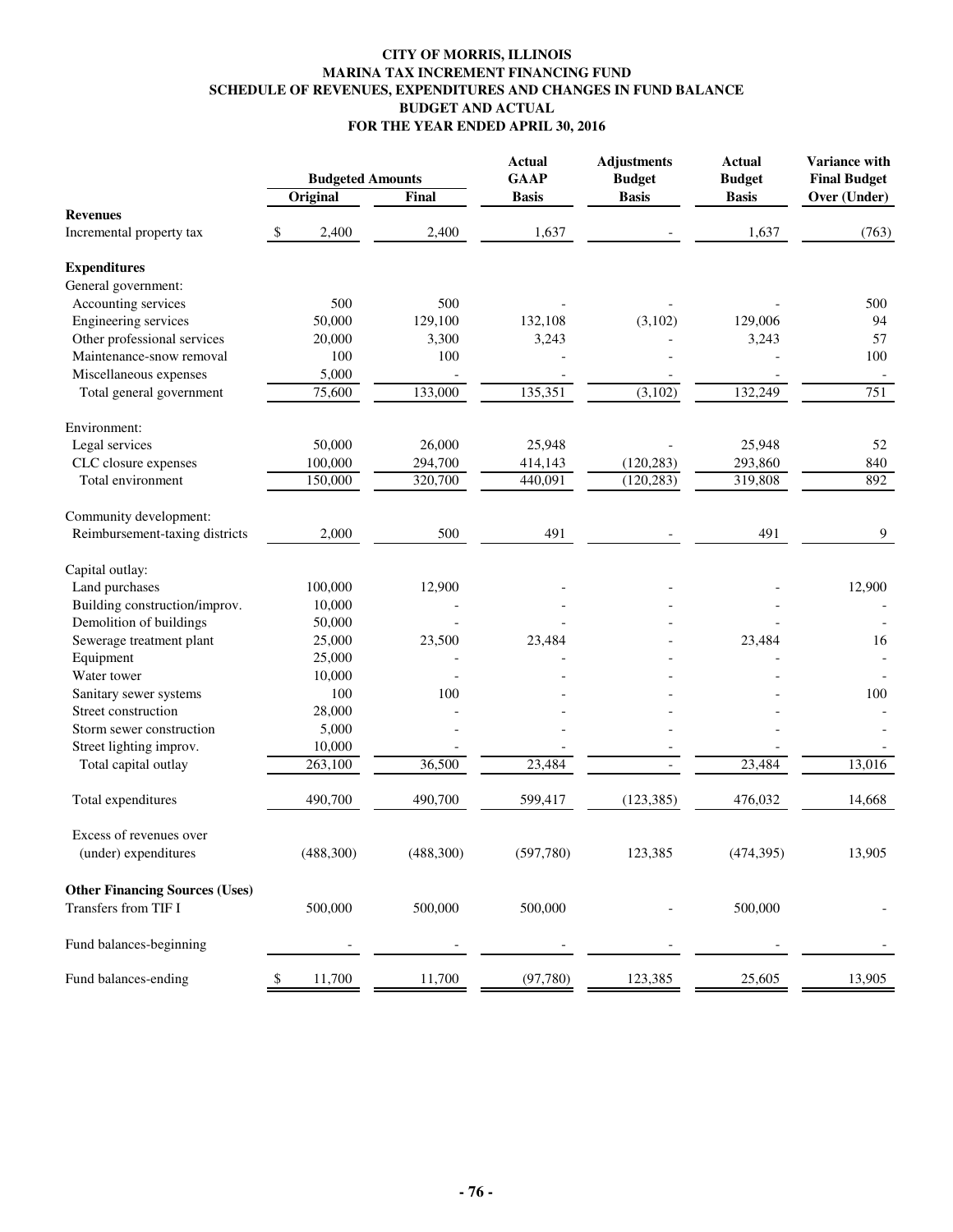# **CITY OF MORRIS, ILLINOIS MOTEL TAX FUND SCHEDULE OF REVENUES, EXPENDITURES AND CHANGES IN FUND BALANCE BUDGET AND ACTUAL FOR THE YEAR ENDED APRIL 30, 2016**

|                              | <b>Budgeted Amounts</b> |           | <b>Actual</b><br><b>GAAP</b> | <b>Adjustments</b><br><b>Budget</b> | <b>Actual</b><br><b>Budget</b> | Variance with<br><b>Final Budget</b> |
|------------------------------|-------------------------|-----------|------------------------------|-------------------------------------|--------------------------------|--------------------------------------|
|                              | Original                | Final     | <b>Basis</b>                 | <b>Basis</b>                        | <b>Basis</b>                   | Over (Under)                         |
| <b>Revenues</b>              |                         |           |                              |                                     |                                |                                      |
| Motel taxes                  | \$<br>290,000           | 290,000   | 298,525                      | 3,406                               | 301,931                        | 11,931                               |
| Interest income              | 300                     | 300       | 286                          |                                     | 286                            | (14)                                 |
| Miscellaneous income         | 5,250                   | 5,250     | 6,740                        |                                     | 6,740                          | 1,490                                |
| Total revenues               | 295,550                 | 295,550   | 305,551                      | 3,406                               | 308,957                        | 13,407                               |
| <b>Expenditures</b>          |                         |           |                              |                                     |                                |                                      |
| Culture and recreation:      |                         |           |                              |                                     |                                |                                      |
| Other professional services  | 1,000                   | 1,000     |                              |                                     |                                | 1,000                                |
| Printing/publishing/ads      | 3,500                   | 3,500     | 2,404                        |                                     | 2,404                          | 1,096                                |
| Broadcasting                 | 3,000                   | 3,000     | 1,792                        |                                     | 1,792                          | 1,208                                |
| Event sponsorship/donations  | 175,000                 | 183,000   | 183,000                      |                                     | 183,000                        |                                      |
| City special events          | 40,000                  | 32,000    | 23,562                       |                                     | 23,562                         | 8,438                                |
| Tourism expenses             | 12,500                  | 12,500    | 7,339                        |                                     | 7,339                          | 5,161                                |
| Miscellaneous expenses       | 5,000                   | 5,000     | 8                            | $\overline{a}$                      | 8                              | 4,992                                |
| Total culture and recreation | 240,000                 | 240,000   | 218,105                      | $\blacksquare$                      | 218,105                        | 21,895                               |
| Capital outlay:              |                         |           |                              |                                     |                                |                                      |
| Land purchases               | 1,000                   | 1,000     |                              |                                     |                                | 1,000                                |
| Park improvements            | 80,000                  | 80,000    | 40,639                       |                                     | 40,639                         | 39,361                               |
| Riverfront park improvements | 2,500                   | 2,500     |                              |                                     |                                | 2,500                                |
| Park equipment               | 2,500                   | 2,500     | 1,269                        |                                     | 1,269                          | 1,231                                |
| I&M canal improvements       | 1,000                   | 1,000     | 493                          |                                     | 493                            | 507                                  |
| <b>Building improvements</b> | 1,000                   | 1,000     |                              |                                     |                                | 1,000                                |
| Total capital outlay         | 88,000                  | 88,000    | 42,401                       | $\overline{a}$                      | 42,401                         | 45,599                               |
| Total expenditures           | 328,000                 | 328,000   | 260,506                      |                                     | 260,506                        | 67,494                               |
| Excess of revenues over      |                         |           |                              |                                     |                                |                                      |
| (under) expenditures         | (32, 450)               | (32, 450) | 45,045                       | 3,406                               | 48,451                         | 80,901                               |
| Fund balances-beginning      | 313,660                 | 313,660   | 339,764                      | (23, 102)                           | 316,662                        | 3,002                                |
| Fund balances-ending         | \$<br>281,210           | 281,210   | 384,809                      | (19,696)                            | 365,113                        | 83,903                               |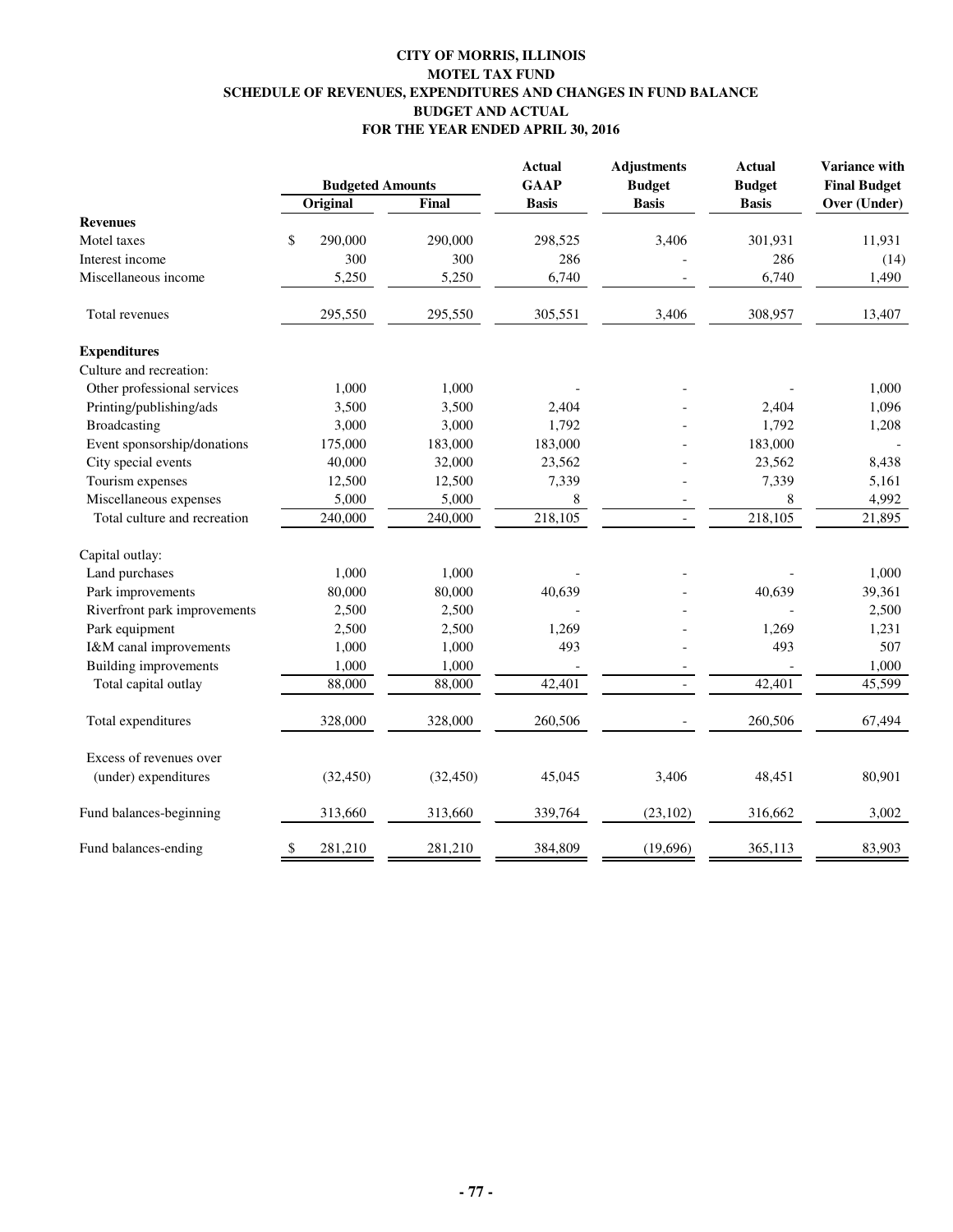# **CITY OF MORRIS, ILLINOIS DRUG FINE AND FORFEITURE FUND SCHEDULE OF REVENUES, EXPENDITURES AND CHANGES IN FUND BALANCE BUDGET AND ACTUAL FOR THE YEAR ENDED APRIL 30, 2016**

|                             |              | <b>Budgeted Amounts</b> | <b>Actual</b><br><b>GAAP</b> | Adjustments<br><b>Budget</b> | <b>Actual</b><br><b>Budget</b> | <b>Variance with</b><br><b>Final Budget</b><br>Over (Under) |
|-----------------------------|--------------|-------------------------|------------------------------|------------------------------|--------------------------------|-------------------------------------------------------------|
|                             | Original     | Final                   | <b>Basis</b>                 | <b>Basis</b>                 | <b>Basis</b>                   |                                                             |
| <b>Revenues</b>             |              |                         |                              |                              |                                |                                                             |
| Drug enforcement fees       | \$<br>2.000  | 2.000                   | 3,136                        | (365)                        | 2,771                          | 771                                                         |
| DUI equipment fees          | 4,500        | 4,500                   | 10,850                       | 346                          | 11,196                         | 6,696                                                       |
| Police vehicle equip fees   | 5,500        | 5,500                   | 5,525                        | (198)                        | 5,327                          | (173)                                                       |
| Failure to appear fines     | 2,800        | 2,800                   | 3,150                        |                              | 3,150                          | 350                                                         |
| E-Citation development fees | 1,000        | 1,000                   | 962                          | (36)                         | 926                            | (74)                                                        |
| Drug forfeitures            | 3,000        | 3,000                   | 278                          |                              | 278                            | (2,722)                                                     |
| Interest income             |              | 20<br>20                | 26                           |                              | 26                             | 6                                                           |
| Donations                   | 2,000        | 2,000                   | 2,575                        |                              | 2,575                          | 575                                                         |
| Property & evidence cash    | 2,000        | 2,000                   | 1,193                        |                              | 1,193                          | (807)                                                       |
| Miscellaneous income        | 15,100       | 15,100                  | 25                           |                              | 25                             | (15,075)                                                    |
| Total revenues              | 37,920       | 37,920                  | 27,720                       | (253)                        | 27,467                         | (10, 453)                                                   |
| <b>Expenditures</b>         |              |                         |                              |                              |                                |                                                             |
| Public safety:              |              |                         |                              |                              |                                |                                                             |
| Telephone                   | 2,000        | 2,000                   | 1,100                        |                              | 1,100                          | 900                                                         |
| Training/travel expense     | 1,500        | 1,500                   |                              |                              |                                | 1,500                                                       |
| Drug crime enforcement      | 15,000       | 15,000                  | 505                          |                              | 505                            | 14,495                                                      |
| Asset forfeiture refunds    | 2,000        | 1,725                   | 1,518                        |                              | 1,518                          | 207                                                         |
| Miscellaneous expense       | 1,700        | 1,975                   | 1,450                        |                              | 1,450                          | 525                                                         |
| Total public safety         | 22,200       | 22,200                  | 4,573                        |                              | 4,573                          | 17,627                                                      |
| Capital outlay:             |              |                         |                              |                              |                                |                                                             |
| Equipment                   | 4,000        | 4,000                   | 2,884                        |                              | 2,884                          | 1,116                                                       |
| DUI equipment               | 100          | 100                     |                              |                              |                                | 100                                                         |
| E-Citation development      | 500          | 500                     |                              |                              |                                | 500                                                         |
| Vehicles                    | 8,000        | 8,000                   |                              |                              |                                | 8,000                                                       |
| Communication equipment     | 3,000        | 3,000                   |                              |                              |                                | 3,000                                                       |
| Total capital outlay        | 15,600       | 15,600                  | 2,884                        | $\overline{a}$               | 2,884                          | 12,716                                                      |
| Total expenditures          | 37,800       | 37,800                  | 7,457                        |                              | 7,457                          | 30,343                                                      |
| Excess of revenues over     |              |                         |                              |                              |                                |                                                             |
| (under) expenditures        | 120          | 120                     | 20,263                       | (253)                        | 20,010                         | 19,890                                                      |
| Fund balances-beginning     | 40,988       | 40,988                  | 42,226                       | (1, 134)                     | 41,092                         | 104                                                         |
| Fund balances-ending        | \$<br>41,108 | 41,108                  | 62,489                       | (1, 387)                     | 61,102                         | 19,994                                                      |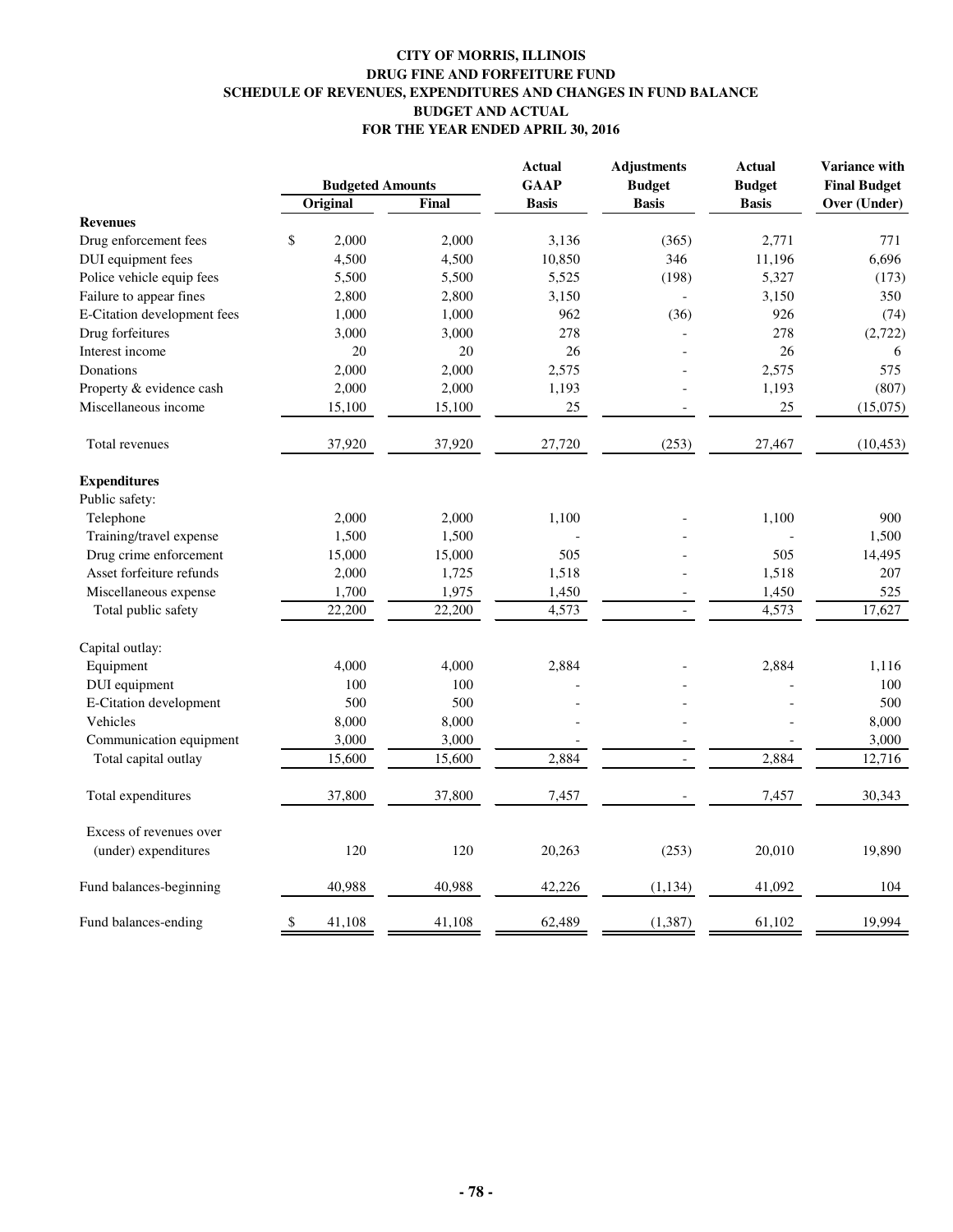# **CITY OF MORRIS, ILLINOIS COMMUNITY DEVELOPMENT LOAN FUND SCHEDULE OF REVENUES, EXPENDITURES AND CHANGES IN FUND BALANCE BUDGET AND ACTUAL FOR THE YEAR ENDED APRIL 30, 2016**

|                                 |                         |            | <b>Actual</b> | <b>Adjustments</b> | <b>Actual</b> | Variance with       |
|---------------------------------|-------------------------|------------|---------------|--------------------|---------------|---------------------|
|                                 | <b>Budgeted Amounts</b> |            | <b>GAAP</b>   | <b>Budget</b>      | <b>Budget</b> | <b>Final Budget</b> |
|                                 | Original                | Final      | <b>Basis</b>  | <b>Basis</b>       | <b>Basis</b>  | Over (Under)        |
| <b>Revenues</b>                 |                         |            |               |                    |               |                     |
| Principal-Talty Chevrolet       | \$<br>21,333            | 21,333     | 185,285       |                    | 185,285       | 163,952             |
| <b>Interest-Talty Chevrolet</b> | 3,510                   | 3,510      | 2,289         |                    | 2,289         | (1,221)             |
| Principal-Echo Lanes            | 10,735                  | 10,735     | 9,853         |                    | 9,853         | (882)               |
| <b>Interest-Echo Lanes</b>      | 620                     | 620        | 556           |                    | 556           | (64)                |
| Principal-Lagoon Saloon         | 10,955                  | 10,955     | 11,853        |                    | 11,853        | 898                 |
| Interest-Lagoon Saloon          | 632                     | 632        | 700           |                    | 700           | 68                  |
| Principal-Holiday Inn Express   | 32,700                  | 32,700     | 31,735        |                    | 31,735        | (965)               |
| Interest-Holiday Inn Express    | 3,026                   | 3,026      | 3,027         |                    | 3,027         | 1                   |
| Principal-Audacious Ink         | 955                     | 955        | 955           |                    | 955           |                     |
| Interest-Audacious Ink          | 203                     | 203        | 204           |                    | 204           | 1                   |
| Interest income                 | 800                     | 800        | 870           |                    | 870           | 70                  |
| Total revenues                  | 85,469                  | 85,469     | 247,327       |                    | 247,327       | 161,858             |
| <b>Expenditures</b>             |                         |            |               |                    |               |                     |
| Community development-          |                         |            |               |                    |               |                     |
| <b>Grant distributions</b>      | 700,000                 | 700,000    |               |                    |               | 700,000             |
| Excess of revenues over         |                         |            |               |                    |               |                     |
| (under) expenditures            | (614, 531)              | (614, 531) | 247,327       |                    | 247,327       | 861,858             |
| Fund balances-beginning         | 767,863                 | 767,863    | 767,781       |                    | 767,781       | (82)                |
| Fund balances-ending            | \$<br>153,332           | 153,332    | 1,015,108     |                    | 1,015,108     | 861,776             |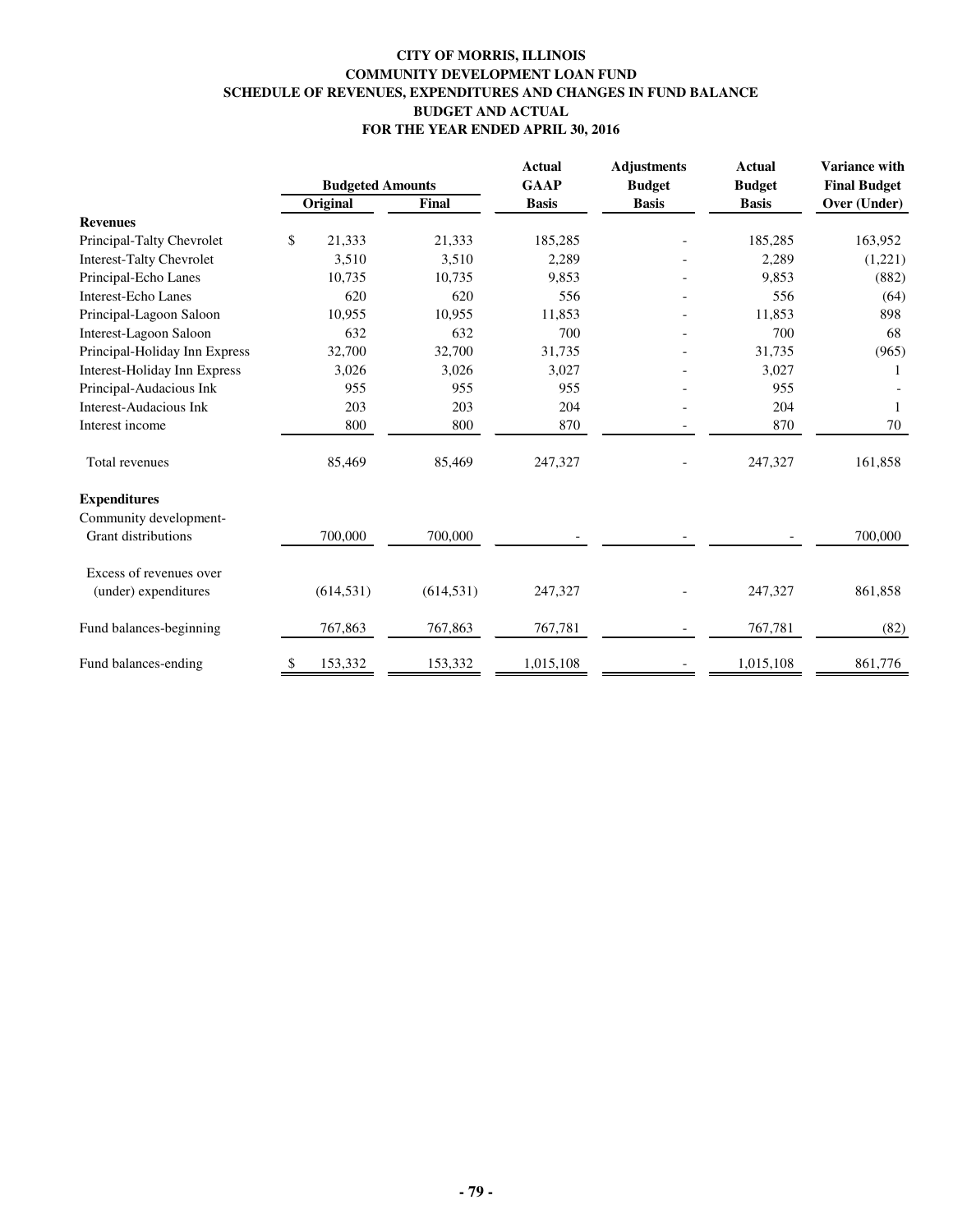# **CITY OF MORRIS, ILLINOIS MUNICIPAL BUILDING FUND SCHEDULE OF REVENUES, EXPENDITURES AND CHANGES IN FUND BALANCE BUDGET AND ACTUAL FOR THE YEAR ENDED APRIL 30, 2016**

|                                                 | <b>Budgeted Amounts</b> |           | <b>Actual</b><br><b>GAAP</b> | <b>Adjustments</b><br><b>Budget</b> | <b>Actual</b><br><b>Budget</b> | Variance with<br><b>Final Budget</b> |
|-------------------------------------------------|-------------------------|-----------|------------------------------|-------------------------------------|--------------------------------|--------------------------------------|
|                                                 | Original                | Final     | <b>Basis</b>                 | <b>Basis</b>                        | <b>Basis</b>                   | Over (Under)                         |
| <b>Revenues</b>                                 |                         |           |                              |                                     |                                |                                      |
| Interest income                                 | \$<br>15                | 15        | 4                            |                                     | 4                              | (11)                                 |
| Miscellaneous income                            | 50                      | 50        |                              |                                     |                                | (50)                                 |
| Total revenues                                  | 65                      | 65        | 4                            |                                     | 4                              | (61)                                 |
| <b>Expenditures</b>                             |                         |           |                              |                                     |                                |                                      |
| General government:                             |                         |           |                              |                                     |                                |                                      |
| Engineering service                             | 1,500                   |           |                              |                                     |                                |                                      |
| Legal service                                   | 2,000                   | 268       | 268                          |                                     | 268                            |                                      |
| Other professional service                      | 1,500                   |           |                              |                                     |                                |                                      |
| Miscellaneous expenses                          | 1,000                   |           |                              |                                     |                                |                                      |
| Total general government                        | 6,000                   | 268       | 268                          |                                     | 268                            |                                      |
| Capital outlay-                                 |                         |           |                              |                                     |                                |                                      |
| Building construction                           | 27,000                  | 38,232    | 36,553                       | 2,384                               | 38,937                         | (705)                                |
| Total expenditures                              | 33,000                  | 38,500    | 36,821                       | 2,384                               | 39,205                         | (705)                                |
| Excess of revenues over<br>(under) expenditures | (32, 935)               | (38, 435) | (36,817)                     | (2, 384)                            | (39,201)                       | (766)                                |
| <b>Other Financing Sources (Uses)</b>           |                         |           |                              |                                     |                                |                                      |
| Transfers out                                   | (5,500)                 |           |                              |                                     |                                |                                      |
| Fund balances-beginning                         | 38,435                  | 38,435    | 36,817                       | 2,384                               | 39,201                         | 766                                  |
| Fund balances-ending                            | \$                      |           |                              |                                     |                                |                                      |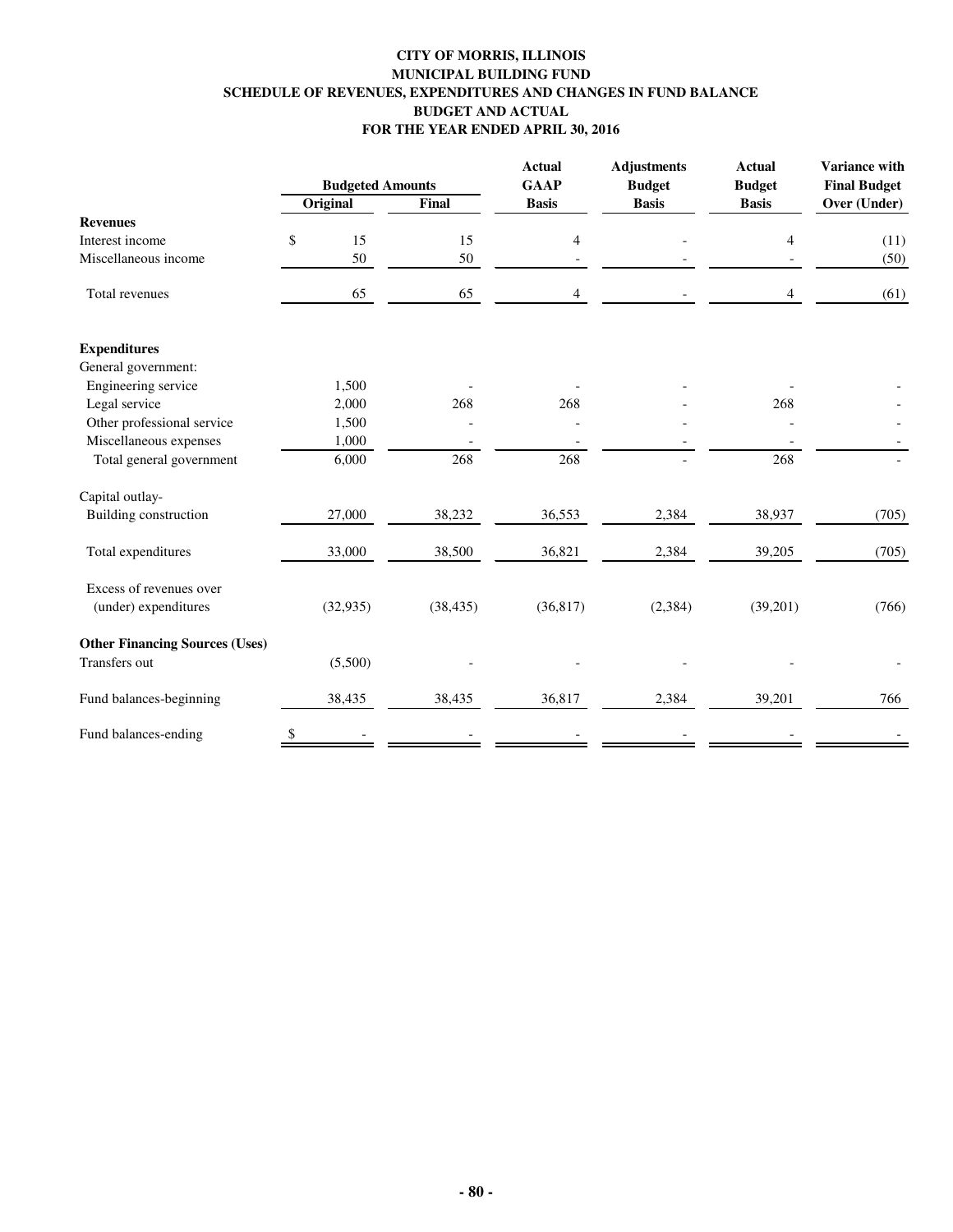# **CITY OF MORRIS, ILLINOIS WATER AND SEWER FUNDS COMBINING STATEMENT OF NET POSITION APRIL 30, 2016**

|                                                  | <b>Operations</b> and<br>Maintenance<br><b>Account</b> | Capital<br>Improvement<br>Account | Alternate<br><b>Revenue Bond</b><br><b>And Interest</b><br>Account | <b>Total</b>       |
|--------------------------------------------------|--------------------------------------------------------|-----------------------------------|--------------------------------------------------------------------|--------------------|
| <b>Assets</b>                                    |                                                        |                                   |                                                                    |                    |
| Cash and cash equivalents                        | \$<br>9,929,967                                        | 1,547,663                         | 4,703                                                              | 11,482,333         |
| Water & sewer fee receivables(net)               | 79,764                                                 |                                   |                                                                    | 79,764             |
| Capital assets:                                  |                                                        |                                   |                                                                    |                    |
| Land                                             | 613,374                                                |                                   |                                                                    | 613,374            |
| Machinery & equipment<br>Vehicles                | 509,238<br>518,859                                     | 15,513                            |                                                                    | 524,751<br>518,859 |
| Infrastructure                                   | 37,800,539                                             |                                   |                                                                    | 37,800,539         |
|                                                  |                                                        |                                   |                                                                    |                    |
| Accumulated depreciation                         | (17,666,928)                                           | (4, 654)                          |                                                                    | (17, 671, 582)     |
| Total assets                                     | 31,784,813                                             | 1,558,522                         | 4,703                                                              | 33,348,038         |
| <b>Deferred Outflows of Resources</b>            |                                                        |                                   |                                                                    |                    |
| Deferred charge on refunding                     |                                                        |                                   | 449,712                                                            | 449,712            |
| <b>Liabilities</b>                               |                                                        |                                   |                                                                    |                    |
| Accounts payable and accrued expenses            | 60,372                                                 |                                   |                                                                    | 60,372             |
| Accrued interest payable                         |                                                        |                                   | 44,427                                                             | 44,427             |
| Compensated absences                             | 148,618                                                |                                   |                                                                    | 148,618            |
| Long-term liabilities due within one year:       |                                                        |                                   |                                                                    |                    |
| Alternate revenue bonds                          |                                                        |                                   | 430,000                                                            | 430,000            |
| Long-term liabilities due in more than one year: |                                                        |                                   |                                                                    |                    |
| Compensated absences                             | 13,974                                                 |                                   |                                                                    | 13,974             |
| Alternate revenue bonds(including bond premium)  |                                                        |                                   | 4,872,309                                                          | 4,872,309          |
| <b>Total liabilities</b>                         | 222,964                                                |                                   | 5,346,736                                                          | 5,569,700          |
| <b>Net Position</b>                              |                                                        |                                   |                                                                    |                    |
| Net investment in capital assets                 | 21,775,082                                             | 10,859                            | (4,852,597)                                                        | 16,933,344         |
| Restricted for:                                  |                                                        |                                   |                                                                    |                    |
| Public works capital projects                    |                                                        | 1,547,663                         |                                                                    | 1,547,663          |
| Debt service                                     |                                                        |                                   | 4,703                                                              | 4,703              |
| Unrestricted                                     | 9,786,767                                              |                                   | (44, 427)                                                          | 9,742,340          |
| Total net position                               | \$<br>31,561,849                                       | 1,558,522                         | (4,892,321)                                                        | 28,228,050         |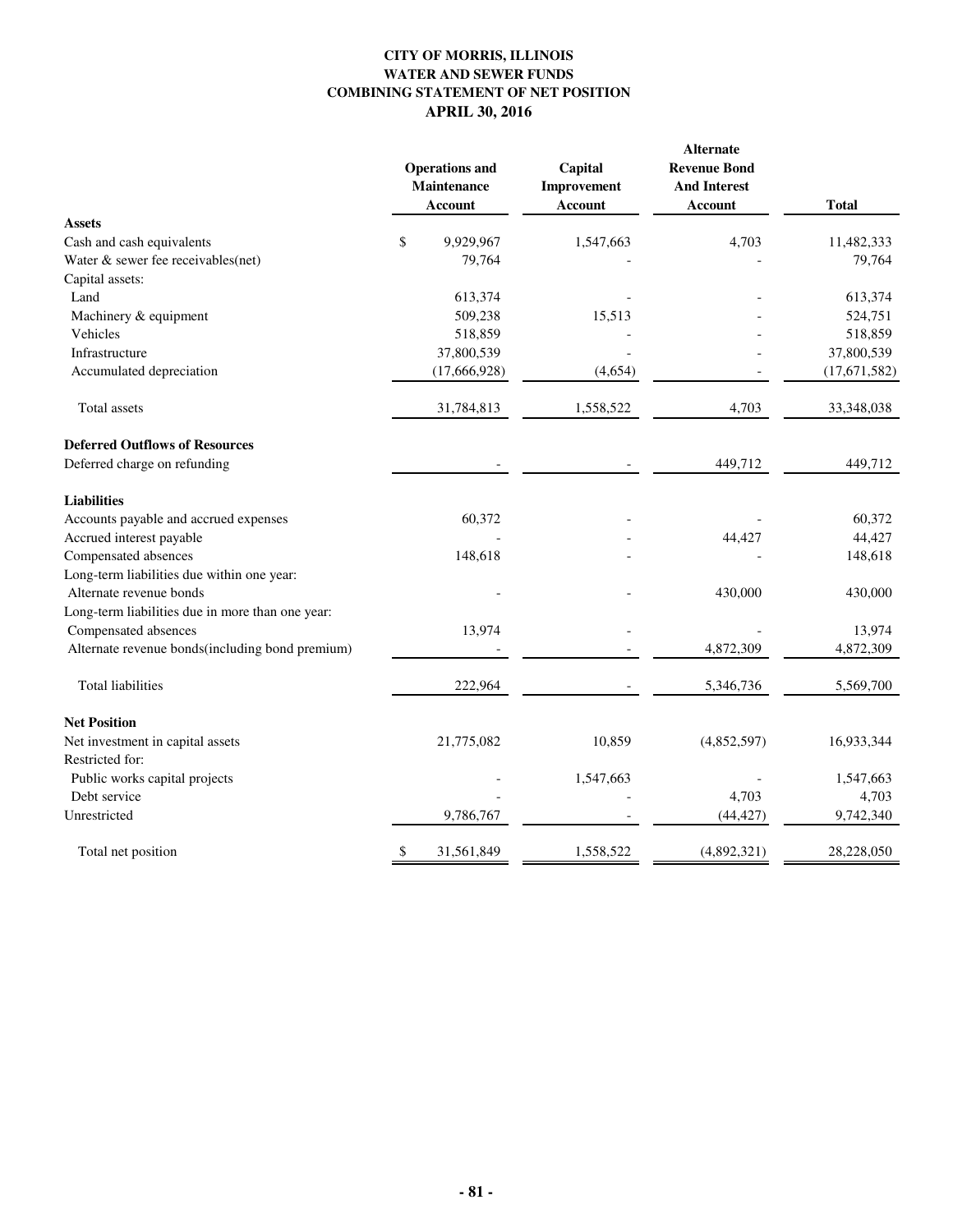### **CITY OF MORRIS, ILLINOIS WATER AND SEWER FUNDS COMBINING STATEMENT OF REVENUES, EXPENSES, AND CHANGES IN FUND NET POSITION FOR THE YEAR ENDED APRIL 30, 2016**

|                                          | <b>Operations</b> and<br>Maintenance<br><b>Account</b> | Capital<br>Improvement<br><b>Account</b> | <b>Alternate</b><br><b>Revenue Bond</b><br><b>And Interest</b><br>Account | <b>Total</b> |
|------------------------------------------|--------------------------------------------------------|------------------------------------------|---------------------------------------------------------------------------|--------------|
| <b>Operating Revenues</b>                |                                                        |                                          |                                                                           |              |
| Water and sewer sales                    | \$<br>3,587,059                                        |                                          |                                                                           | 3,587,059    |
| Infrastructure acre fees                 |                                                        | 991,746                                  |                                                                           | 991,746      |
| Tap on fees/meters                       | 79,291                                                 |                                          |                                                                           | 79,291       |
| Miscellaneous revenue                    | 36,845                                                 |                                          |                                                                           | 36,845       |
| Total operating revenues                 | 3,703,195                                              | 991,746                                  |                                                                           | 4,694,941    |
| <b>Operating Expenses</b>                |                                                        |                                          |                                                                           |              |
| Personal services                        | 1,243,995                                              |                                          |                                                                           | 1,243,995    |
| Contractual services                     | 694,007                                                | 71,661                                   |                                                                           | 765,668      |
| Commodities                              | 319,934                                                |                                          |                                                                           | 319,934      |
| Capital outlay/maintenance               | 299,826                                                |                                          |                                                                           | 299,826      |
| Depreciation                             | 875,814                                                | 1,034                                    |                                                                           | 876,848      |
| Other expenses                           | 95,726                                                 |                                          |                                                                           | 95,726       |
| Total operating expenses                 | 3,529,302                                              | 72,695                                   |                                                                           | 3,601,997    |
| Operating income (loss)                  | 173,893                                                | 919,051                                  |                                                                           | 1,092,944    |
| <b>Non-Operating Revenues (Expenses)</b> |                                                        |                                          |                                                                           |              |
| Bond service fees                        |                                                        |                                          | (539)                                                                     | (539)        |
| Interest expense                         |                                                        |                                          | (152, 492)                                                                | (152, 492)   |
| Interest income                          | 5,135                                                  | 351                                      | 8                                                                         | 5,494        |
| Total nonoperating revenues (expenses)   | 5,135                                                  | 351                                      | (153, 023)                                                                | (147, 537)   |
| Income (loss) before transfers           | 179,028                                                | 919,402                                  | (153, 023)                                                                | 945,407      |
| Transfers between accounts               | (506, 375)                                             | 10,000                                   | 496,375                                                                   |              |
| Change in net position                   | (327, 347)                                             | 929,402                                  | 343,352                                                                   | 945,407      |
| Net position-beginning                   | 31,889,196                                             | 629,120                                  | (5,235,673)                                                               | 27,282,643   |
| Net position-ending                      | 31,561,849<br>\$                                       | 1,558,522                                | (4,892,321)                                                               | 28,228,050   |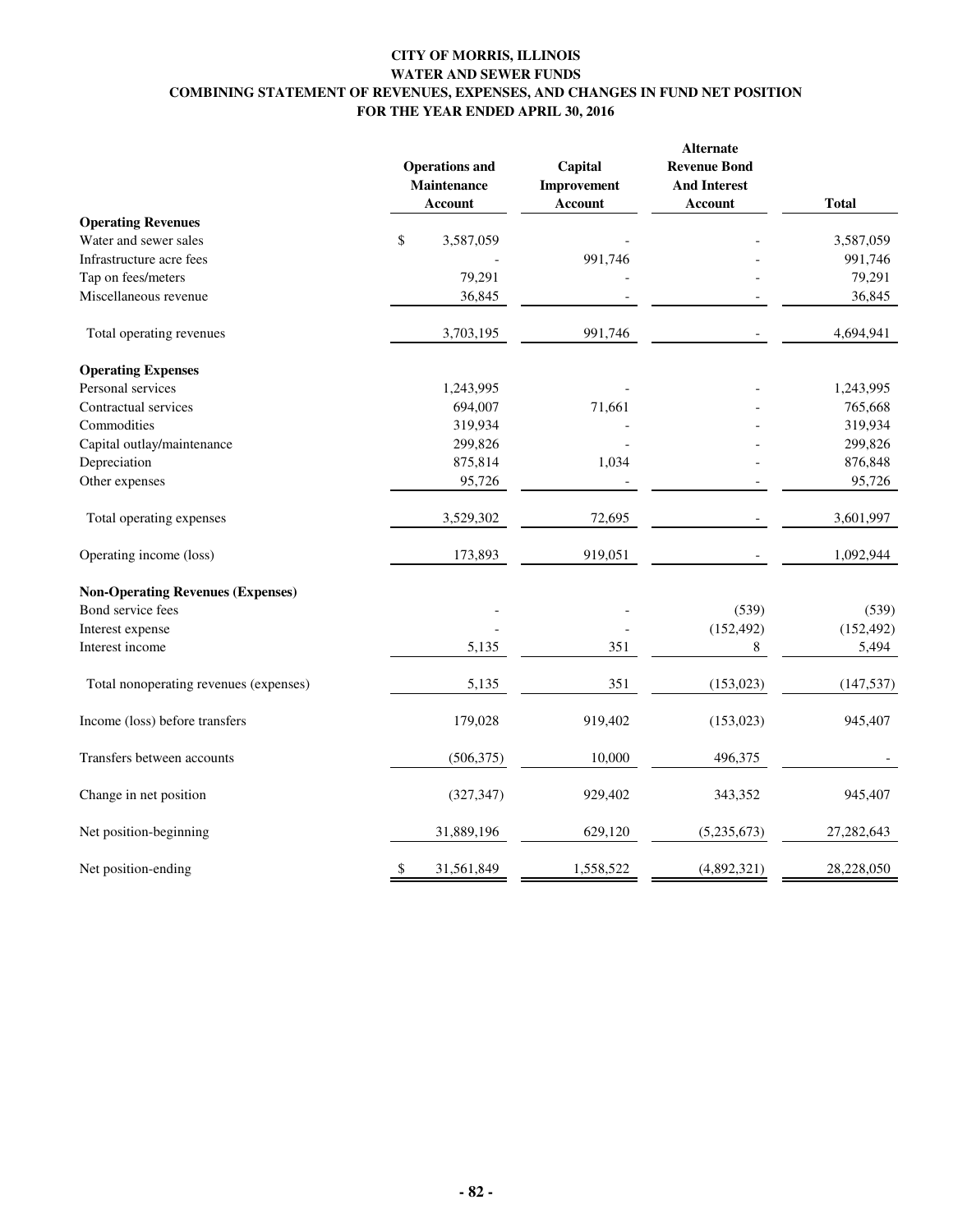# **CITY OF MORRIS, ILLINOIS WATER AND SEWER FUND OPERATIONS AND MAINTENANCE ACCOUNT SCHEDULE OF REVENUES, EXPENSES AND CHANGES IN FUND NET POSITION BUDGET AND ACTUAL FOR THE YEAR ENDED APRIL 30, 2016**

|                                | <b>Budgeted Amounts</b> |             | <b>Actual</b><br><b>GAAP</b> | <b>Adjustments</b><br><b>Budget</b> | <b>Actual</b><br><b>Budget</b> | Variance with<br><b>Final Budget</b> |
|--------------------------------|-------------------------|-------------|------------------------------|-------------------------------------|--------------------------------|--------------------------------------|
|                                | Original                | Final       | <b>Basis</b>                 | <b>Basis</b>                        | <b>Basis</b>                   | Over (Under)                         |
| <b>Operating Revenues</b>      |                         |             |                              |                                     |                                |                                      |
| Water and sewer sales          | 3,450,000<br>\$         | 3,450,000   | 3,469,895                    | 20,585                              | 3,490,480                      | 40,480                               |
| Waste disposal fees            | 135,000                 | 135,000     | 117,164                      |                                     | 117,164                        | (17, 836)                            |
| Waste disposal license         | 100                     | 100         |                              |                                     |                                | (100)                                |
| Tap-on-fees                    | 34,000                  | 34,000      | 58,500                       |                                     | 58,500                         | 24,500                               |
| Meter sales                    | 9,000                   | 9,000       | 20,791                       |                                     | 20,791                         | 11,791                               |
| Rental income                  | 4,200                   | 4,200       | 3,848                        |                                     | 3,848                          | (352)                                |
| Miscellaneous income           | 38,000                  | 38,000      | 32,997                       |                                     | 32,997                         | (5,003)                              |
| Total operating revenues       | 3,670,300               | 3,670,300   | 3,703,195                    | 20,585                              | 3,723,780                      | 53,480                               |
| <b>Operating Expenses</b>      |                         |             |                              |                                     |                                |                                      |
| Personal services              | 1,485,225               | 1,440,600   | 1,243,995                    | 17,767                              | 1,261,762                      | 178,838                              |
| Contractual services           | 757,375                 | 808,700     | 694,007                      | 17,073                              | 711,080                        | 97,620                               |
| Commodities                    | 568,150                 | 535,950     | 319,934                      | (848)                               | 319,086                        | 216,864                              |
| Capital outlay/maintenance     | 1,902,500               | 1,924,500   | 299,826                      | (30, 257)                           | 269,569                        | 1,654,931                            |
| Depreciation                   |                         |             | 875,814                      | (875, 814)                          |                                |                                      |
| Other expenses                 | 165,100                 | 168,600     | 95,726                       | (39, 982)                           | 55,744                         | 112,856                              |
| Total operating expenses       | 4,878,350               | 4,878,350   | 3,529,302                    | (912,061)                           | 2,617,241                      | 2,261,109                            |
| Operating income (loss)        | (1,208,050)             | (1,208,050) | 173,893                      | 932,646                             | 1,106,539                      | 2,314,589                            |
| <b>Nonoperating Income</b>     |                         |             |                              |                                     |                                |                                      |
| State grants                   | 500                     | 500         |                              |                                     |                                | (500)                                |
| Interest income                | 4,500                   | 4,500       | 5,135                        | $\mathbf{1}$                        | 5,136                          | 636                                  |
| Total nonoperating income      | 5,000                   | 5,000       | 5,135                        | $\mathbf{1}$                        | 5,136                          | 136                                  |
| Income (loss) before transfers | (1,203,050)             | (1,203,050) | 179,028                      | 932,647                             | 1,111,675                      | 2,314,725                            |
| <b>Transfers</b>               |                         |             |                              |                                     |                                |                                      |
| Transfer to other accounts     | (507,060)               | (507,060)   | (506, 375)                   |                                     | (506, 375)                     | 685                                  |
| Change in net position         | (1,710,110)             | (1,710,110) | (327, 347)                   | 932,647                             | 605,300                        | 2,315,410                            |
| Net position-beginning         | 9,284,835               | 9,284,835   | 31,889,196                   | (22, 564, 529)                      | 9,324,667                      | 39,832                               |
| Net position-ending            | 7,574,725<br>\$         | 7,574,725   | 31,561,849                   | (21, 631, 882)                      | 9,929,967                      | 2,355,242                            |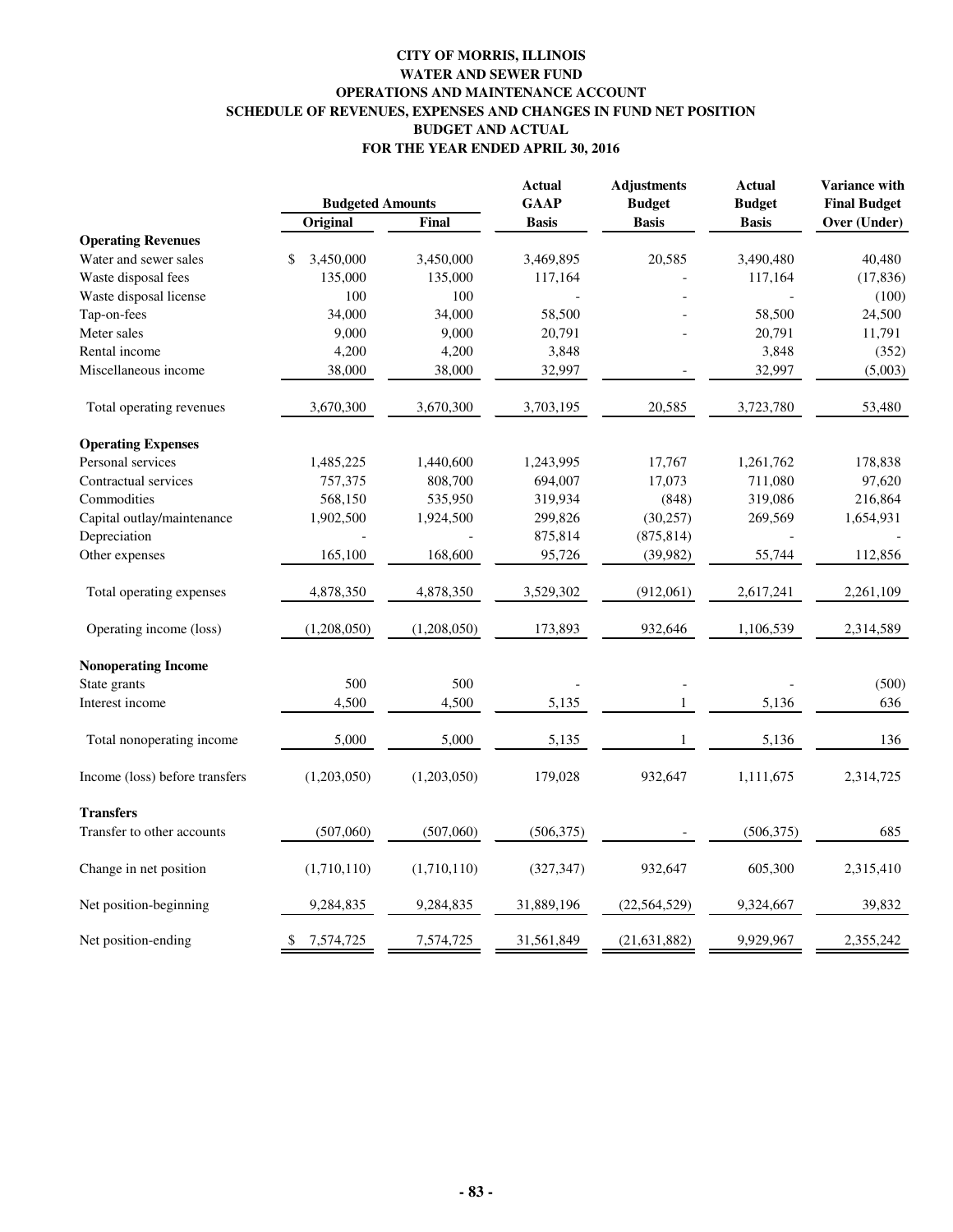# **CITY OF MORRIS, ILLINOIS WATER AND SEWER FUND CAPITAL IMPROVEMENT ACCOUNT SCHEDULE OF REVENUES, EXPENSES AND CHANGES IN FUND NET POSITION BUDGET AND ACTUAL FOR THE YEAR ENDED APRIL 30, 2016**

|                                                 | <b>Budgeted Amounts</b> |           | <b>Actual</b><br><b>GAAP</b> | <b>Adjustments</b><br><b>Budget</b> | <b>Actual</b><br><b>Budget</b> | Variance with<br><b>Final Budget</b> |
|-------------------------------------------------|-------------------------|-----------|------------------------------|-------------------------------------|--------------------------------|--------------------------------------|
|                                                 | Original                | Final     | <b>Basis</b>                 | <b>Basis</b>                        | <b>Basis</b>                   | Over (Under)                         |
| <b>Operating Revenues</b>                       |                         |           |                              |                                     |                                |                                      |
| Infrastructure acre fees                        | 900,000<br>\$           | 900,000   | 991,746                      |                                     | 991,746                        | 91,746                               |
| <b>Operating Expenses</b>                       |                         |           |                              |                                     |                                |                                      |
| Engineering services                            | 60,000                  | 50,250    | 13,275                       |                                     | 13,275                         | 36,975                               |
| Legal services                                  | 35,000                  | 44,750    | 44,735                       |                                     | 44,735                         | 15                                   |
| Other professional services                     | 20,000                  | 20,000    | 1,354                        |                                     | 1,354                          | 18,646                               |
| Sludge disposal expenses                        | 25,000                  | 25,000    | 12,297                       |                                     | 12,297                         | 12,703                               |
| Maintenance supplies-sewer                      | 20,000                  | 20,000    |                              |                                     |                                | 20,000                               |
| STP improvements                                | 15,000                  | 15,000    |                              |                                     |                                | 15,000                               |
| WTP improvements                                | 10,000                  | 10,000    |                              |                                     |                                | 10,000                               |
| Watermain improvements                          | 20,000                  | 20,000    |                              |                                     |                                | 20,000                               |
| Sanitary sewer improvements                     | 10,000                  | 10,000    |                              |                                     |                                | 10,000                               |
| NE STP Improvements                             | 10,000                  | 10,000    |                              |                                     |                                | 10,000                               |
| Miscellaneous expenses                          | 5,000                   | 5,000     |                              |                                     |                                | 5,000                                |
| Depreciation expense                            |                         |           | 1,034                        | (1,034)                             |                                |                                      |
| Total operating expenses                        | 230,000                 | 230,000   | 72,695                       | (1,034)                             | 71,661                         | 158,339                              |
| Operating income (loss)                         | 670,000                 | 670,000   | 919,051                      | 1,034                               | 920,085                        | 250,085                              |
| <b>Nonoperating Income (Expenses)</b>           |                         |           |                              |                                     |                                |                                      |
| Interest income                                 | 325                     | 325       | 351                          | $\mathbf{1}$                        | 352                            | 27                                   |
| Income (loss) before transfers                  | 670,325                 | 670,325   | 919,402                      | 1,035                               | 920,437                        | 250,112                              |
| <b>Transfers</b><br>Transfer from water & sewer |                         |           |                              |                                     |                                |                                      |
| operations account                              | 10,000                  | 10,000    | 10,000                       |                                     | 10,000                         |                                      |
| Change in net position                          | 680,325                 | 680,325   | 929,402                      | 1,035                               | 930,437                        | 250,112                              |
| Net position-beginning                          | 617,210                 | 617,210   | 629,120                      | (11, 894)                           | 617,226                        | 16                                   |
| Net position-ending                             | 1,297,535<br>\$         | 1,297,535 | 1,558,522                    | (10, 859)                           | 1,547,663                      | 250,128                              |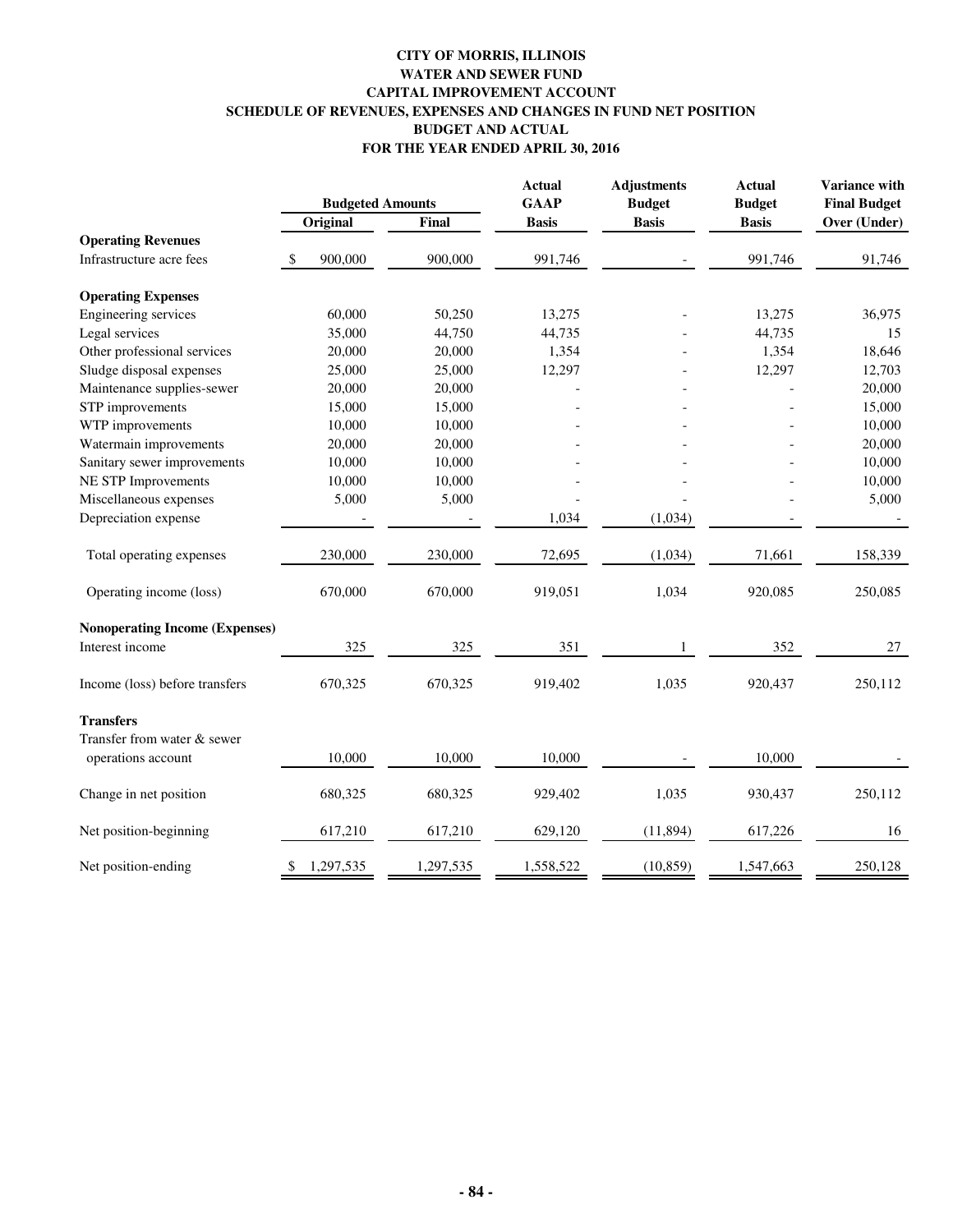### **CITY OF MORRIS, ILLINOIS WATER AND SEWER FUND ALTERNATE REVENUE BOND AND INTEREST ACCOUNT SCHEDULE OF REVENUES, EXPENSES AND CHANGES IN FUND NET POSITION BUDGET AND ACTUAL FOR THE YEAR ENDED APRIL 30, 2016**

|                                       |    | <b>Budgeted Amounts</b> |            | <b>Actual</b><br><b>GAAP</b> | <b>Adjustments</b><br><b>Budget</b> | <b>Actual</b><br><b>Budget</b> | <b>Variance with</b><br><b>Final Budget</b> |
|---------------------------------------|----|-------------------------|------------|------------------------------|-------------------------------------|--------------------------------|---------------------------------------------|
|                                       |    | Original                | Final      | <b>Basis</b>                 | <b>Basis</b>                        | <b>Basis</b>                   | Over (Under)                                |
| <b>Operating Revenues</b>             |    |                         |            |                              |                                     |                                |                                             |
| Operating revenue                     | \$ |                         |            |                              |                                     |                                |                                             |
| <b>Operating Expenses</b>             |    |                         |            |                              |                                     |                                |                                             |
| Operating expenses                    |    |                         |            |                              |                                     |                                |                                             |
| Operating income (loss)               |    |                         |            |                              |                                     |                                |                                             |
| <b>Nonoperating Income (Expenses)</b> |    |                         |            |                              |                                     |                                |                                             |
| Interest income                       |    | 200                     | 200        | 8                            |                                     | 9                              | (191)                                       |
| Miscellaneous income                  |    |                         |            |                              |                                     |                                |                                             |
| Bond principal                        |    | (415,000)               | (415,000)  |                              | (415,000)                           | (415,000)                      |                                             |
| Bond interest                         |    | (122,060)               | (122, 185) | (152, 492)                   | 30,321                              | (122, 171)                     | 14                                          |
| Bond fees                             |    | (1,500)                 | (1,375)    | (539)                        |                                     | (539)                          | 836                                         |
| Total nonoperating expenses           |    | (538, 360)              | (538, 360) | (153, 023)                   | (384, 678)                          | (537,701)                      | 659                                         |
| <b>Transfers</b>                      |    |                         |            |                              |                                     |                                |                                             |
| Transfer from water & sewer           |    |                         |            |                              |                                     |                                |                                             |
| operations account                    |    | 497,060                 | 497,060    | 496,375                      |                                     | 496,375                        | (685)                                       |
| Change in net position                |    | (41,300)                | (41,300)   | 343,352                      | (384, 678)                          | (41, 326)                      | (26)                                        |
| Net position-beginning                |    | 46,032                  | 46,032     | (5,235,673)                  | 5,281,702                           | 46,029                         | (3)                                         |
| Net position-ending                   | S  | 4,732                   | 4,732      | (4,892,321)                  | 4,897,024                           | 4,703                          | (29)                                        |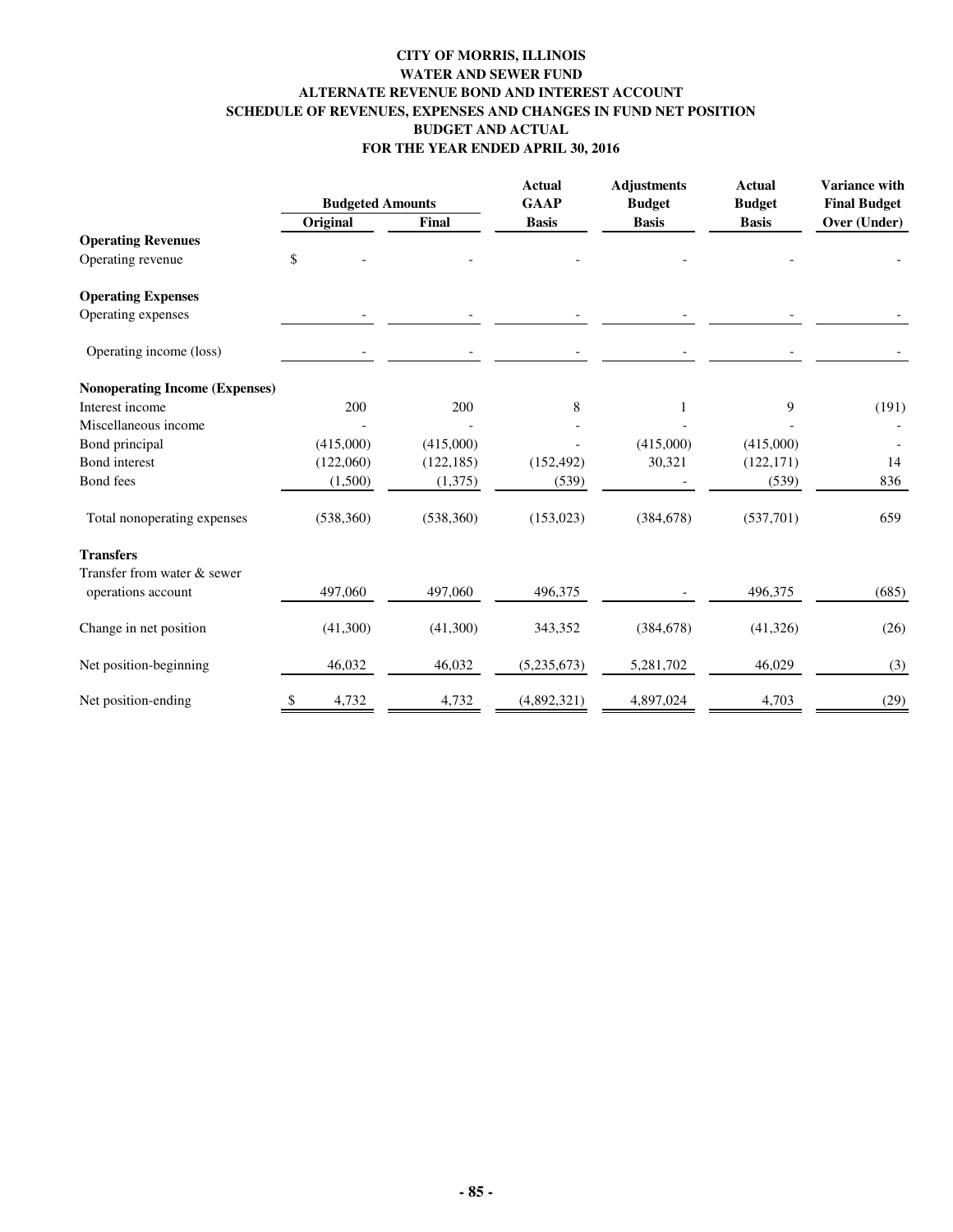# **CITY OF MORRIS, ILLINOIS COMBINING STATEMENT OF NET POSITION AIRPORT FUNDS APRIL 30, 2016**

|                                                  | Airport<br><b>Operations</b><br><b>Account</b> | Airport<br>Development<br><b>Account</b> | <b>Total</b> |
|--------------------------------------------------|------------------------------------------------|------------------------------------------|--------------|
| <b>Assets</b>                                    |                                                |                                          |              |
| Cash and cash equivalents                        | \$<br>229,220                                  | 29,509                                   | 258,729      |
| Customer receivables                             | 16,262                                         |                                          | 16,262       |
| Inventory                                        | 37,733                                         |                                          | 37,733       |
| Capital assets:                                  |                                                |                                          |              |
| Land                                             | 655,560                                        | 4,277,861                                | 4,933,421    |
| Land improvements                                | 58,345                                         |                                          | 58,345       |
| Machinery & equipment                            |                                                | 66,925                                   | 66,925       |
| Buildings & improvements                         | 1,850,000                                      | 476,071                                  | 2,326,071    |
| Infrastructure                                   | 7,800,769                                      |                                          | 7,800,769    |
| Vehicles                                         | 102,500                                        |                                          | 102,500      |
| Accumulated depreciation                         | (7, 235, 193)                                  | (76, 616)                                | (7,311,809)  |
| Total assets                                     | 3,515,196                                      | 4,773,750                                | 8,288,946    |
| <b>Liabilities</b>                               |                                                |                                          |              |
| Accounts payable and accrued expenses            | 13,911                                         |                                          | 13,911       |
| Compensated absences                             | 6,724                                          |                                          | 6,724        |
| Due to General Fund                              |                                                | 1,000,000                                | 1,000,000    |
| Long-term liabilities due within one year:       |                                                |                                          |              |
| Lease commitments payable                        | 72,085                                         |                                          | 72,085       |
| Long-term liabilities due in more than one year: |                                                |                                          |              |
| Lease commitments payable                        | 638,046                                        |                                          | 638,046      |
| <b>Total liabilities</b>                         | 730,766                                        | 1,000,000                                | 1,730,766    |
| <b>Net Position</b>                              |                                                |                                          |              |
| Net investment in capital assets                 | 2,521,850                                      | 3,744,241                                | 6,266,091    |
| Unrestricted                                     | 262,580                                        | 29,509                                   | 292,089      |
| Total net position                               | 2,784,430<br>\$                                | 3,773,750                                | 6,558,180    |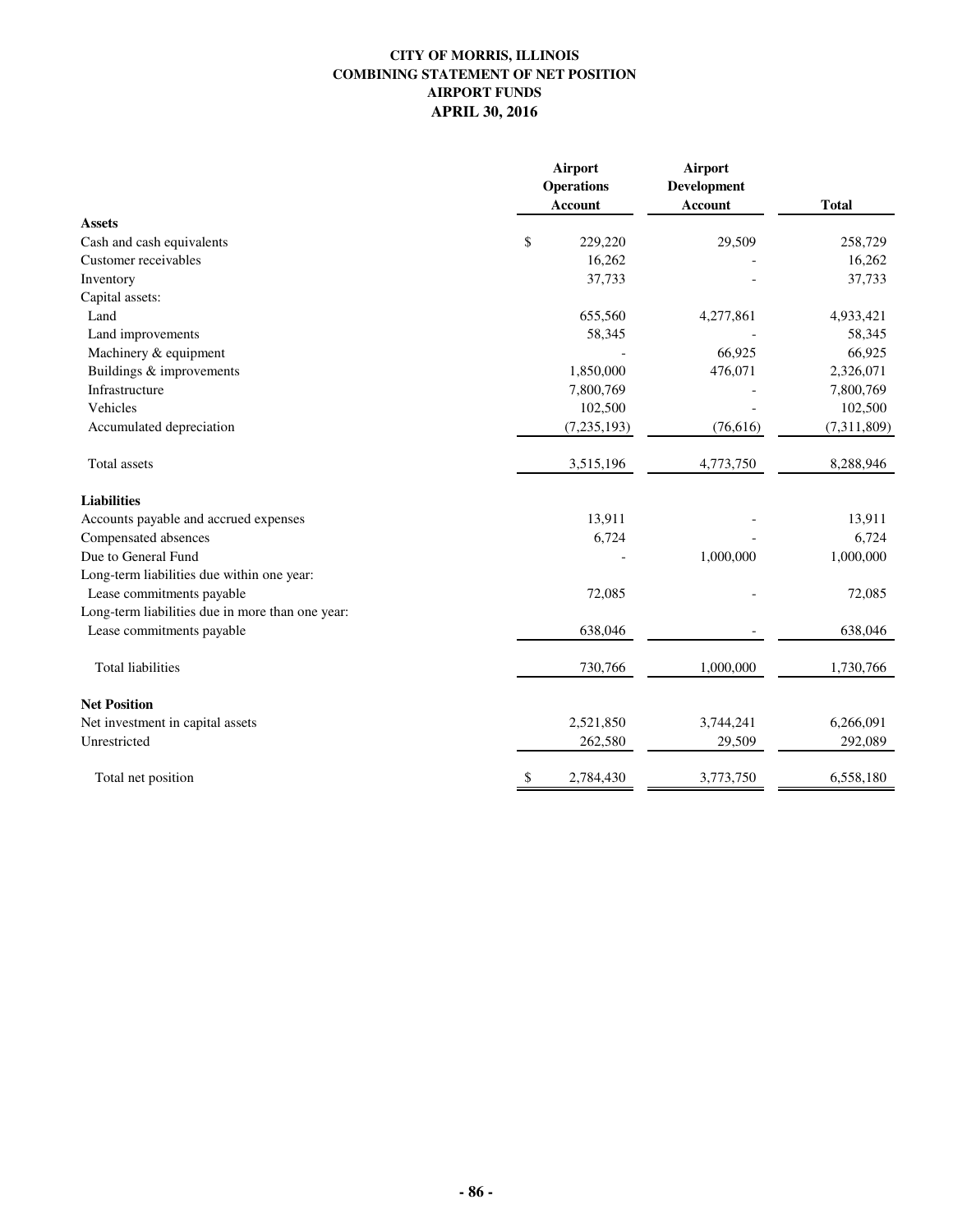### **CITY OF MORRIS, ILLINOIS COMBINING STATEMENT OF REVENUES, EXPENSES, AND CHANGES IN FUND NET POSITION AIRPORT FUNDS FOR THE YEAR ENDED APRIL 30, 2016**

|                                         | Airport<br><b>Operations</b><br><b>Account</b> | Airport<br><b>Development</b><br><b>Account</b> | <b>Total</b> |
|-----------------------------------------|------------------------------------------------|-------------------------------------------------|--------------|
| <b>Operating Revenues</b>               |                                                |                                                 |              |
| <b>Facilities rental</b>                | \$<br>245,295                                  |                                                 | 245,295      |
| Fuel sales                              | 243,855                                        |                                                 | 243,855      |
| Miscellaneous revenue                   |                                                | 6,405                                           | 6,405        |
| Total operating revenues                | 489,150                                        | 6,405                                           | 495,555      |
| <b>Operating Expenses</b>               |                                                |                                                 |              |
| Personal services                       | 88,643                                         |                                                 | 88,643       |
| Contractual services                    | 41,349                                         | 151,917                                         | 193,266      |
| Commodities                             | 199,013                                        |                                                 | 199,013      |
| Capital outlay/maintenance              | 5,966                                          | 30,780                                          | 36,746       |
| Depreciation                            | 355,481                                        | 15,055                                          | 370,536      |
| Other expenses                          | 6,675                                          | 500                                             | 7,175        |
| Total operating expenses                | 697,127                                        | 198,252                                         | 895,379      |
| Operating income (loss)                 | (207, 977)                                     | (191, 847)                                      | (399, 824)   |
| <b>Nonoperating Revenues (Expenses)</b> |                                                |                                                 |              |
| State & federal grants                  |                                                | 132,428                                         | 132,428      |
| Interest income                         | 114                                            | 9                                               | 123          |
| Interest expense                        | (35,785)                                       |                                                 | (35, 785)    |
| Total nonoperating revenues (expenses)  | (35, 671)                                      | 132,437                                         | 96,766       |
| Change in net position                  | (243, 648)                                     | (59, 410)                                       | (303, 058)   |
| Net position-beginning                  | 3,028,078                                      | 3,833,160                                       | 6,861,238    |
| Net position-ending                     | 2,784,430<br>\$                                | 3,773,750                                       | 6,558,180    |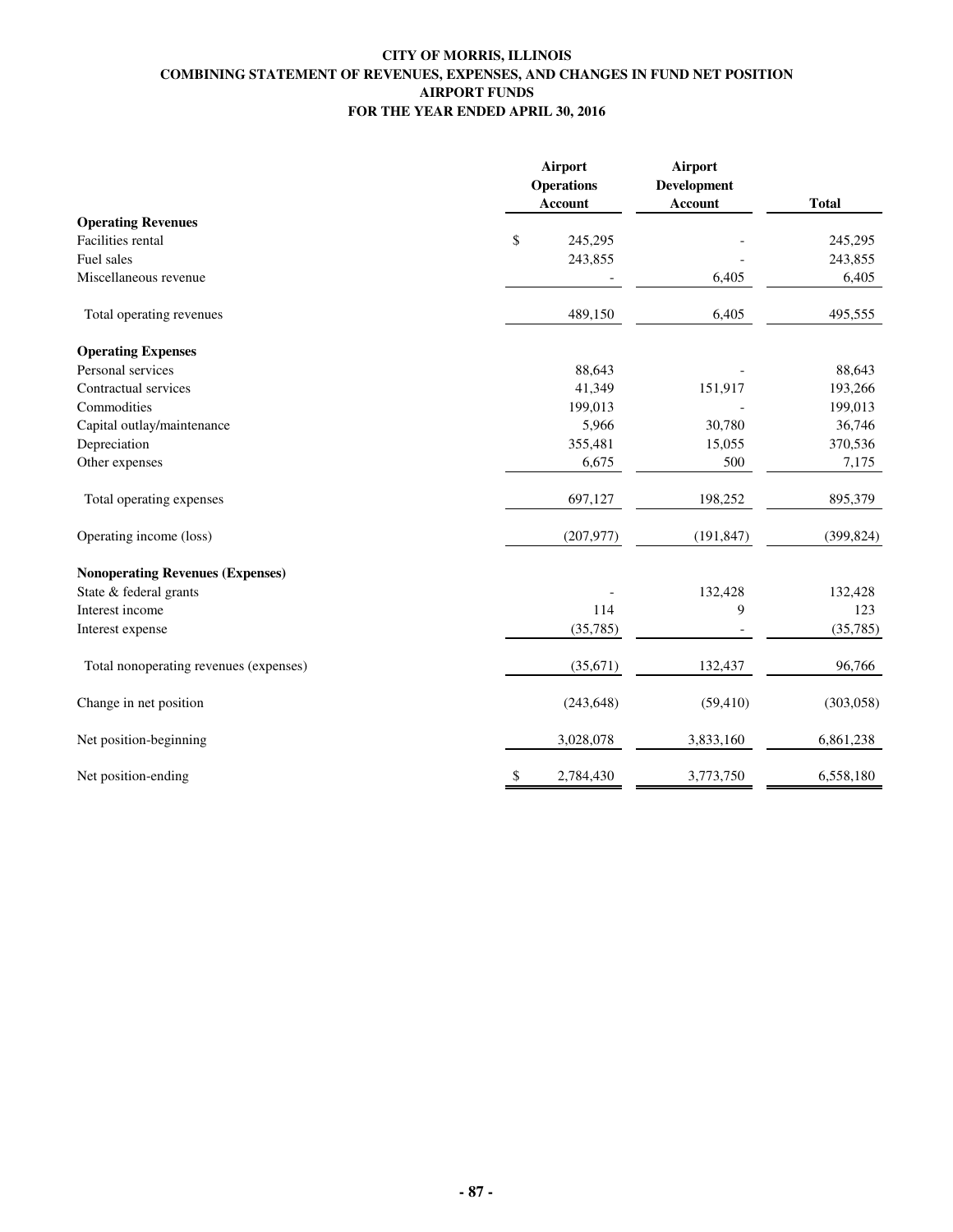# **CITY OF MORRIS, ILLINOIS AIRPORT FUND AIRPORT OPERATIONS ACCOUNT SCHEDULE OF REVENUES, EXPENSES AND CHANGES IN FUND NET POSITION BUDGET AND ACTUAL FOR THE YEAR ENDED APRIL 30, 2016**

|                             |                         |         | <b>Actual</b> | <b>Adjustments</b> | <b>Actual</b> | Variance with       |
|-----------------------------|-------------------------|---------|---------------|--------------------|---------------|---------------------|
|                             | <b>Budgeted Amounts</b> |         | <b>GAAP</b>   | <b>Budget</b>      | <b>Budget</b> | <b>Final Budget</b> |
|                             | Original                | Final   | <b>Basis</b>  | <b>Basis</b>       | <b>Basis</b>  | Over (Under)        |
| <b>Operating Revenues</b>   |                         |         |               |                    |               |                     |
| Fuel sales                  | \$<br>400,000           | 400,000 | 243,855       | (1,664)            | 242,191       | (157, 809)          |
| Rent-hangars                | 200,000                 | 200,000 | 213,543       | (1,068)            | 212,475       | 12,475              |
| Rent-farmland               | 40,000                  | 40,000  | 25,752        |                    | 25,752        | (14,248)            |
| Rent-mechanic shop          | 6,000                   | 6,000   | 6,000         |                    | 6,000         |                     |
| Miscellaneous income        | 2,500                   | 2,500   |               |                    |               | (2,500)             |
| Total operating revenues    | 648,500                 | 648,500 | 489,150       | (2,732)            | 486,418       | (162,082)           |
| <b>Operating Expenses</b>   |                         |         |               |                    |               |                     |
| Salary-Airport Manager      | 45,400                  | 45,400  | 45,400        |                    | 45,400        |                     |
| Salary-Airport Maintenance  | 30,000                  | 31,025  | 31,020        |                    | 31,020        | 5                   |
| Salary-Summer Maintenance   | 9,200                   | 5,800   | 5,499         |                    | 5,499         | 301                 |
| Compensated absences        |                         |         | 6,724         | (6, 724)           |               |                     |
| Engineering services        | 3,500                   | 3,500   |               |                    |               | 3,500               |
| Legal fees                  |                         |         | 850           | (850)              |               |                     |
| Medical services & supplies | 150                     | 150     |               | $\overline{a}$     |               | 150                 |
| Postage & meter expense     | 1,200                   | 1,200   | 500           |                    | 500           | 700                 |
| Telephone                   | 1,750                   | 1,750   | 1,614         |                    | 1,614         | 136                 |
| Printing/publishing/ads     | 500                     | 500     | 189           |                    | 189           | 311                 |
| Broadcasting                | 50                      | 50      |               |                    |               | 50                  |
| Dues/subscriptions          | 350                     | 350     | 200           |                    | 200           | 150                 |
| Training/travel expense     | 500                     | 500     | 226           |                    | 226           | 274                 |
| Utilities-gas               | 6,500                   | 6,500   | 3,849         |                    | 3,849         | 2,651               |
| Utilities-electricity       | 19,000                  | 21,175  | 20,145        | 1,010              | 21,155        | 20                  |
| Insurance-liability         | 17,000                  | 17,000  | 13,776        |                    | 13,776        | 3,224               |
| Maintenance - buildings     | 3,400                   | 3,400   | 842           |                    | 842           | 2,558               |
| Maintenance - equipment     | 12,000                  | 12,000  | 6,188         |                    | 6,188         | 5,812               |
| Maintenance - vehicles      | 12,000                  | 12,000  | 3,500         |                    | 3,500         | 8,500               |
| Maintenance - grounds       | 3,200                   | 3,200   | 678           |                    | 678           | 2,522               |
| Office supplies             | 1,500                   | 1,500   | 1,317         |                    | 1,317         | 183                 |
| Operating supplies          | 300                     | 300     | 2             |                    | 2             | 298                 |
| Tools & small equipment     | 200                     | 200     | 40            |                    | 40            | 160                 |
| Janitorial supplies         | 300                     | 300     | 271           |                    | 271           | 29                  |
| Gasoline                    | 3,000                   | 3,000   | 1,228         |                    | 1,228         | 1,772               |
| Oil/lubricants              | 7,500                   | 7,500   | 1,114         |                    | 1,114         | 6,386               |
| Aviation fuel               | 350,000                 | 350,000 | 169,518       | (21,039)           | 148,479       | 201,521             |
| Airport buildings/Improv.   | 7,000                   | 7,000   |               |                    |               | 7,000               |
| Equipment purchase/lease    | 12,000                  | 12,000  | 4,852         |                    | 4,852         | 7,148               |
| Airport runway improvements | 2,500                   | 2,500   | 1,114         |                    | 1,114         | 1,386               |
| Miscellaneous expense       | 1,500                   | 1,700   | 1,694         |                    | 1,694         | 6                   |
| Bank/credit card fees       | 8,000                   | 8,000   | 4,981         |                    | 4,981         | 3,019               |
| Fuel sales tax              | 30,500                  | 30,500  | 14,315        |                    | 14,315        | 16,185              |
| Depreciation expense        |                         |         | 355,481       | (355, 481)         |               |                     |
|                             |                         |         |               |                    |               |                     |
| Total operating expenses    | 590,000                 | 590,000 | 697,127       | (383, 084)         | 314,043       | 275,957             |
| Operating income (loss)     | 58,500                  | 58,500  | (207, 977)    | 380,352            | 172,375       | 113,875             |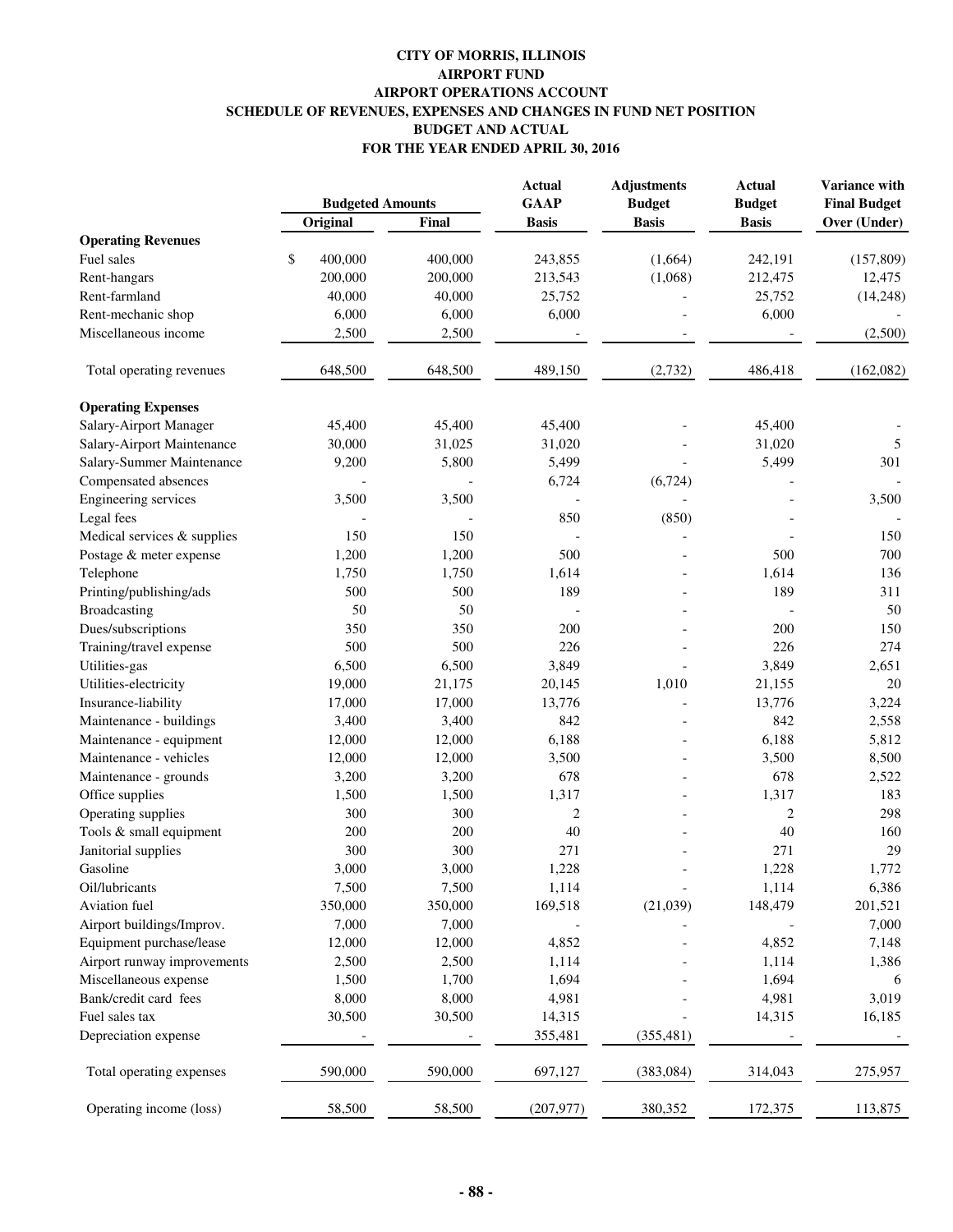### **CITY OF MORRIS, ILLINOIS AIRPORT FUND AIRPORT OPERATIONS ACCOUNT SCHEDULE OF REVENUES, EXPENSES AND CHANGES IN FUND NET POSITION BUDGET AND ACTUAL FOR THE YEAR ENDED APRIL 30, 2016**

|                                       |               | <b>Budgeted Amounts</b> | Actual<br><b>GAAP</b> | <b>Adjustments</b><br><b>Budget</b> | <b>Actual</b><br><b>Budget</b> | Variance with<br><b>Final Budget</b> |
|---------------------------------------|---------------|-------------------------|-----------------------|-------------------------------------|--------------------------------|--------------------------------------|
|                                       | Original      | Original                | <b>Basis</b>          | <b>Basis</b>                        | <b>Basis</b>                   | Over (Under)                         |
| <b>Nonoperating Income (Expenses)</b> |               |                         |                       |                                     |                                |                                      |
| Interest income                       | \$            | 100<br>100              | 114                   |                                     | 114                            | 14                                   |
| Interest expense                      |               |                         | (35,785)              | 35,785                              |                                |                                      |
| T-hangar lease payments               | (104, 545)    | (104, 545)              |                       | (104, 545)                          | (104, 545)                     |                                      |
| Nonoperating income (expense)         | (104, 445)    | (104, 445)              | (35, 671)             | (68,760)                            | (104, 431)                     | 14                                   |
| Income (loss) before transfers        | (45, 945)     | (45, 945)               | (243, 648)            | 311,592                             | 67,944                         | 113,889                              |
| <b>Transfers</b>                      |               |                         |                       |                                     |                                |                                      |
| Transfer from airport                 |               |                         |                       |                                     |                                |                                      |
| development account                   | 20,000        | 20,000                  |                       |                                     |                                | (20,000)                             |
| Change in net position                | (25, 945)     | (25, 945)               | (243, 648)            | 311,592                             | 67,944                         | 93,889                               |
| Net position-beginning                | 145,384       | 145,384                 | 3,028,078             | (2,866,802)                         | 161,276                        | 15,892                               |
| Net position-ending                   | \$<br>119,439 | 119,439                 | 2,784,430             | (2,555,210)                         | 229,220                        | 109,781                              |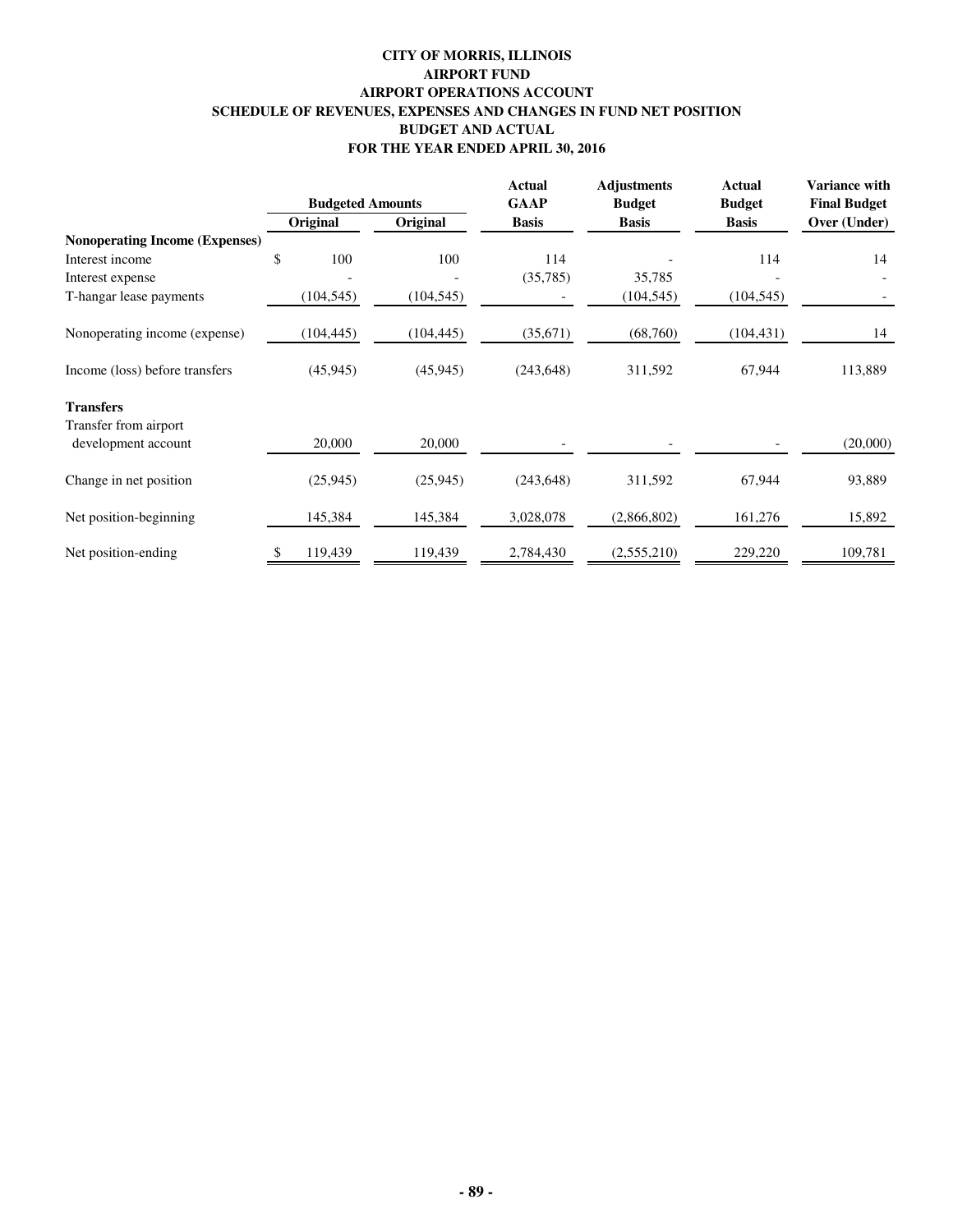# **CITY OF MORRIS, ILLINOIS AIRPORT FUND AIRPORT DEVELOPMENT ACCOUNT SCHEDULE OF REVENUES, EXPENSES AND CHANGES IN FUND NET POSITION BUDGET AND ACTUAL FOR THE YEAR ENDED APRIL 30, 2016**

|                                                                                | <b>Budgeted Amounts</b> |              | <b>Actual</b><br><b>GAAP</b> | <b>Adjustments</b><br><b>Budget</b> | <b>Actual</b><br><b>Budget</b> | Variance with<br><b>Final Budget</b> |
|--------------------------------------------------------------------------------|-------------------------|--------------|------------------------------|-------------------------------------|--------------------------------|--------------------------------------|
|                                                                                | Original                | <b>Final</b> | <b>Basis</b>                 | <b>Basis</b>                        | <b>Basis</b>                   | Over (Under)                         |
| <b>Operating Revenues</b>                                                      |                         |              |                              |                                     |                                |                                      |
| Miscellaneous income                                                           | 15,000                  | 15,000       | 6,405                        |                                     | 6,405                          | (8,595)                              |
| <b>Operating Expenses</b>                                                      |                         |              |                              |                                     |                                |                                      |
| Engineering service                                                            | 205,000                 | 205,000      | 141,712                      |                                     | 141,712                        | 63,288                               |
| Legal service                                                                  | 20,000                  | 20,000       | 10,205                       | 947                                 | 11,152                         | 8,848                                |
| Other professional service                                                     | 10,000                  | 10,000       |                              |                                     |                                | 10,000                               |
| Equipment purchase                                                             | 4,000                   | 4,000        | 2,772                        |                                     | 2,772                          | 1,228                                |
| Vehicle purchase/lease                                                         | 500                     | 500          |                              |                                     |                                | 500                                  |
| T-hangar construction/improv.                                                  | 1,000                   | 4,000        | 4,000                        |                                     | 4,000                          |                                      |
| Airport building improv.                                                       | 1,000                   | 15,000       | 15,000                       |                                     | 15,000                         |                                      |
| Land acquisition expenses                                                      | 70,000                  | 53,000       | 9,008                        |                                     | 9,008                          | 43,992                               |
| Miscellaneous expenses                                                         | 7,500                   | 7,500        | 500                          |                                     | 500                            | 7,000                                |
| Depreciation expense                                                           |                         |              | 15,055                       | (15,055)                            |                                |                                      |
| Total operating expenses                                                       | 319,000                 | 319,000      | 198,252                      | (14, 108)                           | 184,144                        | 134,856                              |
| Operating income (loss)                                                        | (304,000)               | (304,000)    | (191, 847)                   | 14,108                              | (177, 739)                     | 126,261                              |
| <b>Nonoperating Income (Expenses)</b>                                          |                         |              |                              |                                     |                                |                                      |
| Federal & state grants                                                         | 204,250                 | 204,250      | 132,428                      |                                     | 132,428                        | (71, 822)                            |
| Interest income                                                                | 35                      | 35           | 9                            |                                     | 9                              | (26)                                 |
| Nonoperating income (expense)                                                  | 204,285                 | 204,285      | 132,437                      |                                     | 132,437                        | (71, 848)                            |
| Income (loss) before transfers                                                 | (99, 715)               | (99, 715)    | (59, 410)                    | 14,108                              | (45, 302)                      | 54,413                               |
| <b>Transfers in (out)</b><br>Transfer from general fund<br>Transfer to airport | 100,000                 | 100,000      |                              |                                     |                                | (100,000)                            |
| operations account                                                             | (20,000)                | (20,000)     |                              |                                     |                                | 20,000                               |
| Total transfers in (out)                                                       | 80,000                  | 80,000       |                              |                                     |                                | (80,000)                             |
| Change in net position                                                         | (19,715)                | (19, 715)    | (59, 410)                    | 14,108                              | (45,302)                       | (25, 587)                            |
| Net position-beginning                                                         | 76,546                  | 76,546       | 3,833,160                    | (3,758,348)                         | 74,812                         | (1,734)                              |
| Net position-ending                                                            | 56,831<br>\$            | 56,831       | 3,773,750                    | (3,744,240)                         | 29,510                         | (27, 321)                            |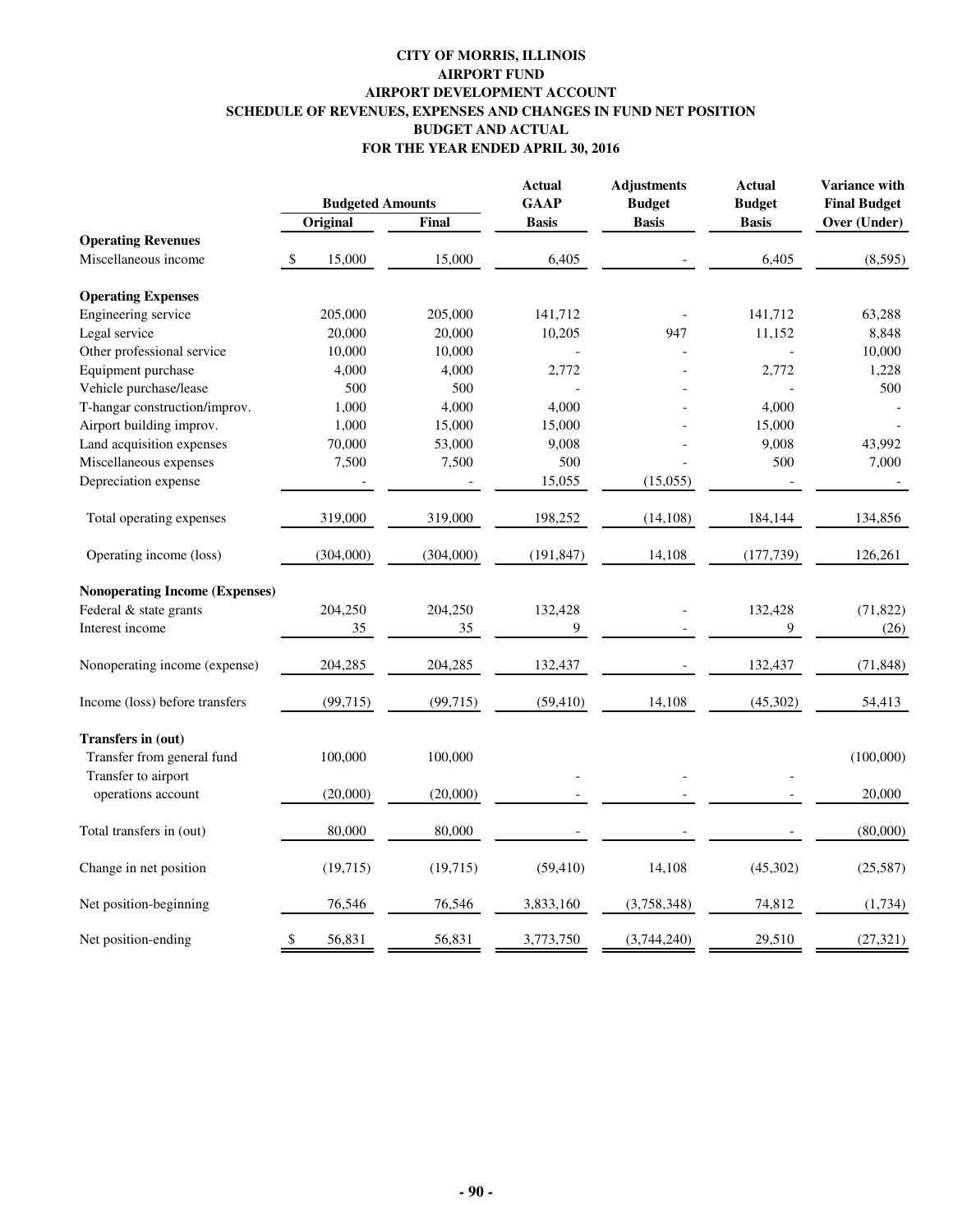# **CITY OF MORRIS, ILLINOIS GARBAGE FUND SCHEDULE OF REVENUES, EXPENSES AND CHANGES IN FUND NET POSITION BUDGET AND ACTUAL FOR THE YEAR ENDED APRIL 30, 2016**

|                                       | <b>Budgeted Amounts</b> |              | <b>Actual</b><br><b>GAAP</b> | <b>Adjustments</b><br><b>Budget</b> | <b>Actual</b><br><b>Budget</b> | Variance with<br><b>Final Budget</b> |
|---------------------------------------|-------------------------|--------------|------------------------------|-------------------------------------|--------------------------------|--------------------------------------|
|                                       | Original                | <b>Final</b> | <b>Basis</b>                 | <b>Basis</b>                        | <b>Basis</b>                   | Over (Under)                         |
| <b>Operating Revenues</b>             |                         |              |                              |                                     |                                |                                      |
| <b>Garbage Collection Fees</b>        | 1,087,500<br>-S         | 1,087,500    | 1,103,158                    | 1,941                               | 1,105,099                      | 17,599                               |
| <b>Operating Expenses</b>             |                         |              |                              |                                     |                                |                                      |
| Environment-                          |                         |              |                              |                                     |                                |                                      |
| Garbage disposal expense              | 1,079,330               | 1,079,980    | 1,080,944                    | (971)                               | 1,079,973                      | 7                                    |
| Uncollectible account expense         |                         |              | 7,863                        | (7, 863)                            |                                |                                      |
| Miscellaneous expense                 | 6,000                   | 5,350        | 3,438                        |                                     | 3,438                          | 1,912                                |
| Total operating expenses              | 1,085,330               | 1,085,330    | 1,092,245                    | (8, 834)                            | 1,083,411                      | 1,919                                |
| Operating income (loss)               | 2,170                   | 2,170        | 10,913                       | 10,775                              | 21,688                         | 19,518                               |
| <b>Nonoperating Income (Expenses)</b> |                         |              |                              |                                     |                                |                                      |
| Loan from General Fund                | 500                     | 500          |                              |                                     |                                | (500)                                |
| Interest income                       | 125                     | 125          | 128                          |                                     | 128                            | 3                                    |
| Nonoperating income (expense)         | 625                     | 625          | 128                          |                                     | 128                            | (497)                                |
| Change in net position                | 2,795                   | 2,795        | 11,041                       | 10,775                              | 21,816                         | 19,021                               |
| Net position-beginning                | 164,493                 | 164,493      | 165,387                      | 28,666                              | 194,053                        | 29,560                               |
| Net position-ending                   | 167,288<br>\$           | 167,288      | 176,428                      | 39,441                              | 215,869                        | 48,581                               |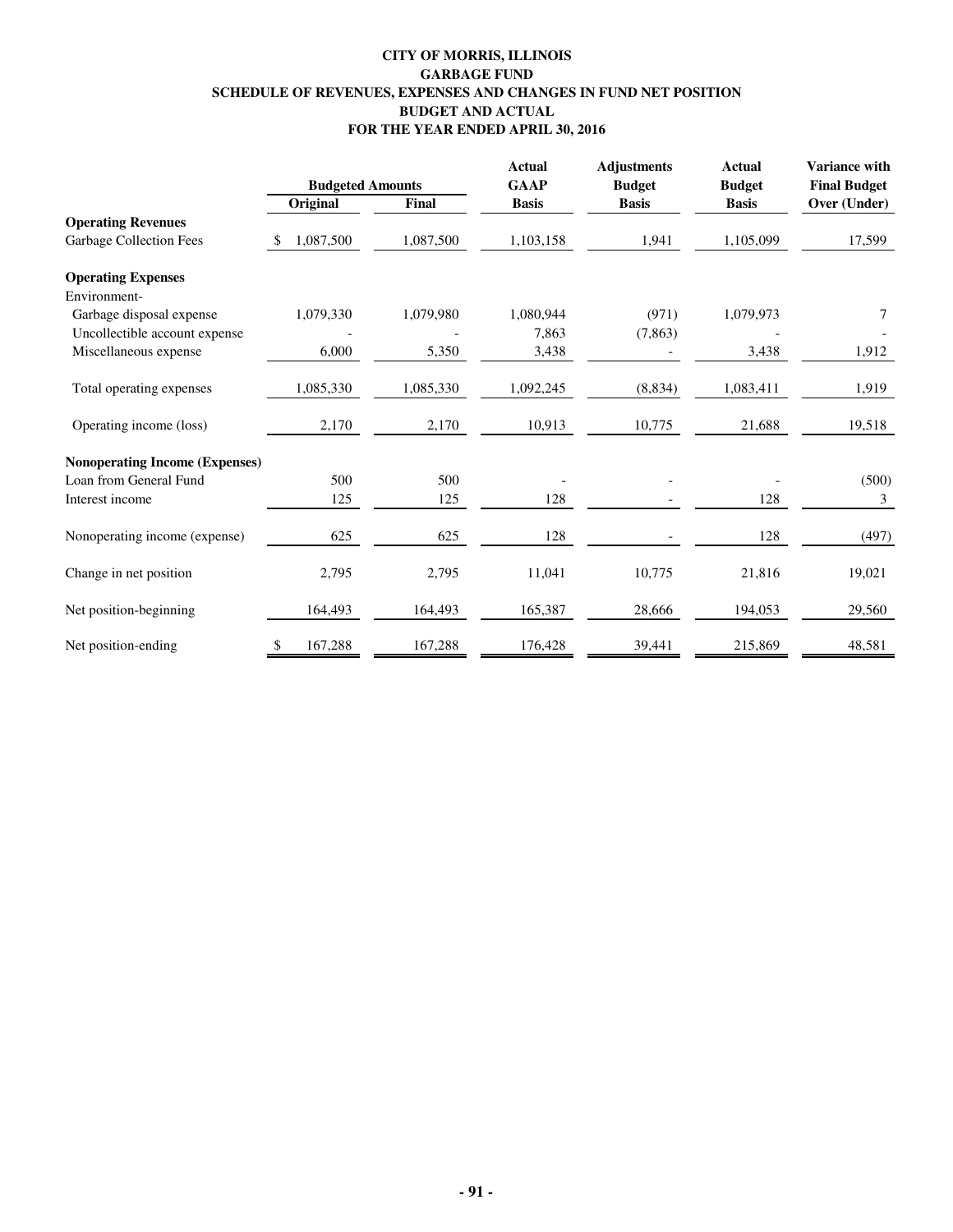### **CITY OF MORRIS, ILLINOIS POLICE PENSION TRUST FUND STATEMENT OF CHANGES IN FIDUCIARY NET POSITION FOR THE YEAR ENDED APRIL 30, 2016**

| <b>Additions</b>                          |                  |
|-------------------------------------------|------------------|
| Contributions:                            |                  |
| Employer                                  | \$<br>695,513    |
| Employee                                  | 184,586          |
| Total contributions                       | 880,099          |
| Investment earnings:                      |                  |
| Net decrease in fair value of investments | (106, 928)       |
| Interest & dividends                      | 260,821          |
| Total investment earnings                 | 153,893          |
| Less investment expenses-                 |                  |
| Investment management fees                | (50,216)         |
| Net investment income                     | 103,677          |
| Other income                              | 50               |
| Total additions                           | 983,826          |
| <b>Deductions</b>                         |                  |
| Benefits paid                             | 736,933          |
| Administrative expense                    | 13,833           |
| Total deductions                          | 750,766          |
| Change in net position                    | 233,060          |
| Net position-beginning (restated)         | 12,043,146       |
| Net position-ending                       | \$<br>12,276,206 |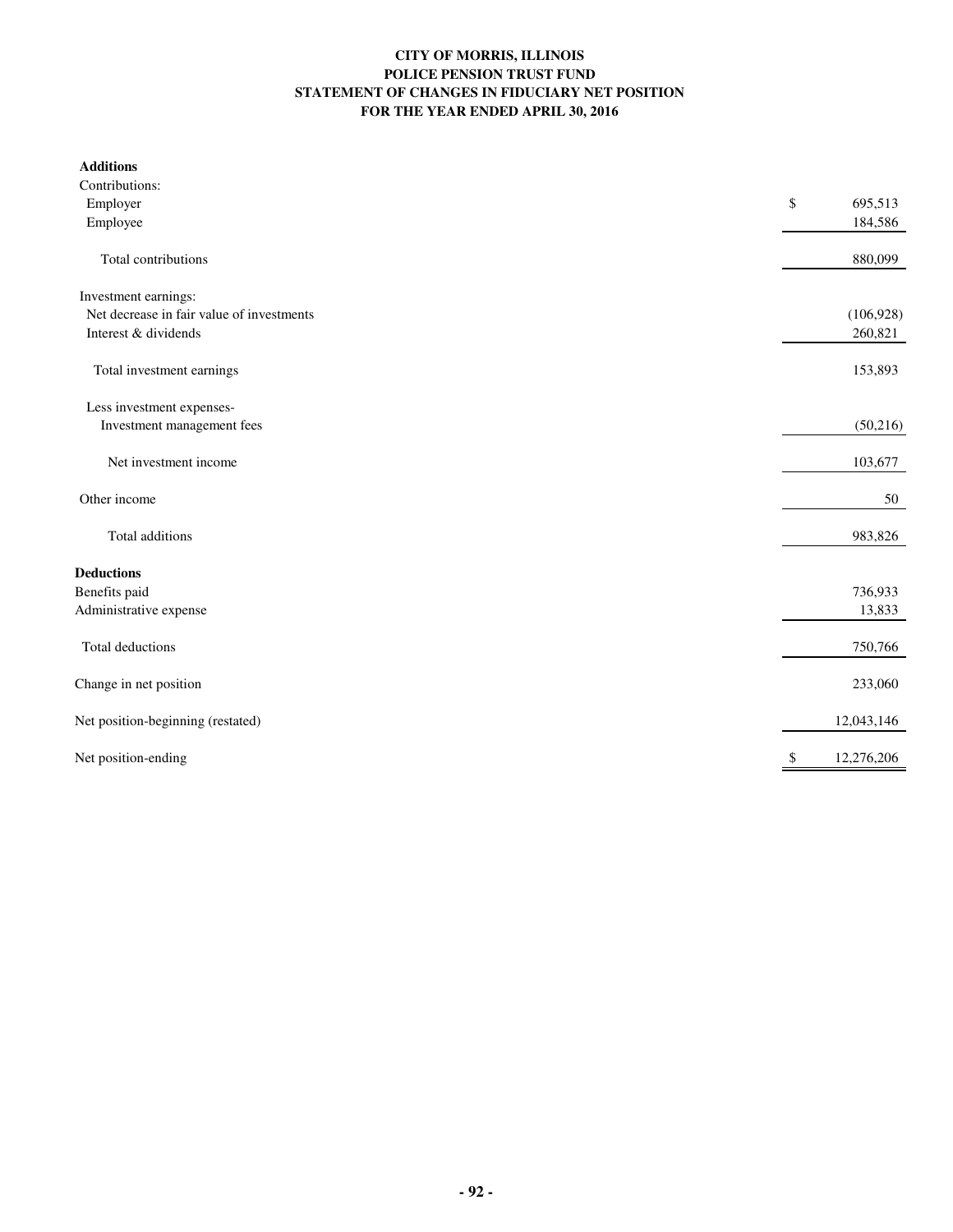# **CITY OF MORRIS, ILLINOIS COMBINING STATEMENT OF NET POSITION AGENCY FUNDS APRIL 30, 2016**

|                              | <b>Sex Offender</b>      |              |                   |                 |              |  |  |  |
|------------------------------|--------------------------|--------------|-------------------|-----------------|--------------|--|--|--|
|                              | <b>School Site</b>       |              | <b>Management</b> | <b>Security</b> |              |  |  |  |
|                              | <b>Dedication</b>        | Library      | <b>Board</b>      | <b>Deposit</b>  |              |  |  |  |
|                              | <b>Trust</b>             | <b>Trust</b> | <b>Trust</b>      | <b>Trust</b>    |              |  |  |  |
|                              | Fund                     | Fund         | <b>Fund</b>       | <b>Fund</b>     | <b>Total</b> |  |  |  |
| <b>Assets</b>                |                          |              |                   |                 |              |  |  |  |
| Cash and cash equivalents    | 20                       | 4,113        | 500               | 344,695         | 349,328      |  |  |  |
| <b>Liabilities</b>           |                          |              |                   |                 |              |  |  |  |
| Payable to other governments | 20                       | 4,113        | 500               | 1,782           | 6,415        |  |  |  |
| Security deposits payable    | $\overline{\phantom{a}}$ |              |                   | 342,913         | 342,913      |  |  |  |
| Total liabilities            | 20                       | 4,113        | 500               | 344,695         | 349,328      |  |  |  |
| <b>Net Position</b>          |                          |              |                   |                 |              |  |  |  |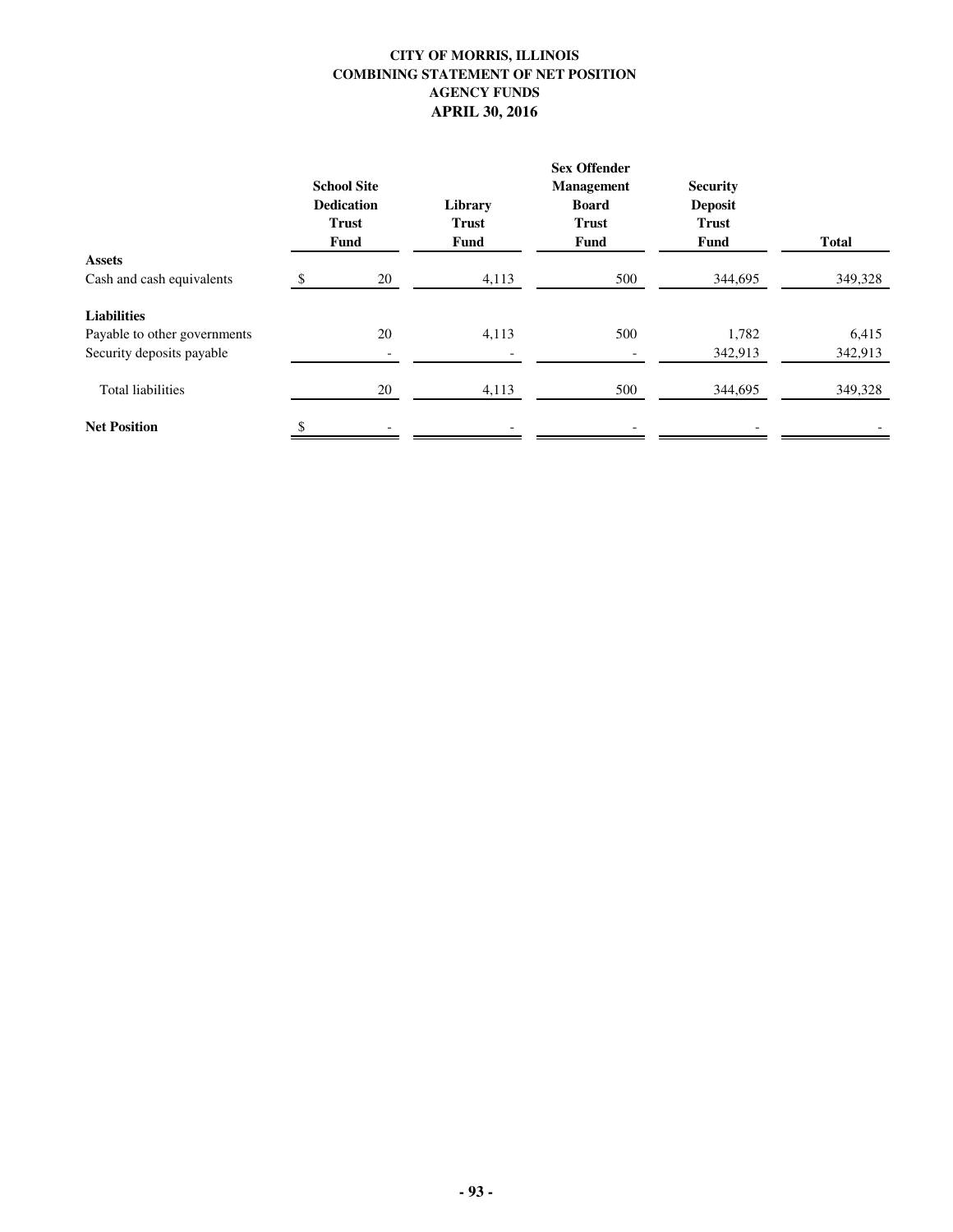#### **CITY OF MORRIS, ILLINOIS AGENCY FUND SCHOOL SITE DEDICATION TRUST FUND STATEMENT OF CHANGES IN ASSETS AND LIABILITIES FOR THE YEAR ENDED APRIL 30, 2016**

| <b>Additions</b>                  |              |
|-----------------------------------|--------------|
| School site fees                  | \$<br>23,140 |
| Interest income                   | 3            |
| Total additions                   | 23,143       |
| <b>Deductions</b>                 |              |
| Distributions to school districts | 23,140       |
| Change in assets and liabilities  | 3            |
| Assets and liabilities-beginning  | 17           |
| Assets and liabilities-ending     | 20           |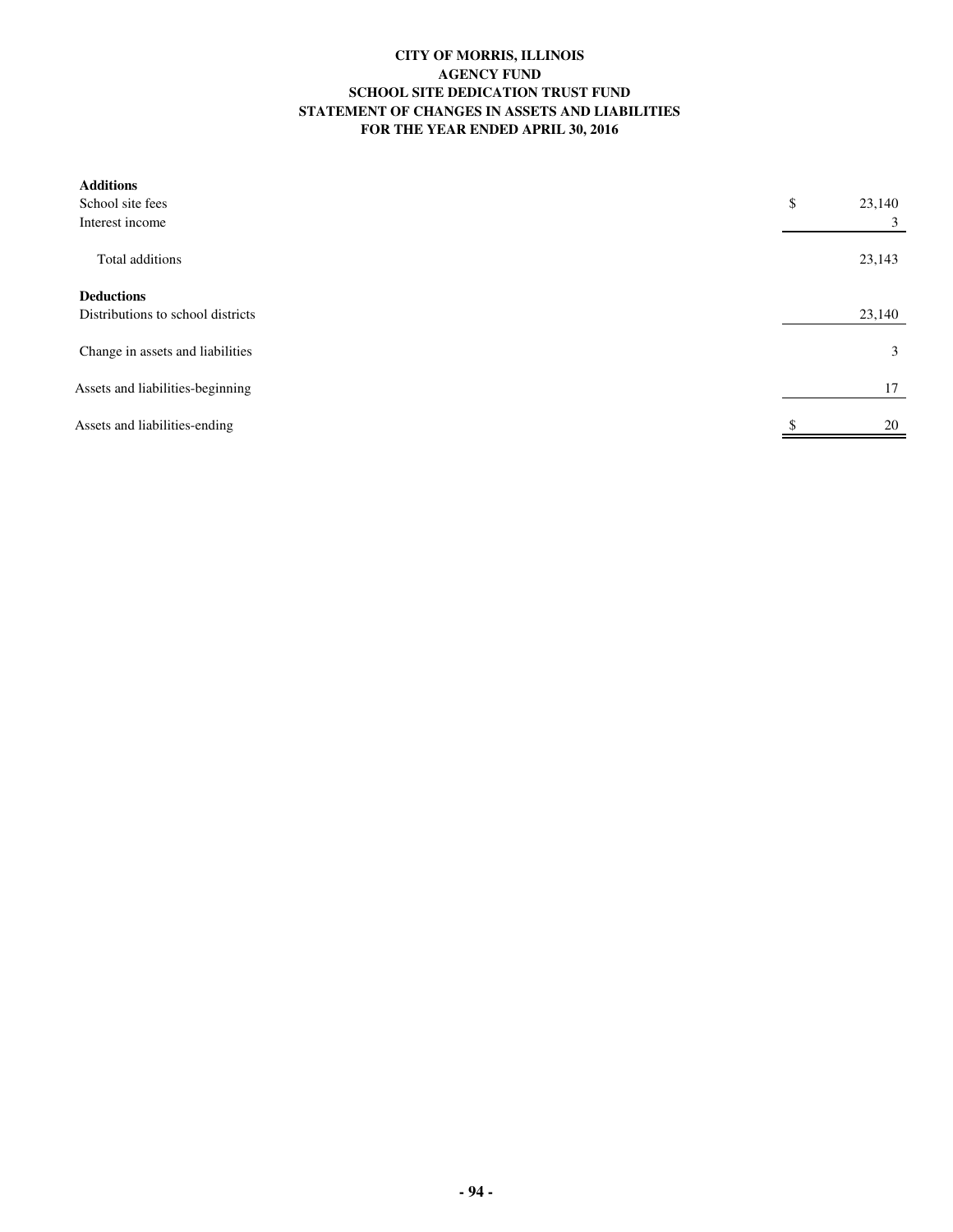#### **CITY OF MORRIS, ILLINOIS AGENCY FUND LIBRARY TRUST FUND STATEMENT OF CHANGES IN ASSETS AND LIABILITIES FOR THE YEAR ENDED APRIL 30, 2016**

| <b>Additions</b><br>Replacement taxes                  | \$<br>21,104 |
|--------------------------------------------------------|--------------|
| <b>Deductions</b><br>Distributions to library district | 21,909       |
| Change in assets and liabilities                       | (805)        |
| Assets and liabilities-beginning                       | 4,918        |
| Assets and liabilities-ending                          | \$<br>4,113  |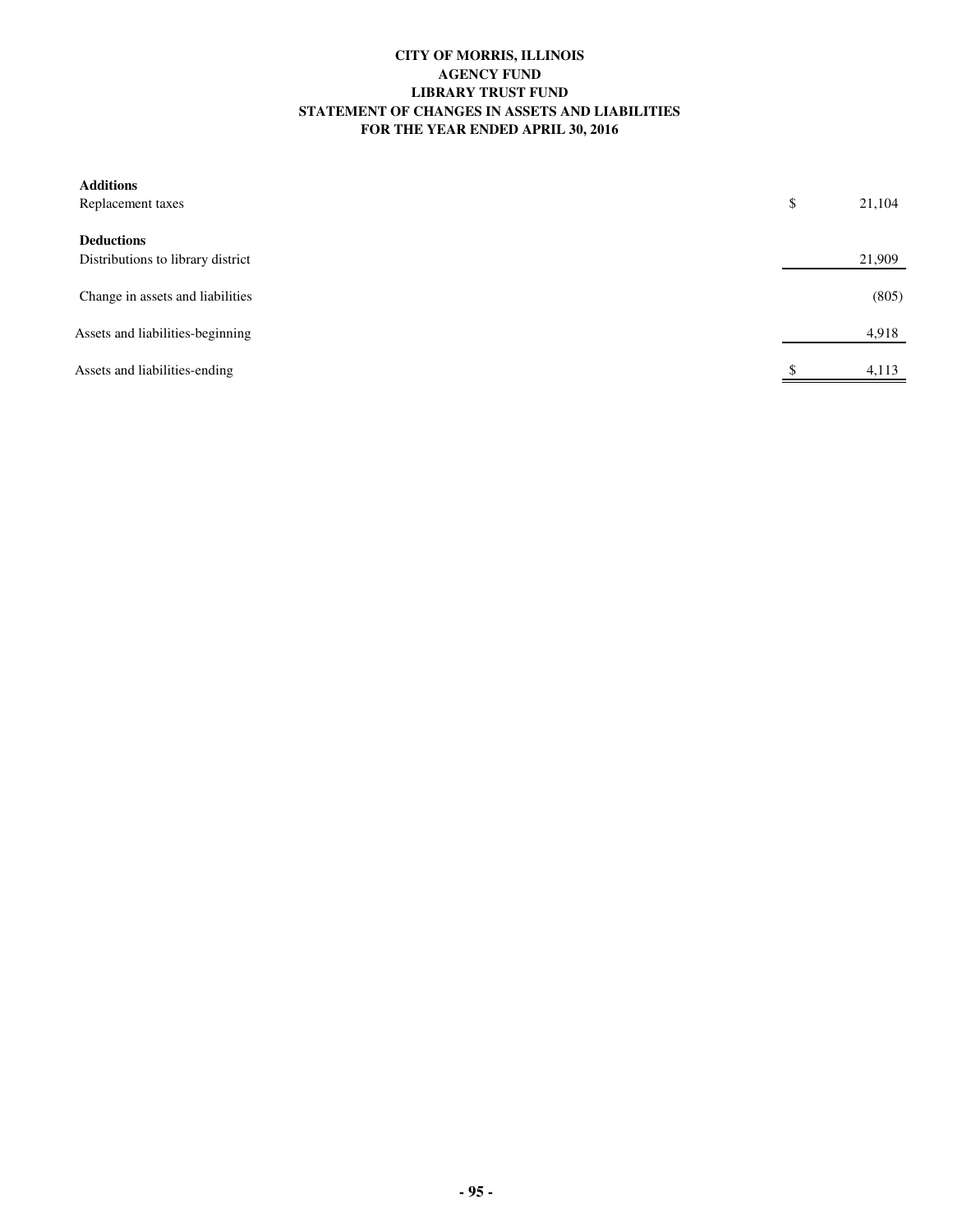#### **CITY OF MORRIS, ILLINOIS AGENCY FUND SEX OFFENDER MANAGEMENT BOARD TRUST FUND STATEMENT OF CHANGES IN ASSETS AND LIABILITIES FOR THE YEAR ENDED APRIL 30, 2016**

| <b>Additions</b><br><b>Registration fees</b>   | \$<br>1,420 |
|------------------------------------------------|-------------|
| <b>Deductions</b><br>Distributions to agencies | 1,640       |
| Change in assets and liabilities               | (220)       |
| Assets and liabilities-beginning               | 720         |
| Assets and liabilities-ending                  | \$<br>500   |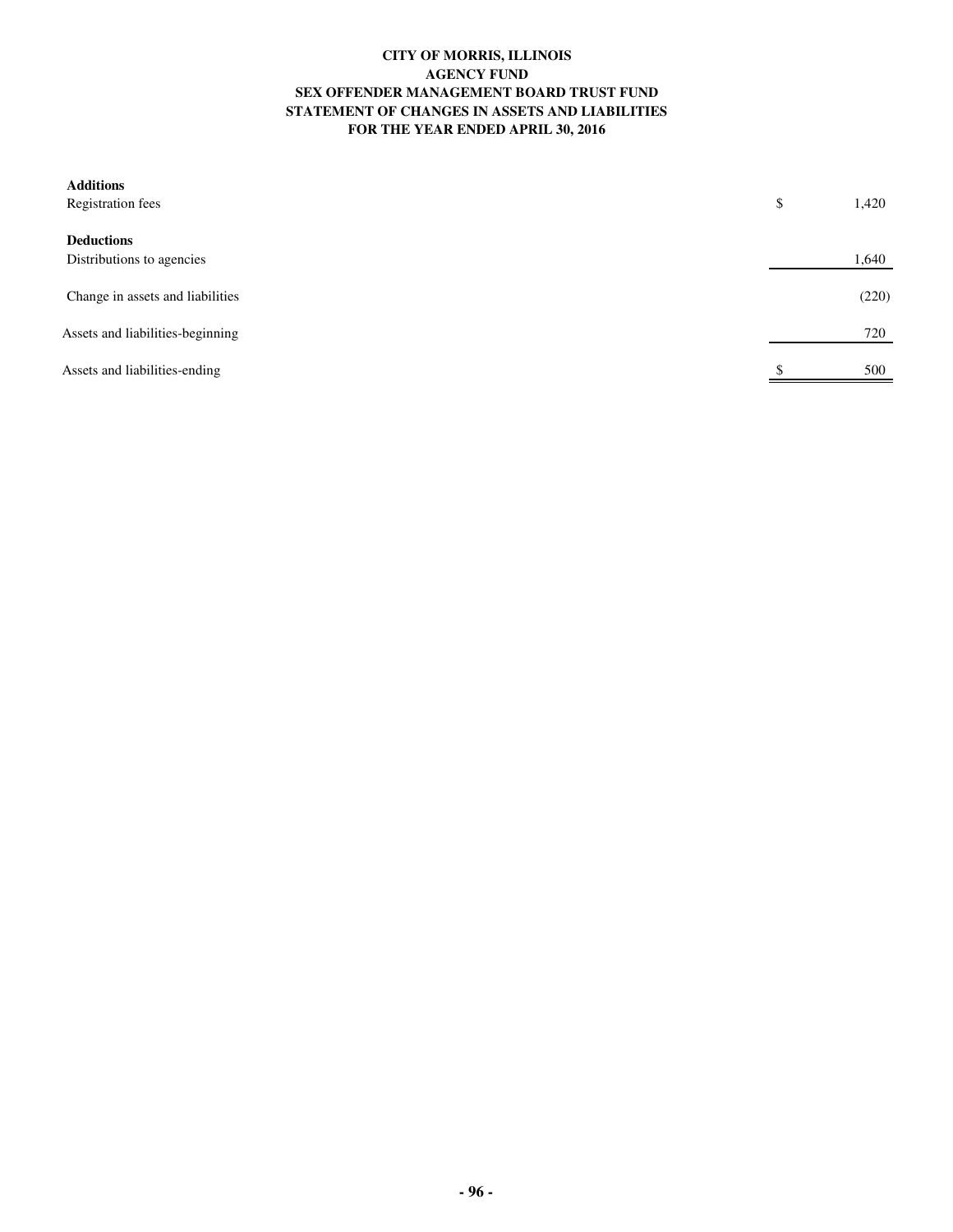### **CITY OF MORRIS, ILLINOIS AGENCY FUND SECURITY DEPOSIT TRUST FUND STATEMENT OF CHANGES IN ASSETS AND LIABILITIES FOR THE YEAR ENDED APRIL 30, 2016**

| <b>Additions</b>                          |               |
|-------------------------------------------|---------------|
| Security deposits                         | \$<br>210,059 |
| Escrow fees-other                         | 375,000       |
| Interest income                           | 177           |
| Total additions                           | 585,236       |
| <b>Deductions</b>                         |               |
| Refund of security deposits & escrow fees | 545,697       |
| Change in assets and liabilities          | 39,539        |
| Assets and liabilities-beginning          | 305,156       |
| Assets and liabilities-ending             | \$<br>344,695 |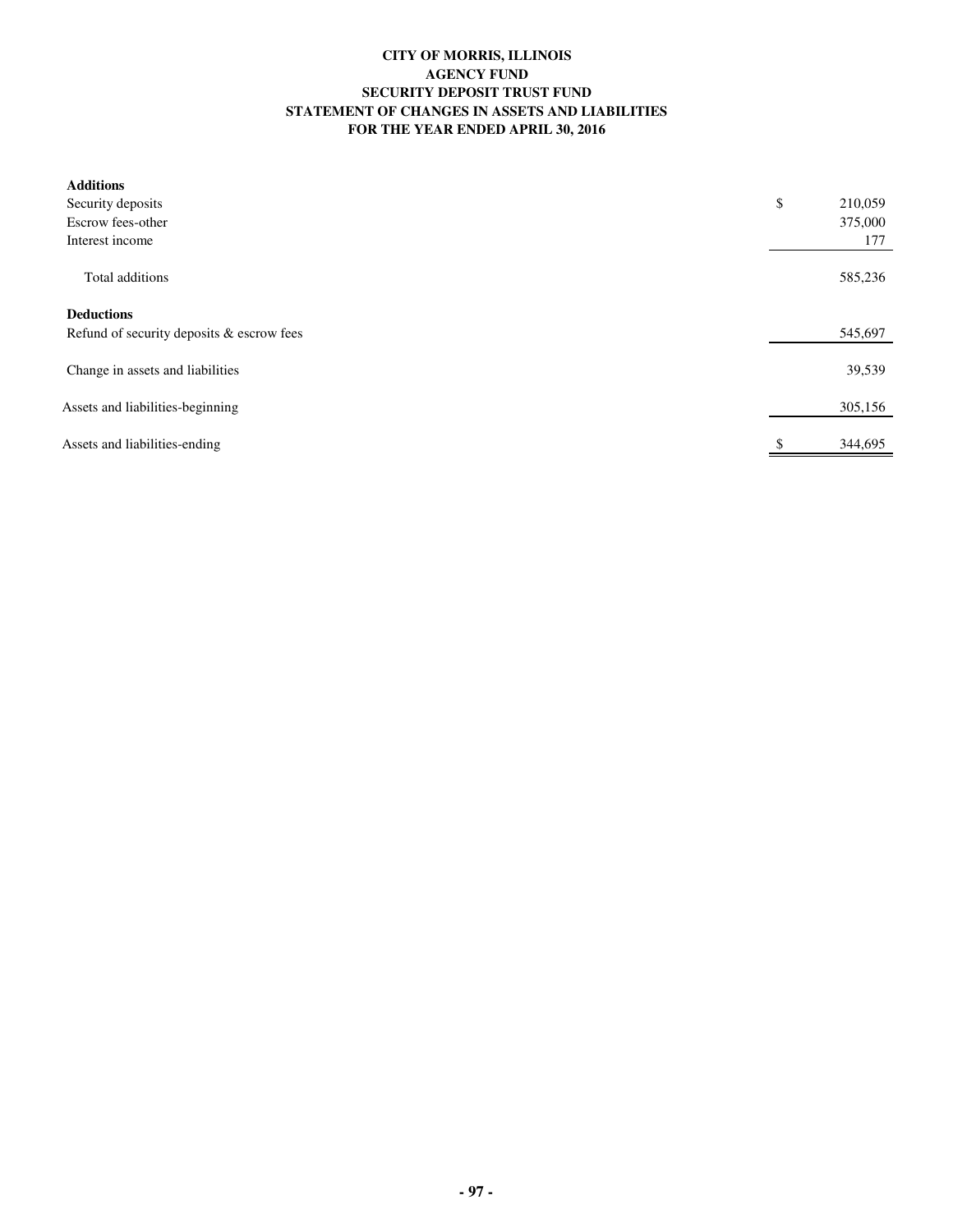|                                              | <b>Budgeted Amounts</b> |           | <b>Actual</b> | <b>Adjustments</b> | <b>Actual</b>   | Variance with       |
|----------------------------------------------|-------------------------|-----------|---------------|--------------------|-----------------|---------------------|
|                                              |                         |           | <b>GAAP</b>   | <b>Budget</b>      | <b>Budget</b>   | <b>Final Budget</b> |
|                                              | Original                | Final     | <b>Basis</b>  | <b>Basis</b>       | <b>Basis</b>    | Over (Under)        |
| <b>Finance and Administrative Department</b> |                         |           |               |                    |                 |                     |
| Salary-Mayor                                 | \$<br>87,500<br>5,000   | 87,500    | 87,500        |                    | 87,500<br>5,000 |                     |
| Salary-Liquor Commissioner                   |                         | 5,000     | 5,000         |                    |                 | 20                  |
| Salary-Mayor's Secretary                     | 58,525                  | 58,650    | 58,630        |                    | 58,630          |                     |
| Salaries-Aldermen                            | 39,400                  | 39,400    | 37,575        |                    | 37,575          | 1,825               |
| Salary-City Clerk                            | 76,200                  | 76,200    | 76,200        |                    | 76,200          |                     |
| Salary-Budget Officer                        | 17,500                  | 17,500    | 17,500        |                    | 17,500          |                     |
| Salary-Treasurer                             | 3,500                   | 3,500     | 3,500         |                    | 3,500           |                     |
| Salary-Deputy Treasurer                      | 60,675                  | 60,750    | 60,736        |                    | 60,736          | 14                  |
| Salary-Building and Zoning Officer           | 75,150                  | 75,150    | 75,150        |                    | 75,150          |                     |
| Salary-Director of Public Works              | 89,100                  | 89,100    | 89,100        |                    | 89,100          |                     |
| Salary-Public Works Secretary                | 42,100                  | 42,225    | 42,225        |                    | 42,225          |                     |
| Salary-Custodian                             | 35,800                  | 35,800    | 34,468        |                    | 34,468          | 1,332               |
| Salary-Fire Marshall                         | 30,775                  | 30,775    | 30,775        |                    | 30,775          |                     |
| Salary-Deputy City Clerk F&A                 | 58,525                  | 58,825    | 58,813        |                    | 58,813          | 12                  |
| Salary-Human Resource Administrator          | 6,200                   | 6,200     | 6,200         |                    | 6,200           |                     |
| Compensated absences                         |                         |           | 9,608         | (9,608)            |                 |                     |
| Wages-Zoning Board of Appeals                | 600                     | 600       | 175           |                    | 175             | 425                 |
| Wages-Planning Commission                    | 3,000                   | 3,000     | 1,530         |                    | 1,530           | 1,470               |
| Wages-Police Commission                      | 3,500                   | 3,500     | 2,275         |                    | 2,275           | 1,225               |
| Insurance-health                             | 1,824,600               | 1,820,775 | 1,499,276     |                    | 1,499,276       | 321,499             |
| Insurance-dental & vision                    | 90,800                  | 90,800    | 69,496        |                    | 69,496          | 21,304              |
| Insurance-life                               | 30,000                  | 30,000    | 25,643        |                    | 25,643          | 4,357               |
| Accounting service                           | 20,000                  | 20,000    | 16,375        |                    | 16,375          | 3,625               |
| Engineering service                          | 315,000                 | 315,000   | 21,104        |                    | 21,104          | 293,896             |
| Legal service                                | 250,000                 | 250,000   | 185,136       | 14,532             | 199,668         | 50,332              |
| Medical services & supplies                  | 500                     | 500       |               |                    |                 | 500                 |
| Data processing/internet service             | 4,000                   | 4,000     |               |                    |                 | 4,000               |
| Other professional service                   | 36,750                  | 36,750    | 21,144        |                    | 21,144          | 15,606              |
| Building inspector fee                       | 18,000                  | 18,000    | 9,520         |                    | 9,520           | 8,480               |
| Plumbing inspector fee                       | 6,000                   | 8,000     | 7,875         |                    | 7,875           | 125                 |
| Postage & meter expense                      | 7,500                   | 7,500     | 4,543         |                    | 4,543           | 2,957               |
| Telephone                                    | 21,000                  | 21,000    | 15,687        |                    | 15,687          | 5,313               |
| Cell phone                                   | 3,000                   | 3,000     | 1,289         |                    | 1,289           | 1,711               |
| Printing/publishing & ads                    | 8,500                   | 8,500     | 7,330         |                    | 7,330           | 1,170               |
| Broadcasting                                 | 4,000                   | 4,000     | 1,853         |                    | 1,853           | 2,147               |
| Dues/subscriptions                           | 7,500                   | 7,500     | 7,286         |                    | 7,286           | 214                 |
| Training/travel expense                      | 1,000                   | 1,300     | 1,291         |                    | 1,291           | 9                   |
| Codification services                        | 8,000                   | 8,000     | 4,389         |                    | 4,389           | 3,611               |
| Building & zoning expense                    | 2,000                   | 2,000     | 194           |                    | 194             | 1,806               |
| Police commission expense                    | 15,000                  | 15,000    | 11,815        |                    | 11,815          | 3,185               |
| Insurance-general                            | 3,300                   | 3,300     | 2,593         |                    | 2,593           | 707                 |
| Insurance-liability/auto/workers comp        | 265,500                 | 265,500   | 220,766       | (4,320)            | 216,446         | 49,054              |
| Copier machine rental                        | 6,500                   | 6,500     | 6,042         |                    | 6,042           | 458                 |
| Copier machine rental-public works           | 1,800                   | 1,800     | 1,536         |                    | 1,536           | 264                 |
| Maintenance-building                         | 5,000                   | 5,000     | 4,513         |                    | 4,513           | 487                 |
| Maintenance-pw building                      | 500                     | 500       | 400           |                    | 400             | 100                 |
| Maintenance-equipment                        | 500                     | 500       | 93            |                    | 93              | 407                 |
| Maintenance-pw equipment                     | 200                     | 200       |               |                    |                 | 200                 |
| Maintenance-grounds                          | 1,000                   | 1,000     | 147           |                    | 147             | 853                 |
| Maintenance-pw grounds                       | $50\,$                  | 50        |               |                    |                 | 50                  |
| Office supplies                              | 10,000                  | 10,000    | 5,713         |                    | 5,713           | 4,287               |
|                                              |                         |           |               |                    |                 |                     |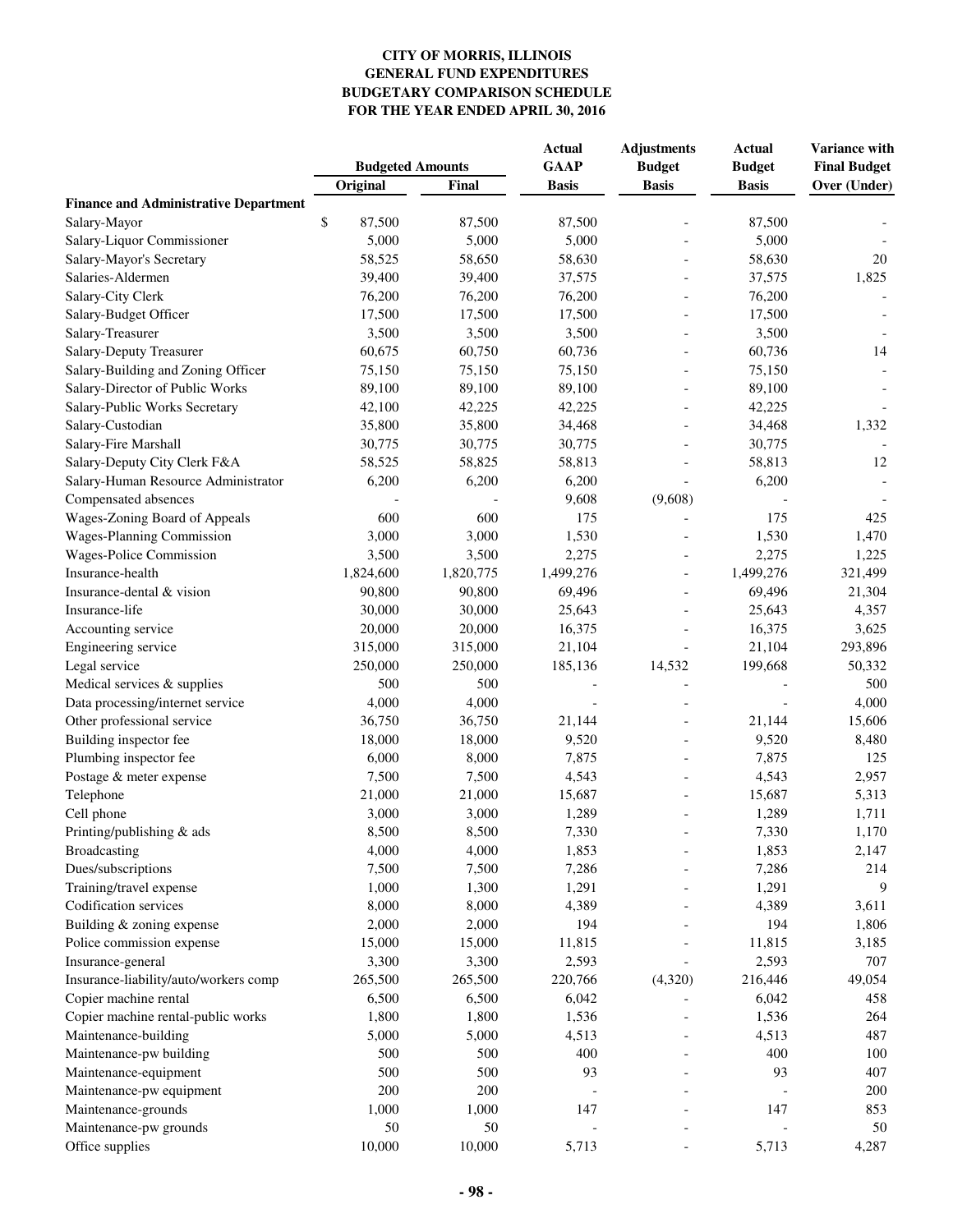|                                        | <b>Budgeted Amounts</b> |           | <b>Actual</b><br><b>GAAP</b> | <b>Adjustments</b><br><b>Budget</b> | <b>Actual</b><br><b>Budget</b> | Variance with<br><b>Final Budget</b> |
|----------------------------------------|-------------------------|-----------|------------------------------|-------------------------------------|--------------------------------|--------------------------------------|
|                                        | Original                | Final     | <b>Basis</b>                 | <b>Basis</b>                        | <b>Basis</b>                   | Over (Under)                         |
| Office supplies-building & zoning      | $\mathbb{S}$<br>300     | 825       | 816                          |                                     | 816                            | 9                                    |
| Office supplies-public works           | 750                     | 750       | 272                          |                                     | 272                            | 478                                  |
| Operating supplies                     | 300                     | 300       | 179                          |                                     | 179                            | 121                                  |
| Janitorial supplies                    | 1,500                   | 1,500     | 757                          |                                     | 757                            | 743                                  |
| Janitorial supplies-public works       | 1,200                   | 1,200     | 785                          |                                     | 785                            | 415                                  |
| Capital outlay-equipment               | 1,000                   | 1,000     | 348                          |                                     | 348                            | 652                                  |
| Capital outlay-pw equipment            | 250                     | 250       |                              |                                     |                                | 250                                  |
| Capital outlay-furniture               | 2,000                   | 2,000     |                              |                                     |                                | 2,000                                |
| Capital outlay-pw furniture            | 100                     | 100       |                              |                                     |                                | 100                                  |
| Capital outlay-computers & maint.      | 5,000                   | 5,000     | 3,690                        |                                     | 3,690                          | 1,310                                |
|                                        |                         |           |                              |                                     |                                |                                      |
| Capital outlay-computer programs       | 15,000                  | 15,000    | 12,400                       |                                     | 12,400                         | 2,600                                |
| Property tax reimbursement             | 350                     | 725       | 707                          |                                     | 707                            | 18                                   |
| Sales tax reimbursement                | 150,000                 | 150,000   | 76,033                       | (6,355)                             | 69,678                         | 80,322                               |
| Miscellaneous expenses                 | 6,000                   | 6,000     | 3,800                        |                                     | 3,800                          | 2,200                                |
| Misc. expense-Mayor's office           | 2,000                   | 2,000     | 55                           |                                     | 55                             | 1,945                                |
| Misc. expense-corn festival            | 400                     | 400       |                              |                                     |                                | 400                                  |
| Misc. expense-police commission        | 15,000                  | 15,000    | 609                          |                                     | 609                            | 14,391                               |
| Miscellaneous donations                | 20,000                  | 20,000    | 18,432                       |                                     | 18,432                         | 1,568                                |
| Total finance and administrative dept. | 3,881,700               | 3,881,700 | 2,968,892                    | (5,751)                             | 2,963,141                      | 918,559                              |
| <b>Police Department</b>               |                         |           |                              |                                     |                                |                                      |
| Salary-Chief of Police                 | 104,950                 | 104,950   | 104,925                      |                                     | 104,925                        | 25                                   |
| Salary-Deputy Chief                    | 91,300                  | 91,300    | 91,300                       |                                     | 91,300                         |                                      |
| Salary-Sergeants                       | 455,000                 | 455,000   | 450,197                      |                                     | 450,197                        | 4,803                                |
| Salary-Patrol Persons                  | 1,719,100               | 1,701,450 | 1,590,055                    |                                     | 1,590,055                      | 111,395                              |
| Salary-Part-time Patrol Persons        | 50,000                  | 50,000    | 36,331                       |                                     | 36,331                         | 13,669                               |
| Salary-Police Secretary                | 45,050                  | 45,050    | 45,050                       |                                     | 45,050                         |                                      |
| Salary-Computer Operator               | 25,750                  | 25,750    | 23,928                       |                                     | 23,928                         | 1,822                                |
| Salary-Ordinance Enforcer              | 42,050                  | 42,200    | 42,180                       |                                     | 42,180                         | 20                                   |
| Salary-School Crossing Guards          | 69,500                  | 69,500    | 64,830                       |                                     | 64,830                         | 4,670                                |
| Salary-Records & Technology            | 60,375                  | 60,650    | 60,645                       |                                     | 60,645                         | 5                                    |
| Compensated absences                   |                         |           |                              |                                     |                                |                                      |
| Deferred compensation employer         | 15,000                  | 15,000    | 12,233                       |                                     | 12,233                         | 2,767                                |
| Contribution to police pension         | 695,513                 | 695,513   | 695,513                      |                                     | 695,513                        |                                      |
| Uniform expense                        | 22,000                  | 22,000    | 17,280                       |                                     | 17,280                         | 4,720                                |
| Medical service-arrestees              | 2,500                   | 2,500     | 227                          |                                     | 227                            | 2,273                                |
| Data processing service                | 1,000                   | 1,000     |                              |                                     |                                | 1,000                                |
| Dispatcher agreement - County          | 272,650                 | 272,650   | 272,604                      |                                     | 272,604                        | 46                                   |
|                                        |                         |           | 1,000                        |                                     | 1,000                          |                                      |
| Postage & meter expense                | 2,000                   | 2,000     |                              |                                     |                                | 1,000                                |
| Cell phone                             | 3,500                   | 3,500     | 2,580                        |                                     | 2,580                          | 920                                  |
| Printing/publishing/ads                | 3,500                   | 3,550     | 3,540                        |                                     | 3,540                          | 10                                   |
| Broadcasting                           | 300                     | 300       |                              |                                     |                                | 300                                  |
| LEADS expense                          | 9,000                   | 9,000     | 7,300                        |                                     | 7,300                          | 1,700                                |
| Dues/subscriptions                     | 8,500                   | 8,500     | 7,034                        |                                     | 7,034                          | 1,466                                |
| Training/travel expense                | 20,000                  | 20,000    | 12,952                       |                                     | 12,952                         | 7,048                                |
| Tuition reimbursement                  | 500                     | 500       |                              |                                     |                                | 500                                  |
| Investigation expense                  | 5,500                   | 5,500     | 4,825                        |                                     | 4,825                          | 675                                  |
| Booking/processing expense             | 500                     | 500       |                              |                                     |                                | 500                                  |
| Copier machine rental                  | 2,500                   | 3,325     | 3,316                        |                                     | 3,316                          | $\boldsymbol{9}$                     |
| Maintenance-building                   | 1,000                   | 1,000     | 127                          |                                     | 127                            | 873                                  |
| Maintenance-equipment                  | 3,000                   | 4,275     | 4,263                        |                                     | 4,263                          | 12                                   |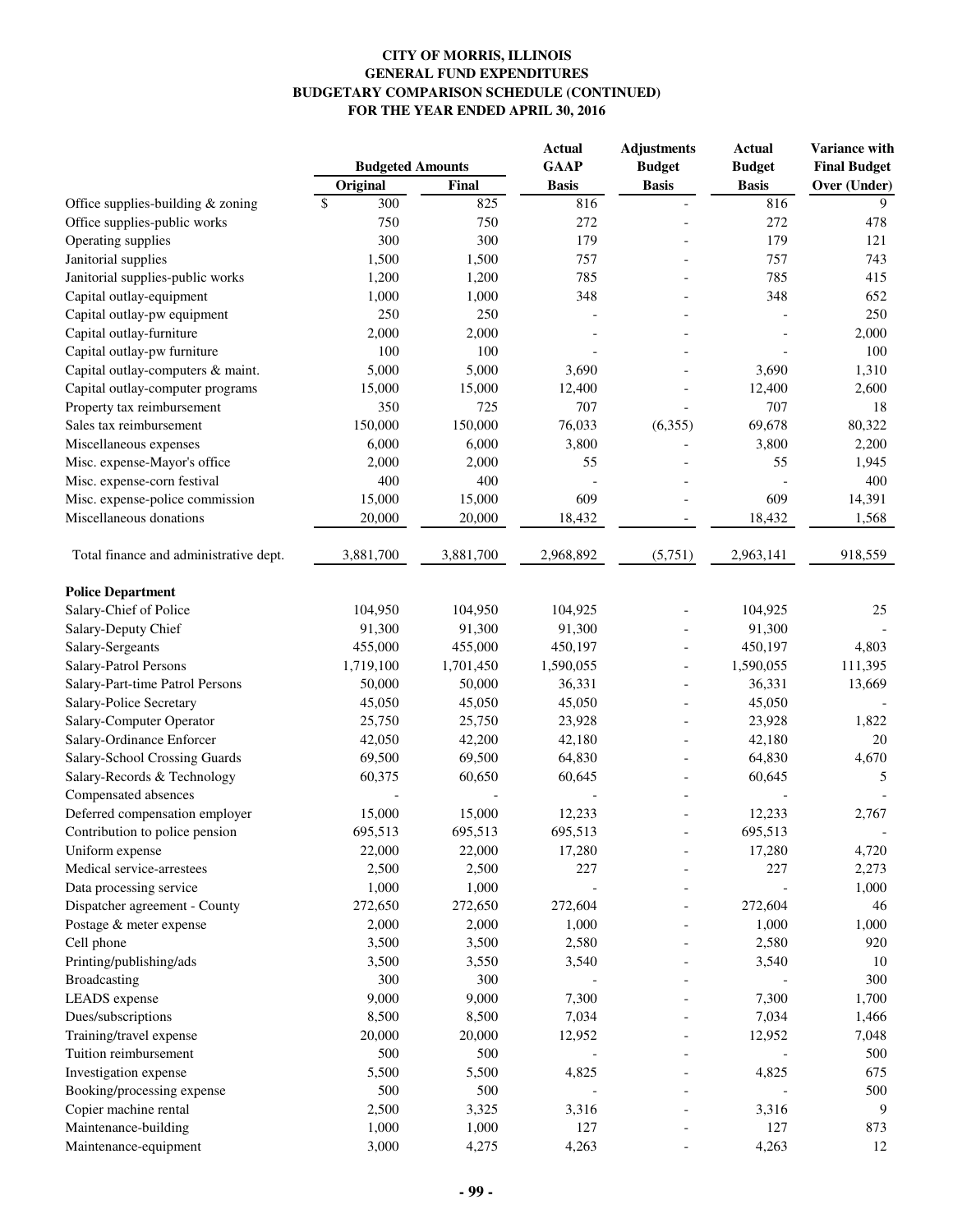|                                                   | <b>Budgeted Amounts</b> |           | <b>Actual</b><br><b>GAAP</b> | <b>Adjustments</b><br><b>Budget</b> | <b>Actual</b><br><b>Budget</b> | Variance with<br><b>Final Budget</b> |
|---------------------------------------------------|-------------------------|-----------|------------------------------|-------------------------------------|--------------------------------|--------------------------------------|
|                                                   | Original                | Final     | <b>Basis</b>                 | <b>Basis</b>                        | <b>Basis</b>                   | Over (Under)                         |
| Maintenance-vehicles                              | \$<br>22,500            | 22,500    | 18,953                       |                                     | 18,953                         | 3,547                                |
| Maintenance-comm. equip.                          | 500                     | 500       |                              |                                     |                                | 500                                  |
| Office supplies                                   | 7,000                   | 7,000     | 6,612                        |                                     | 6,612                          | 388                                  |
| Operating supplies                                | 2,000                   | 2,000     | 762                          |                                     | 762                            | 1,238                                |
| Janitorial supplies                               | 2,800                   | 2,800     | 2,148                        |                                     | 2,148                          | 652                                  |
| Gasoline                                          | 60,000                  | 73,675    | 64,054                       | 9,609                               | 73,663                         | 12                                   |
| Oil/lubricants                                    | 1,000                   | 1,175     | 1,168                        |                                     | 1,168                          | 7                                    |
| <b>DARE</b> supplies                              | 3,000                   | 3,100     | 3,077                        |                                     | 3,077                          | 23                                   |
| Drug law enforcement/crime prev.                  | 750                     | 750       |                              |                                     |                                | 750                                  |
| Awards                                            | 750                     | 750       | 263                          |                                     | 263                            | 487                                  |
| Books & periodicals                               | 300                     | 400       | 378                          |                                     | 378                            | 22                                   |
| Video/audio/software                              | 200                     | 200       |                              |                                     |                                | 200                                  |
| Capital outlay-equipment                          | 50,000                  | 50,000    | 26,866                       |                                     | 26,866                         | 23,134                               |
| Capital outlay-vehicles                           | 160,000                 | 160,000   | 142,391                      |                                     | 142,391                        | 17,609                               |
| Capital outlay-furniture                          | 1,000                   | 1,000     | 992                          |                                     | 992                            | 8                                    |
| Capital outlay-comm. equip.                       | 1,000                   | 1,000     |                              | $\overline{a}$                      |                                | 1,000                                |
| Capital outlay-computer/maint.                    | 35,000                  | 35,000    | 16,010                       |                                     | 16,010                         | 18,990                               |
| Capital outlay-computer programs                  | 1,000                   | 1,000     | 6                            |                                     | 6                              | 994                                  |
| Miscellaneous expense                             | 3,500                   | 4,525     | 4,503                        |                                     | 4,503                          | 22                                   |
| Animal control                                    | 14,500                  | 14,500    | 11,672                       |                                     | 11,672                         | 2,828                                |
| M.A.N.S. expense                                  | 50                      | 50        |                              |                                     |                                | 50                                   |
| Total police department                           | 4,098,388               | 4,098,388 | 3,854,090                    | 9,609                               | 3,863,699                      | 234,689                              |
| <b>Street and Alley Department</b>                |                         |           |                              |                                     |                                |                                      |
| Salary-Superintendent of Streets                  | 80,350                  | 80,350    | 80,325                       |                                     | 80,325                         | 25                                   |
| Salary-Mechanic                                   | 74,000                  | 74,000    | 67,046                       |                                     | 67,046                         | 6,954                                |
| Salary-Class A Operator                           | 355,000                 | 355,000   | 338,917                      |                                     | 338,917                        | 16,083                               |
| Salary-Class B Operator                           | 203,000                 | 203,000   | 190,180                      |                                     | 190,180                        | 12,820                               |
| Salary-Class A Laborer                            | 198,000                 | 198,000   | 183,298                      |                                     | 183,298                        | 14,702                               |
| Salary-Class B Laborer                            | 123,000                 | 123,000   | 115,254                      |                                     | 115,254                        | 7,746                                |
| Salary-Summer Maintenance                         | 25,000                  | 25,000    | 22,937                       |                                     | 22,937                         | 2,063                                |
| Compensated absences                              |                         |           |                              |                                     |                                |                                      |
| Deferred compensation employer                    | 8,500                   | 8,500     | 8,150                        |                                     | 8,150                          | 350                                  |
|                                                   | 75,000                  | 75,000    | 66,447                       |                                     | 66,447                         | 8,553                                |
| Engineering services<br>Medical service & testing | 1,500                   | 1,500     | 921                          |                                     | 921                            | 579                                  |
|                                                   |                         |           |                              |                                     |                                |                                      |
| Cell phone                                        | 1,800                   | 1,800     | 1,540                        |                                     | 1,540                          | 260                                  |
| Printing/publishing/advertising                   | 750                     | 750       | 399                          |                                     | 399                            | 351                                  |
| Training/travel expenses                          | 2,500                   | 2,500     | 2,371                        |                                     | 2,371                          | 129                                  |
| Utilities-street light electricity                | 133,000                 | 133,000   | 131,371                      | (8,665)                             | 122,706                        | 10,294                               |
| Rentals                                           | 1,500                   | 1,500     |                              |                                     |                                | 1,500                                |
| Maintenance-buildings                             | 2,500                   | 2,500     | 616                          |                                     | 616                            | 1,884                                |
| Maintenance-equipment                             | 26,000                  | 26,000    | 22,482                       | 254                                 | 22,736                         | 3,264                                |
| Maintenance vehicles                              | 35,000                  | 35,000    | 10,358                       |                                     | 10,358                         | 24,642                               |
| Maintenance-streets                               | 105,000                 | 146,175   | 146,154                      |                                     | 146,154                        | 21                                   |
| Maintenance-traffic signals                       | 30,000                  | 52,675    | 43,044                       | 9,616                               | 52,660                         | 15                                   |
| Maintenance-tree trimming                         | 5,000                   | 5,000     |                              |                                     |                                | 5,000                                |
| Maintenance-st. control mat.                      | 55,000                  | 55,000    | 18,376                       |                                     | 18,376                         | 36,624                               |
| Maintenance-street lights                         | 45,000                  | 45,000    | 44,861                       | (795)                               | 44,066                         | 934                                  |
| Operating supplies                                | 33,000                  | 33,000    | 15,800                       |                                     | 15,800                         | 17,200                               |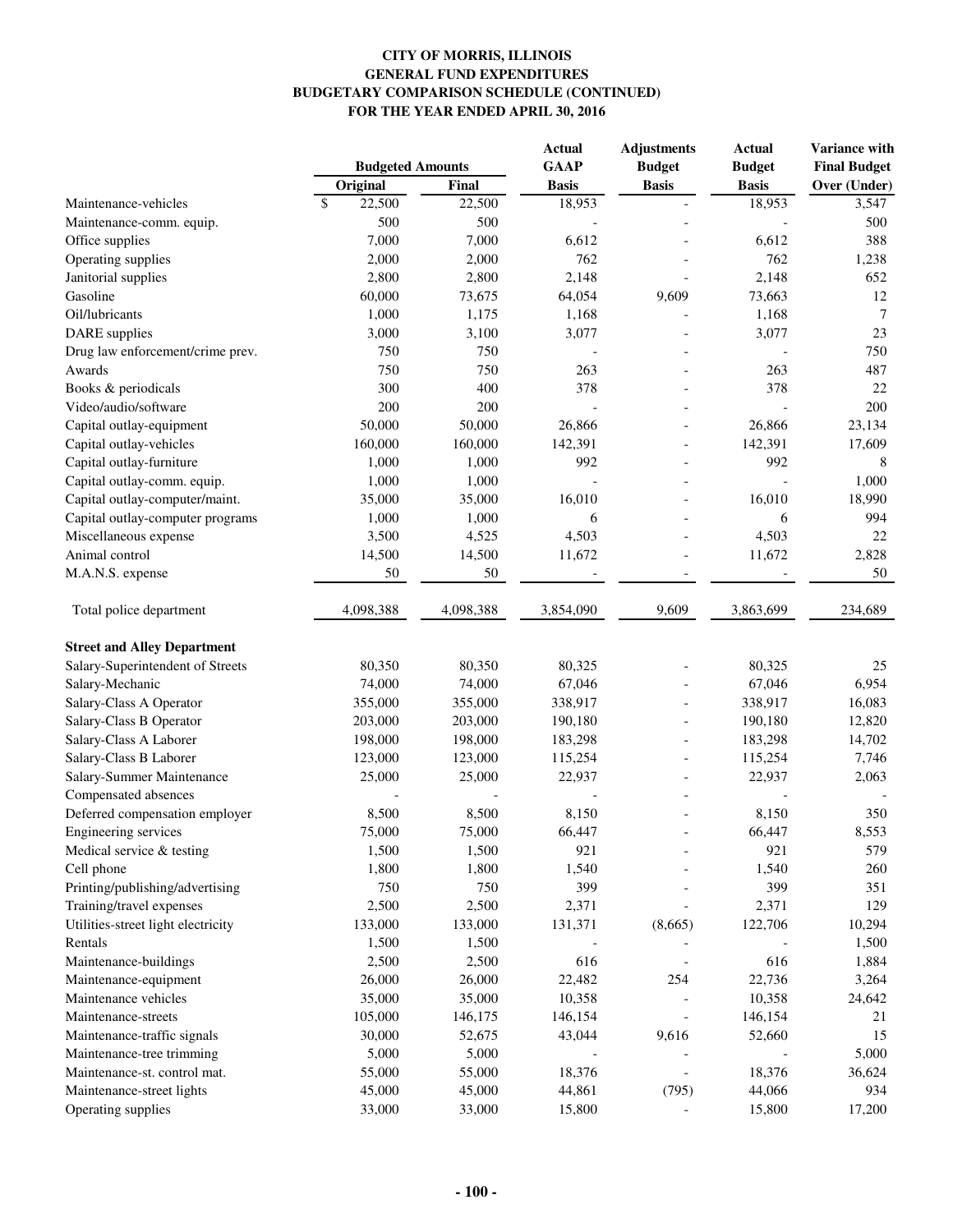|                                     | <b>Budgeted Amounts</b> |              | <b>GAAP</b>  | <b>Adjustments</b><br><b>Budget</b> | <b>Actual</b><br><b>Budget</b> | Variance with<br><b>Final Budget</b> |
|-------------------------------------|-------------------------|--------------|--------------|-------------------------------------|--------------------------------|--------------------------------------|
|                                     | Original                | Final        | <b>Basis</b> | <b>Basis</b>                        | <b>Basis</b>                   | Over (Under)                         |
| Tools & small equipment             | \$<br>7,250             | 7,250        | 2,456        |                                     | 2,456                          | 4,794                                |
| Janitorial supplies                 | 4,000                   | 4,000        | 3,387        |                                     | 3,387                          | 613                                  |
| Gasoline                            | 70,000                  | 47,700       | 24,182       | 5,242                               | 29,424                         | 18,276                               |
| Diesel fuel                         | 46,500                  | 46,500       | 36,173       |                                     | 36,173                         | 10,327                               |
| Oil/lubricants                      | 8,500                   | 8,500        | 2,662        | 825                                 | 3,487                          | 5,013                                |
| Books & periodicals                 | 150                     | 150          |              |                                     |                                | 150                                  |
| Capital outlay-equipment            | 166,800                 | 166,800      | 146,327      |                                     | 146,327                        | 20,473                               |
| Capital outlay-vehicles             | 25,000                  | 25,000       | 21,974       |                                     | 21,974                         | 3,026                                |
| Capital outlay-street construction  | 10,000                  | 32,000       | 31,925       |                                     | 31,925                         | 75                                   |
| Capital outlay-bridge construction  | 3,500                   | 3,500        |              | $\overline{a}$                      |                                | 3,500                                |
| Capital outlay-storm sewer const.   | 3,000                   | 3,300        | 3,295        |                                     | 3,295                          | 5                                    |
| Capital outlay-sidewalk/curb const. | 20,000                  | 131,150      | 124,425      |                                     | 124,425                        | 6,725                                |
|                                     |                         |              | 3,434        |                                     | 3,434                          |                                      |
| Capital outlay-street signs         | 5,000                   | 5,000        |              |                                     |                                | 1,566                                |
| Capital outlay-street lighting      | 500                     | 500          |              |                                     |                                | 500                                  |
| Capital outlay-communication equip  | 2,500                   | 2,500        |              |                                     |                                | 2,500                                |
| Miscellaneous expenses              | 6,000                   | 6,000        | 5,921        |                                     | 5,921                          | 79                                   |
| Total street and alley department   | 1,998,100               | 2,173,100    | 1,917,008    | 6,477                               | 1,923,485                      | 249,615                              |
| <b>Parks Department</b>             |                         |              |              |                                     |                                |                                      |
| Salary-Parks Leadsman               | 65,000                  | 62,000       | 60,026       |                                     | 60,026                         | 1,974                                |
| Salary-Assistant Parks Leadsman     | 64,750                  | 64,750       | 61,096       |                                     | 61,096                         | 3,654                                |
| Salary-Parks Laborer                | 60,000                  | 60,000       | 56,935       |                                     | 56,935                         | 3,065                                |
| Salary-Summer Maintenance           | 11,500                  | 11,500       | 9,677        |                                     | 9,677                          | 1,823                                |
| VALIC-employer portion              | 1,700                   | 1,700        | 1,700        |                                     | 1,700                          |                                      |
| <b>Engineering services</b>         | 5,000                   | 4,750        |              |                                     |                                | 4,750                                |
| Utilities-electricity               | 11,000                  | 11,000       | 9,074        | 360                                 | 9,434                          | 1,566                                |
| Rentals                             | 250                     | 250          |              |                                     |                                | 250                                  |
| Maintenance-building                | 1,000                   | 1,250        | 1,241        |                                     | 1,241                          | 9                                    |
| Maintenance-equipment               | 8,000                   | 4,975        | 3,750        |                                     | 3,750                          | 1,225                                |
| Maintenance-vehicles                | 4,000                   | 4,000        | 1,025        |                                     | 1,025                          | 2,975                                |
|                                     |                         |              |              |                                     | 2,428                          |                                      |
| Maintenance grounds                 | 4,500<br>750            | 4,500<br>750 | 2,428        |                                     | 102                            | 2,072                                |
| Maintenance-tennis courts           |                         |              | 156          | (54)                                |                                | 648                                  |
| Maintenance-baseball fields         | 8,500                   | 11,425       | 9,063        | 2,346                               | 11,409                         | 16                                   |
| Operating supplies                  | 1,000                   | 1,100        | 1,080        |                                     | 1,080                          | 20                                   |
| Tools & small equipment             | 1,500                   | 1,500        | 618          |                                     | 618                            | 882                                  |
| Janitorial supplies                 | 2,500                   | 2,500        | 1,716        |                                     | 1,716                          | 784                                  |
| Gasoline/Diesel                     | 7,500                   | 10,500       | 10,493       |                                     | 10,493                         | 7                                    |
| Oil/lubricants                      | 100                     | 100          |              |                                     |                                | 100                                  |
| Capital outlay-park improvements    | 4,000                   | 4,000        | 94           |                                     | 94                             | 3,906                                |
| Capital outlay-equipment            | 9,000                   | 9,000        | 5,993        |                                     | 5,993                          | 3,007                                |
| Miscellaneous expenses              | 100                     | 100          | 60           |                                     | 60                             | 40                                   |
| Total parks department              | 271,650                 | 271,650      | 236,225      | 2,652                               | 238,877                        | 32,773                               |
| <b>Swimming Pool</b>                |                         |              |              |                                     |                                |                                      |
| Salary-Management                   | 25,000                  | 25,000       | 21,319       |                                     | 21,319                         | 3,681                                |
| Salary-Summer Employees             | 60,000                  | 58,700       | 30,198       |                                     | 30,198                         | 28,502                               |
| Salary-Red Cross                    | 4,000                   | 4,000        | 2,550        |                                     | 2,550                          | 1,450                                |
| <b>Engineering Service</b>          | 500                     | 500          |              |                                     |                                | 500                                  |
| Printing/publishing/ads             | 400                     | 400          | 356          |                                     | 356                            | 44                                   |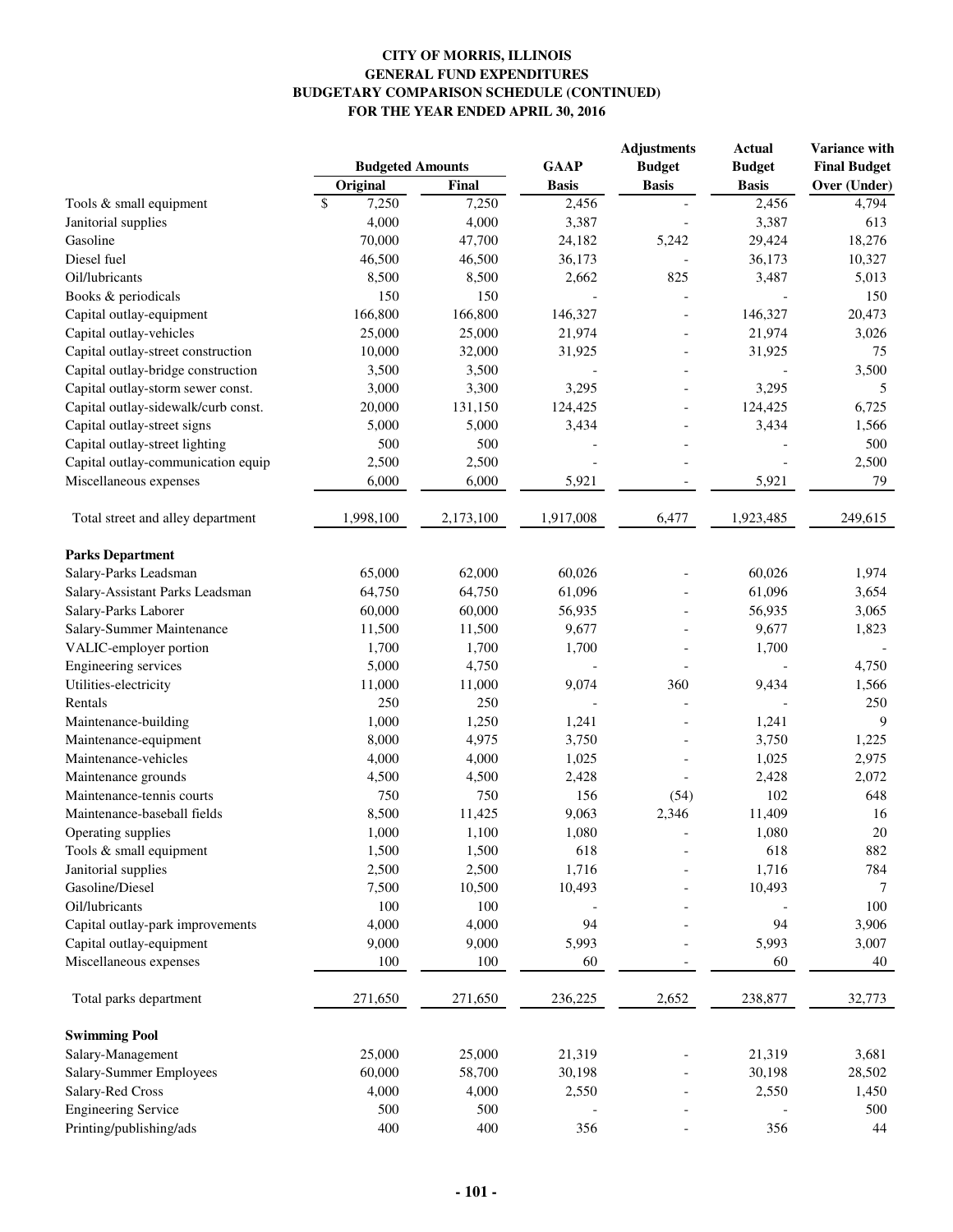|                                    |                         |            | <b>Actual</b> | <b>Adjustments</b>       | <b>Actual</b> | Variance with       |
|------------------------------------|-------------------------|------------|---------------|--------------------------|---------------|---------------------|
|                                    | <b>Budgeted Amounts</b> |            | <b>GAAP</b>   | <b>Budget</b>            | <b>Budget</b> | <b>Final Budget</b> |
|                                    | Original                | Final      | <b>Basis</b>  | <b>Basis</b>             | <b>Basis</b>  | Over (Under)        |
| Dues/subscriptions                 | \$<br>600               | 600        |               |                          |               | 600                 |
| Utilities-gas                      | 500                     | 500        | 396           |                          | 396           | 104                 |
| Maintenance-building               | 1,000                   | 1,000      | 618           |                          | 618           | 382                 |
| Maintenance-pool & grounds         | 1,000                   | 1,900      | 1,893         |                          | 1,893         | 7                   |
| Operating supplies                 | 4,000                   | 4,000      | 703           |                          | 703           | 3,297               |
| Tools & small equipment            | 100                     | 100        | 5             |                          | 5             | 95                  |
| Janitorial supplies                | 400                     | 400        | 115           |                          | 115           | 285                 |
| Chemicals                          | 7,000                   | 7,400      | 7,385         |                          | 7,385         | 15                  |
| Miscellaneous expenses             | 1,300                   | 1,300      | 854           |                          | 854           | 446                 |
| Concession stand expense           | 11,000                  | 11,000     | 6,166         |                          | 6,166         | 4,834               |
| Capital outlay-pool improvements   | 1,500                   | 1,500      | 817           |                          | 817           | 683                 |
|                                    |                         |            |               |                          |               |                     |
| Capital outlay-equipment           | 5,300                   | 5,300      | 1,628         | $\overline{\phantom{a}}$ | 1,628         | 3,672               |
| Total swimming pool                | 123,600                 | 123,600    | 75,003        |                          | 75,003        | 48,597              |
| <b>Senior Van</b>                  |                         |            |               |                          |               |                     |
| Salary-senior van driver           | 14,500                  | 14,500     | 13,384        |                          | 13,384        | 1,116               |
| Printing/publishing/ads            | 100                     | 100        |               |                          |               | 100                 |
| Maintenance-vehicles               | 2,000                   | 2,650      | 2,649         |                          | 2,649         | -1                  |
| Gasoline                           | 10,000                  | 9,350      | 2,475         |                          | 2,475         | 6,875               |
| Oil/lubricants                     | 200                     | 200        | 154           |                          | 154           | 46                  |
| Miscellaneous expenses             | 100                     | 100        |               |                          |               | 100                 |
|                                    |                         |            |               |                          |               |                     |
| Total senior van                   | 26,900                  | 26,900     | 18,662        |                          | 18,662        | 8,238               |
| <b>Provision For Contingencies</b> | 100,000                 | 100,000    |               |                          |               | 100,000             |
| <b>Transfers to Other Funds</b>    |                         |            |               |                          |               |                     |
| Transfer to Airport Dev Fund       | 100,000                 | 100,000    |               |                          |               | 100,000             |
| <b>Transfer to Police Pension</b>  | 2,500                   | 2,625      |               |                          |               | 2,625               |
| Loan to Garbage Fund               | 500                     | 375        |               |                          |               | 375                 |
| Total transfers to other funds     | 103,000                 | 103,000    |               |                          |               | 103,000             |
| <b>Total General Fund</b>          | \$10,603,338            | 10,778,338 | 9,069,880     | 12,987                   | 9,082,867     | 1,695,471           |
|                                    |                         |            |               |                          |               |                     |
| <b>Summary by Function:</b>        |                         |            |               |                          |               |                     |
| <b>Current:</b>                    |                         |            |               |                          |               |                     |
| General government                 | \$<br>3,958,350         | 3,958,350  | 2,952,454     | (5,751)                  | 2,946,703     | 1,011,647           |
| Public safety                      | 3,154,875               | 3,154,875  | 2,972,311     | 9,610                    | 2,981,921     | 172,954             |
| Transportation & public service    | 1,788,700               | 1,830,250  | 1,604,290     | 6,477                    | 1,610,767     | 219,483             |
| Culture & recreation               | 375,450                 | 375,450    | 302,696       | 2,651                    | 305,347       | 70,103              |
| Employee retirement costs          | 695,513                 | 695,513    | 695,513       |                          | 695,513       |                     |
| Capital outlay                     | 527,450                 | 660,900    | 542,616       |                          | 542,616       | 118,284             |
|                                    |                         |            |               |                          |               |                     |
| Total expenditures                 | 10,500,338              | 10,675,338 | 9,069,880     | 12,987                   | 9,082,867     | 1,592,471           |
| <b>Transfers to other funds</b>    | 103,000                 | 103,000    |               |                          |               | 103,000             |
| <b>Total General Fund</b>          | \$10,603,338            | 10,778,338 | 9,069,880     | 12,987                   | 9,082,867     | 1,695,471           |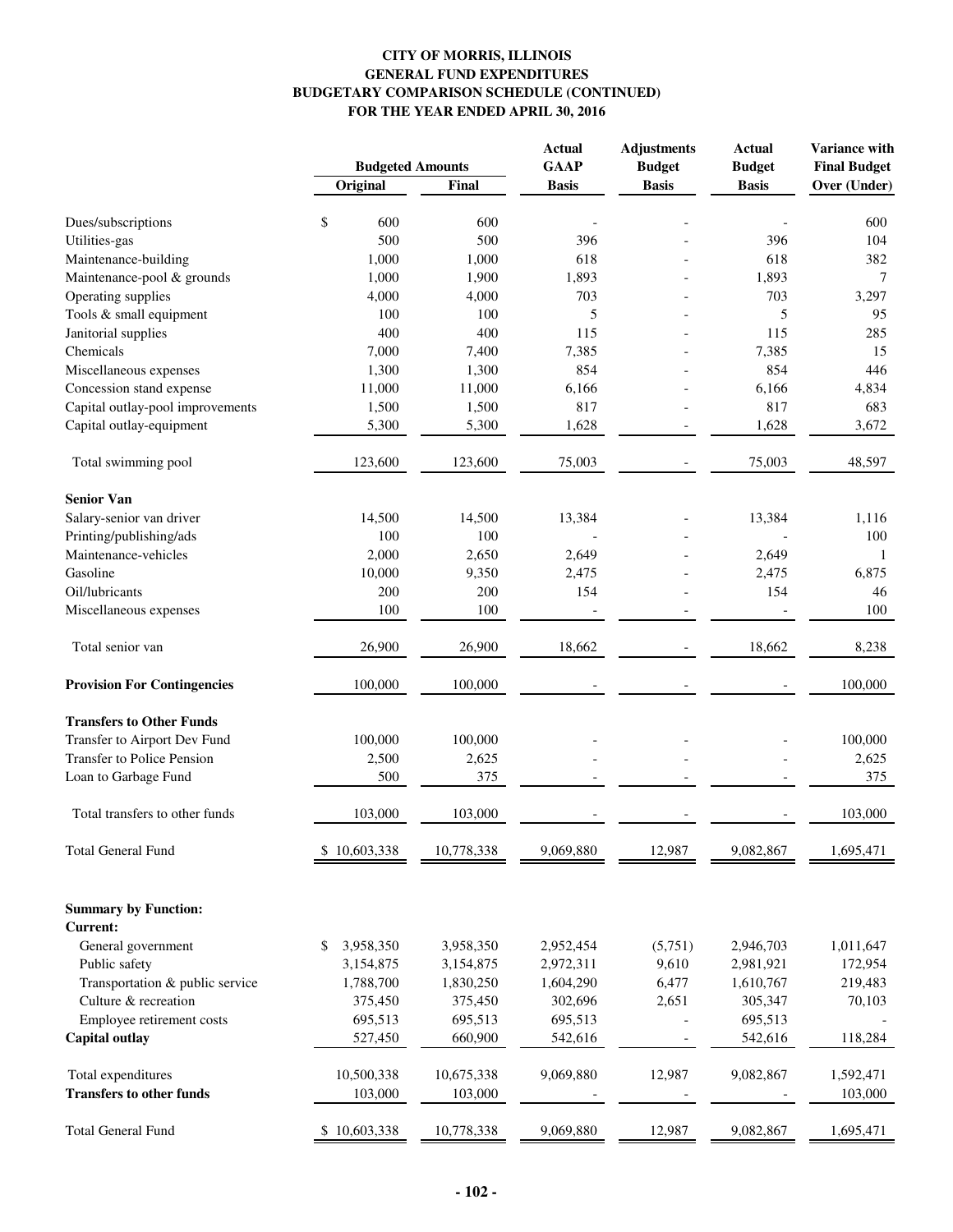#### **CITY OF MORRIS, ILLINOIS WATER AND SEWER FUND OPERATION AND MAINTENANCE ACCOUNT EXPENSES BUDGETARY COMPARISON SCHEDULE FOR THE YEAR ENDED APRIL 30, 2016**

|                                               | <b>Budgeted Amounts</b> |                  | <b>Actual</b> | <b>Adjustments</b> | <b>Actual</b> | Variance with       |
|-----------------------------------------------|-------------------------|------------------|---------------|--------------------|---------------|---------------------|
|                                               |                         |                  | <b>GAAP</b>   | <b>Budget</b>      | <b>Budget</b> | <b>Final Budget</b> |
|                                               | Original                | Final            | <b>Basis</b>  | <b>Basis</b>       | <b>Basis</b>  | Over (Under)        |
| <b>Administrative Department</b>              |                         |                  | 21,729        |                    |               |                     |
| Salary-Deputy City Clerk                      | \$<br>58,525            | 58,525<br>75,000 |               |                    | 21,729        | 36,796              |
| Salary-Water Clerk                            | 75,000                  |                  | 74,824        |                    | 74,824        | 176                 |
| Compensated absences                          |                         |                  |               |                    |               |                     |
| Insurance-health<br>Insurance-dental & vision | 87,300                  | 87,300           | 51,266        |                    | 51,266        | 36,034              |
|                                               | 5,100                   | 5,100            | 2,136         |                    | 2,136         | 2,964               |
| Insurance-life                                | 1,700                   | 1,700            | 1,114         |                    | 1,114         | 586                 |
| Accounting services                           | 23,000                  | 23,000           | 14,575        |                    | 14,575        | 8,425               |
| Legal services                                | 25,000                  | 32,350           | 37,214        | (4, 869)           | 32,345        | 5                   |
| Data processing expenses                      | 2,500                   | 2,500            |               |                    |               | 2,500               |
| Postage & meter expense                       | 13,000                  | 13,000           | 9,767         |                    | 9,767         | 3,233               |
| Telephone & alarms                            | 22,000                  | 10,900           | 4,997         |                    | 4,997         | 5,903               |
| Cell phone                                    | 4,000                   | 4,000            | 3,316         |                    | 3,316         | 684                 |
| Printing/publishing/ads                       | 4,000                   | 4,000            | 3,193         |                    | 3,193         | 807                 |
| Dues/subscriptions                            | 100                     | 425              | 425           |                    | 425           |                     |
| Training/travel expense                       | 300                     | 300              |               |                    |               | 300                 |
| Utilities-gas                                 | 19,500                  | 19,500           | 14,186        |                    | 14,186        | 5,314               |
| Insurance-liability/auto/workers comp         | 263,775                 | 263,775          | 207,791       | (4,320)            | 203,471       | 60,304              |
| Rentals                                       | 1,000                   | 1,000            |               |                    |               | 1,000               |
| Office supplies                               | 4,000                   | 4,000            | 1,818         |                    | 1,818         | 2,182               |
| Operating supplies                            | 250                     | 250              |               |                    |               | 250                 |
| Capital outlay-equipment                      | 2,500                   | 2,500            | 413           |                    | 413           | 2,087               |
| Capital outlay-computers                      | 12,000                  | 12,000           | 6,763         |                    | 6,763         | 5,237               |
| Capital outlay-computer programs              | 35,000                  | 35,000           | 7,529         |                    | 7,529         | 27,471              |
| Miscellaneous expenses                        | 15,000                  | 18,425           | 18,414        |                    | 18,414        | 11                  |
| Uncollectible account expense                 |                         |                  | 39,981        | (39,981)           |               |                     |
| Miscellaneous water refunds                   | 1,000                   | 1,000            |               |                    |               | 1,000               |
| Total administrative dept.                    | 675,550                 | 675,550          | 521,451       | (49, 170)          | 472,281       | 203,269             |
| <b>Water Department</b>                       |                         |                  |               |                    |               |                     |
| Salary-Water Foreman                          | 80,500                  | 100,425          | 75,409        | 25,001             | 100,410       | 15                  |
| Salary-Class A Laborer                        | 75,000                  | 75,000           | 72,176        |                    | 72,176        | 2,824               |
| Salary-Class B Laborer                        | 7,500                   | 7,500            |               |                    |               | 7,500               |
| Salary-Class C Laborer                        | 251,100                 | 251,100          | 240,819       |                    | 240,819       | 10,281              |
| Salary-Class D Laborer                        | 57,100                  | 26,600           | 23,522        |                    | 23,522        | 3,078               |
| Salary-Summer Maintenance                     | 18,100                  | 18,100           | 14,673        |                    | 14,673        | 3,427               |
| Insurance-health                              | 236,600                 | 236,600          | 175,760       |                    | 175,760       | 60,840              |
| Insurance-dental & vision                     | 11,600                  | 11,600           | 8,421         |                    | 8,421         | 3,179               |
| Insurance-life                                | 4,000                   | 4,000            | 2,767         |                    | 2,767         | 1,233               |
| VALIC-employer portion                        | 4,000                   | 4,000            | 2,383         |                    | 2,383         | 1,617               |
| Engineering service                           | 12,000                  | 19,550           | 19,549        |                    | 19,549        | -1                  |
| Medical service & supplies                    | 300                     | 800              | 799           |                    | 799           | -1                  |
| <b>JULIE</b> locate service                   | 5,000                   | 5,000            | 3,941         | (324)              | 3,617         | 1,383               |
| Training/travel expense                       | 5,000                   | 5,000            | 262           |                    | 262           | 4,738               |
| Utilities-electricity                         | 174,000                 | 176,425          | 165,631       | 10,775             | 176,406       | 19                  |
| Rental equipment                              | 1,000                   | 1,000            |               |                    |               | 1,000               |
| Copier machine rental/expense                 | 1,800                   | 1,900            | 1,877         |                    | 1,877         | 23                  |
| Maintenance supplies-equipment                | 15,000                  | 15,000           | 5,584         |                    | 5,584         | 9,416               |
| Maintenance supplies-meters                   | 8,000                   | 8,000            | 6,193         |                    | 6,193         | 1,807               |
| Maintenance supplies-vehicles                 | 7,000                   | 7,000            | 1,837         | 1,954              | 3,791         | 3,209               |
| Maintenance supplies-WTP & bldg.              | 2,000                   | 2,000            | 957           | (67)               | 890           | 1,110               |
|                                               |                         |                  |               |                    |               |                     |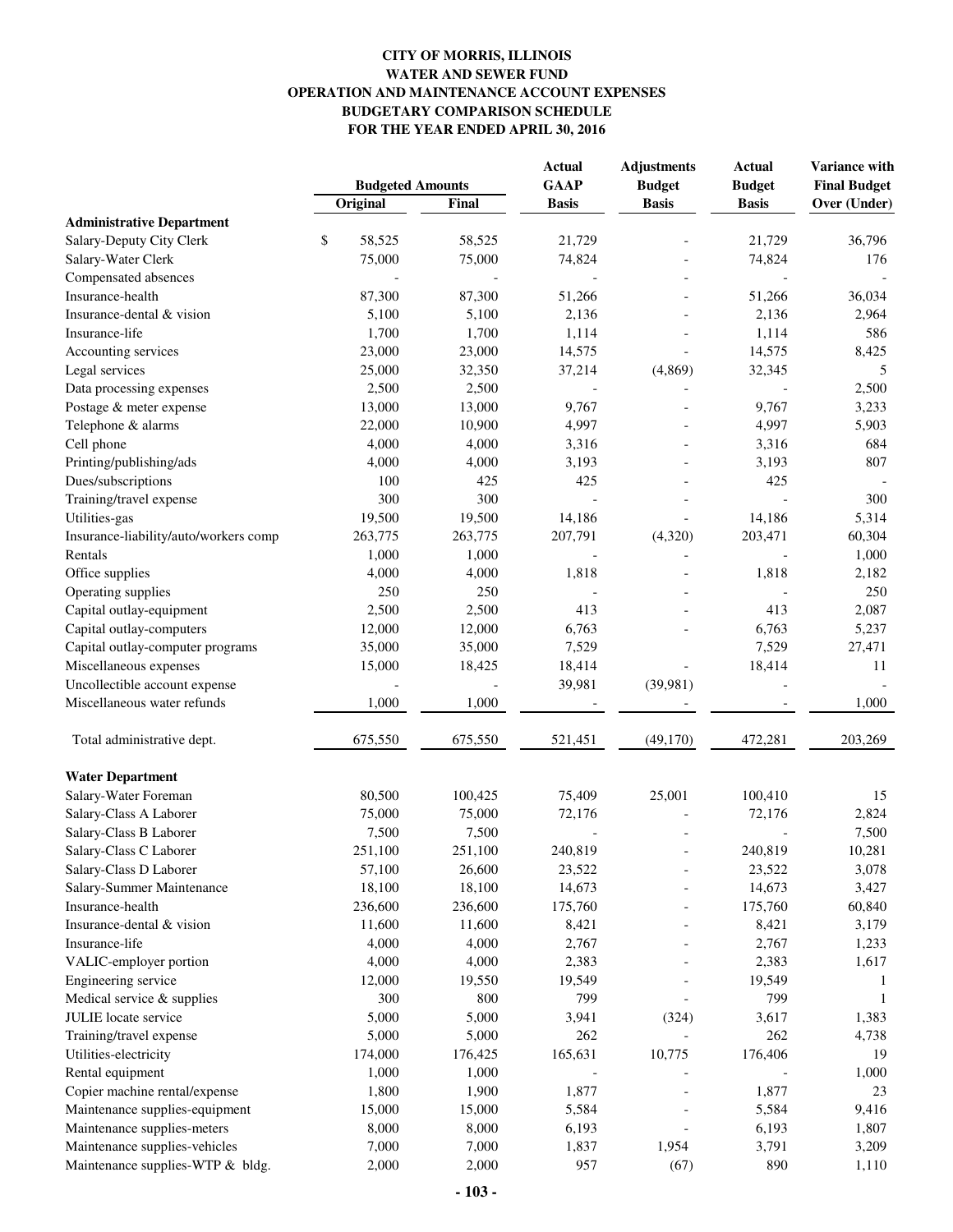#### **CITY OF MORRIS, ILLINOIS WATER AND SEWER FUND OPERATION AND MAINTENANCE ACCOUNT EXPENSES BUDGETARY COMPARISON SCHEDULE (CONTINUED) FOR THE YEAR ENDED APRIL 30, 2016**

|                                      | <b>Budgeted Amounts</b> |           | <b>Actual</b><br><b>GAAP</b> | <b>Adjustments</b><br><b>Budget</b> | <b>Actual</b><br><b>Budget</b> | Variance with<br><b>Final Budget</b> |
|--------------------------------------|-------------------------|-----------|------------------------------|-------------------------------------|--------------------------------|--------------------------------------|
|                                      | Original                | Final     | <b>Basis</b>                 | <b>Basis</b>                        | <b>Basis</b>                   | Over (Under)                         |
| Maintenance supplies-water towers    | $\mathbb{S}$<br>1,500   | 1,500     | 310                          |                                     | 310                            | 1,190                                |
| Maintenance supplies-well houses     | 3,000                   | 3,000     | 312                          |                                     | 312                            | 2,688                                |
| Maintenance supplies-water mains     | 60,000                  | 60,000    | 44,369                       | 796                                 | 45,165                         | 14,835                               |
| Maintenance supplies-pumping equip.  | 8,000                   | 8,000     | 4,147                        |                                     | 4,147                          | 3,853                                |
| Maintenance supplies-grounds         | 750                     | 750       | 349                          |                                     | 349                            | 401                                  |
| Office supplies & equipment          | 1,000                   | 1,000     | 228                          |                                     | 228                            | 772                                  |
| Operating supplies                   | 28,500                  | 28,500    | 10,750                       |                                     | 10,750                         | 17,750                               |
| Tools and small equipment            | 2,500                   | 2,500     | 254                          | 231                                 | 485                            | 2,015                                |
| Janitorial supplies                  | 600                     | 600       | 381                          |                                     | 381                            | 219                                  |
| Gasoline/diesel                      | 55,000                  | 55,000    | 16,101                       | 2,620                               | 18,721                         | 36,279                               |
| Oil/lubricants                       | 4,000                   | 4,000     | 914                          | 202                                 | 1,116                          | 2,884                                |
| Chemicals                            | 55,000                  | 55,000    | 31,300                       |                                     | 31,300                         | 23,700                               |
| Sodium chloride                      | 165,000                 | 165,000   | 137,132                      | (9,304)                             | 127,828                        | 37,172                               |
| Books/periodicals & misc.            | 500                     | 500       | 103                          |                                     | 103                            | 397                                  |
| Video/audio/software & misc.         | 27,500                  | 27,500    | 1,445                        |                                     | 1,445                          | 26,055                               |
| Capital outlay-WTP improvements      | 25,000                  | 25,000    | $\overline{\phantom{a}}$     |                                     |                                | 25,000                               |
| Capital outlay-equipment             | 280,000                 | 265,425   | 35,474                       | (27, 175)                           | 8,299                          | 257,126                              |
| Capital outlay-meters                | 100,000                 | 114,575   | 114,567                      |                                     | 114,567                        | 8                                    |
| Capital outlay-valves/hydrants       | 60,000                  | 60,000    | 23,386                       | (3,082)                             | 20,304                         | 39,696                               |
| Capital outlay-hydra-stop equipment  | 2,500                   | 2,500     | 139                          |                                     | 139                            | 2,361                                |
| Capital outlay-pumping equipment     | 30,000                  | 30,000    | 85                           |                                     | 85                             | 29,915                               |
| Capital outlay-Vehicles              | 1,000                   | 1,000     | 752                          |                                     | 752                            | 248                                  |
| Capital outlay-watermain extensions  | 40,000                  | 40,000    | 30,535                       |                                     | 30,535                         | 9,465                                |
| Capital outlay-water well construct. | 1,000                   | 1,000     |                              |                                     |                                | 1,000                                |
| Capital outlay-water system control  | 2,500                   | 2,500     |                              |                                     |                                | 2,500                                |
| Capital outlay-water towers          | 20,000                  | 20,000    |                              |                                     |                                | 20,000                               |
| Capital outlay-furniture             | 500                     | 500       | 34                           |                                     | 34                             | 466                                  |
| Water analysis                       | 10,000                  | 10,000    | 5,270                        |                                     | 5,270                          | 4,730                                |
| Miscellaneous expenses               | 1,000                   | 1,000     | 907                          |                                     | 907                            | 93                                   |
| Total water department               | 1,962,950               | 1,962,950 | 1,281,804                    | 1,627                               | 1,283,431                      | 679,519                              |
| <b>Sewer Department</b>              |                         |           |                              |                                     |                                |                                      |
| <b>Engineering services</b>          | 10,000                  | 15,000    | 14,977                       | 1                                   | 14,978                         | 22                                   |
| Rental equipment                     | 1,000                   | 25        |                              |                                     |                                | 25                                   |
| Maintenance supplies-equipment       | 3,000                   | 3,000     | 906                          | 1,591                               | 2,497                          | 503                                  |
| Maintenance supplies-lift stations   | 40,000                  | 13,000    | 6,049                        | 1,271                               | 7,320                          | 5,680                                |
| Maintenance supplies-sewer mains     | 1,500                   | 2,475     | 2,465                        |                                     | 2,465                          | 10                                   |
| Capital outlay-equipment             | 59,000                  | 59,000    |                              |                                     |                                | 59,000                               |
| Capital outlay-manholes and grates   | 1,500                   | 1,500     |                              |                                     |                                | 1,500                                |
| Capital outlay-sewer extensions      | 1,200,000               | 1,200,000 | 42,773                       |                                     | 42,773                         | 1,157,227                            |
| Capital outlay-lift stations         | 15,000                  | 37,000    | 37,000                       |                                     | 37,000                         |                                      |
| Miscellaneous expenses               | 5,000                   | 5,000     |                              |                                     |                                | 5,000                                |
| Total sewer department               | 1,336,000               | 1,336,000 | 104,170                      | 2,863                               | 107,033                        | 1,228,967                            |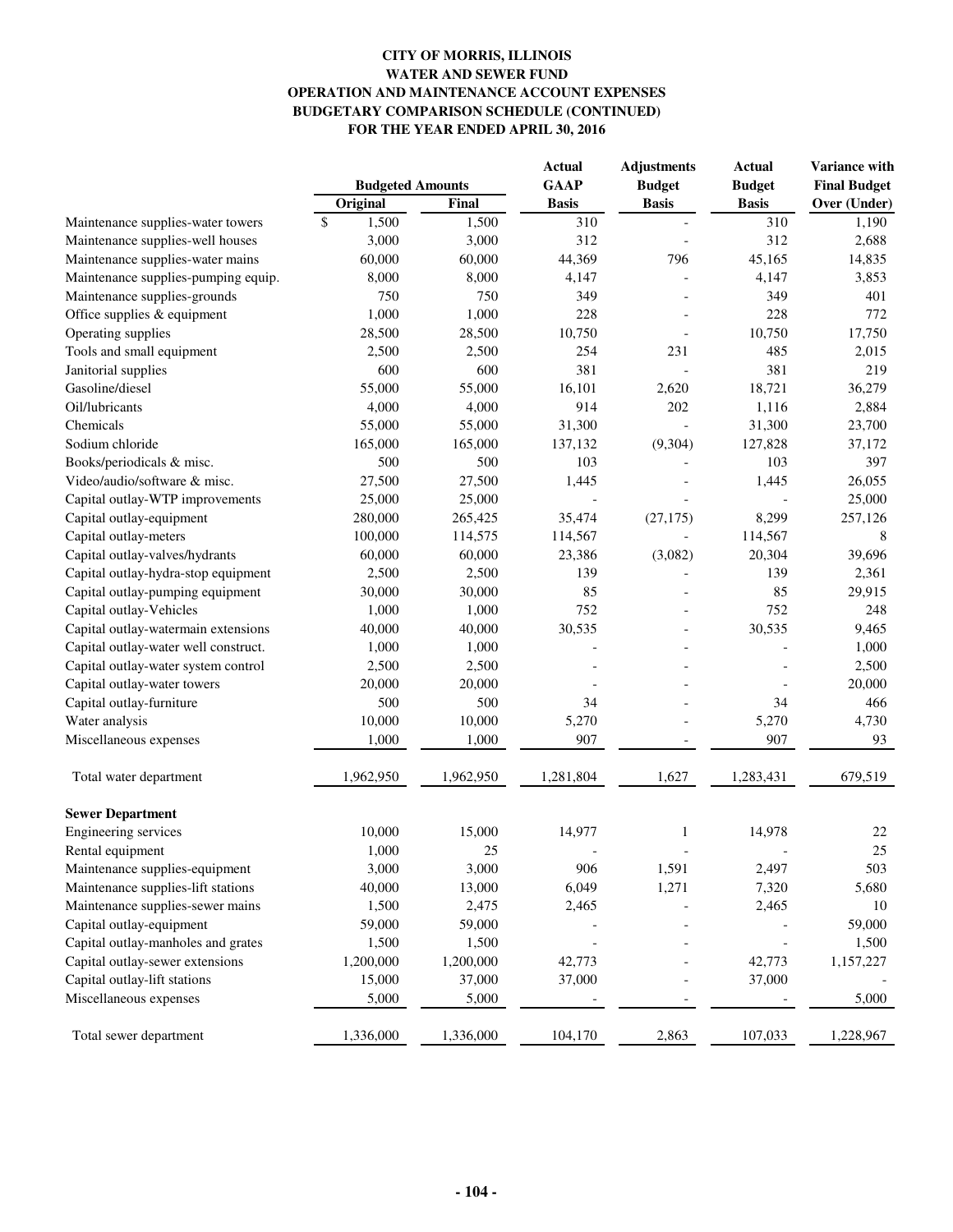#### **CITY OF MORRIS, ILLINOIS WATER AND SEWER FUND OPERATION AND MAINTENANCE ACCOUNT EXPENSES BUDGETARY COMPARISON SCHEDULE (CONTINUED) FOR THE YEAR ENDED APRIL 30, 2016**

|                                      | <b>Budgeted Amounts</b> |         | <b>Actual</b><br><b>GAAP</b> | <b>Adjustments</b><br><b>Budget</b> | <b>Actual</b><br><b>Budget</b> | Variance with<br><b>Final Budget</b> |
|--------------------------------------|-------------------------|---------|------------------------------|-------------------------------------|--------------------------------|--------------------------------------|
|                                      | Original                | Final   | <b>Basis</b>                 | <b>Basis</b>                        | <b>Basis</b>                   | Over (Under)                         |
| <b>Sewer Treatment Department</b>    |                         |         |                              |                                     |                                |                                      |
| Salary-Waste Water Operator          | \$<br>79,000            | 79,000  | 78,800                       |                                     | 78,800                         | 200                                  |
| Salary-Waste Water Operator 1        | 75,000                  | 71,900  | 70,696                       |                                     | 70,696                         | 1,204                                |
| Salary-Waste Water Asst./Lab T4      | 132,000                 | 65,625  | 64,760                       |                                     | 64,760                         | 865                                  |
| Salary-Waste Water Lab T Asst.       | 54,000                  | 104,425 | 104,422                      |                                     | 104,422                        | 3                                    |
| Salary-Summer Maintenance            | 9,500                   | 9,500   | 5,585                        |                                     | 5,585                          | 3,915                                |
| Compensated absences                 |                         |         | 7,235                        | (7,235)                             |                                |                                      |
| Insurance-health                     | 150,000                 | 135,000 | 134,884                      |                                     | 134,884                        | 116                                  |
| Insurance-dental & vision            | 7,500                   | 7,500   | 6,058                        |                                     | 6,058                          | 1,442                                |
| Insurance-life                       | 2,450                   | 2,450   | 2,156                        |                                     | 2,156                          | 294                                  |
| VALIC-employer portion               | 2,650                   | 2,650   | 2,400                        |                                     | 2,400                          | 250                                  |
| Engineering services                 | 5,000                   | 9,475   | 9,465                        |                                     | 9,465                          | 10                                   |
| Engineering services-NE STP          | 1,000                   | 1,000   |                              |                                     |                                | 1,000                                |
| Medical service & supplies           | 250                     | 725     | 701                          |                                     | 701                            | 24                                   |
| Training/travel expense              | 750                     | 750     | 50                           |                                     | 50                             | 700                                  |
| Utilities-electricity central        | 90,000                  | 104,100 | 98,332                       | 5,765                               | 104,097                        | 3                                    |
| Utilities-electricity NE STP         | 72,000                  | 93,100  | 82,958                       | 10,046                              | 93,004                         | 96                                   |
| Copier machine rental/expense        | 100                     | 100     |                              |                                     |                                | 100                                  |
| Maintenance supplies-equipment       | 30,000                  | 23,900  | 15,921                       | 236                                 | 16,157                         | 7,743                                |
| Maintenance supplies-vehicles        | 2,000                   | 2,000   | 1,374                        |                                     | 1,374                          | 626                                  |
| Maintenance supplies-STP             | 4,000                   | 3,500   | 2,779                        | (379)                               | 2,400                          | 1,100                                |
| Maintenance supplies-grounds         | 2,500                   | 2,900   | 2,900                        |                                     | 2,900                          |                                      |
| Office supplies & equipment          | 300                     | 300     | 252                          |                                     | 252                            | 48                                   |
| Operating supplies                   | 3,000                   | 3,000   | 1,436                        |                                     | 1,436                          | 1,564                                |
| Lab testing samples/supplies         | 12,000                  | 12,000  | 9,963                        |                                     | 9,963                          | 2,037                                |
| Tools & small equipment              | 5,000                   | 5,000   | 1,073                        |                                     | 1,073                          | 3,927                                |
| Janitorial supplies                  | 750                     | 775     | 765                          |                                     | 765                            | 10                                   |
| Gasoline/diesel                      | 9,000                   | 9,000   | 5,873                        |                                     | 5,873                          | 3,127                                |
| Oil/lubricants                       | 1,000                   | 1,000   | 818                          |                                     | 818                            | 182                                  |
| Chemicals                            | 5,000                   | 5,000   | 2,877                        |                                     | 2,877                          | 2,123                                |
| Capital outlay-sewer treatment plant | 2,500                   | 2,500   | 210                          |                                     | 210                            | 2,290                                |
| Capital outlay-NE STP                | 2,500                   | 2,500   | $\overline{a}$               |                                     |                                | 2,500                                |
| Capital outlay-vehicles/equipment    | 10,000                  | 10,000  | 166                          |                                     | 166                            | 9,834                                |
| <b>IEPA/NPDES</b> fees               | 33,000                  | 33,000  | 31,000                       |                                     | 31,000                         | 2,000                                |
| Miscellaneous expenses               | 100                     | 175     | 154                          |                                     | 154                            | 21                                   |
| Total sewer treatment department     | 803,850                 | 803,850 | 746,063                      | 8,433                               | 754,496                        | 49,354                               |
| <b>Depreciation expense</b>          |                         |         | 875,814                      | (875, 814)                          |                                |                                      |
| <b>Provision for contingency</b>     | 100,000                 | 100,000 |                              |                                     |                                | 100,000                              |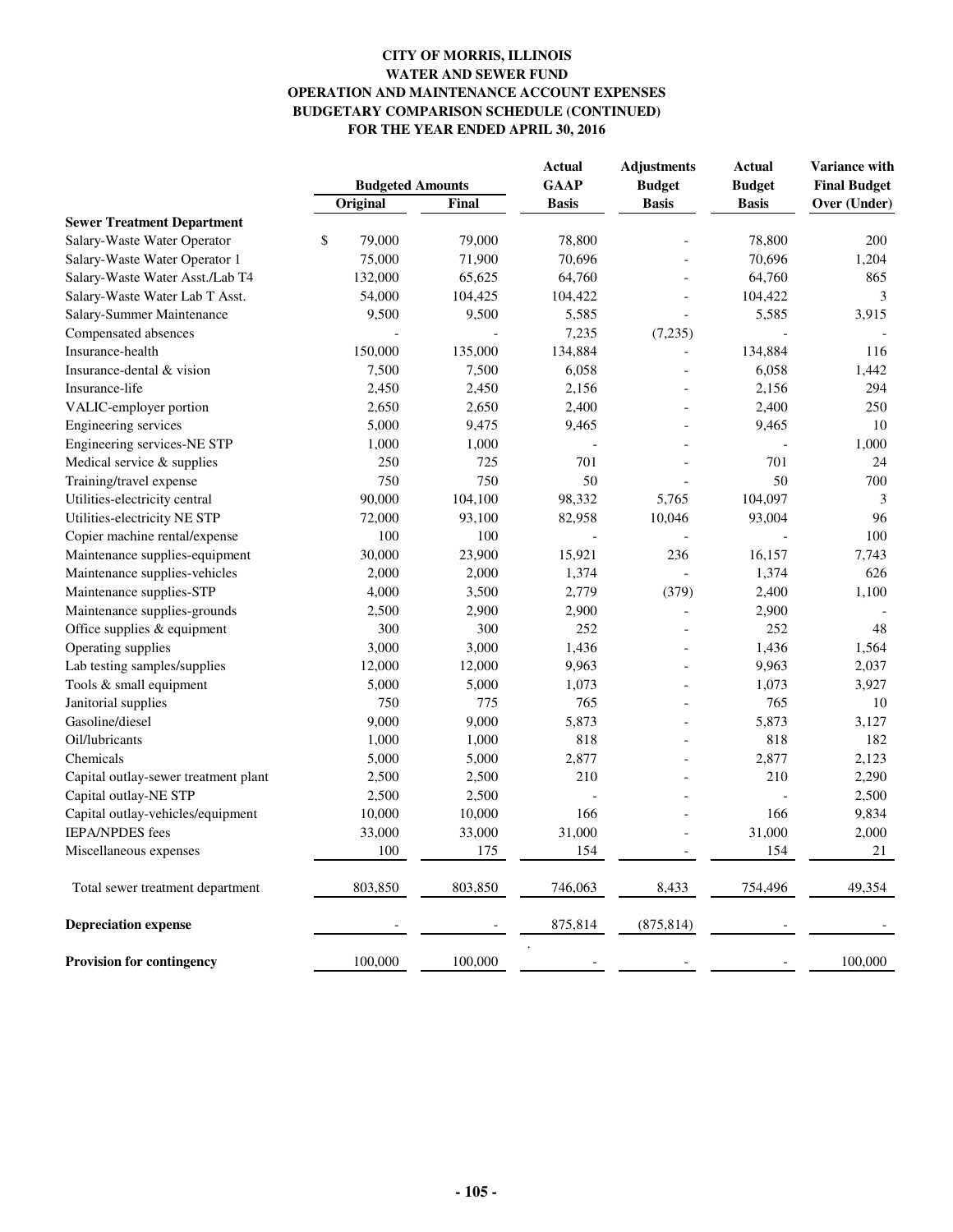#### **CITY OF MORRIS, ILLINOIS WATER AND SEWER FUND OPERATION AND MAINTENANCE ACCOUNT EXPENSES BUDGETARY COMPARISON SCHEDULE (CONTINUED) FOR THE YEAR ENDED APRIL 30, 2016**

|                                                           | <b>Budgeted Amounts</b> |           | <b>Actual</b> | <b>Adjustments</b> | <b>Actual</b><br><b>Budget</b> | <b>Variance with</b><br><b>Final Budget</b> |
|-----------------------------------------------------------|-------------------------|-----------|---------------|--------------------|--------------------------------|---------------------------------------------|
|                                                           |                         |           | <b>GAAP</b>   | <b>Budget</b>      |                                |                                             |
|                                                           | Original                | Final     | <b>Basis</b>  | <b>Basis</b>       | <b>Basis</b>                   | Over (Under)                                |
| <b>Transfers to Other Accounts</b>                        |                         |           |               |                    |                                |                                             |
| Revenue Bond & Interest Account                           | \$<br>497,060           | 497,060   | 496,375       |                    | 496,375                        | 685                                         |
| Capital Improvement Account                               | 10,000                  | 10,000    | 10,000        |                    | 10,000                         |                                             |
| Total transfers to other accounts                         | 507,060                 | 507,060   | 506,375       |                    | 506,375                        | 685                                         |
| Total operations and maintenance                          | 5,385,410               | 5,385,410 | 4,035,677     | (912,061)          | 3,123,616                      | 2,261,794                                   |
| <b>Summary by Function:</b><br><b>Operating Expenses:</b> |                         |           |               |                    |                                |                                             |
| Personal services                                         | \$<br>1,485,225         | 1,440,600 | 1,243,995     | 17,767             | 1,261,762                      | 178,838                                     |
| Contractual services                                      | 757,375                 | 808,700   | 694,007       | 17,073             | 711,080                        | 97,620                                      |
| Commodities                                               | 568,150                 | 535,950   | 319,934       | (848)              | 319,086                        | 216,864                                     |
| Capital outlay/maintenance                                | 1,902,500               | 1,924,500 | 299,826       | (30, 257)          | 269,569                        | 1,654,931                                   |
| Depreciation                                              |                         |           | 875,814       | (875, 814)         |                                |                                             |
| Other expenses                                            | 165,100                 | 168,600   | 95,726        | (39,982)           | 55,744                         | 112,856                                     |
| Total operating expenses                                  | 4,878,350               | 4,878,350 | 3,529,302     | (912,061)          | 2,617,241                      | 2,261,109                                   |
| <b>Transfer to other accounts</b>                         | 507,060                 | 507,060   | 506,375       |                    | 506,375                        | 685                                         |
| Total operations and maintenance                          | 5,385,410               | 5,385,410 | 4,035,677     | (912,061)          | 3,123,616                      | 2,261,794                                   |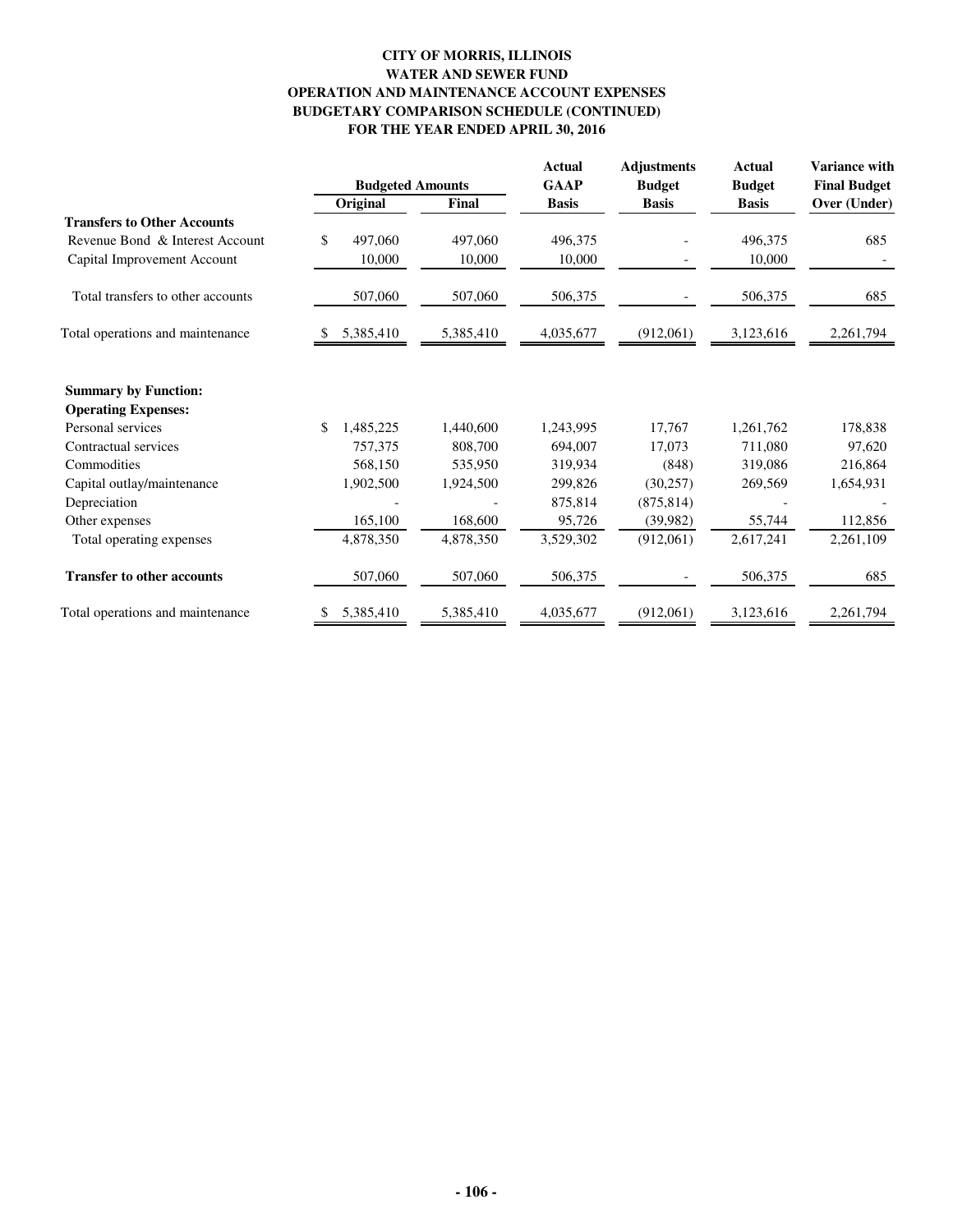### **CITY OF MORRIS, ILLINOIS ASSESSED VALUATIONS, TAX RATES, TAX EXTENSIONS AND TAX COLLECTIONS**

|                             | 2011            | 2012        | 2013        | 2014        | 2015        |
|-----------------------------|-----------------|-------------|-------------|-------------|-------------|
| Assessed valuations         | \$288,958,242   | 266,562,827 | 260,122,672 | 255,713,612 | 266,588,885 |
| General Corporate           | 0.2004          | 0.1801      | 0.1429      | 0.1311      | 0.0516      |
| Garbage                     | 0.0433          | 0.0469      | 0.0096      |             |             |
| Police Pension              | 0.1721          | 0.2190      | 0.2531      | 0.2720      | 0.3190      |
| Municipal Retirement        | 0.1142          | 0.1032      | 0.1300      | 0.1330      | 0.1388      |
| Social Security/Medicare    | 0.1021          | 0.0750      | 0.0865      | 0.0841      | 0.1155      |
| <b>Police Protection</b>    | 0.0259          | 0.0281      | 0.0288      | 0.0293      | 0.0281      |
|                             |                 |             |             |             |             |
| Totals                      | 0.6580          | 0.6523      | 0.6509      | 0.6495      | 0.6530      |
| General Corporate           | \$<br>578,131   | 479,277     | 371,196     | 334,675     | 137,300     |
| Garbage                     | 124,806         | 124,816     | 24,982      |             |             |
| Police Pension              | 496,456         | 582,776     | 657,345     | 694,342     | 848,922     |
| <b>Municipal Retirement</b> | 329,499         | 274,568     | 337,437     | 339,449     | 369,397     |
| Social Security/Medicare    | 294,561         | 199,705     | 224,655     | 214,641     | 307,494     |
| <b>Police Protection</b>    | 74,895          | 74,890      | 74,893      | 74,875      | 74,891      |
|                             | 1,898,348       | 1,736,032   | 1,690,508   | 1,657,982   | 1,738,004   |
| Township Road & Bridge      | 66,840          | 69,364      | 72,253      | 75,030      | 77,308      |
| Totals                      | 1,965,188<br>S. | 1,805,396   | 1,762,761   | 1,733,012   | 1,815,312   |
| Tax collections             | 1,963,273<br>\$ | 1,801,916   | 1,759,599   | 1,729,427   |             |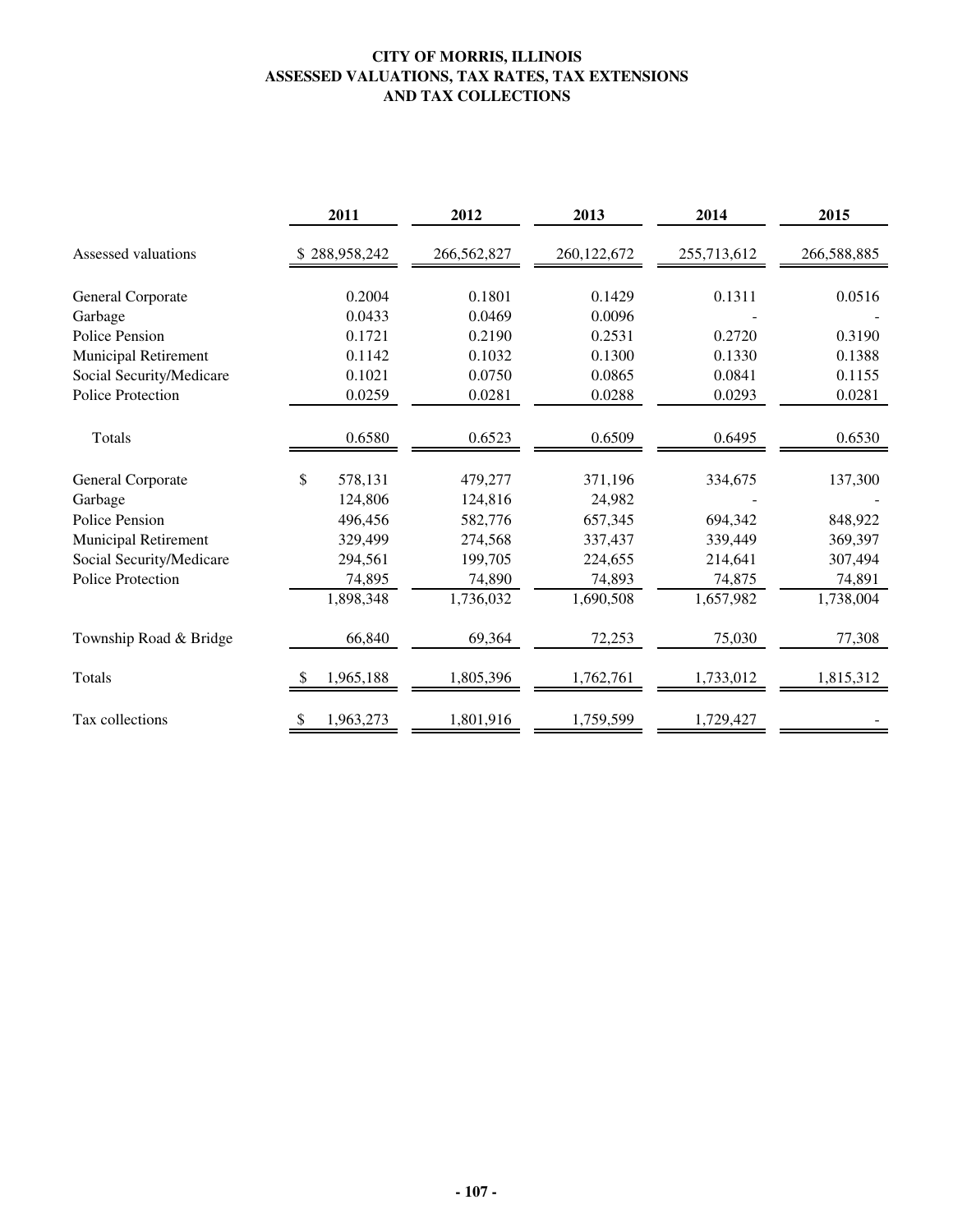### **CITY OF MORRIS, ILLINOIS LEGAL DEBT MARGIN APRIL 30, 2016**

| Assessed valuation-2015 tax year                             | S   | 266,588,885  |
|--------------------------------------------------------------|-----|--------------|
| Statutory debt limitation(8.625% of assessed valuation)      | \$. | 22,993,291   |
| General Obligation debt applicable to limitation:            |     |              |
| General Obligation Refunding Bonds (ARS), Series 2012        |     | 5,235,000    |
| Other debt applicable to limitation:                         |     |              |
| Airport Hangar Capital Lease Commitment, dated July 10, 2014 |     | 568,259      |
| Airport Hangar Capital Lease Commitment, dated July 10, 2014 |     | 141,872      |
| Total other debt                                             |     | 710,131      |
| Total debt                                                   |     | 5,945,131    |
| Less self-supporting bonded debt                             |     | (5,235,000)  |
| Total debt subject to legal debt margin                      |     | 710,131      |
| Available legal debt margin                                  |     | 22, 283, 160 |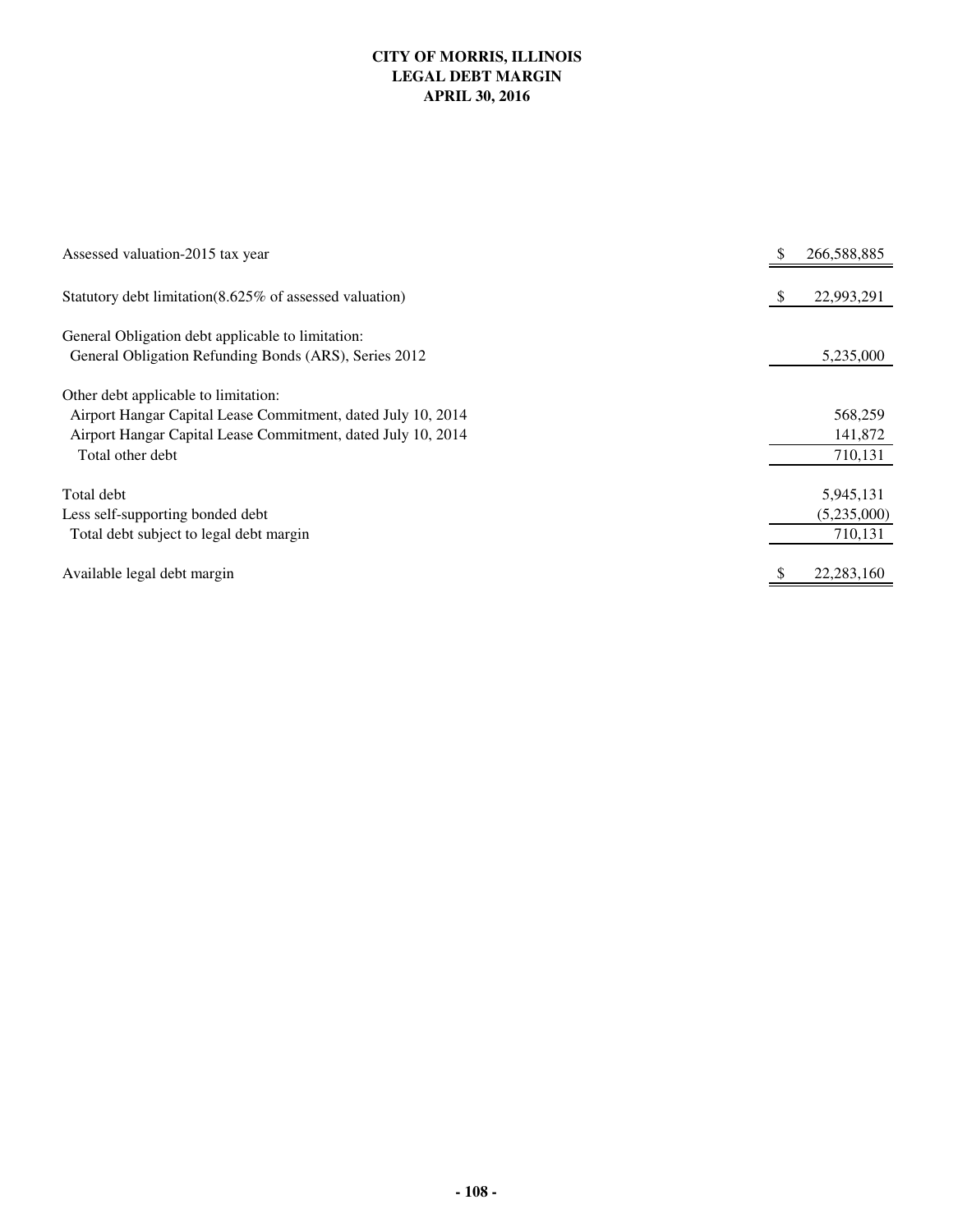# William J. Crawford

Certified Public Accountant, P.C.



Coal City, Illinois 60416 Fax 815-634-3473-415-634-3473-415-634-3473-4-3473-4-3473-4-3473-4-3473-4-3473-4-3473

590 West Perry Street 815-634-3473<br>
Coal City Illinois 60416<br>
Fax 815-634-3473

# **INDEPENDENT AUDITOR'S REPORT ON INTERNAL CONTROL OVER FINANCIAL REPORTING AND ON COMPLIANCE AND OTHER MATTERS BASED ON AN AUDIT OF FINANCIAL STATEMENTS PERFORMED IN ACCORDANCE WITH** *GOVERNMENT AUDITING STANDARDS*

To the Honorable Mayor and Members of the City Council City of Morris, Illinois

I was engaged to audit, in accordance with auditing standards generally accepted in the United States of America and the standards applicable to financial audits contained in *Government Auditing Standards* issued by the Comptroller General of the United States, the financial statements of the governmental activities, the business-type activities, each major fund, and the aggregate remaining fund information of the City of Morris, Illinois as of and for the year ended April 30, 2016, and the related notes to the financial statements, which collectively comprise the City of Morris, Illinois' basic financial statements and have issued my report thereon dated August 8, 2016.

# **Internal Control Over Financial Reporting**

In connection with my engagement to audit the financial statements of the City of Morris, Illinois, I considered the City of Morris, Illinois' internal control over financial reporting (internal control) to determine the audit procedures that are appropriate in the circumstances for the purpose of expressing my opinions on the financial statements, but not for the purpose of expressing an opinion on the effectiveness of the City of Morris, Illinois' internal control. Accordingly, I do not express an opinion on the effectiveness of the City of Morris, Illinois' internal control.

A *deficiency in internal control* exists when the design or operation of a control does not allow management or employees, in the normal course of performing their assigned functions, to prevent, or detect and correct misstatements on a timely basis. A *material weakness* is a deficiency, or a combination of deficiencies, in internal control such that there is a reasonable possibility that a material misstatement of the entity's financial statements will not be prevented, or detected and corrected on a timely basis. A *significant deficiency* is a deficiency, or combination of deficiencies, in internal control that is less severe than a material weakness, yet important enough to merit attention by those charged with governance.

My consideration of internal control was for the limited purpose described in the first paragraph and was not designed to identify all deficiencies in internal control that might be material weaknesses or significant deficiencies and therefore, material weaknesses or significant deficiencies may exist that were not identified. However, I did identify a deficiency in internal control, described as internal control finding IC-1on the following page, which I consider to be a material weakness.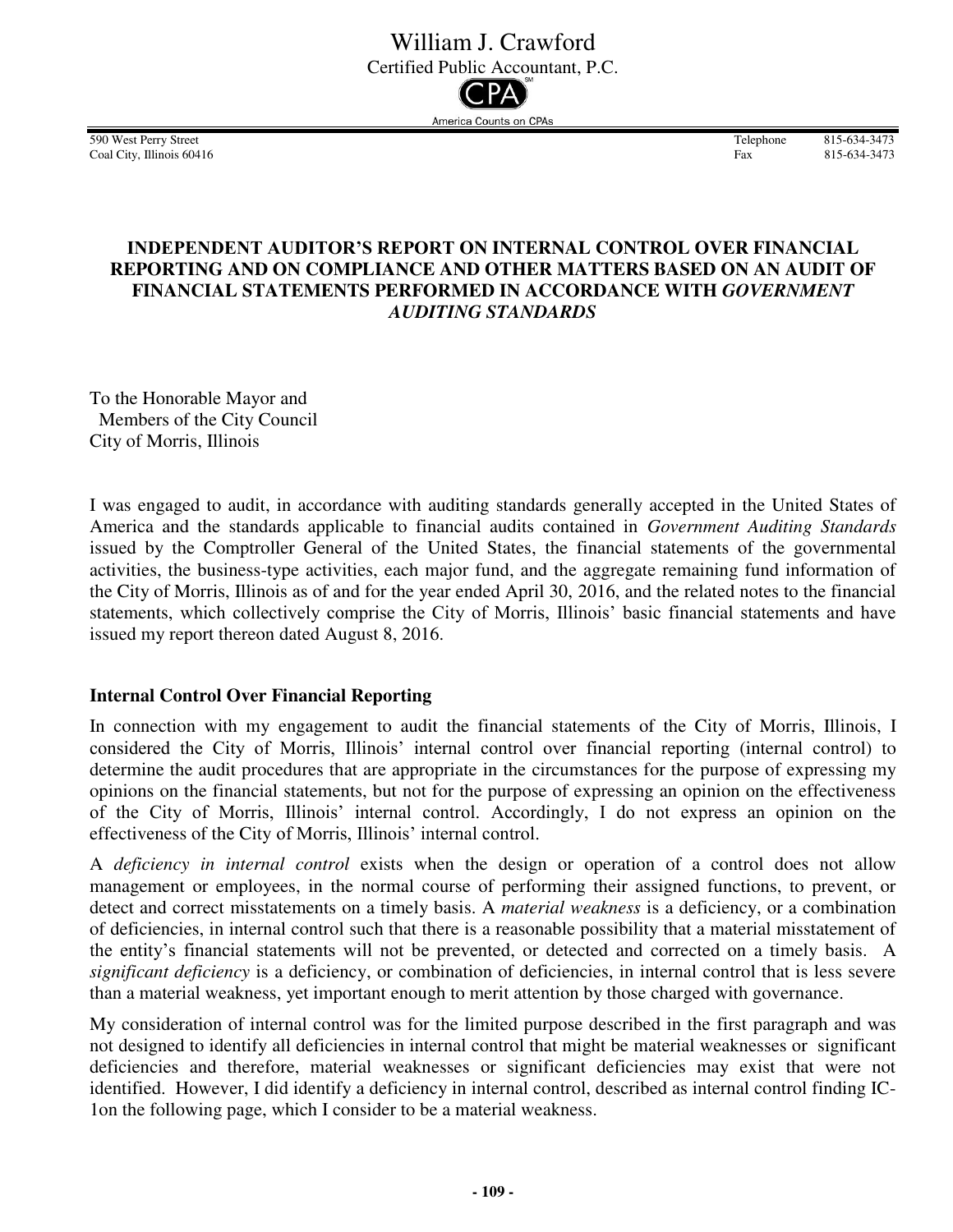## **Internal Control Finding IC-1**

Internal Control Environment–Management is responsible for establishing, maintaining, and monitoring internal controls; and for the fair presentation of the financial position, results of operations, cash flows, and disclosures in the financial statements in conformity with U.S. generally accepted accounting principles. The City did not maintain an effective control environment as its management did not effectively document, monitor or provide oversight. A control environment sets the tone of an organization, influences the control consciousness of its people, and is the foundation of all other components of internal control over financial reporting. A key element of financial reporting is the ability of management to select and apply the appropriate accounting principles to prepare financial statements in accordance with generally accepted accounting principles. For the current fiscal year, management did not have the expertise to analyze complex transactions to ensure that all transactions were properly recorded in the accounting records. As a result, adjustments to convert from the cash basis to the accrual/modified accrual basis, and assistance with the preparation of the financial statements and related notes were required as part of the audit process. The outsourcing of this service is not unusual in entities of this size and is a result of management's cost benefit decision to utilize outside accounting expertise rather than to incur internal resource costs.

### Recommendation

The management of the City should assess its internal control system and implement additional controls appropriate to the size and needs of the organization. Some of the areas that represent significant deficiencies in the current system include the lack of review and approval of certain processes, such as completed bank reconciliations; the lack of comprehensive written accounting policies and procedures; the lack of required expertise in order to prepare financial statements in accordance with U.S. generally accepted accounting principles; and the lack of review of the interim financial statements by management and members of the City Council.

#### City management response:

Due to current limited resources and personnel, the City is not currently able to fulfill the recommendation entirely, but management will continue to strive to be more actively involved in assessing and implementing controls based upon available time and resources.

## **Compliance and Other Matters**

As part of obtaining reasonable assurance about whether the City of Morris, Illinois' financial statements are free of material misstatement, I performed tests of its compliance with certain provisions of laws, regulations, contracts, and grant agreements, noncompliance with which could have a direct and material effect on the determination of financial statement amounts. However, providing an opinion on compliance with those provisions was not an objective of my audit, and accordingly, I do not express such an opinion. The results of my tests disclosed no instances of noncompliance or other matters that are required to be reported under *Government Auditing Standards*.